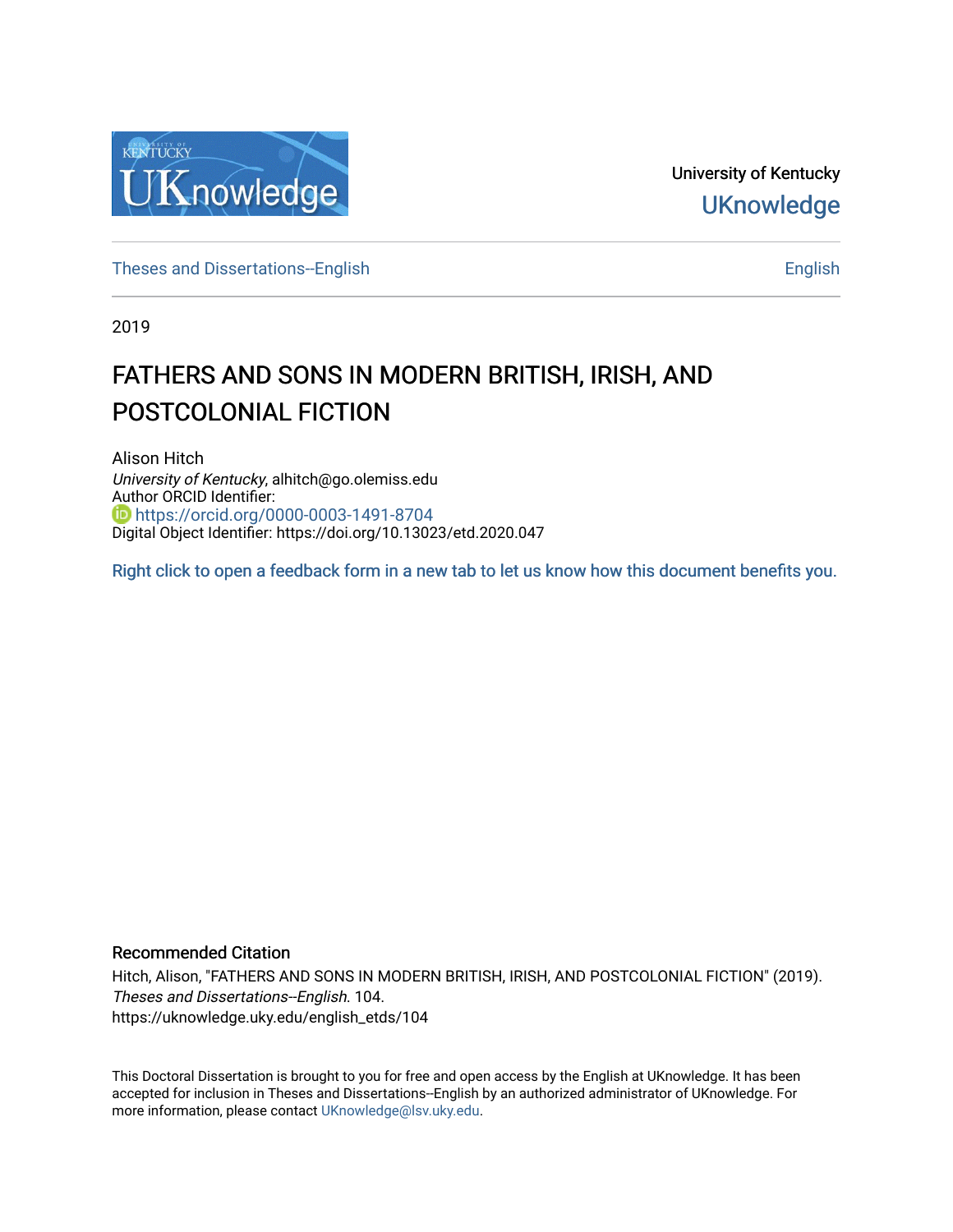# STUDENT AGREEMENT:

I represent that my thesis or dissertation and abstract are my original work. Proper attribution has been given to all outside sources. I understand that I am solely responsible for obtaining any needed copyright permissions. I have obtained needed written permission statement(s) from the owner(s) of each third-party copyrighted matter to be included in my work, allowing electronic distribution (if such use is not permitted by the fair use doctrine) which will be submitted to UKnowledge as Additional File.

I hereby grant to The University of Kentucky and its agents the irrevocable, non-exclusive, and royalty-free license to archive and make accessible my work in whole or in part in all forms of media, now or hereafter known. I agree that the document mentioned above may be made available immediately for worldwide access unless an embargo applies.

I retain all other ownership rights to the copyright of my work. I also retain the right to use in future works (such as articles or books) all or part of my work. I understand that I am free to register the copyright to my work.

# REVIEW, APPROVAL AND ACCEPTANCE

The document mentioned above has been reviewed and accepted by the student's advisor, on behalf of the advisory committee, and by the Director of Graduate Studies (DGS), on behalf of the program; we verify that this is the final, approved version of the student's thesis including all changes required by the advisory committee. The undersigned agree to abide by the statements above.

> Alison Hitch, Student Dr. Jonathan Allison, Major Professor Dr. Michael Trask, Director of Graduate Studies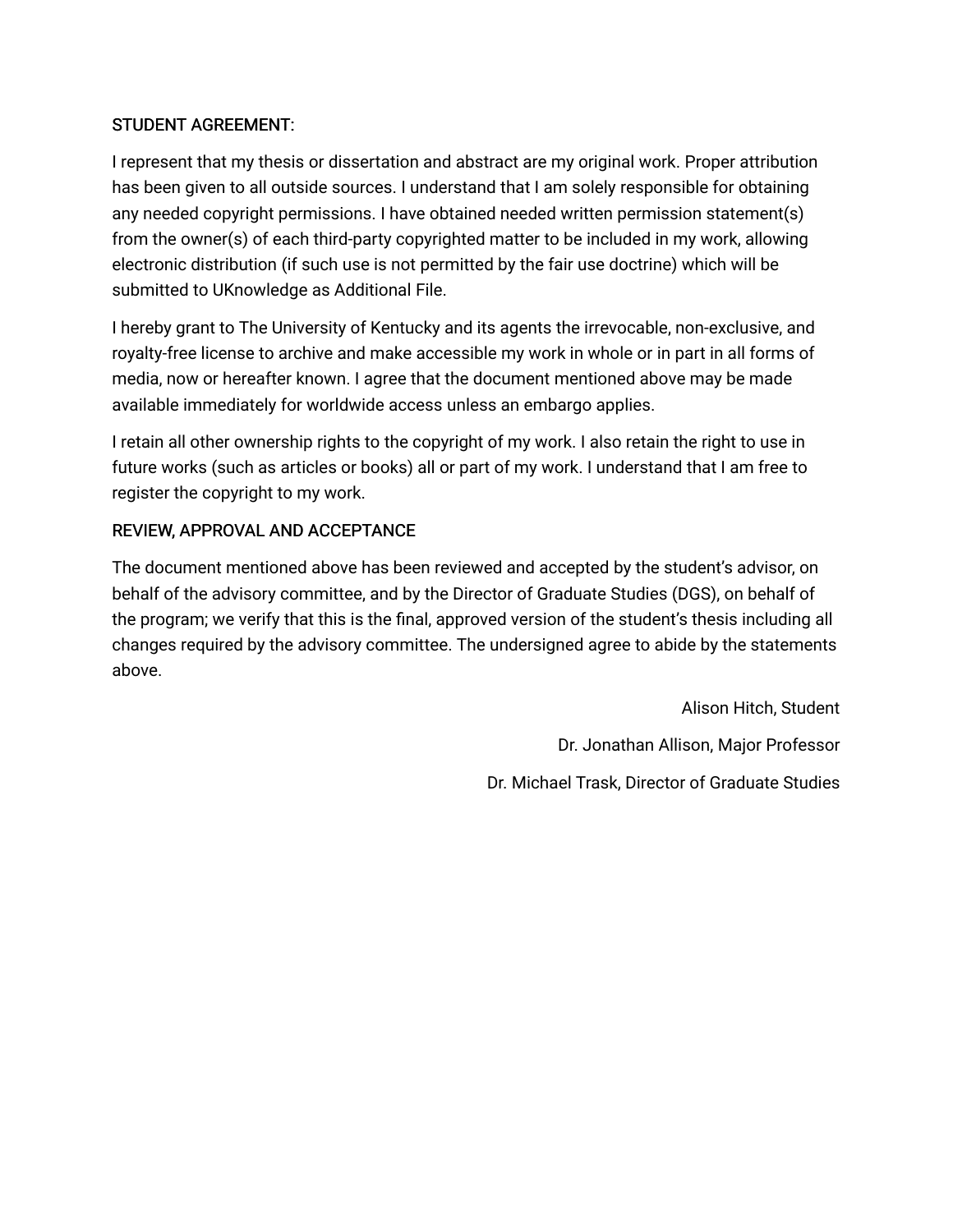# FATHERS AND SONS IN MODERN BRITISH, IRISH, AND POSTCOLONIAL FICTION

# DISSERTATION \_\_\_\_\_\_\_\_\_\_\_\_\_\_\_\_\_\_\_\_\_\_\_\_\_\_\_\_\_\_\_\_\_\_\_\_\_\_\_\_\_\_\_\_\_\_\_\_\_\_\_\_\_

\_\_\_\_\_\_\_\_\_\_\_\_\_\_\_\_\_\_\_\_\_\_\_\_\_\_\_\_\_\_\_\_\_\_\_\_\_\_\_\_\_\_\_\_\_\_\_\_\_\_\_\_\_

A dissertation submitted in partial fulfillment of the requirements for the degree of Doctor of Philosophy in the College of Arts and Sciences at the University of Kentucky

By Alison Lanae Hitch Lexington, Kentucky Director: Dr. Jonathan Allison, Professor of English Lexington, Kentucky 2019

> Copyright © Alison Lanae Hitch 2019 https://orcid.org/0000-0003-1491-8704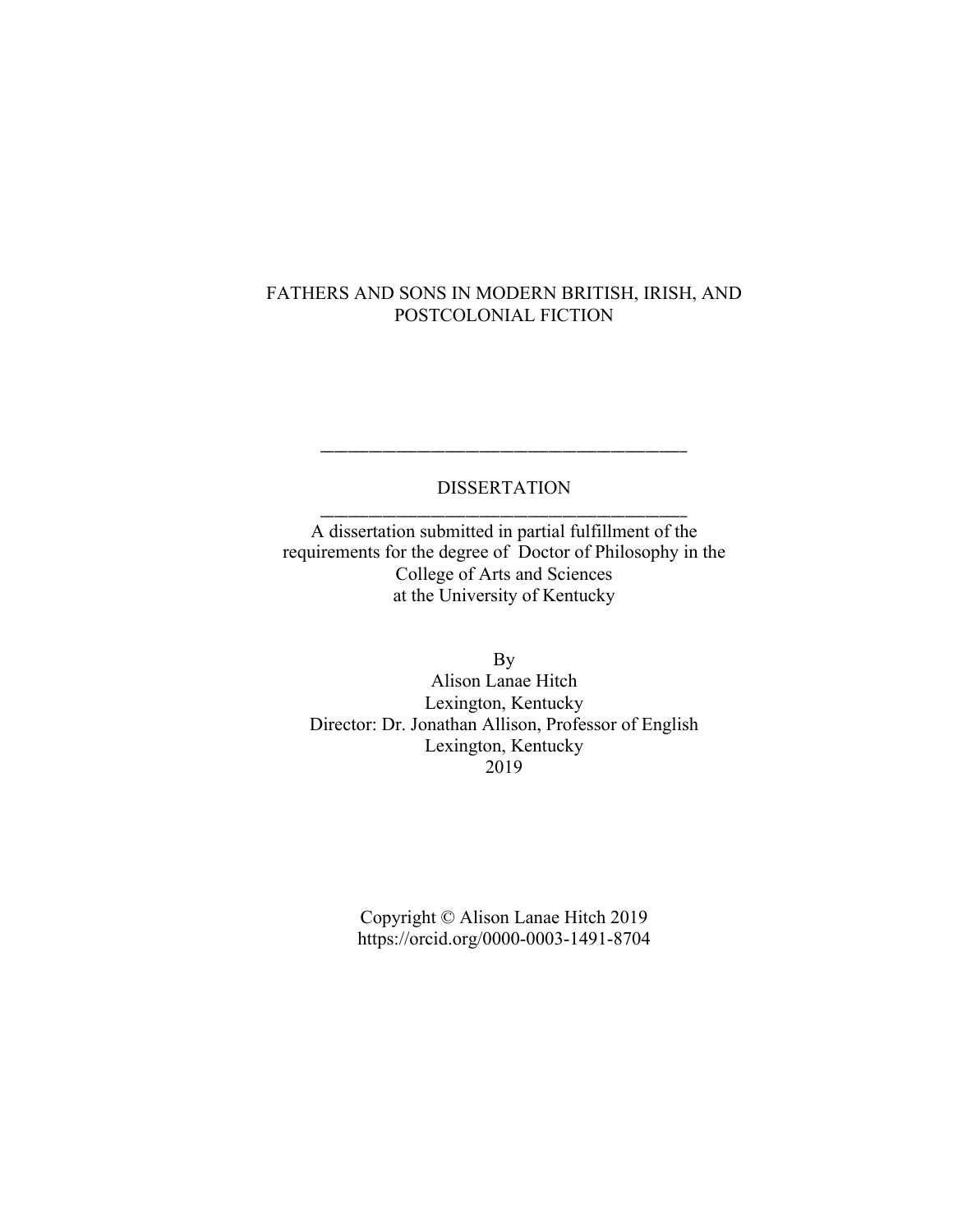### ABSTRACT OF DISSERTATION

### FATHERS AND SONS IN MODERN BRITISH, IRISH, AND POSTCOLONIAL FICTION

In this dissertation, I examine the portrayal of filial relationships in the fiction of James Joyce, Hanif Kureishi, and Zadie Smith. I assert that each of these authors, albeit in different ways, uses the archetypal father and son relationship to interrogate the formation of national identity and the concept of national belonging in modern, anticolonial or postcolonial cultures, including Ireland at the dawn of the twentieth century and Britain in the late twentieth century. Chapter one focuses on Joyce's *A Portrait of the Artist as a Young Man* (1916) and *Ulysses* (1922). I argue that rather than solely bonding in a symbolic father and son relationship, Stephen Dedalus and Leopold Bloom also develop a companionable friendship and their differing qualities merge to uncover a modern voice with which an artist may represent Ireland. In chapter two, I analyze Hanif Kureishi's *The Buddha of Suburbia* (1990) and argue that the protagonist's relationship with his father illustrates the benefits of commodifying one's identity in postcolonial Britain. Chapter 3 examines Zadie Smith's first two novels: *White Teeth* (2000) and *The Autograph Man* (2002). I argue that the father, Samad Iqbal in *White Teeth*, refuses to embrace his multifaceted, ambiguous identity, and instead adopts a binary mindset, which significantly affects his parenting choices and therefore influences the national identity formation of his twin sons. Alex Li-Tandem, the protagonist of *The Autograph Man,* similarly works to understand his complex identity with oversimplified methods. I assert that both texts demonstrate the inadequacies of essentialist thinking because the multicultural environment of the twentieth century necessitates a willingness to accept multiple, complex identities and to explore one's own intersectionality. Taken together, the works of Joyce, Kureishi, and Smith show that the archetype of the father and son relationship remains a valuable lens through which to explore essentialism, multiculturalism, and hybridity.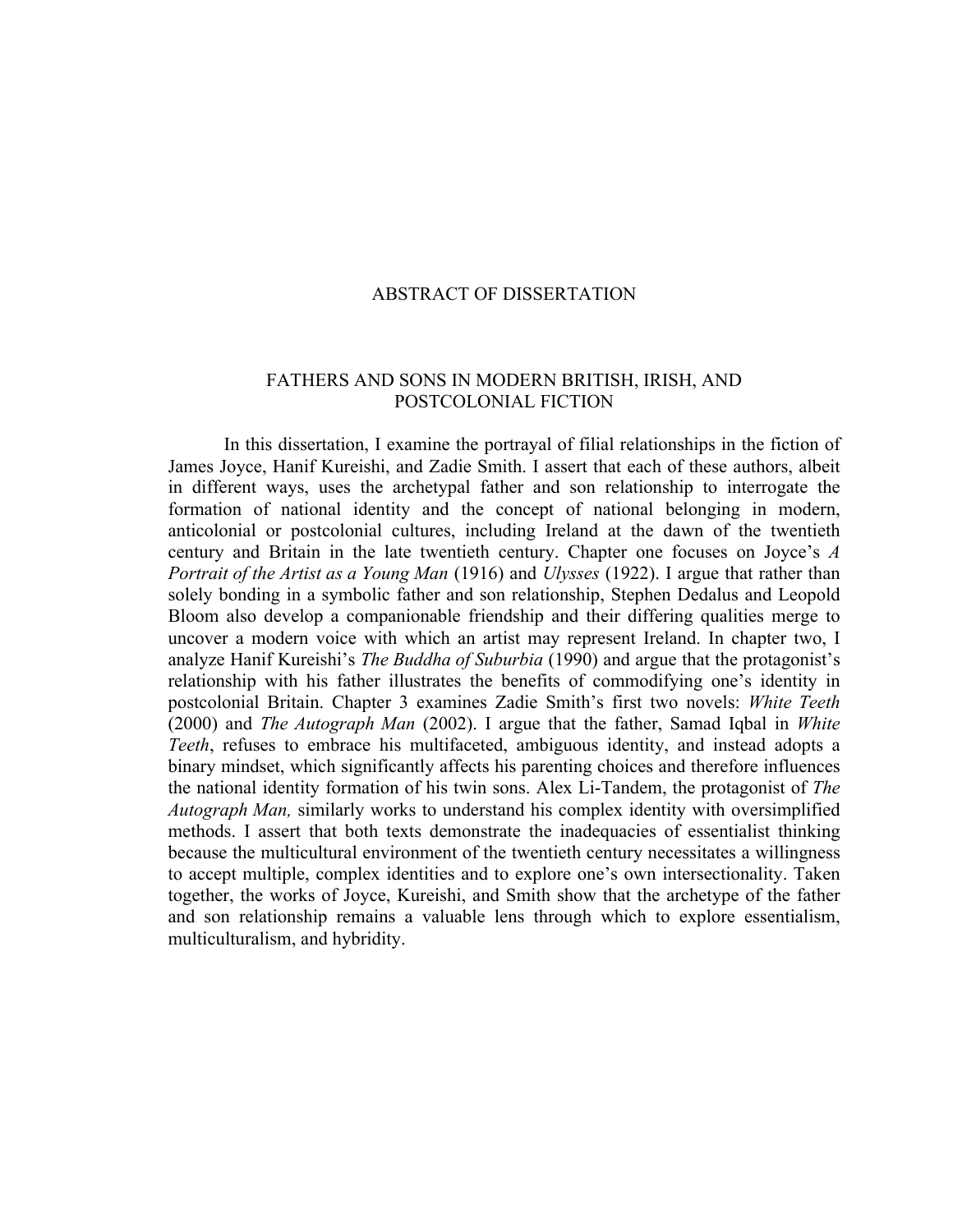KEYWORDS: Modern Literature, James Joyce, Hanif Kureishi, Zadie Smith, Identity, Fathers

Alison Lanae Hitch

*(Name of Student)*

12/29/2019

Date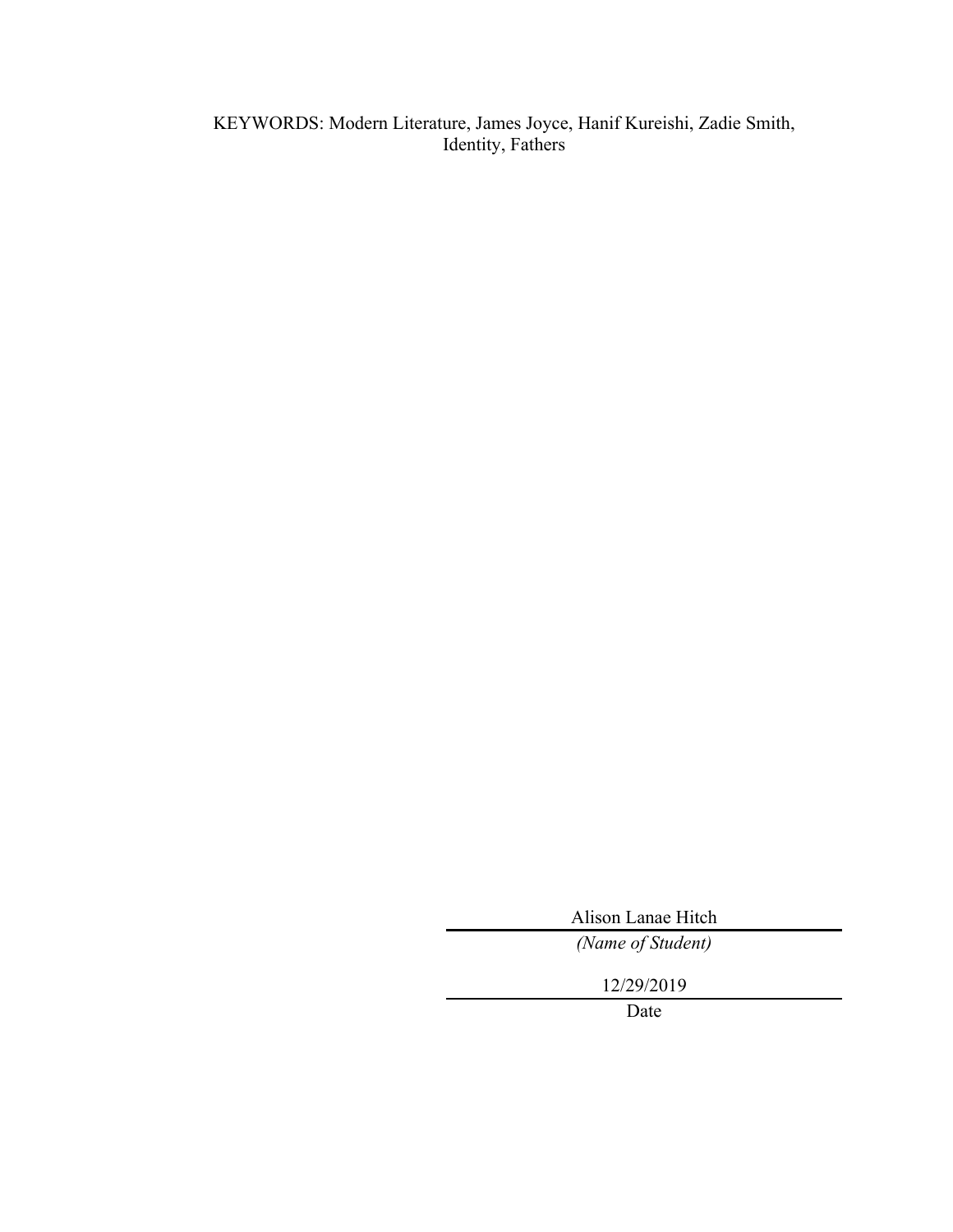# FATHERS AND SONS IN MODERN BRITISH, IRISH, AND POSTCOLONIAL FICTION

By Alison Lanae Hitch

Jonathan Allison

Director of Dissertation

Michael Trask Director of Graduate Studies

12/29/2019

Date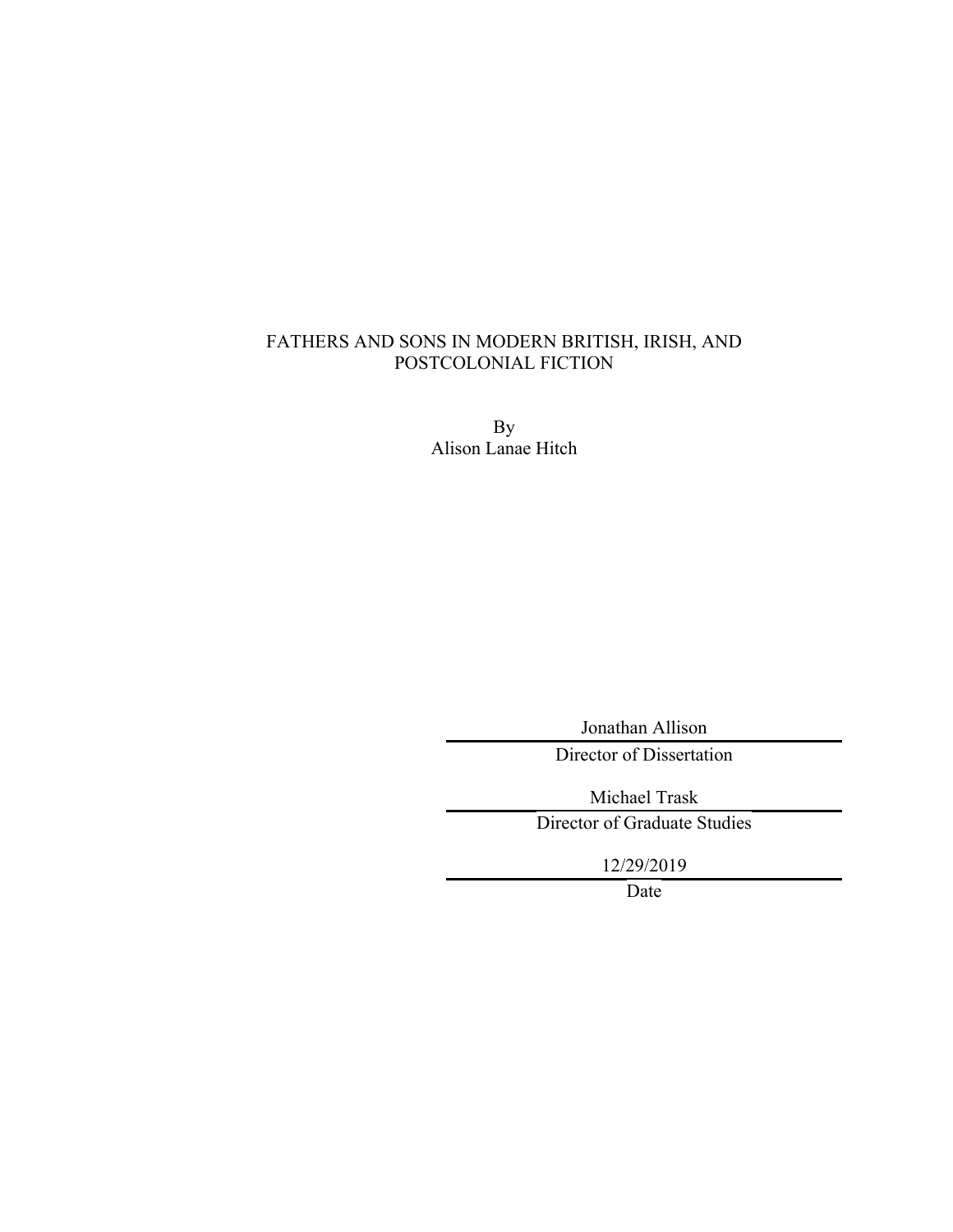# DEDICATION

To Mom, Dad, and Chuck for all of the unconditional love and support.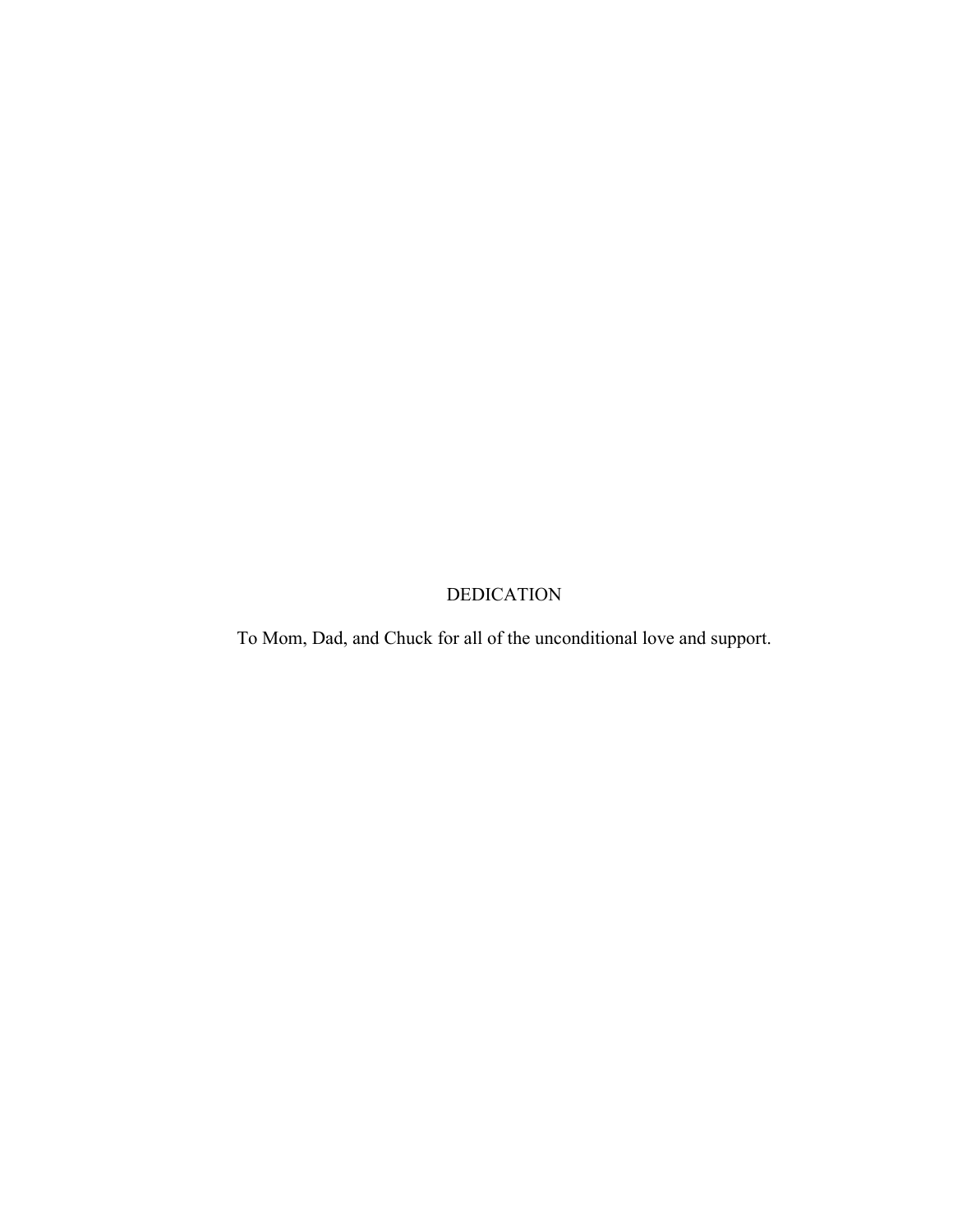#### ACKNOWLEDGMENTS

I would like to thank my earliest academic role models from the University of Tennessee at Martin: Dr. Lynn Alexander, the late Mrs. Mary Ellen Cowser, Dr. Daniel Pigg, Dr. Andrew Schopp, and Mrs. Jenna Wright. I am especially grateful to Mrs. Anna Clark for her long-standing mentorship and contagious enthusiasm.

To the Department of Writing & Rhetoric at the University of Mississippi, thank you all for welcoming me and fostering a supportive environment in which I could I thrive. I couldn't have (wouldn't have) completed this dissertation without motivation from Dr. Colleen Thorndike, Dr. Sarah Bartlett Wilson, Ms. Jenny Bucksbarg, Mrs. Amber Nichols-Buckley, Mrs. Jenny Jackson, and Mrs. Gretchen Bunde.

Thank you, Dr. Jonathan Allison, for never giving up on me and cheering me on as I gradually, slowly—but nevertheless determinedly—crossed this finish line. Your insightful reading of my work and attention to detail have shaped this project from the very beginning. Thank you to the members of my advisory committee: Dr. Armando Prats, Dr. Joyce MacDonald, and Dr. Phil Harling. Your thoughtful feedback and willingness to help are greatly appreciated.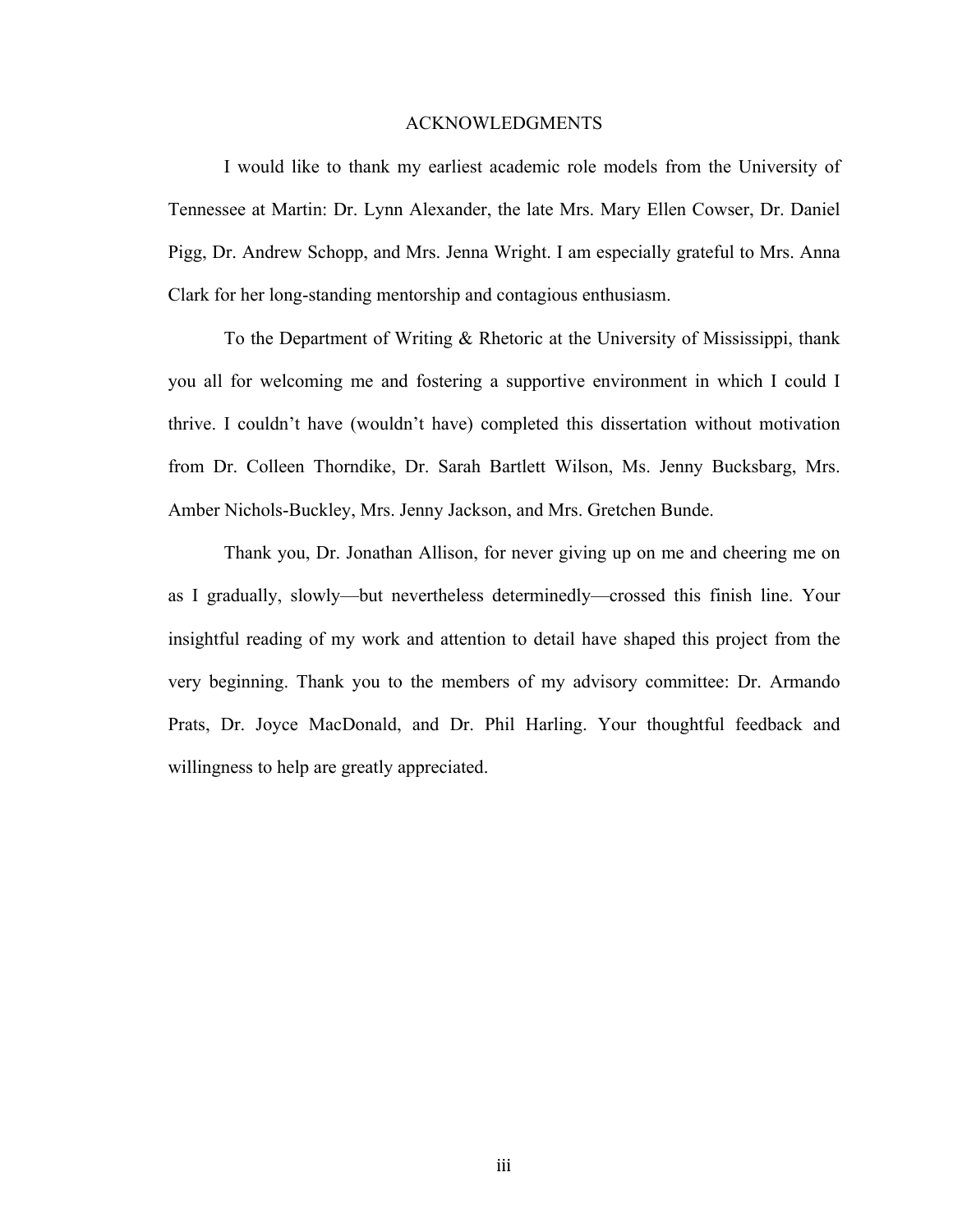# TABLE OF CONTENTS

| <b>CHAPTER 1: RELOCATING THE SPIRITUAL FATHER: STEPHEN DEDALUS</b> |    |
|--------------------------------------------------------------------|----|
|                                                                    |    |
|                                                                    |    |
|                                                                    |    |
|                                                                    |    |
|                                                                    |    |
|                                                                    |    |
|                                                                    |    |
|                                                                    |    |
|                                                                    |    |
|                                                                    |    |
| CHAPTER 2: FATHER AND SON RELATIONSHIPS IN HANIF KUREISHI'S THE    |    |
|                                                                    |    |
|                                                                    |    |
|                                                                    |    |
|                                                                    |    |
|                                                                    |    |
| The Power of Performance                                           | 88 |
|                                                                    |    |
| CHAPTER 3: FATHERS AND SONS IN THE EARLY WORK OF ZADIE SMITH  96   |    |
|                                                                    |    |
|                                                                    |    |
|                                                                    |    |
|                                                                    |    |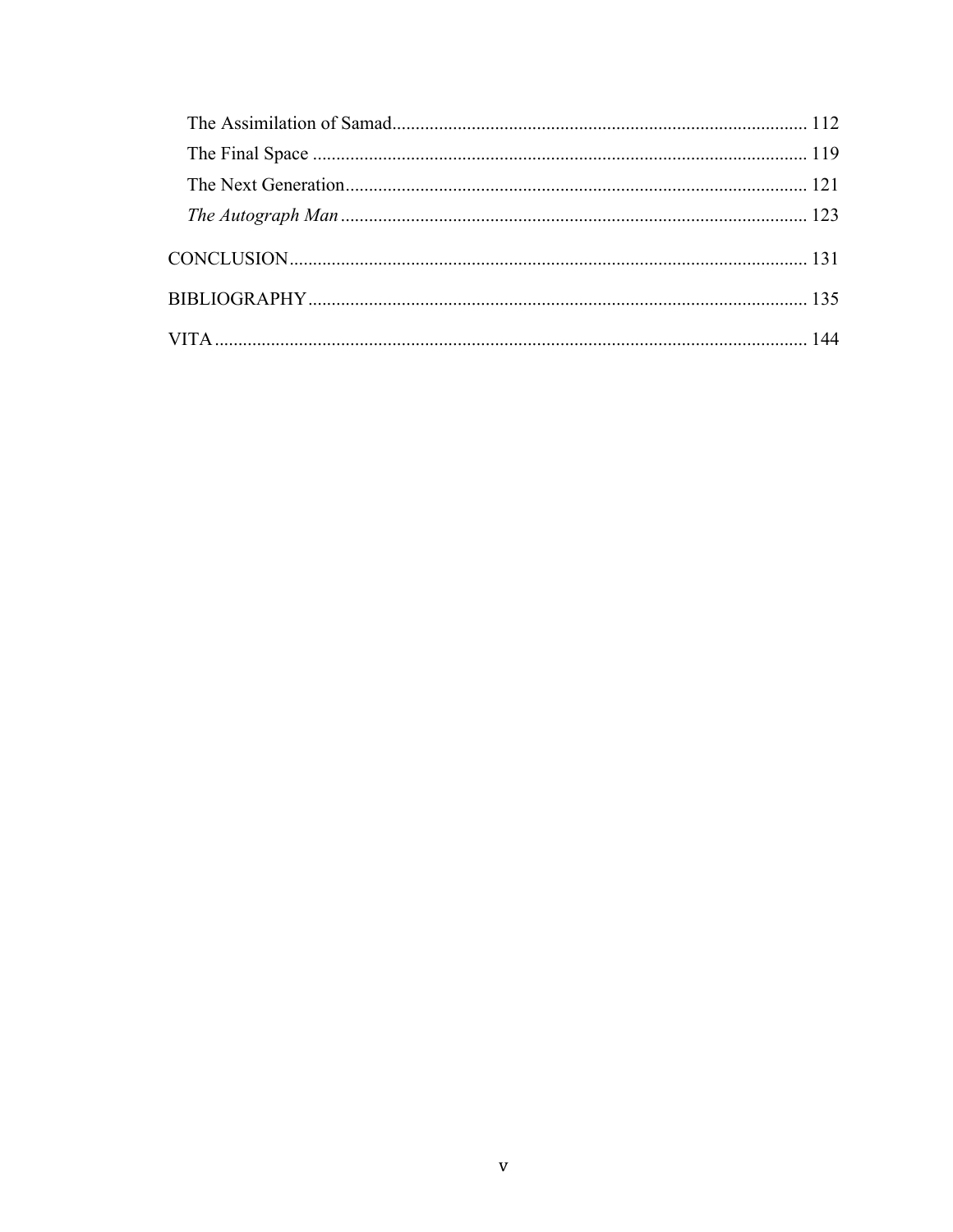#### **INTRODUCTION**

In a 2017 essay titled "The Bathroom," the British author Zadie Smith relates artistic creation to childrearing, noting that her father sacrificed his artistic goals as a photographer in order to focus on the day-to-day task of making money for his family in London, England. Her parents established a foundational, lower middle-class existence for the family, and Smith describes the liberating quality of that life. She didn't feel as though she had to "redeem [her] parents' own thwarted ambitions" or exceed their modest achievements because they were relatively secure on their own (Smith 356-57). These circumstances gave young Zadie the freedom to focus on writing while both of her brothers pursued musical careers. In discussing her own children, Smith says, "…well, they have to live around and about and within the art-making of their parents; they have to listen to us talk about the books we're writing or reading, of films we've seen or films we want to write, and they have always known, from the start, that they are not the only things being created, cared for and raised up in this many-roomed house" (363-64). Smith's description of this contemporary domestic space simultaneously fostering the development of children and art illustrates the critical role that family units play in preserving, reproducing, and generating art—works that carry history, culture, and traditions into posterity.

Situated within the family unit, the father and son relationship has been the focus of numerous major works of literature. Homer's hero, Odysseus, abandons his kingdom for the Trojan War and takes many years to return home, and leaves his son, Telemachus, to contend with the problems at home. Many stories of fathers and sons are found in the Bible. And Shakespeare's Prince Hamlet is famously visited by the ghost of his father,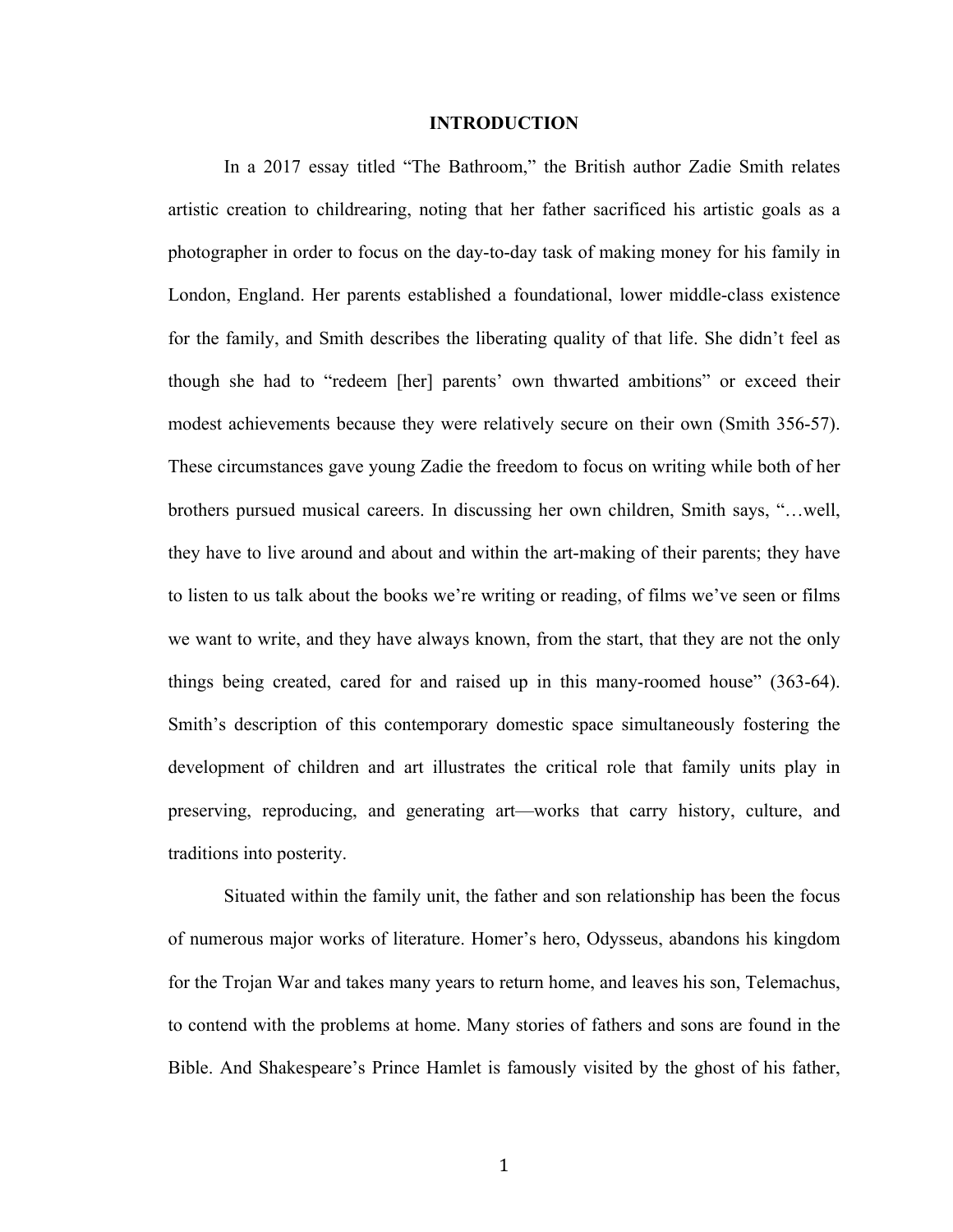the deceased king, who demands revenge for his murder. Stories of fathers and sons, which often represent generational conflict on a larger scale, can be stories of love, trust, and loyalty, but can also focus on struggle, small-scale jealousy, competition, responsibility, and even revenge. These narratives continue to permeate our writings and therefore a need for analysis persists. In a collection of essays titled *Naming the Father* (2000), editors Eva Paulino Bueno, Terry Caesar, and William Hummel write in their introduction: "…modern and contemporary literature has been understood too little by either refusing or presuming to understand fatherhood" (8). The primary question guiding this study is: in what ways and to what extent do a sampling of anticolonial and postcolonial writers use the archetypal relationship of father and son to explore the formation of national identity?

According to Charles Taylor in "The Politics of Recognition," "identity" may be defined as "a person's understanding of who they are, of their fundamental defining characteristics as a human being" (25). Each individual's subject position is made up of varied factors including gender, race, socioeconomic class, and religion. Elements at the core of one's individuality do not emerge in isolation. Rather, as Taylor goes on to say, "our identity is partly shaped by recognition or its absence, often by the misrecognition of others, and so a person or group of people can suffer real damage, real distortion, if the people or society around them mirror back to them a confining or demeaning or contemptible picture of themselves" (25). Our interactions with others help to define our distinguishing traits, and the unit that prepares us to function among those others is the family, described by British and Guyanese postcolonial critic Paul Gilroy as "the key unit out of which nationality is built, as well as the central means of cultural reproduction"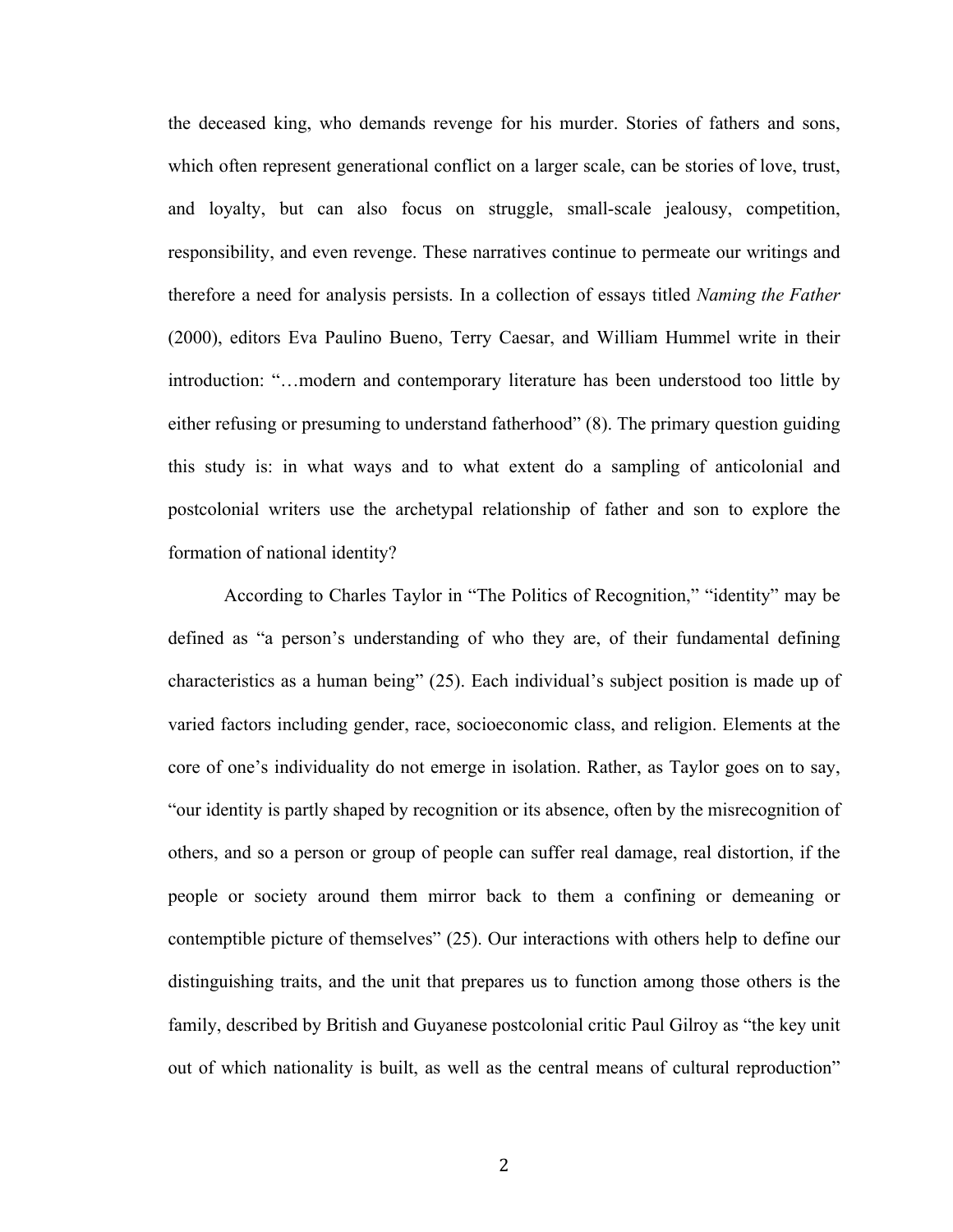(30). Gilroy makes explicit the link between family and nation, between filial relations, and the transmission of culture.

The connection between family, nation, and tradition is an ancient one and can certainly be found in the language of T.S. Eliot, who wrote in *Notes Towards the Definition of Culture* (1948), "But when I speak of the family, I have in mind a bond which embraces a longer period of time than this: a piety toward the dead, however obscure, and a solicitude for the unborn, however remote" (301). As in Eliot's famous essay, "Tradition and the Individual Talent" (1919), Eliot, like many modernist writers, was preoccupied with the relationship between the cultural past and the present, and between present writers and their ancestral predecessors. The bond of which Eliot speaks connects departed grandfathers to both living heirs and future offspring. Men have historically—and continue to—rely upon sons to continue their lineage, passing on not only the family name but also the traditions and customs of the family. In the context of British culture, the custom of primogeniture is important, under which a man would transfer the whole of his property and wealth to the eldest son. The responsibility of maintaining or improving the family reputation, producing a subsequent male heir, and sometimes continuing in the father's line of work then falls upon that son, or sons.

However, the ties by which these duties bind the son are constructed by law. It could be argued that a mother's role is biological, natural, and self-evident, whereas a father's role, on the other hand, is based on language, story, and what critic Christine van Boheemen calls "oral designation" (31). As Freud notes in "Family Romances," "paternity is always uncertain" (238), but "the whole progress of society rests upon the opposition between successive generations" (237). According to Freudian theory, the son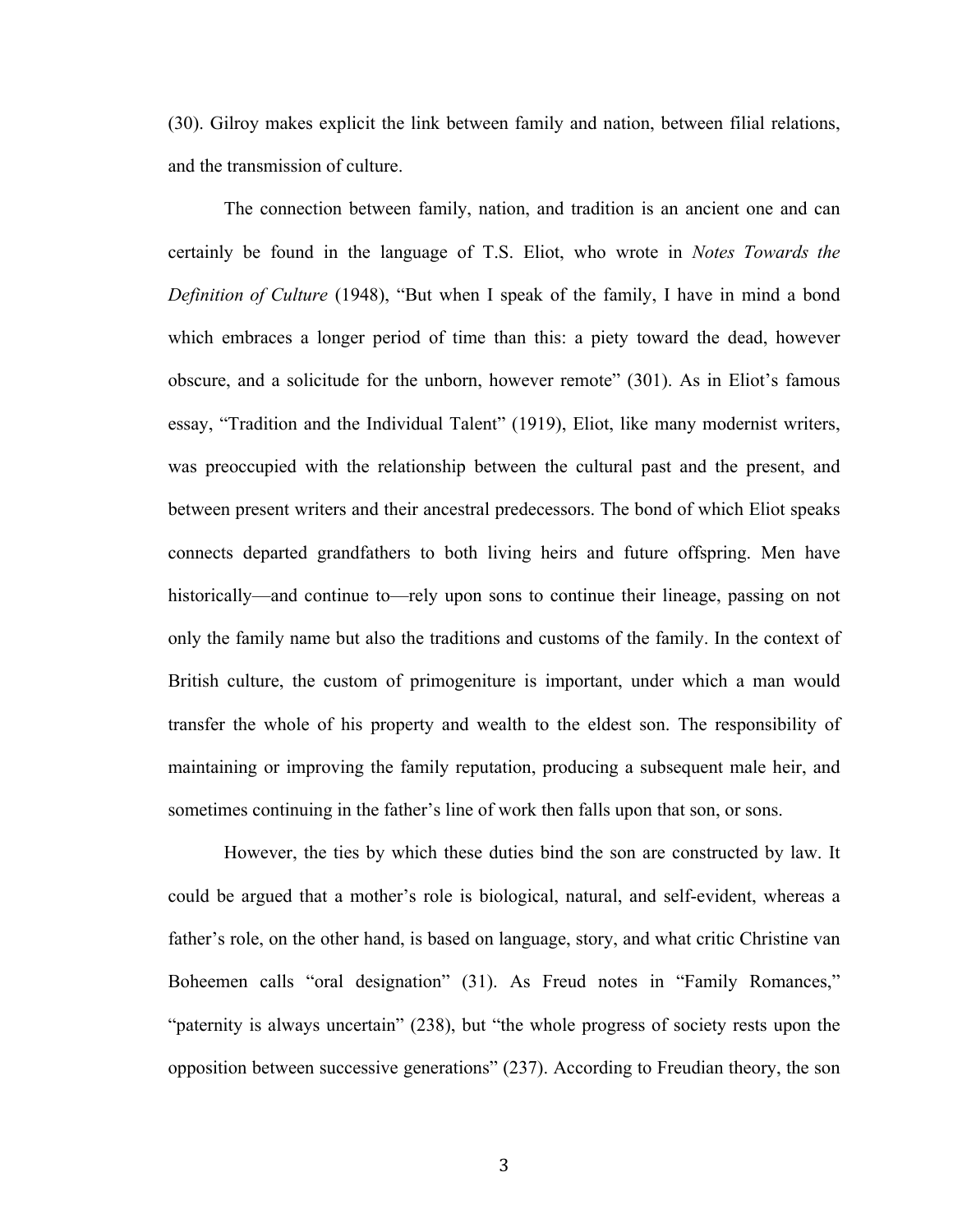feels animosity for the father from a very early age, and that antagonism can last a lifetime. Irish writer Frank O'Connor (1903-66) illustrates the so-called Oedipal theme in his famous short story, "My Oedipus Complex" (1963). The son cleaves to his mother and admires his father, until he returns home from the war and replaces the son in the maternal bed, causing direct competition for the mother's affection, prompting him to intentionally agitate the father by waking him during the night. By the end of the story, the father and son develop a companionable relationship and are sleeping together as pals due to the arrival of a new infant who demands the mother's attention.

O'Connor's story finishes before the inevitable struggle between father and maturing son begins, but another example of generational conflict can be seen in Edmund Gosse's famous autobiography, *Father and Son: A Study of Two Temperaments* (1907). Raised in a strict Plymouth Brethren family, Edmund Gosse must choose to embrace or rebel against the values of his father, the well-known and influential anti-Darwinian zoologist Philip Henry Gosse. Defining his own identity and beliefs, Gosse's memoir captures a unique moment in time. His father was a man of the Victorian Age, rejecting Darwin's evolutionary theories based on his fundamentalist religious beliefs, arguing that ancient fossils were created by God to test man's faith. Gosse chooses to reject his father's dogmatic religious views in favor of logic, reason, and science. It is important to note that part of Gosse's accepted identity is a rejection of the father. In this way, the father wields great power and control. What is on one level a philosophical and theological dispute is on another level an inter-generational conflict and struggle for survival of the self—the self based on individuation and self-definition, rather than merely an argument about religious and scientific truth.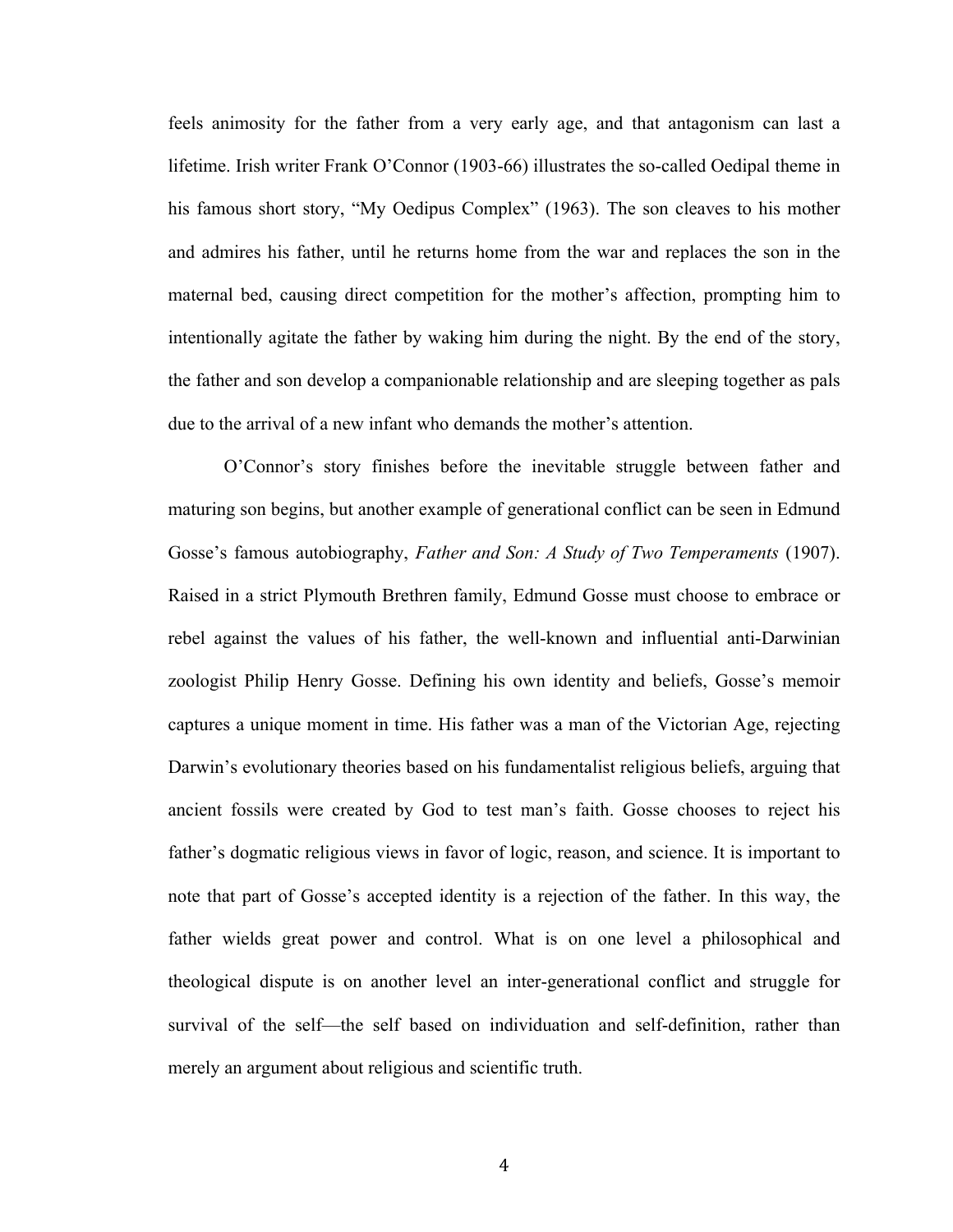Shakespeare's Prince Hamlet is defined by his relationship to his father. The pair contrasts sharply in character: the father was a man of action, poisoned by his own brother Claudius, but Prince Hamlet is unforgettably wayward and indecisive. The king's ghost's appearance to the son serves as the impetus for the action in the play. It is Hamlet's slow and much-delayed revenge—all in reaction to the father, to whom he swore an oath of vengeance in the play's first Act—that defines him. Nearly all of Hamlet's actions and inactions throughout the play are responses to his father's murder and the encounter with his father's ghost. Thus, not only in life but also in death, the son is defined in relation to the father, and we shall see the return of Hamlet's father and Shakespeare's father in James Joyce's *Ulysses*.

When an infant is born into a family, he or she enters a crowded space filled with family history, cultural and religious beliefs, expectations, traditions, and practices. So too when an artist enters into the world of self-expression, he or she must contend with all those who came before and all those who will come after and negotiate his or her own identity as an artist in relation to the existing art of the past, to the artistic forefathers and foremothers. The artist is an inheritor, but he or she may pick and choose what to inherit. They may reject what they inherit in order to "make it new" in Ezra Pound's famous phrase. In the seminal critical work of literary influence of the 1970s, *The Anxiety of Influence* (1973), Harold Bloom explains that no poet composes in isolation but is necessarily influenced by predecessors, and "every poet begins (however 'unconsciously') by rebelling more strongly against the consciousness of death's necessity than all other men and women do" (10). In theorizing how artists may "misread" an earlier work and attempt to correct it or how they may fight to be free of a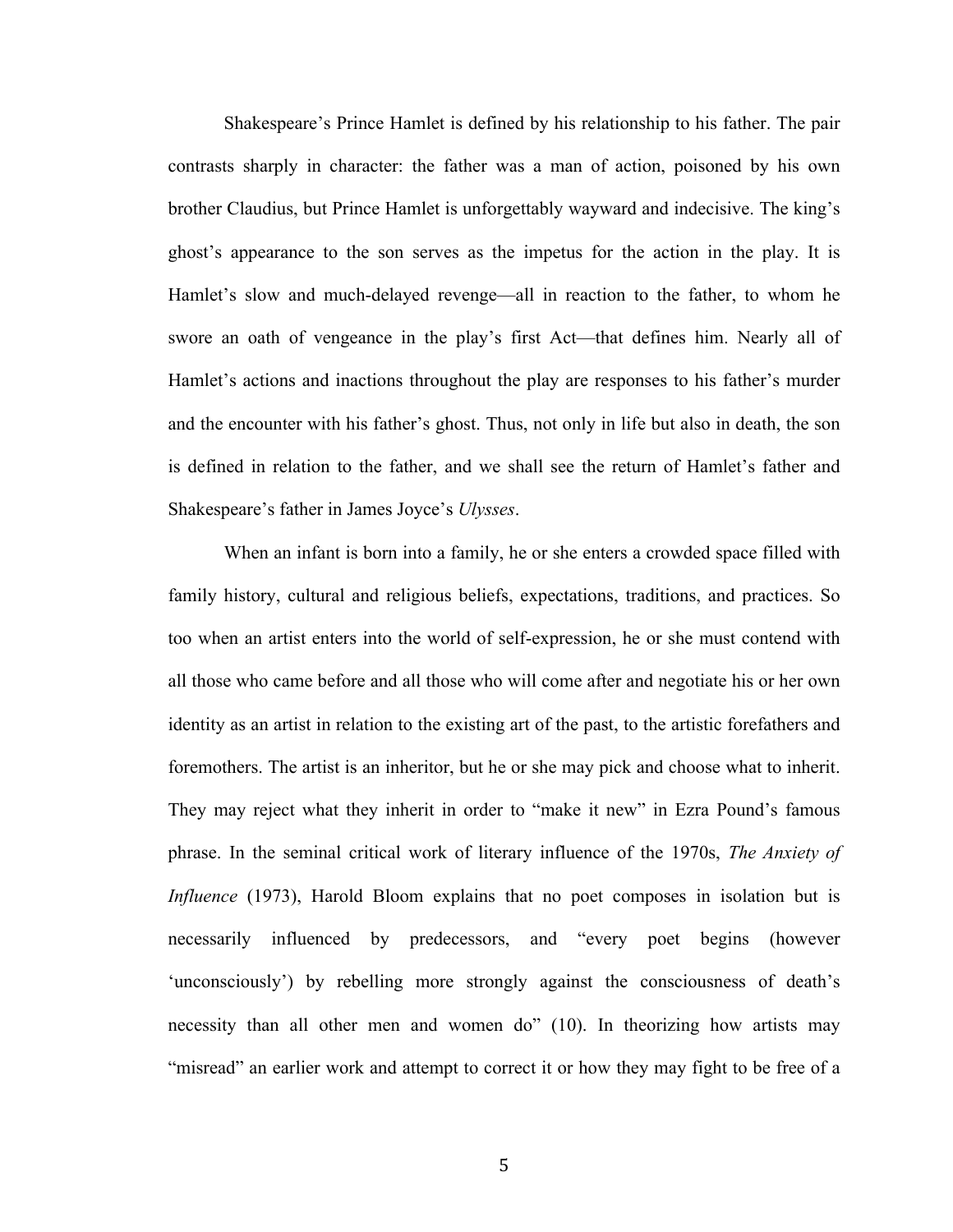constraining form established by a precursor, Bloom uses Freud's family romance. Sons are unavoidably influenced by their fathers, whether the father is absent or present. Bloom quotes Oscar Wilde's *The Picture of Dorian Gray*: "Because to influence a person is to give him one's own soul. He does not think his natural thoughts, or burn with his natural passions. His virtues are not real to him. His sins, if there are such things as sins, are borrowed. He becomes an echo of someone else's music, an actor of a part that has not been written for him" (6). The song and the play alluded to here—as well as the one Great Poem that Shelley supposed poets of all ages contributed to (Bloom 19)— make up the fabric of cultural life.

For Bloom, the burgeoning male poet had to kill the father in order to find communion with the mother muse, which means he would "swerve" away from the influence of the father, accepting part of his inheritance, but rejecting the rest in order to move in a new direction and find his own voice. The aim was individuation, originality and creative independence. The Bloomian reading of literary relations became influential on much of the literary criticism of the 1970s and long after, and I cite it here as a powerful example of how the father and son relationship was understood in literary or cultural terms. Similarly, I argue that Joyce was indebted to the writers of the Irish Literary Revival but "swerved" from them and subverted them, and contemporary British writers like Hanif Kureishi and Zadie Smith are deeply indebted to but nevertheless "swerve" from and go far beyond the classic English novelists whom they read at university.

One aspect of that life that may transfer between an artist and a reader or a father and a son is a conception of national identity. In the case of Gosse, the focus is on the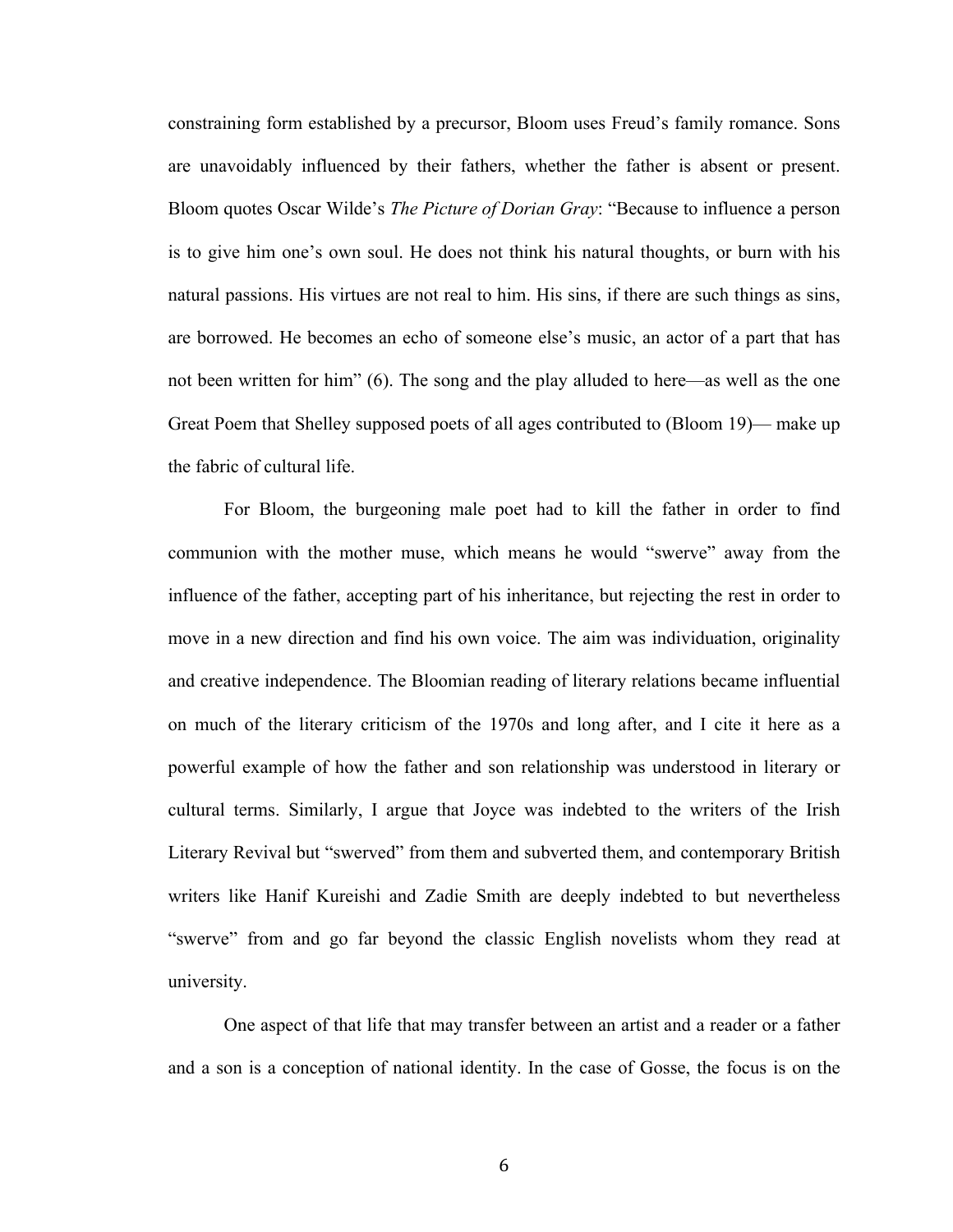question of religious conviction, not on national identity. Gosse is an Englishman just like his father—only with a revised and religiously agnostic set of values and beliefs. The same cannot be said of all father and son relationships in British literature of the twentieth century. Much of the literature categorized as "British" actually emerges from colonial and postcolonial experiences in the former British Empire. Such literature was formerly known as "Commonwealth Literature," referring to literature of the British Commonwealth (an association of 53 states which were former members of the British Empire), but since the 1970s, this body of literature has come to be described as Global Anglophone or Postcolonial Literature. In this dissertation I will discuss the work of James Joyce, who portrays the anti-Catholic, anti-religious, anti-authoritarian and ultimately anti-colonial attitudes of his hero Stephen Dedalus in Dublin in 1904, twenty years before Irish Partition. I will also discuss the work of Hanif Kureishi, a Briton of Pakistani background, and Zadie Smith, a Briton whose mother was Jamaican. The theme of father and son relationships persists, but I assert that these exchanges take on new and significant meanings in a world where one's personal sense of national identity is complex, hybrid, divided, contested, and more difficult to determine.

When understood factually, "national identity" is a question of citizenship and birthright; however, I will use the term in the theoretical sense developed by Benedict Anderson in *Imagined Communities* (1983), Paul Gilroy in a number of critical texts during the 1990s, and Ernest Gellner in *Nationalism* (1997). Critics agree that "nationalism" was not a term in wide general use until the end of the nineteenth century. Anderson defines "nation" not as a geographical place where one is born but as " an imagined political community" (6). It is "inherently limited" and is considered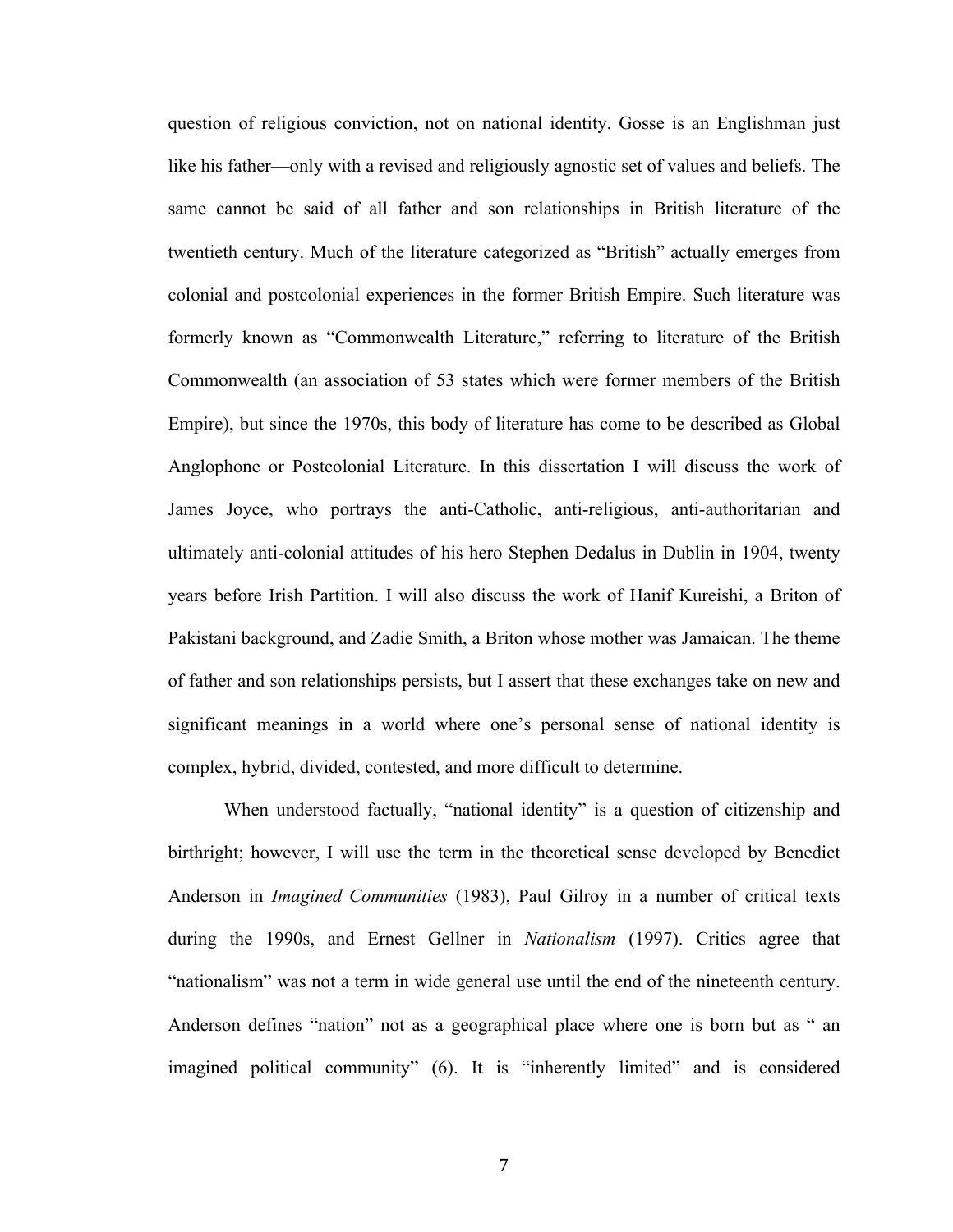"imagined" because "members of even the smallest nation will never know most of their fellow-members, meet them, or even hear of them, yet in the minds of each lives the image of their communion" (Anderson 6). They are brought together by shared concerns and shared cultural markers. For Gellner, the concept of a nation is rooted in modernity and relies upon shared culture that may be disseminated through education and language. "Nationalism is a political principle which maintains that similarity of culture is the basic social bond" (Gellner 3). If we accept this explanation of nationalism, what happens when people of various cultures are controlled by one sovereign head of state as in the case of the United Kingdom's expansive, former colonial rule? Are all subjects expected to assimilate into British culture, to internalize the beliefs of the ruling nation and exhibit the cultural markers of that nation such as language? According to the principle of nationalism as Gellner sees it, yes, the political unit and the ethnic unit, based on shared cultures, must be congruent: "One culture, one state" (45).

Nationalist attitudes in the United Kingdom were greatly impacted by The British Nationality and Aliens Act of 1914, which can be described as liberal and inclusive. It granted British citizenship to those 1.) born within the crown's dominions, 2.) those born with a British father (by birth or naturalization), and 3.) those born aboard a British ship within or outside British territorial waters (Goulbourne 92). By the early 1960s, after a prolonged period of Caribbean immigration to Great Britain from 1948 through about 1970, a more conservative and nativist, nationalist attitude began to emerge in public discourse, epitomized by the Conservative Party's Enoch Powell's infamous "Rivers of Blood" speech on 20 April 1968. In this speech, Powell predicted that the number of Commonwealth immigrants and their descendants would surpass the nonimmigrant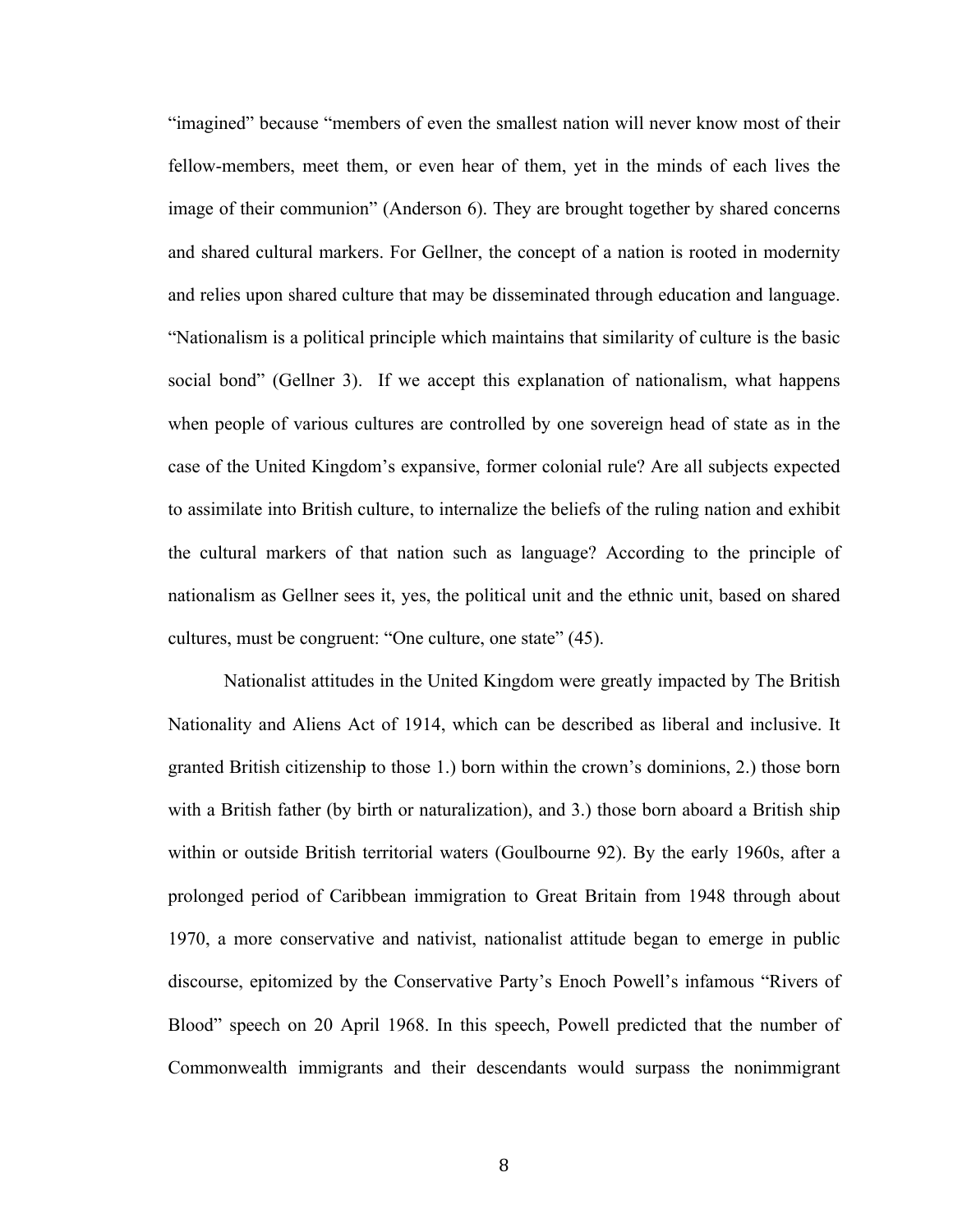residents in England ("Enoch Powell's 'Rivers of Blood' Speech"). Then in 1978 Prime Minister Margaret Thatcher gave a televised election speech expressing anxieties that "people are really rather afraid that this country might be rather swamped by people with a different culture" (Thatcher). British cultural studies critic Stuart Hall points to the beginning of Thatcher's government as a critical moment for English (and British) national identity, connected to a set of economic, social, and political policies and a general attitude which became known as "Thatcherism<sup>1</sup>." Hall wrote that "Culturally, the project of Thatcherism is defined as a form of 'regressive modernization'—the attempt to 'educate' and discipline the society into a particularly regressive version of modernity by, paradoxically, dragging it backwards through an equally regressive version of the past" (2). Many of Thatcher's speeches and political actions were interpreted as nationalistic and xenophobic, promoting an ethnic understanding of the British nation. Harry Goulbourne describes her as "…unifying the British (white, European) nation whilst keeping at bay or on the periphery non-white minorities" (125). Similar rhetoric exists in the current debates surrounding Brexit and the United States' borders. We might compare this contrast between definitions of an ethnic (traditional) and a civic (modern) nationalism with the moment in James Joyce's *Ulysses* when Leopold Bloom, Irish but Jewish, asserts to the Citizen, who is an extreme Irish ethnic nationalist, that "a nation is the same people living in the same place" (331).

As Anderson indicates, nationalism is "an anticipatory strategy adopted by dominant groups which are threatened with marginalization or exclusion from an emerging nationally-imagined community" (101). This strategy may rely upon visual

 

 $<sup>1</sup>$  Thatcherism was considered a close relation of "Reaganism" in the United States, where</sup> Thatcher's ally President Ronald Reagan supported similar economic and political theories.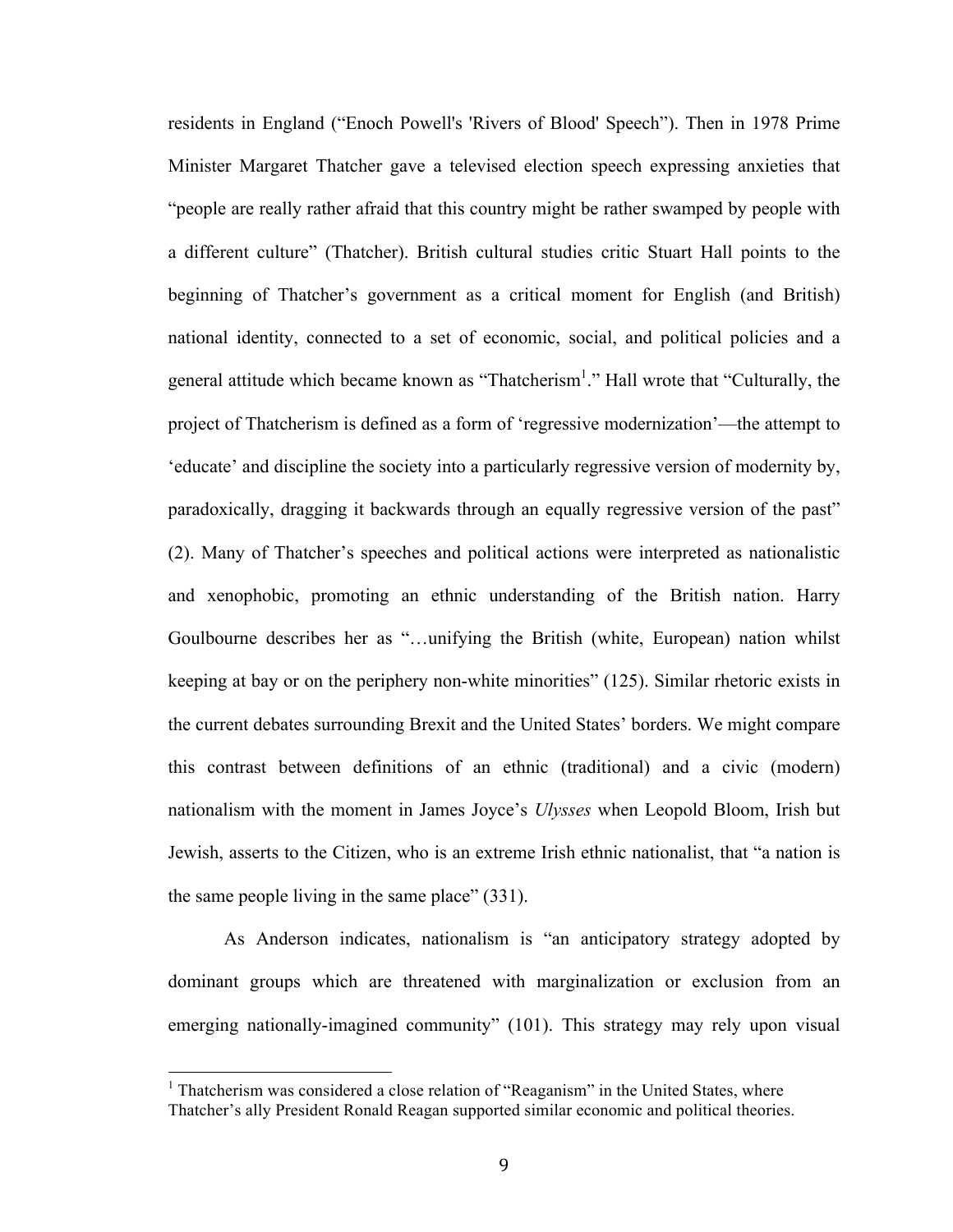markers of culture that the dominant groups view as threatening; therefore, nationalism is often racialized. Anderson differentiates between racism and nationalism, but Gilroy, in *Small Acts: Thoughts on the Politics of Black Cultures* (1993) rejects this differentiation in the case of England. In the words of Gilroy, "Blackness and Englishness are constructed as incompatible, mutually exclusive identities. To speak of the British or English people is to speak of the white people" (27-8).

At the core of the discourse surrounding nationalism and national identity is the family unit. As Gilroy explains in chapter three of *Small Acts*, culture is primarily and "naturally" reproduced in families. "The nation is, in turn, conceived as a neat, symmetrical accumulation of family units and the supposedly homogeneous culture…culminates in the experience of unified and continuous national identity" (Gilroy 64). This dissertation analyzes the work of three authors writing in the context of anticolonial Ireland and modern "postcolonial" Britain to explore how the depictions of father and son relationships can function to elucidate notions of national identity.

In Chapter 1, "Relocating the Spiritual Father: Stephen Dedalus and Leopold Bloom," I begin by looking at James Joyce's *A Portrait of the Artist as a Young Man* (1916) as a semi-autobiographical Bildungsroman. The relationship between Stephen and his biological father is discussed with particular emphasis on the importance of the family name. Stephen's growth as an artist is examined in connection with his Irish identity, a conflict that results in self-exile. The chapter then turns to the character of the same name in *Ulysses* (1922) and his interactions with Leopold Bloom who is widely accepted by critics as functioning as a more suitable and fulfilling father figure for Stephen. My reading will show that rather than solely bonding in a spiritual or symbolic father and son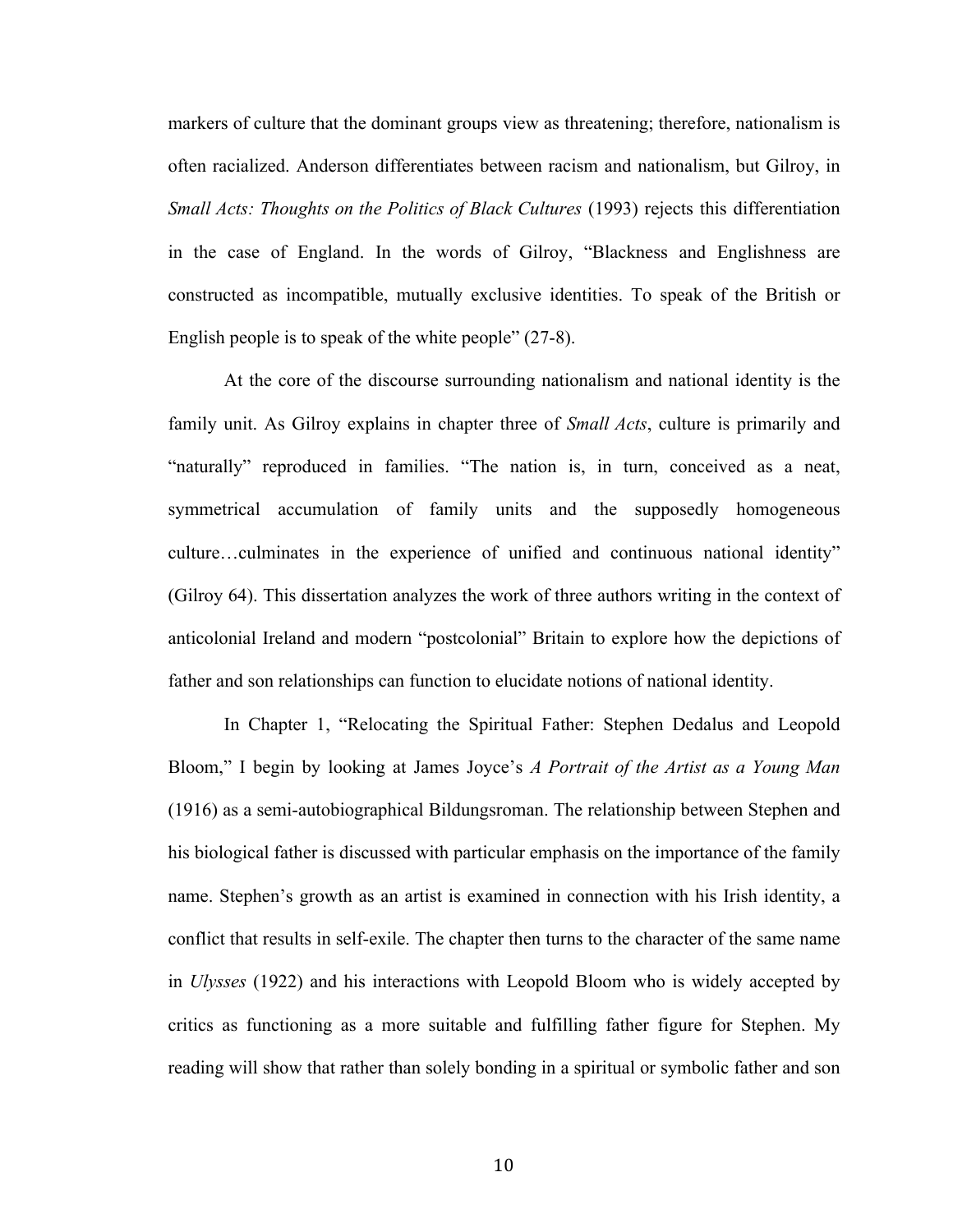relationship, Bloom and Stephen learn from one another and build a rapport as friends, companions, and in a sense, fellow fathers. Bloom is a literal father of two children (one deceased) and a man who is closely in touch with physical aspects of life. Stephen, on the other hand, is a son who has a complicated and distant relationship with his biological father, Simon Dedalus, but he is striving to become his own man, an intellectual aesthete, an artist with his own personal vision of the world, a father of art, or a father-creator, in an artistic sense. As Stephen—like Joyce himself—works to find a modern voice with which to represent Ireland, Bloom shows him new ways to understand both nationhood and masculinity.

In Chapter 2, I move forward in time to 1990 and turn to a Bildungsroman of the late twentieth century. After looking briefly at Hanif Kureishi's biographical relationship with his own father, I focus on the protagonist of his most famous work to date: *The Buddha of Suburbia* (1990). Using Homi Bhabha's concepts of hybridity and third space, I look at how Karim, a biracial, burgeoning actor, negotiates his place in 1970s London. Karim enjoys a special relationship with his father, Haroon, the eponymous character of the novel who has learned to wield his perceived exoticism for gains in social capital. I argue that the father and son's rapport, coupled with the actions of a secondary father in the text, illustrates the benefit of commodifying hybridity in postcolonial England— "postcolonial" in the sense that Britain has lost the empire by the 1970s and is negotiating how to absorb an influx of immigrants from the four corners of the British Commonwealth. At this point in history, perhaps Britain is both looking back to an empire now lost and looking forward to a multicultural, multiracial society.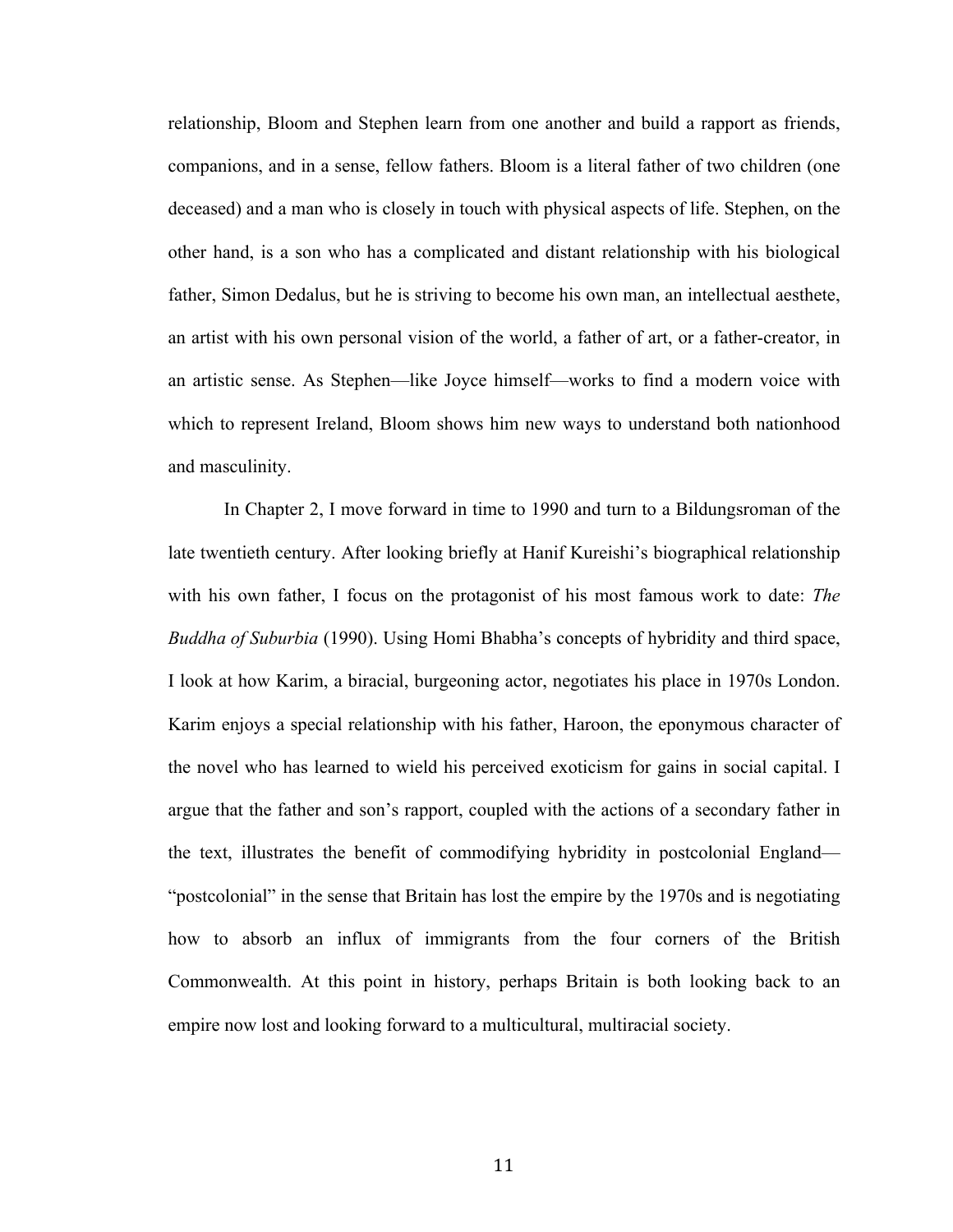The first section of Chapter 3, "Fathers and Sons in the Early Work of Zadie Smith," analyzes *White Teeth* (2000). While my reading of *The Buddha of Suburbia* concentrates primarily on the son, my interpretation of *White Teeth* highlights the efforts of a Bengali father living in England, Samad Iqbal, to control the destinies of his children. I analyze Samad's experiences in World War II, especially as they relate to Samad's fixation on the heroic deeds of an ancestral father. My reading will show that Samad's life, first as a soldier, then as a working father in Willesden, London, leads him to both fear and despise his own hybridity. Rather than embrace his complex, ambiguous identity, Samad adopts a binary mindset, dividing his perceptions of culture into two distinct categories: eastern and western. According to Samad, one's essential characteristics derive from one's bloodline—in his case, from the lineage of Mangel Pande—and by avoiding environments of corruption, one might maintain a fixed identity aligned with the past. These beliefs significantly affect Samad's parenting choices and thus influence the national identity formation of his twin sons.

The latter section of Chapter 3 examines Smith's sophomore novel, *The Autograph Man* (2002), to explore the depiction of a Jewish-Chinese-English man, Alex-Li Tandem, who must establish his identity in the aftermath of his father's sudden death. I draw connections between *White Teeth* and *The Autograph Man* in that both feature characters who, while working to understand their identities, try oversimplified methods and fail. I argue that both texts demonstrate the inadequacies of essentialist thinking because the multicultural environment of late twentieth century Britain necessitates a willingness to accept multiple, complex identities and to explore one's own intersectionality. The term "intersectionality" has become commonplace in sociology and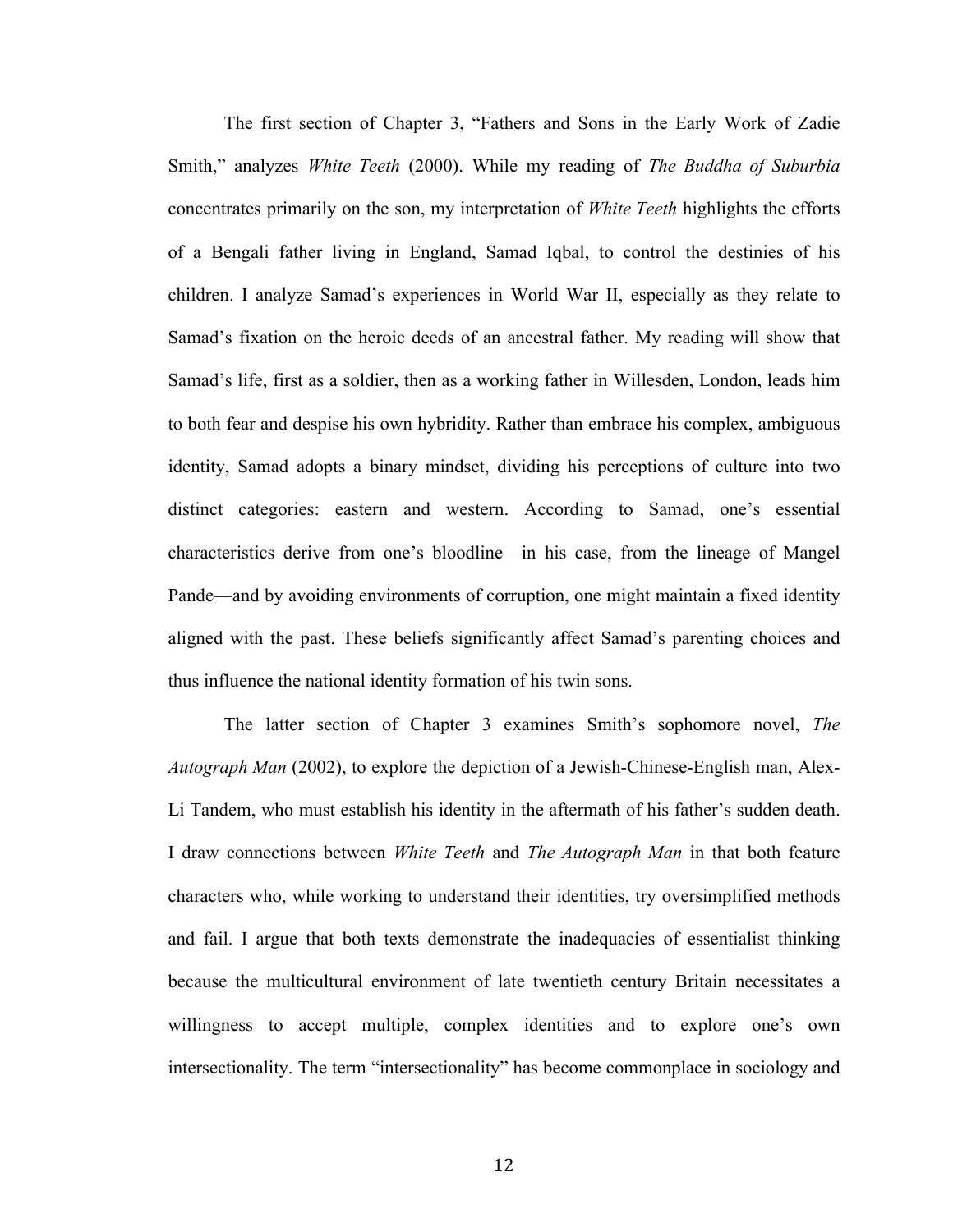in cultural criticism and is defined by the *Oxford English Dictionary* as "the interconnected nature of social categorizations such as race, class, and gender, regarded as creating overlapping and interdependent systems of discrimination or disadvantage."

As Paul Gilroy writes, "The discourse of family and the discourse of nation are very closely connected " (203). As a whole, I have tried in "Fathers and Sons in Modern British, Irish, and Postcolonial Fiction" to question the ways in which familial connections, specifically the father and son relationship, help to shape national identity and national belonging in modern anticolonial or postcolonial cultures, including Ireland at the dawn of the twentieth century and Britain in the late twentieth century. I assert that a selection of authors continue to use the archetypal father and son relationship to interrogate the formation of national identity and the problems of national belonging for members of immigrant or minority groups that experience marginalization in relation to a former, colonial mainstream culture.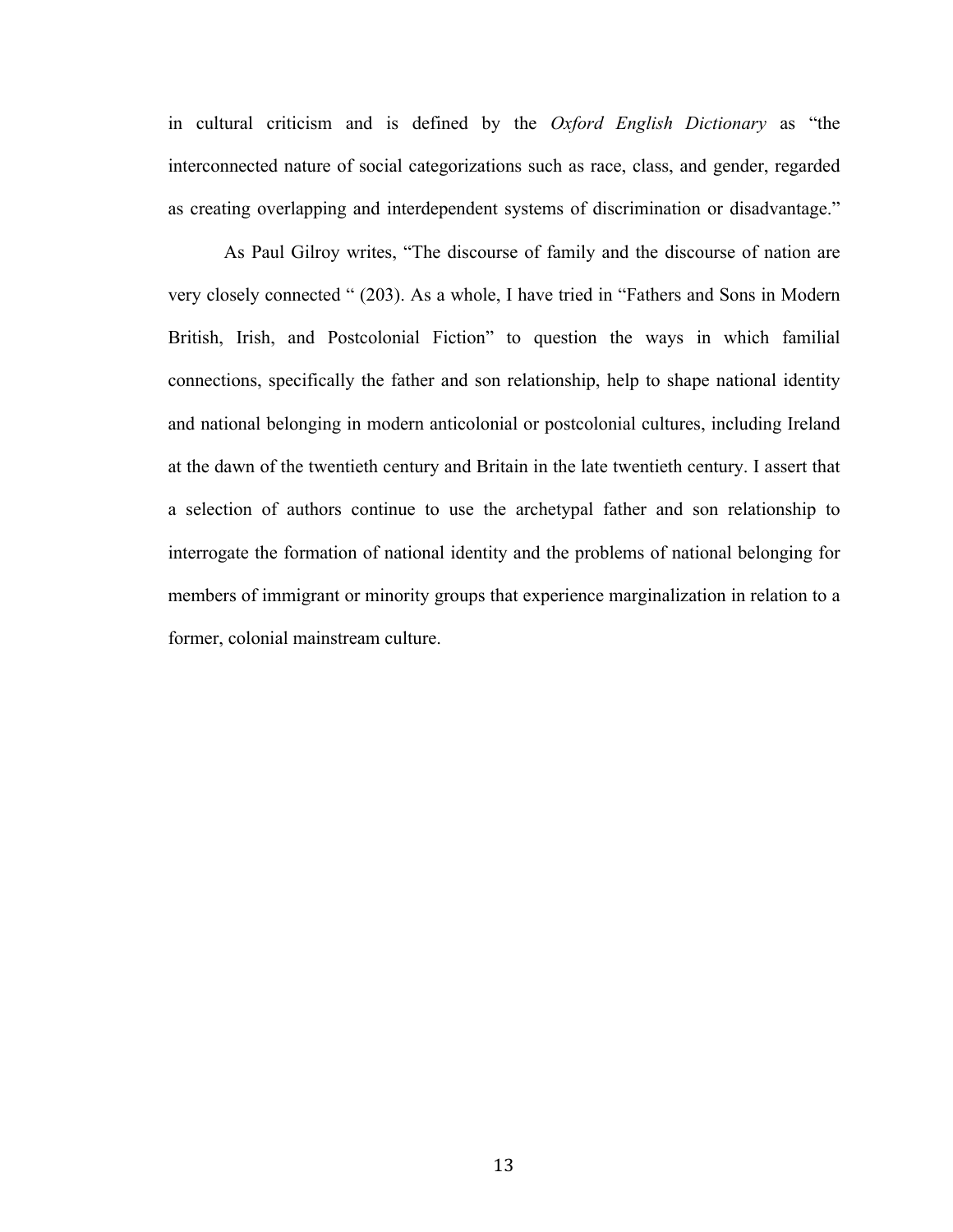### **CHAPTER 1: RELOCATING THE SPIRITUAL FATHER: STEPHEN DEDALUS AND LEOPOLD BLOOM**

James Joyce's *A Portrait of the Artist as a Young Man* (1916), a classic example of the Bildungsroman, follows Stephen Dedalus on his coming-of-age journey in early 20th century Ireland. As is the case with most Bildungsromans, the protagonist must separate from his parents, especially the father, in order to find his true calling in the wider world. Stephen's quest aligns with Gerald Peters' description of the Bildungsroman in *The Mutilating God: Authorship and Authority in the Narrative of Conversion*: "In the earliest sense of the word, Bildung involved making oneself into the unified image/ *Portrait* (Bild) of a divine Author" (65).

The narrative itself in *Portrait* shifts from the third person to Stephen's first person perspective as he begins to acquire the creative voice of an author at the novel's end. Before he can reach this goal, however, he must break away from his father whose legacy Stephen deems unworthy of inheritance. In addition to the family attachment, Stephen feels doubly bound by Catholicism and restrictive notions of Irishness as defined by the Irish Literary Revival. In chapter 5 of *Portrait*, Joyce famously writes, "When the soul of a man is born in this country there are nets flung at it to hold it back from flight. You talk to me of nationality, language, religion. I shall try to fly by those nets" (182). And at the very end of the novel, Stephen writes in his diary that he will find a way to "forge in the smithy of [his] soul the uncreated conscience of [his] race" (224). The image of the smithy's forge refers to the workshop of Daedalus, a figure in Greek mythology and Stephen's namesake. This final declaration presents Stephen's desire to craft an artistic representation of his nation that has previously not existed. The words "uncreated conscience" are particularly suggestive, since they imply that members of his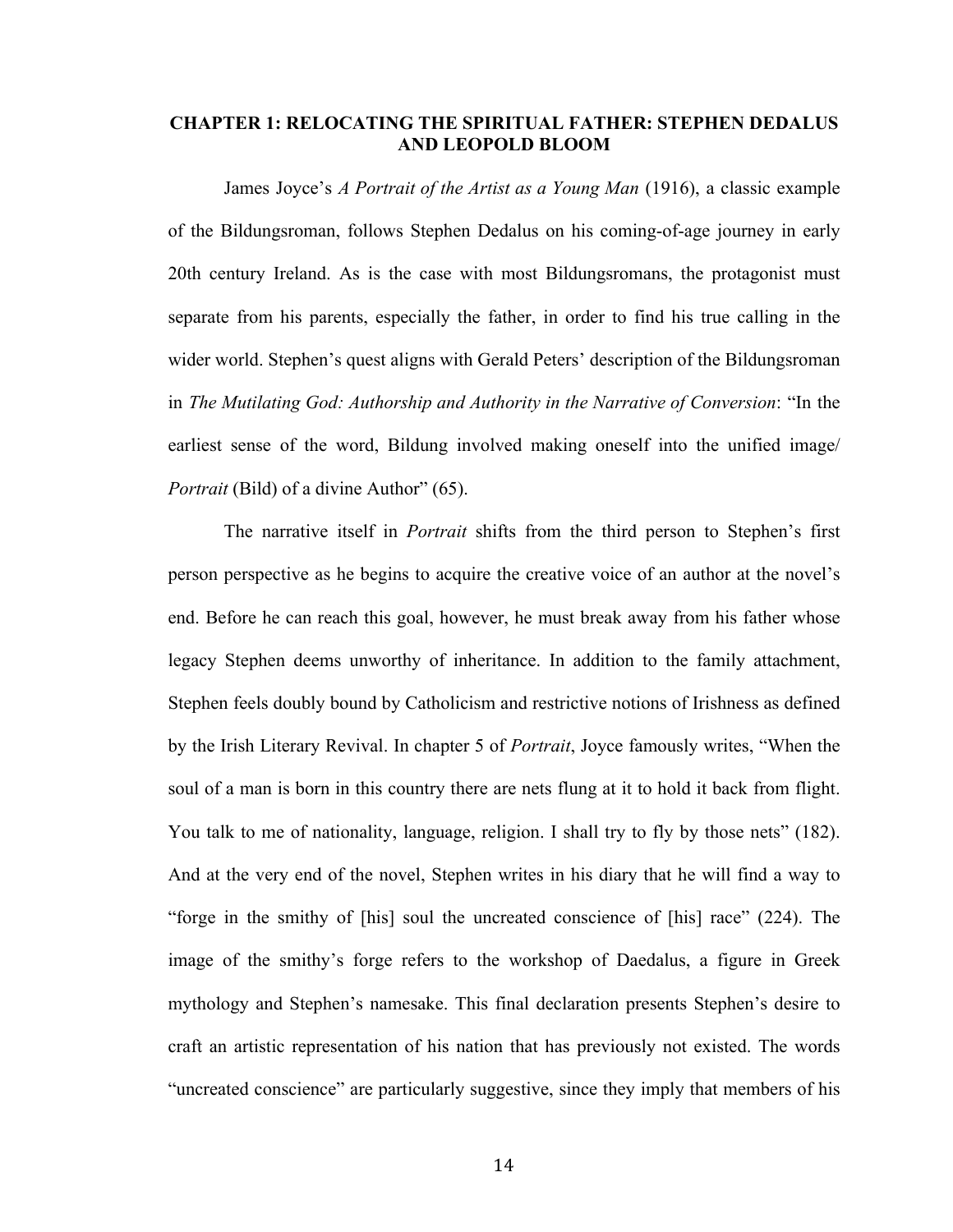Irish race have hitherto lacked a conscience—a terrible indictment of the moral courage of his nation.

In order to realize this lofty objective, Stephen feels he must escape the entrapments of his identity as a late colonial subject of the British Empire. Joyce's use of the word "race" is significant when we consider the historical context. Joyce began writing *Portrait* in 1904, the same year that Francis Galton (Charles Darwin's cousin) endowed a research fellowship in national eugenics. Darwin's *On the Origin of Species* (1859) had been published nearly fifty years earlier and social Darwinism in Great Britain was intensifying anti-Irish sentiment. Stereotyped images of the drunken, violent, ape-like Irishman appeared in publications like *Punch* and *Harper's Weekly*. By evoking the language of race in the closing lines of *Portrait*, Joyce reminds readers of the many challenges facing the Irish people as a whole in the struggle for nationhood. Stephen's professed commitment to represent his countrymen in those words echo what Joyce wrote to his wife, Nora Barnacle: "I am one of the writers of his generation who are perhaps creating at last a conscience in the soul of this wretched race" (qtd. in Fuller 14). Again, the choice of the word "conscience" is significant in its connection to Roman Catholicism. Joyce feels that the Irish people have historically depended upon the leadership of the Church to guide their moral decisions, whereas he, like Stephen Dedalus, wants to see his countrymen engage in intellectual inquiry on their own, independent from the influence of the Church.

This mirroring of language is only one of many similarities between James Joyce and his young artist. While not entirely autobiographical, Joyce derived much of *Portrait* from a longer, semi-autobiographical novel titled *Stephen Hero* (published posthumously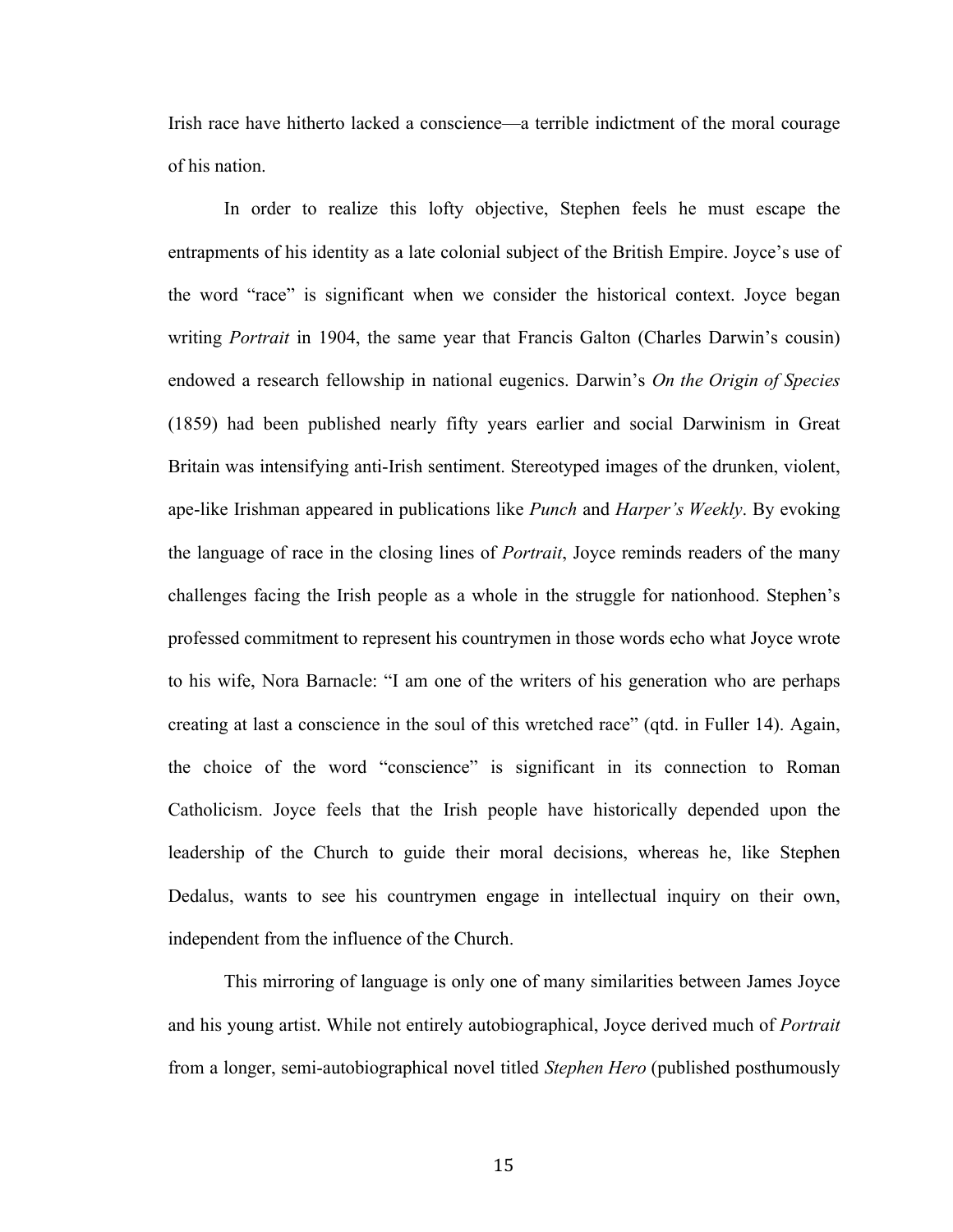in 1944), "but the characters and events, though loosely based on real people and real events, are creatively refracted through the consciousness of a fictional character" (Bulson 50). That character's name is of course Stephen Dedalus—a pseudonym that Joyce used for publication of the *Dubliners* stories in 1904 (Ellmann 164)—whose name evokes a celebrated father and son relationship from Greek mythology. Dedalus was a talented craftsman who created wings out of feathers and wax for himself and his son, Icarus. Despite his father's warning, Icarus flew too close to the sun. Joyce's incorporation of the Icarus myth is interesting in that Dedalus is the father in the myth but because it is the surname of the protagonist in *Portrait*, both father and son are the artists, the creators. Simon Dedalus is a creator of life, Stephen, and as the title *A Portrait of the Artist as a Young Man* indicates, the story focuses on young Stephen's development into an independent artist—a craftsman like his namesake. Near the end of chapter 4, Stephen has a vision of a "hawklike man flying sunward above the sea, a prophecy of the end of he had been born to serve … a symbol of the artist forging anew in his workshop out of the sluggish matter of the earth a new soaring impalpable imperishable being" (153). Moments like these lead Stephen to understand his name as a kind of prophecy; he will create his own identity. The workshop in his vision refers again to the smithy's forge, a place where the creative process occurs. A man being described as "hawklike" suggests that Stephen will need to be independent and solitary, "soaring" above his "sluggish" day-to-day life in Dublin.

### **The Father and the Family Name**

Like Stephen, Joyce reflected upon his family name and famously wrote upon the birth of his son, Giorgio, "I think a child should be allowed to take his father's or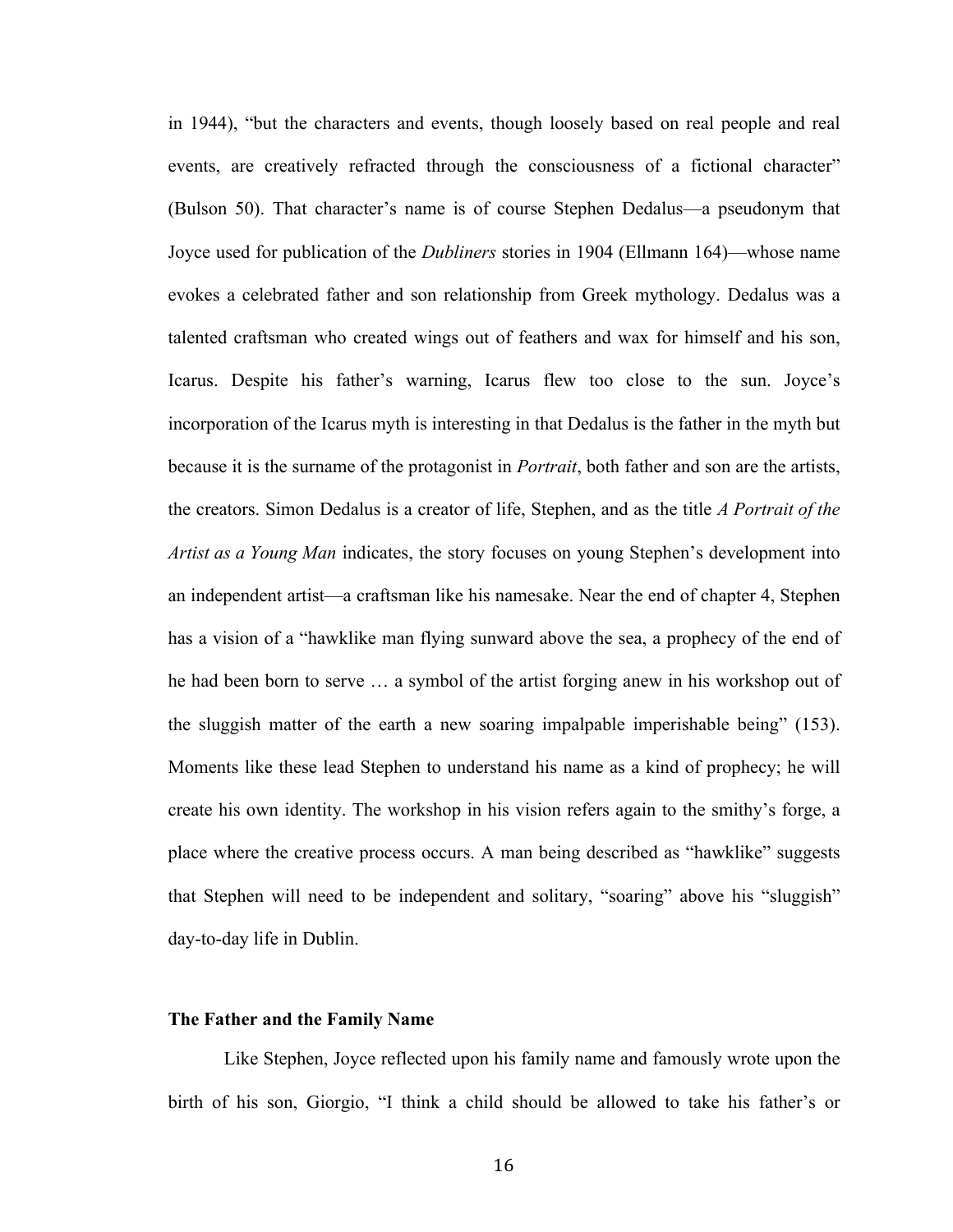mother's name at will on coming of age. Paternity is a legal fiction" (qtd. in Ellmann 205). These sentiments are reiterated in the voice of *Ulysses*' Stephen Dedalus as he presents his reading of Shakespeare's *Hamlet*: "Paternity may be a legal fiction. Who is the father of any son that any son should love him or he any son?" (*U* 207). These assertions clarify the way that Stephen views his relationship with his father, Simon: he is bound to him through language—specifically the family name or surname, which is a significant symbol of most father and son relationships (Baxter 217). $^{2}$ 

The first words spoken by a character outside of Stephen's family are "What is your name?" asked by Nasty Roche. Ironically, with a name like "Nasty Roche," he follows-up on Stephen's reply with "What kind of name is that?" and "What is your father?" "Nasty" is a school nickname, but "Roche" is a common Irish name. "Dedalus," on the other hand, is Greek—a rare, foreign name in Ireland. Stephen's surname then functions to mark him as an outsider. The hero is set apart from the other boys, designated as extraordinary rather than common. Stephen's classmate is not interested in "who" Stephen's father is but "what" he is, indicating that the individual identity of the father does not matter; rather, the father's rank or status in society helps to establish Stephen's place in the schoolboy hierarchy. This opening scene establishes the importance of father and son relationships—how the son is continually associated with or haunted by the actions and status of the father. Stephen is marked as a young Dedalus who is the son of an older Dedalus as if the mythic figure of Daedalus has been split in two.

 

<sup>&</sup>lt;sup>2</sup> Claire Culleton adds that "naming is a legacy of male tradition" (72), which conveys both privilege and power. In the Old Testament, Adam is the first namer; his acts presume "an instant comprehension of the thing named" (Culleton 73).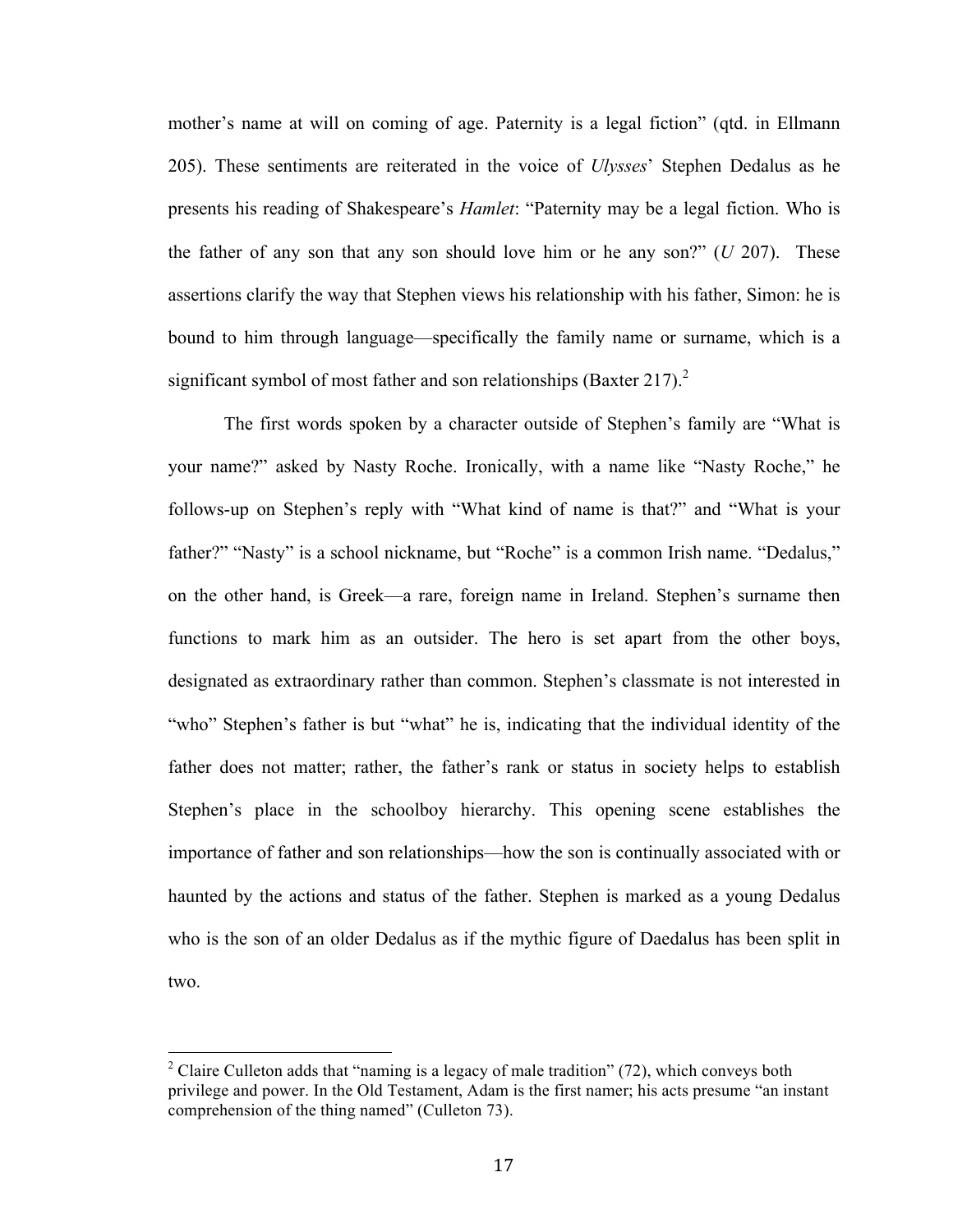The significance of Stephen's relationship with his biological father, Simon, is underscored by its inclusion in *Portrait*'s opening chapter. Here, as elsewhere in *Portrait* and throughout *Ulysses*, Joyce uses indirect free style, a type of third-person narration, which presents a character's perspective mediated in part by the voice of the author.<sup>3</sup> The first chapter makes clear to the reader that Stephen is a young child who enjoys stories told by his father: "Once upon a time and a very good time it was there was a moocow coming down along the road and this moocow that was coming down along the road met a nicens little boy named baby tuckoo" (20). Stephen internalizes the message conveyed by the father: "He was baby tuckoo" (20). In this way, from page one of *Portrait*, Simon shapes Stephen's view of the world. Seamus Deane adds, "In *Portrait*, Stephen Dedalus is, so to speak, quoted into existence by nursery rhymes, political squabbles, church doctrine, literature. Then, he responds by quoting on his own initiative—Aquinas, the villanelle, the diary. Possessed by language, he comes to possess it" (179). Deane suggests that that this early story-telling scene clearly connects to Stephen's later attempts to invent and reinvent himself using literary quotations. Hence, the character of Stephen is linked to literary passages from the beginning of his journey to the end.

As Stephen grows and matures, he makes sense of the world around him with words. More specifically, he uses naming as a way to perfect his language skills and as a way to understand his distinctive self. He examines the proper nouns assigned to him and his surroundings. For instance, in chapter 1, he lists his name and his location in his Geography book, perhaps taking comfort in the orderliness of proper names and certainly positioning himself in relation to the enormity of the world.

 <sup>3</sup> Randall Stevenson, *Modernist Fiction: An Introduction*, p.32.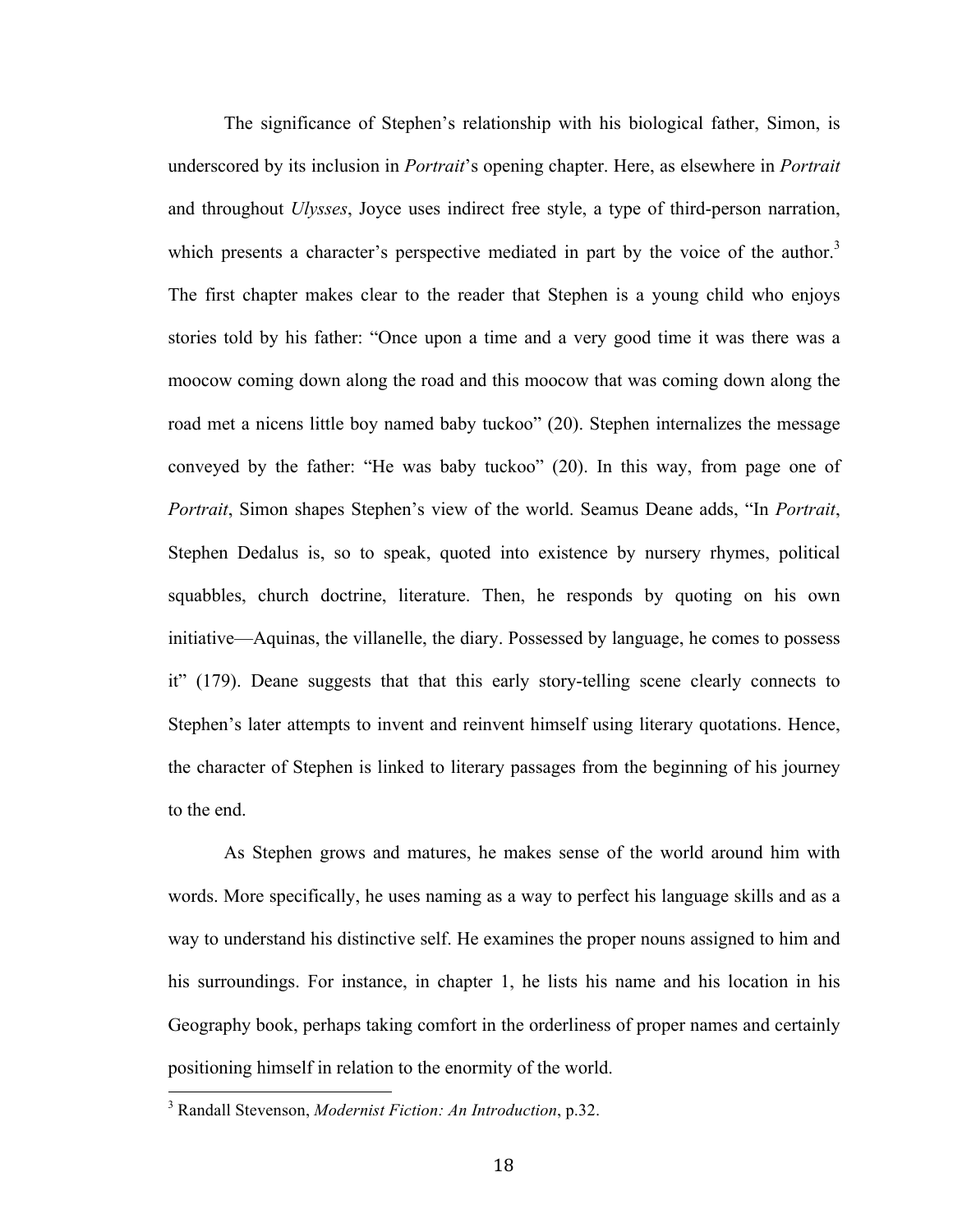*Stephen Dedalus Class of Elements Clongowes Wood College Sallins County Kildare Ireland Europe The World The Universe* (28)

Stephen's list begins with the self, the particularities of his youthful experience, and gradually widens outside of his county—outside of his country. With this methodical list, Stephen is putting himself into perspective, working to understand how he connects to others and other places. Eugene O'Brien reads this as foreshadowing that Stephen will one day leave Ireland (221). Even at this early stage of the novel, Stephen is able to visualize surpassing the "nets" thrown over him by nationhood, escaping to a more global identity.

The name that Stephen shares with his father is brought to the forefront in an important scene when Stephen travels with Simon to their original hometown of Cork, a journey that Maud Ellmann calls a return "to the land of his fathers" (81). During this trip, Simon dwells in his past and maintains a nostalgic outlook on virtually everything. For example, after singing a song that Stephen enjoys, Mr. Dedalus cannot simply enjoy his son's compliment. Instead, he recalls Mick Lacy: "Ah, but you should have heard Mick Lacy sing it! Poor Mick Lacy! He had little turns for it, gracenotes he used to put in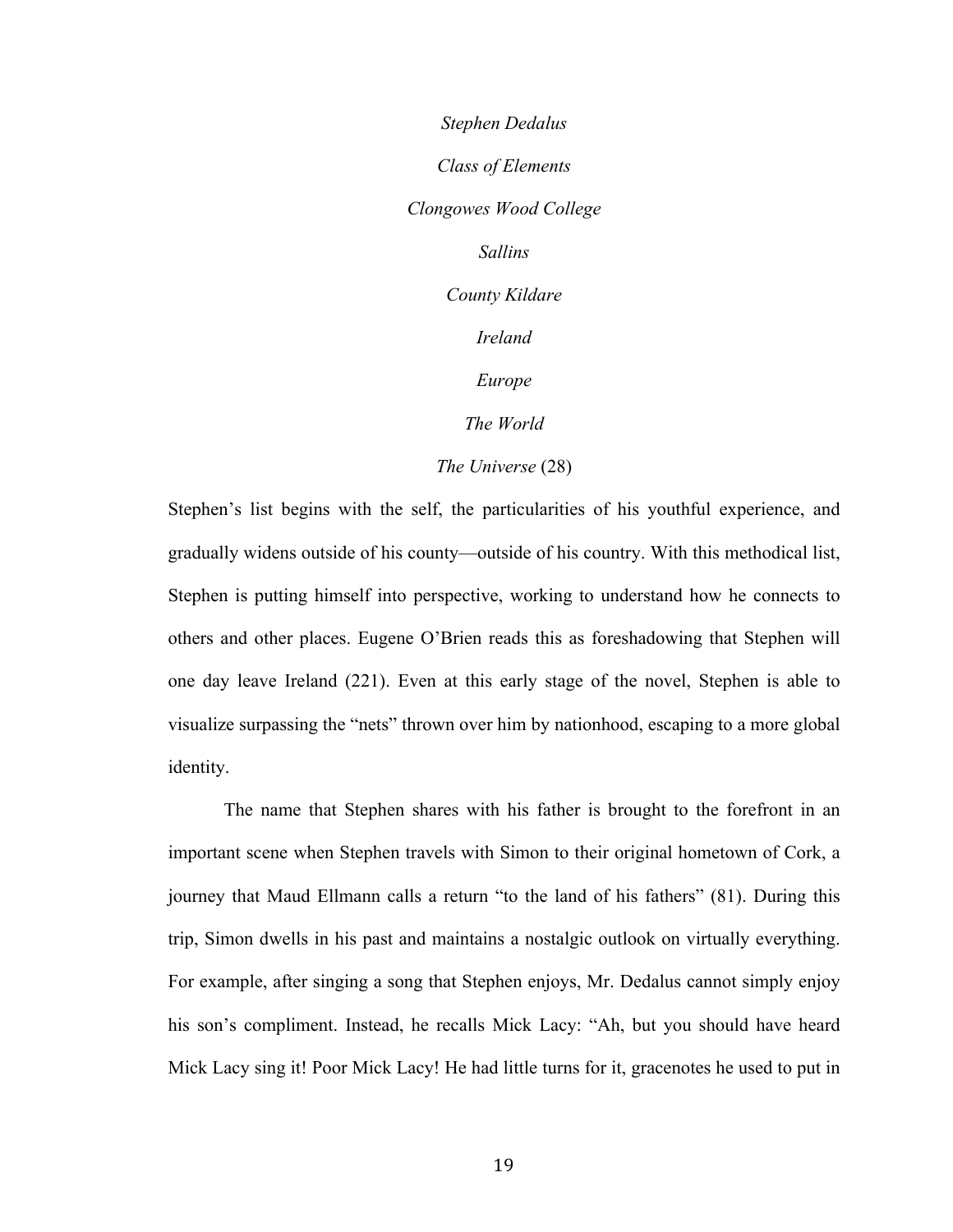that I haven't got" (89). Furthermore, when the pair shares breakfast, Mr. Dedalus and the waiter interact "at crosspurposes" because the waiter confuses the present-day Mr. Dedalus with his father and/or grandfather. The persistence of the past during the trip to Cork affects Stephen to the point that "[b]y the time they had crossed the quadrangle his restlessness had risen to fever" (89). Nevertheless, son finds himself with father, visiting an important location from his youth: Queen's College. Simon goes into the anatomy theatre and, with the help of the porter, searches for his initials that he carved into a desk many years ago. Luke Thurston describes this tour as Stephen being "given a kind of symbolic 'gift' by being shown the paternal signature" (155). Whereas one's proper name signifies individuality, Simon Dedalus and Stephen Dedalus obviously share the same initials, which erase feelings of uniqueness. Maud Ellmann describes naming as a "primal scene of scarification" (131): as Simon has carved his designation into the desk, so has he passed it on to Stephen. As stated by Kent Baxter, "The adolescent's attempt to make a name for himself is both facilitated and frustrated by the 'double law of the name'; that creates the illusion that the proper name signifies an individuality, but always express this individuality in reference to the name of the father" (205). Baxter suggests that Stephen's focus on the word "Foetus" carved into a desk instead of his father's initials is the son's rejection of the opportunity to become his father. Stephen embraces the word "Foetus" because it represents birth, life, and potentiality. The foetus is the ultimate foreshadowing of human life—of childhood, adulthood, and the process of maturing. It is not tied to any specific individual, and it "bears no trace of a cultural predecessor or authorizer" (Thurston 156). Thus, Stephen can create his own identity without encumbrance.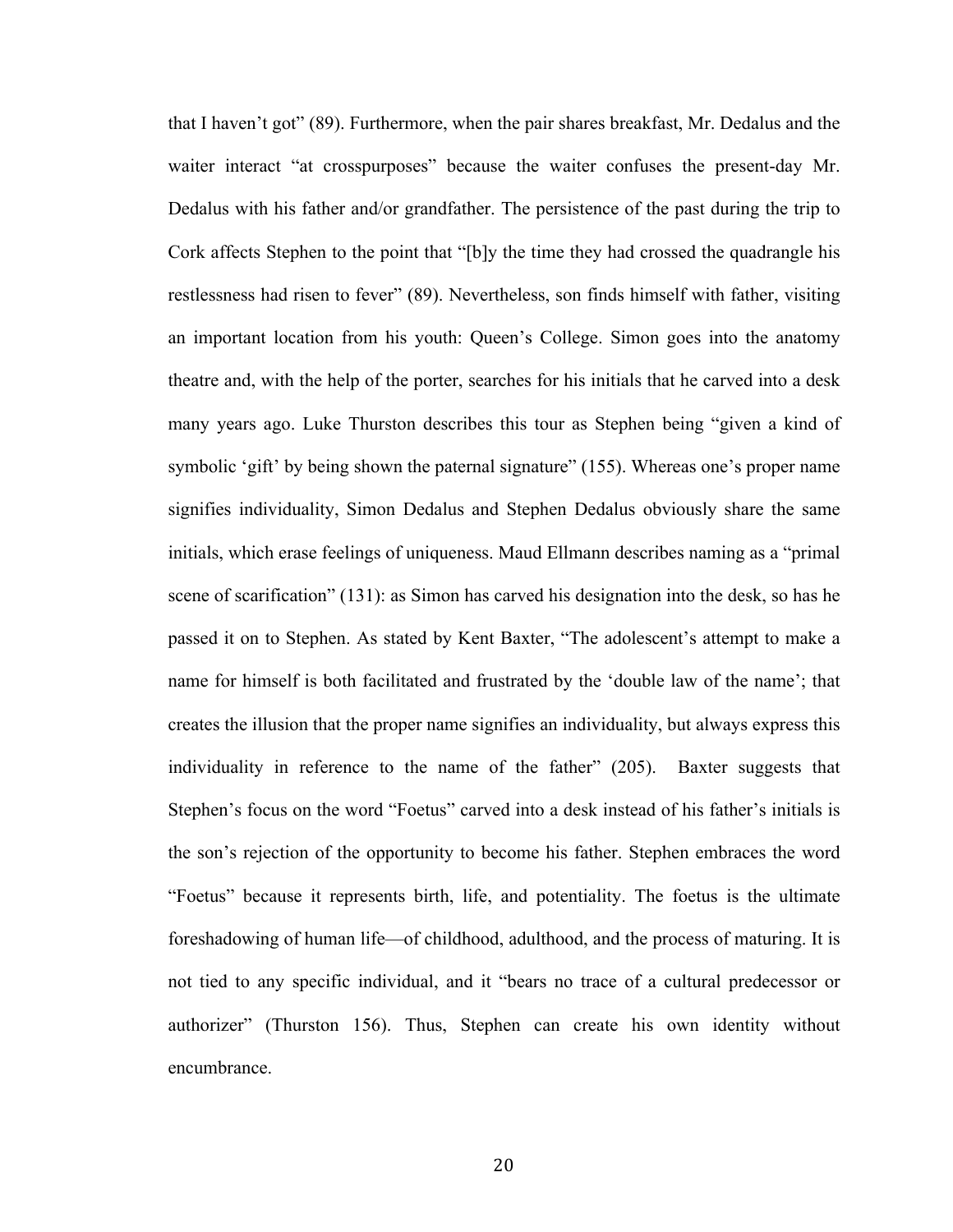Stephen "remain[s] in the background" in this scene and dwells upon the word, "Foetus." He is overcome with emotion, feeling "the absent students from the college about him": "A vision of their life, which his father's words had been powerless to evoke, sprang up before him out of the word cut in the desk" (*Portrait* 89). In other words, Stephen's imagination is piqued by this simple word; it arouses emotion in Stephen that Simon's words cannot and thus undermines the father's authority (Maud Ellmann 147).

The word itself is significant for the purpose of this study as "Foetus is clearly the name of a potential being, the unborn human embodying precisely the creative temporality of 'not yet'" (Thurston 155). A foetus, unlike a living child who is born, is the perfect embodiment of potential because as we are reminded in section 5 of *Portrait*, "Reproduction is the beginning of death" (205). In terms of his journey to selfrealization, Stephen is in the early stages here, like a foetus; he holds potential but has only barely begun to develop, and neither his biological father nor his environment is fostering the development of the artist.

In fact, Simon often seems more focused on himself than on his son. Whereas Stephen is looking to the future and ruminating on what he may become, Simon is fixated on the past, nostalgic for his youth, and frustrated by his thwarted ambitions. Poignantly emphasized on the first page of *Portrait*, Simon looks not directly upon his progeny but "through a glass" (20). Again, he is engrossed with his own image in the mirror during the Christmas Eve scene of *Portrait*: "Mr. Dedalus looked at himself in the pierglass above the mantelpiece, waxed out his moustache-ends and then, parting his coattails, stood with his back to the glowing fire" (38). This distraction paired with his participation in the political talk diverts attention from Stephen who might rightly be the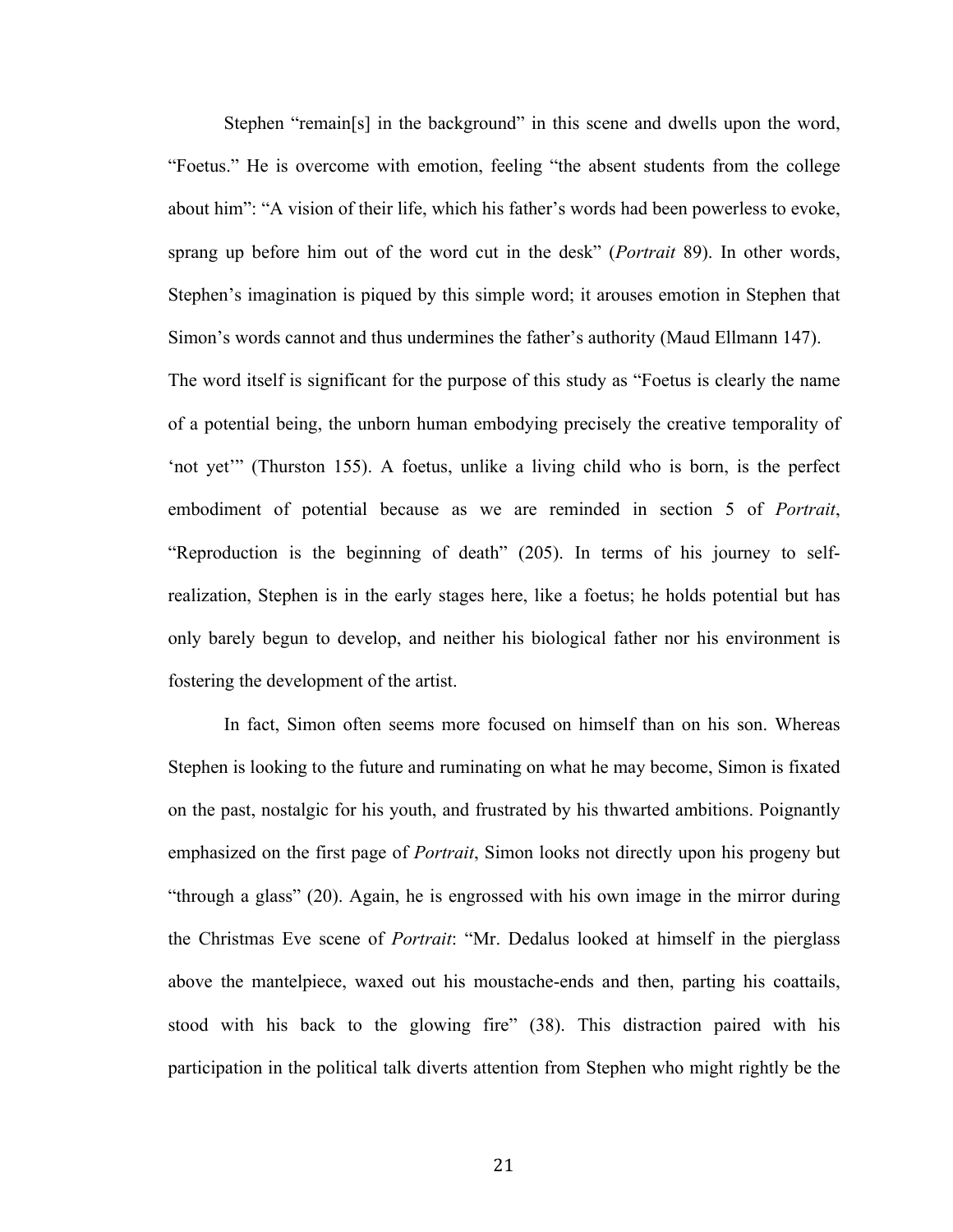center of attention as it is his first time joining the adults for Christmas dinner (Volpone 143).

# **The Young Artist**

In the aforementioned scene between father and son on page 1 of *Portrait*, Simon tells Stephen a story; thus, storytelling and the shaping of words is significant to the developing artist even in the crib. In trying to understand himself as an artist, even as a very young boy, he is preoccupied with words and the feelings that can resonate from them. He recognizes onomatopoeia and displays what Seamus Heaney calls "hyperconsiousness of words as physical sensations, as sounds to be plumbed, as weights on the tongue" (Heaney 160). For instance, he recognizes "Suck as a queer word" (*Portrait* 160) and demonstrates an acute awareness of the senses. Indirect free style is used once again to describe the sound of the cricket bat, "pick, pack, pock, puck" (65), and Stephen is particularly attuned to the olfactory senses: "This sense [of smell], the one least respected by man and the most highly developed in animals, is the one that Stephen still possesses and even values to a high degree" (Tucker 20).

When first at school, he notices the smell of the rector's office and imagines the smell of burning turf. He is soothed by smells of "horse piss and rotted straw." "It is a good odour to breathe. It will calm my heart. My heart is quite calm now. I will go back" (87). As Stephen matures, he makes peace with his animalistic desires for physical pleasures. He says that "we are all animals; I am also an animal" (184). Later in the novel, one of his epiphanies is to recognize his physical, animal and sexual self, and to combine it with his spiritual and aesthetic self. But first he must explore his animal self and become overpowered by it, before turning to a pious mortification of the flesh. By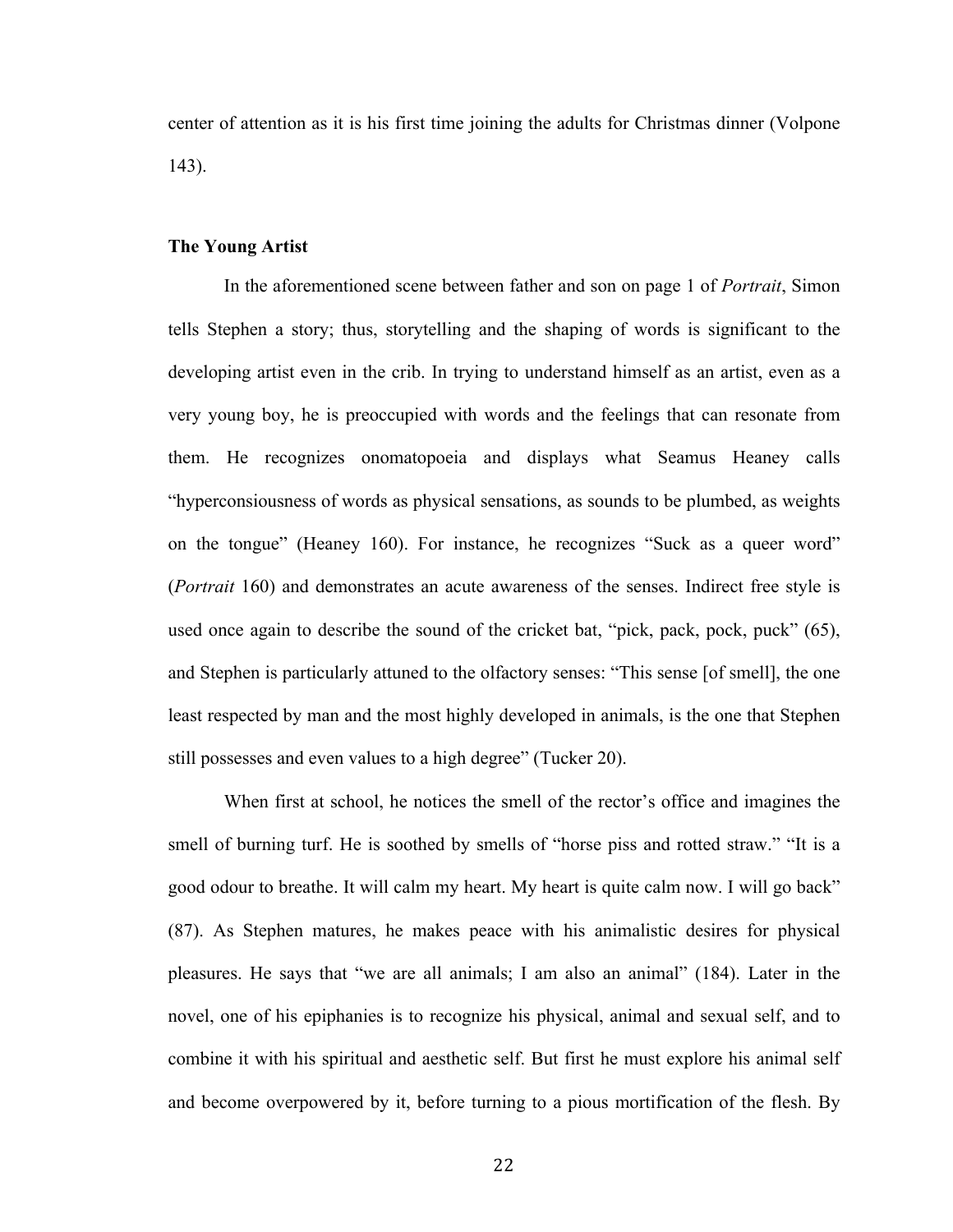novel's end, he learns to accept both sides of his nature. He begins to identify not only words with the senses, but also emotions with senses. In this way, artistic expression is coupled with bodily experiences like eating and satisfying sexual urges. He ruminates on the "foul long letters he had written in the joy of guilty confession and carried secretly for days and days" to leave in random places "where a girl might come upon them as she walked by and read them secretly" (110-11). In such manner, the physical urges of the adolescent boy are facilitating early efforts at artistry with the written word.

Stephen's obedience to the demands of his body is interrupted by the hell, fire, and brimstone sermon during the religious retreat described in Section 3 of *Portrait*. The sermon utilizes devouring language, and Stephen imagines being eaten up by rats and vermin after his death (112, 132). Similarly, the language used to describe Stephen's confession reveals the young man's attempts to mortify the flesh. It is framed as a purge of all that is grotesque: "His sins tricked from his lips, one by one, trickled in shameful drops from his soul festering and oozing like a sore, a squalid stream of vice. The last sins oozed forth, sluggish, filthy" (144). In the words of Maud Ellmann, this passage of "verbal and bodily secretions" "equates [Stephen's] words with blood, pus, urine, semen, excrement" (141), and after the catharsis of confession, Stephen "views food in a more neutral manner" (Tucker 19). In place of grotesque imagery, indicative of sensuous gluttony, he resorts to simpler, more objective descriptions such as "On the dresser was a plate of sausages and white pudding and on the shelf there were eggs. […] How simple and beautiful was life after all!" (*Portrait* 134).

Stephen recognizes the transformative effect that his religious commitment has on his life. In chapter four, he is religious and pious, suppressing desires of the flesh, living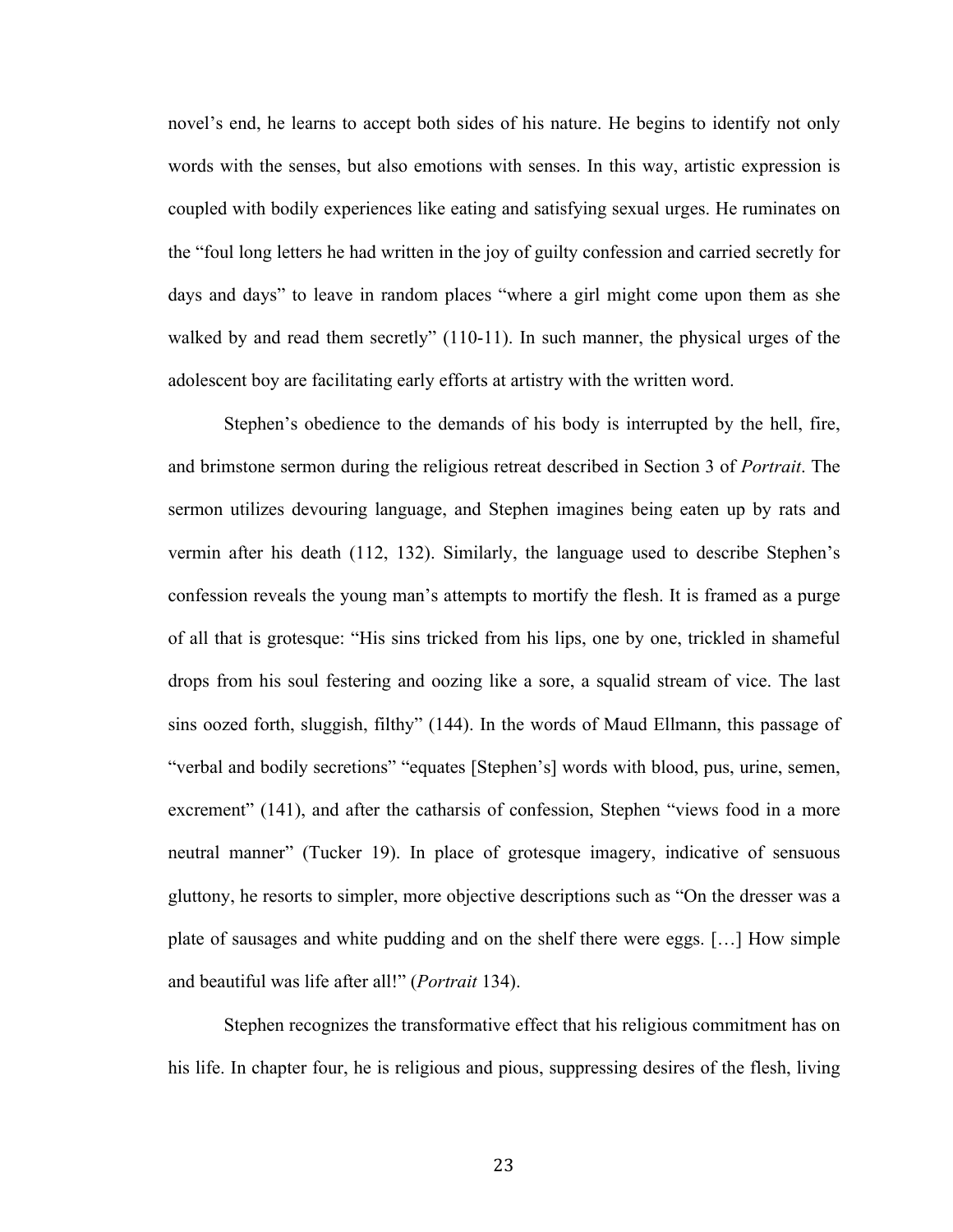as a devout son of the father that is the Church. However, he begins to doubt the religious path as he foresees the years of devotion stretching out ahead of him and "the chill and order of the life repelled him" (147). He realizes additionally that his behavior is motivated by fear. When asked to join the priesthood, although initially drawn to the authority it could grant him, he refuses. Thus, he comes to reject the priesthood and all it represents, including the authority of the Roman Catholic Church and the religious beliefs associated with it. Finally, he explicitly rejects the church by refusing to take communion on Easter Sunday to appease his ill and dying mother. In language that purposefully echoes the "Non Serviam" of Satan in the biblical story, he states, " I will not serve"  $(211)$ .

This chapter notably ends with the bird-girl epiphany, which brings together the bodily and the spiritual, a union that does not seem possible within the domain of the church. For example, in chapter 3, Stephen expresses discomfort when he ponders how one might pray or say Hail Marys with the same mouth that eats, sucks, performs sexual acts, and curses: "If ever his soul, re-entering her dwelling shyly after the frenzy of his body's lust had spent itself, was turned towards her whose emblem is the morning star, … it was when her names were murmured softly by lips whereon there still lingered foul and shameful words, the savour itself of a lewd kiss" (*Portrait* 102). The girl that Stephen observes at the beach is clearly connected to nature and to animal life, particularly the life of birds: "she seemed like one whom magic had changed into the likeness of a strange and beautiful seabird" (155). Seaweed has clung to her thigh; her breast is described like a bird's. But this natural imagery is infused with spiritual imagery. Alan Dundes writes: "She is described in terms of 'white,' 'ivory,' 'blue,' 'pure,' and 'dove' as she stands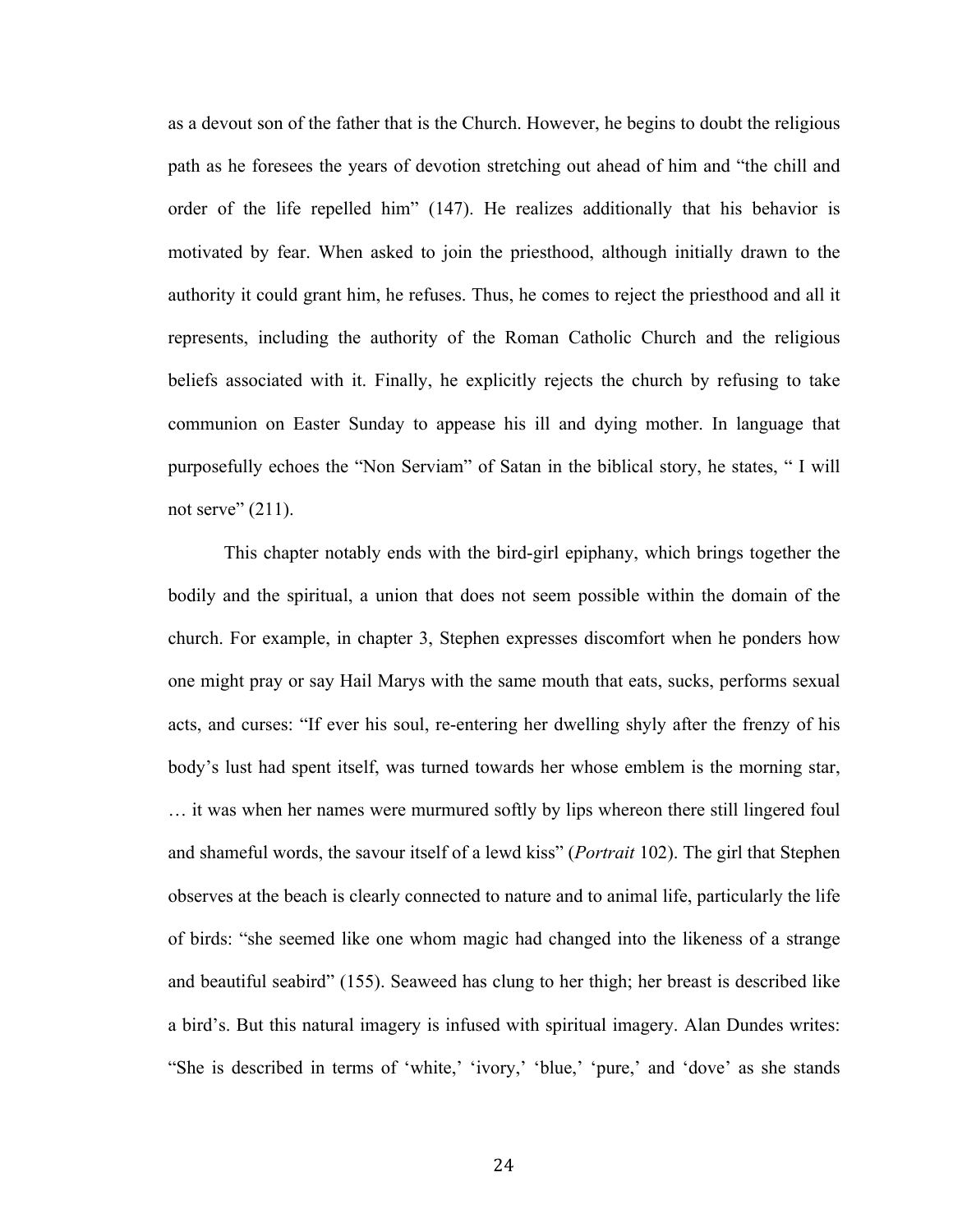before the 'worship of his eyes.' The epiphany certainly has Virgin Mary overtones" (143). Similarly to how one may be spiritually "called" to serve in the Church, "her eyes had called him and his soul had leaped at the call" (*Portrait* 156). She is "a wild angel," a goddess, blending the sensuous with the religious; she is both a beautiful woman and a sexual being, a bird-like figure representing the potentiality of flight. The bird-girl scene is a culmination of Stephen's preoccupations and leads to his resolution to escape—to fly away from his home country—and consummate his deepest passions.

### **Women and Mothers**

 

Although the purpose of this study is to illuminate the significance of father and son relationships in *Portrait* and *Ulysses*, it seems imperative to discuss Stephen's relationship with his mother. If, as Joyce said, "Paternity is a legal fiction," then maternity is natural—above the law of man—as well as indisputable.<sup>4</sup> That is to say that prior to DNA-testing, a father's relationship to his son relied upon trust of the mother's word. There was no doubting the child's origin in the womb of the mother from which it was taken. It is the death of May Dedalus that brings Stephen back to Dublin in *Ulysses*. While the Stephen Dedalus of *Portrait* cannot be understood as exactly the same Stephen Dedalus of *Ulysses*, critics have widely understood them to be connected, and although not identical, affiliated in the mind of Joyce, as the two Stephens have come to be linked in the minds of readers. *Ulysses* can perhaps be seen as a sequel to *Portrait* (Oded 40). In a conversation with his friend, Georges Borach, Joyce referred to it as such, saying, "In Rome, when I had finished about half of the *Portrait*, I realized the Odyssey had to be the

<sup>&</sup>lt;sup>4</sup> In the late 19th century, German philosopher Frederick Engels wrote, "In all forms of family, it is uncertain who is the father of a child; but it is certain who its mother is," *The Origin of the Family, Private Property and the State* (1884)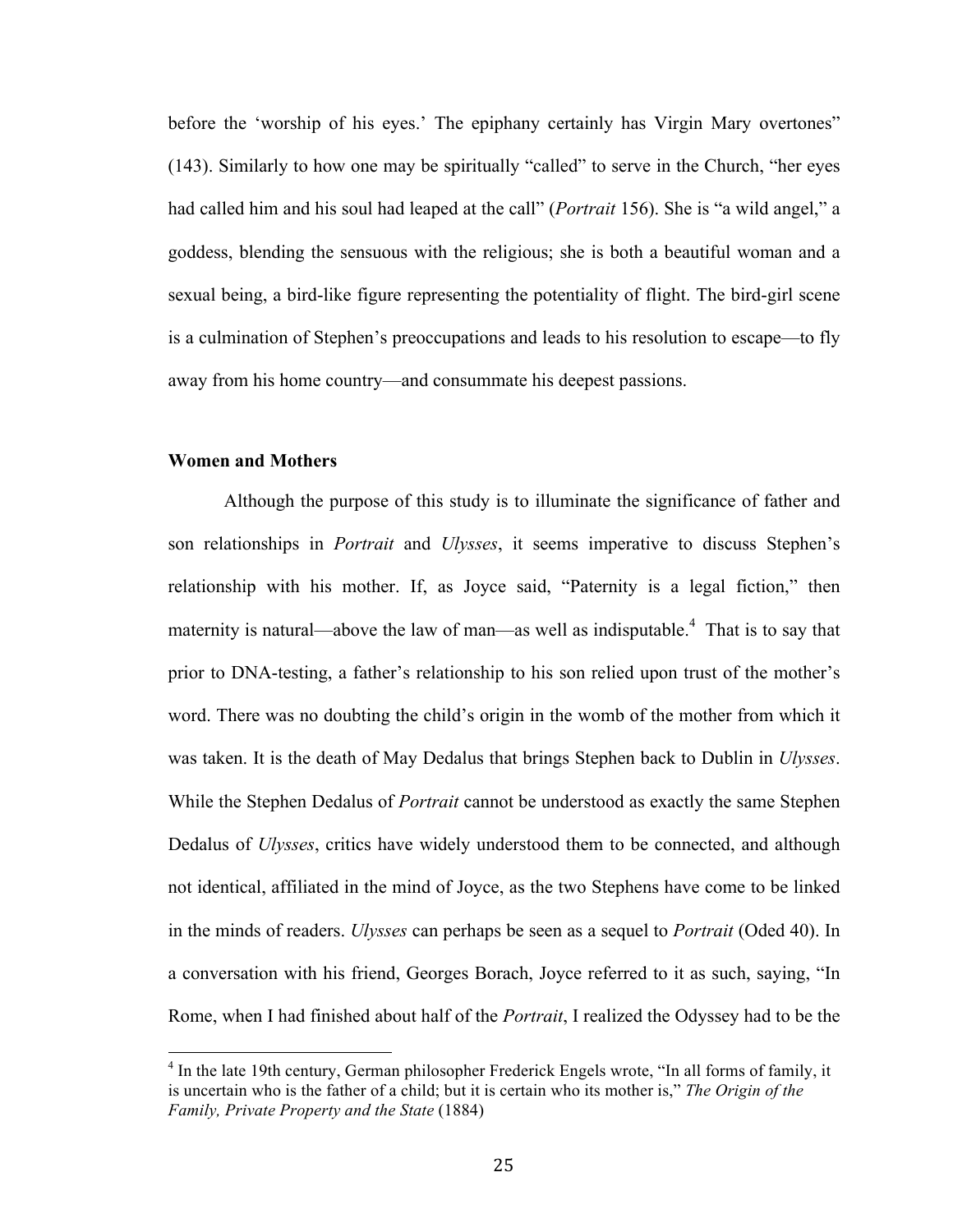sequel, and I began to write *Ulysses*" (qtd. in Bulson 71). The Irish critic Enda Duffy argues that "nationalism as it is displayed in the opening episodes of the new novel [*Ulysses*] takes its cue from the … final declaration of the earlier novel [*Portrait*]" (Duffy 41). As Anthony Burgess explains in 1965, "the exile foreshadowed at the end of A *Portrait*" is achieved in Stephen's backstory in *Ulysses* (Burgess 95). Therefore, despite the obvious difference between the two texts and the clear differences between the figures of Stephen in the two novels, the Stephen of *Ulysses* can, in some ways, be understood as an extension of the protagonist of *Portrait*, a more mature although equally skeptical and questing version of the former.

Stephen's mother plays an important role in his development, possibly even more so than Simon. By the end of *Portrait*, Stephen seems resolved to reject his father's legacy as well as the religious faith he closely associates with his mother and exile himself from Ireland. In *Ulysses*, however, the mother's death prompts his return, and her ghostly presence lingers with Stephen throughout *Ulysses*. Brenda Oded asserts that although Stephen attempts to disentangle himself from all biological connections, he is never able to truly free himself from his mother's "smothering embrace" even after her death (40). Stephen's preoccupation with his mother's passing substantiates Charles Taylor's theory regarding identity formation: "Even after we outgrow some of these [significant others]—our parents, for instance—and they disappear from our lives, the conversation with them continues within us as long as we live" (Taylor 33). In one revealing passage in "Telemachus," Stephen has a vision of his mother's decomposing corpse, which he finds utterly revolting and yet utterly overbearing. He struggles with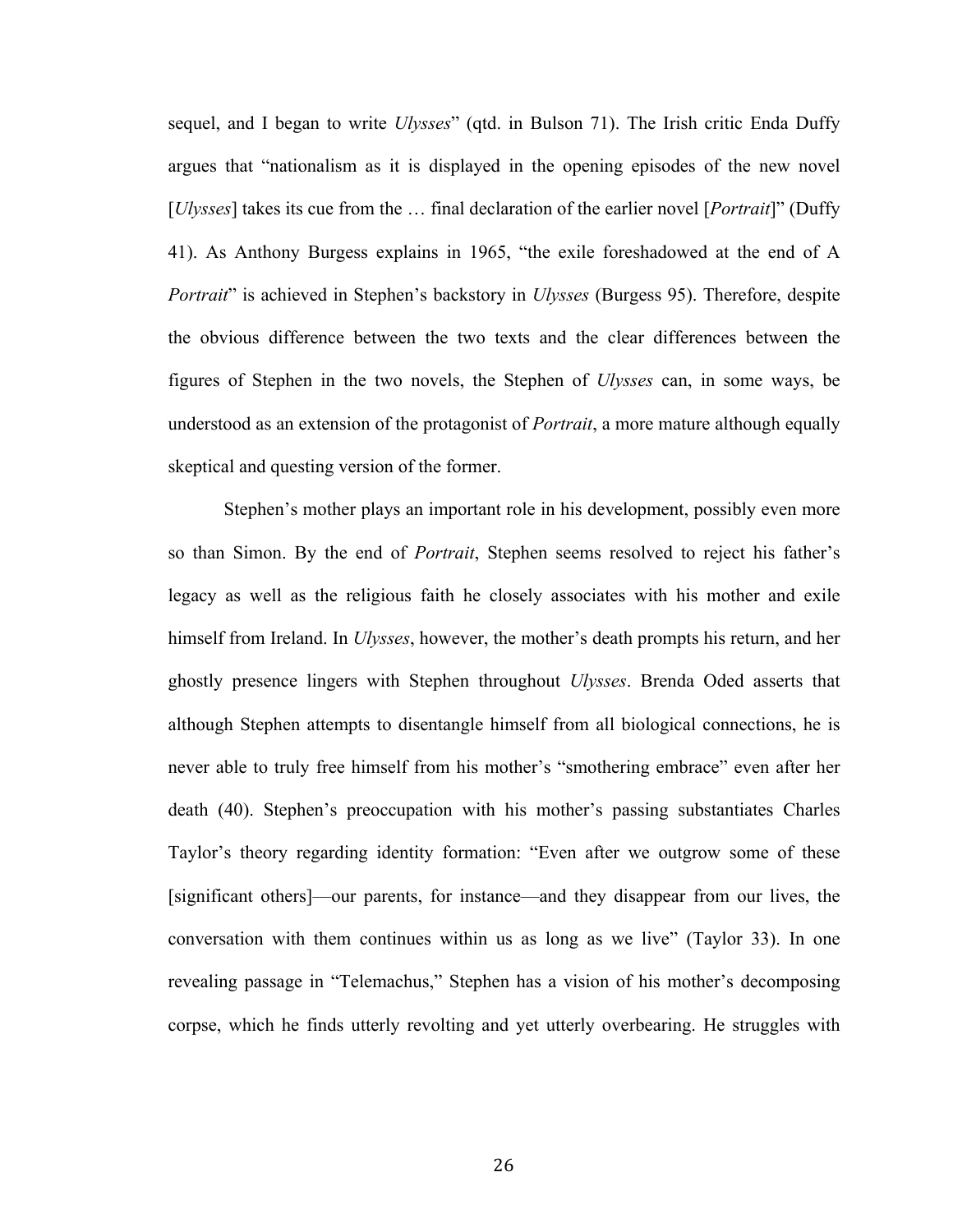himself and with her to reject this ghastly maternal ghost in a moment of violent reproach: "Ghoul! Chewer of corpses! No mother. Let me be and let me live" (10).

As Suzette Henke has astutely noted, "Female characters are present everywhere and nowhere" in *Portrait* (50). She means that females, although largely absent from major scenes and rarely heard in dialogue, function symbolically in the text, and are often present or implied in Stephen's memory, imagination, and consciousness. A series of female figures serve as mother figures, each "birthing" or giving life to Stephen in different ways: "Like the actual mother who has given birth to him physically, the other female figures give birth to him spiritually (the Virgin Mary), sensually (the prostitute) and artistically (the bird-girl)" (Oded 40-1). One important iteration of this is a woman associated with milk. Two versions of this figure appear—one in *Portrait* and one in *Ulysses*.

In chapter five of *Portrait*, Davin tells Stephen about a critical and formative sexual temptation. He had been walking home one evening from a sports event at Thurles and stopped in the dark of night at a cottage for a glass of water. Davin describes his experience:

After a while a young woman opened the door and brought me out a big mug of milk. She was half undressed as if she was going to bed when I knocked and she had her hair hanging and I thought by her figure and by something in the look of her eyes that she must be carrying a child. She kept me in talk a long while at the door and I thought it strange because her breast and her shoulders were bare. (164)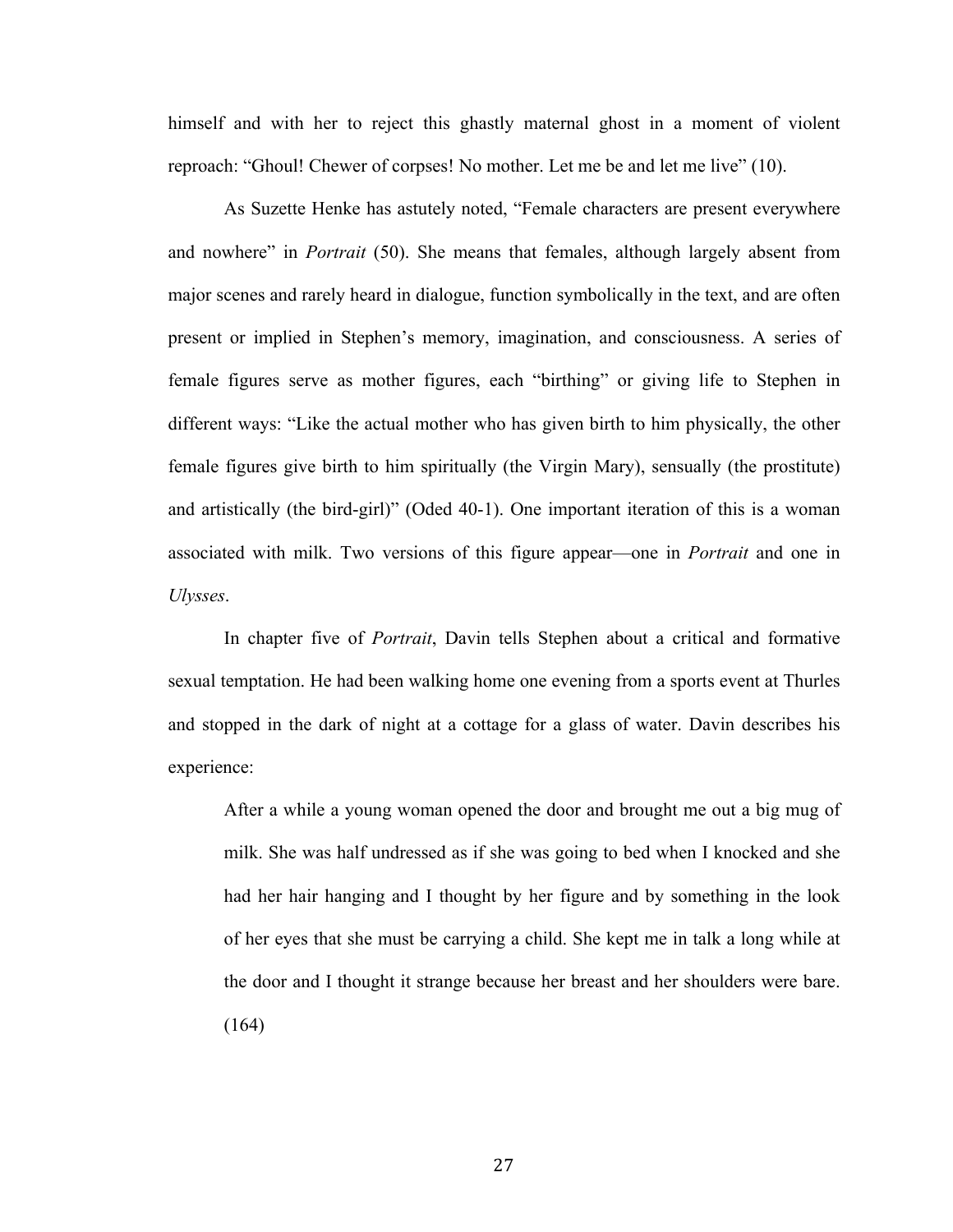Like a mother offering milk to her child, this woman offers sustenance to Davin. Perhaps like Mother Ireland, she desires to retain her sons. Upon hearing this story, Stephen mentally connects this woman with other peasant women like her, "a type of her race" (165), by which he means "the batlike souls" of lonely Irish women who are filled with longing even when married. This leads Stephen to consider the hidden undercurrents of sexual desire and passion, which are controlled and suppressed by the Puritanical regulation of the Roman Catholic Church in Ireland. Edward Hirsch explains, "Beyond their real differences, most Irish writers had a common belief in a single undifferentiated entity called 'the peasants.' This process of turning the peasants into a single figure of literary art ('the peasant') may be termed the 'aestheticizing' of the Irish country people" (1117). Edward Said addresses the symbol of the peasant as well in *Culture and Imperialism*. When it comes to establishing a national identity, writers "search for authenticity" and "a more congenial national origin than provided by colonial history" (226). They often look to individuals tied to the land, representative of the essence of national life. Irish writers at this time specifically desired to upend the stereotypical image of Irishness and replace it with a spiritual figure, "the living embodiment of the 'Celtic' imagination, a 'natural' aristocrat" (Hirsch 1119-120).

What is significant about this particular version of the peasant woman is her pregnancy and what Davin perceives as an invitation to her bed. She says that she is alone, her husband is away, and she invites Davin to "Come in and stay the night here. You've no call to be frightened" (165). The naïve and sexually inexperienced Davin is troubled by the encounter. Her maternal body and the offering of nourishing milk are inviting and comforting, but there is for him a threatening, even a sinister element. After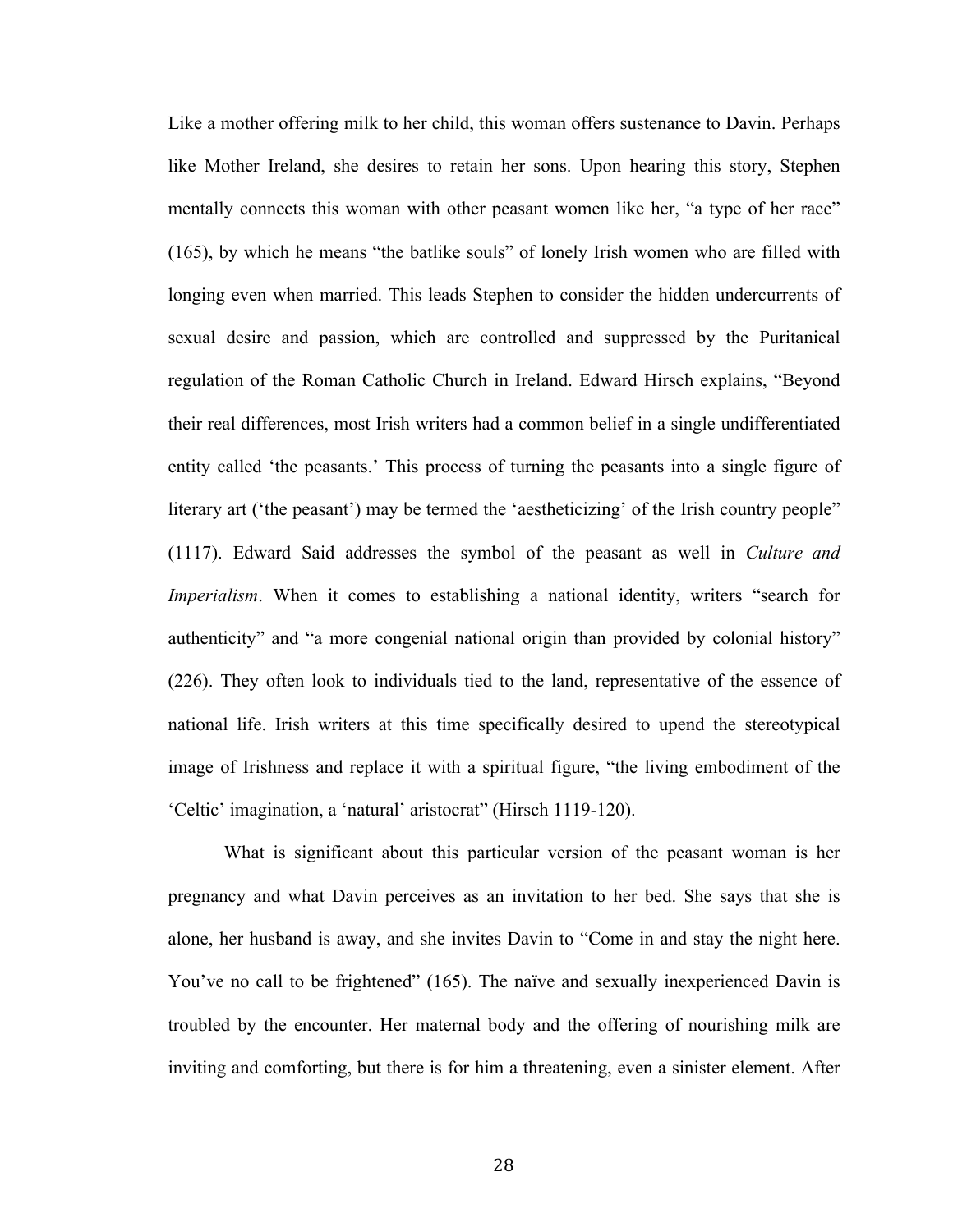all, she is luring him into an adulterous situation and he feels that if he enters, it will be difficult to escape. If the figure of the milk woman in Telemachus, who does not speak a word of the revered Gaelic language, is interpreted as Joyce's subversion of the traditional figure of Mother Ireland, sacred to the imagination of the Celtic Revival, Davin's peasant woman may be considered yet another subversion of that pious, innocent figure. As we know from the satirical *Portrait* of Miss Ivors in "The Dead," Joyce found it important to interrogate the pieties of the Yeatsian Celtic Revival and of the Gaelic cultural movement at the beginning of the twentieth century. As Stephen later says in *Portrait* (still speaking to Davin), "Do you know what Ireland is? ... Ireland is the old sow that eats her own farrow" (182). She, Mother Ireland, gives life to her children but also destroys them. Stephen loves and appreciates his mother, but the pressure he feels from her to take part in religious devotions is stifling; she becomes associated with the religion symbolized by the bird-catching "nets" that Stephen wants to "fly by" in his famous revolutionary and anti-nationalist speech to Davin in *Portrait*.

The old milk woman in "Telemachus," perhaps symbolic of a life-giving nation, is unable to understand the Irish that Haines speaks to her. Speaking Gaelic, while idealized and promoted by the Irish Literary Revival, and spoken widely in the west of Ireland, traditional homeland of peasant life, was not common in Dublin where the novel is set. Buck Mulligan explains Haines' expectations by saying, "He's English, … and he thinks we ought to speak Irish in Ireland" (*U* 14). A disconnect exists between the "real" Irish people and the aestheticized version. Stephen, like Joyce, is skeptical of the quality of idealized and mythologizing artistic creations emerging from the Anglo-Irish literary and cultural movement at the time. On May 8, 1899, Joyce and some friends attended a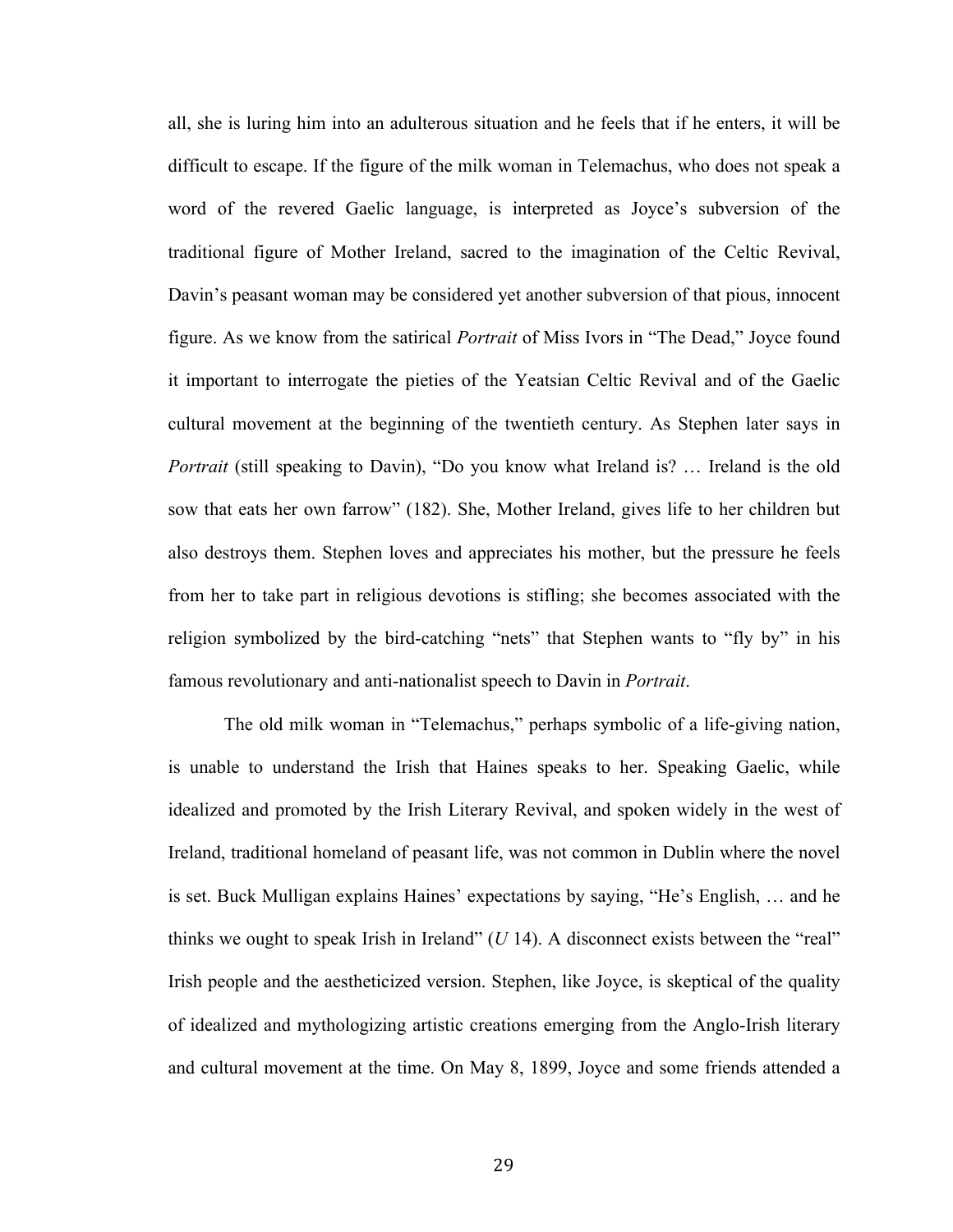performance of Yeats' *The Countess Cathleen*, which is based on the legend of an idealized countess who, in a compassionate effort to save her tenants from starvation, sells her soul to the devil. Despite the countess's redemption in the end, many Irish nationalists were angered by what they perceived as blasphemy in the play. Two days after the performance, a letter was written in protest that Joyce did not sign. Although Joyce did not approve of the idealized romanticism of Yeats' work at this time, he was a proponent of free speech. He believed that an artist must stay true to his vision without concern for public opinion—or in his words, "the favour of the multitude" ("The Day of the Rabblement" 18).

In 1901, when Joyce was a 19-year-old student at University in Dublin, he wrote about The Countess Cathleen protest in an essay titled "The Day of the Rabblement." Here, he writes, "Until he has freed himself from the mean influences about him … no man is an artist at all" (18). Furthermore, "A nation which never advanced so far as a miracle-play affords no literary model to the artist, and he must look abroad" (16). Joyce did not see the Irish Literary Revival as adequate in representing the consciousness of Ireland. He often mocked it—referred to it as the "cultic twalette" (Tindall 14)—and saw it, in critic Declan Kiberd's words, as "an imitation of the original English model, rather than a radical renovation of the consciousness of the Irish race" (Kiberd, "Introduction" xiii).

## **Words: The Craftsman's Tools**

To achieve greatness, an artist must have the tools he needs to create. As we have seen, young Stephen experiments with words and phrases, noticing the sounds and feelings connected to them. Part of Stephen's learning to use language is necessarily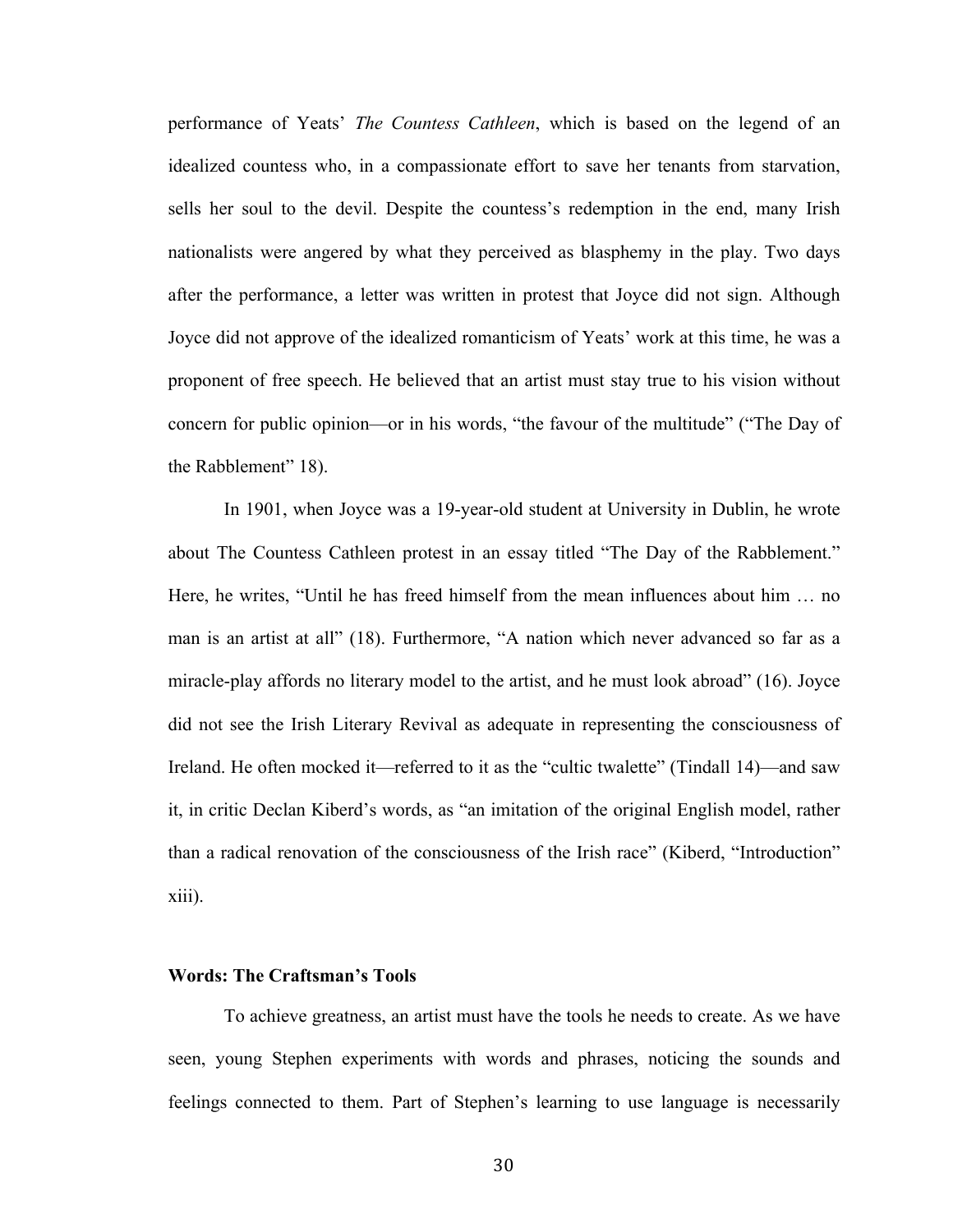connected to his position in a colonized Ireland. The most poignant example of this occurs when Stephen gets into a lexical debate with the dean of studies, an Englishman. In reference to pouring oil into a lamp, the following interaction takes place:

––What funnel? asked Stephen.

––The funnel through which you pour the oil into your lamp.

––That? said Stephen. Is that called a funnel? Is it not a tundish?

––That. The … the funnel.

––Is that called a tundish in Ireland? Asked the dean. I never heard the word in my life. (169)

A "tundish" is an archaic word for a funnel in English, but here it is Stephen, an Irish boy, who knows and uses the word while the Englishman does not. In Culture and Imperialism, Edward Said describes this as the moment when Stephen begins to understand the consequences of colonial education in which the colonial history and languages are promoted and the history of the native country is demoted (Said 223). Stephen remarks upon his experience:

The language in which we are speaking is his before it is mine. How different are the words home, Christ, ale, master on his lips and on mine! I cannot speak or write these words without unrest of spirit. His language, so familiar and so foreign, will always be for me an acquired speech. I have not made or accepted its words. My voice holds them at bay. My soul frets in the shadow of his language. (170)

Notice that the words Joyce uses in this passage—the ones that will sounds different coming from Stephen than from an Englishman—signify many of Stephen's points of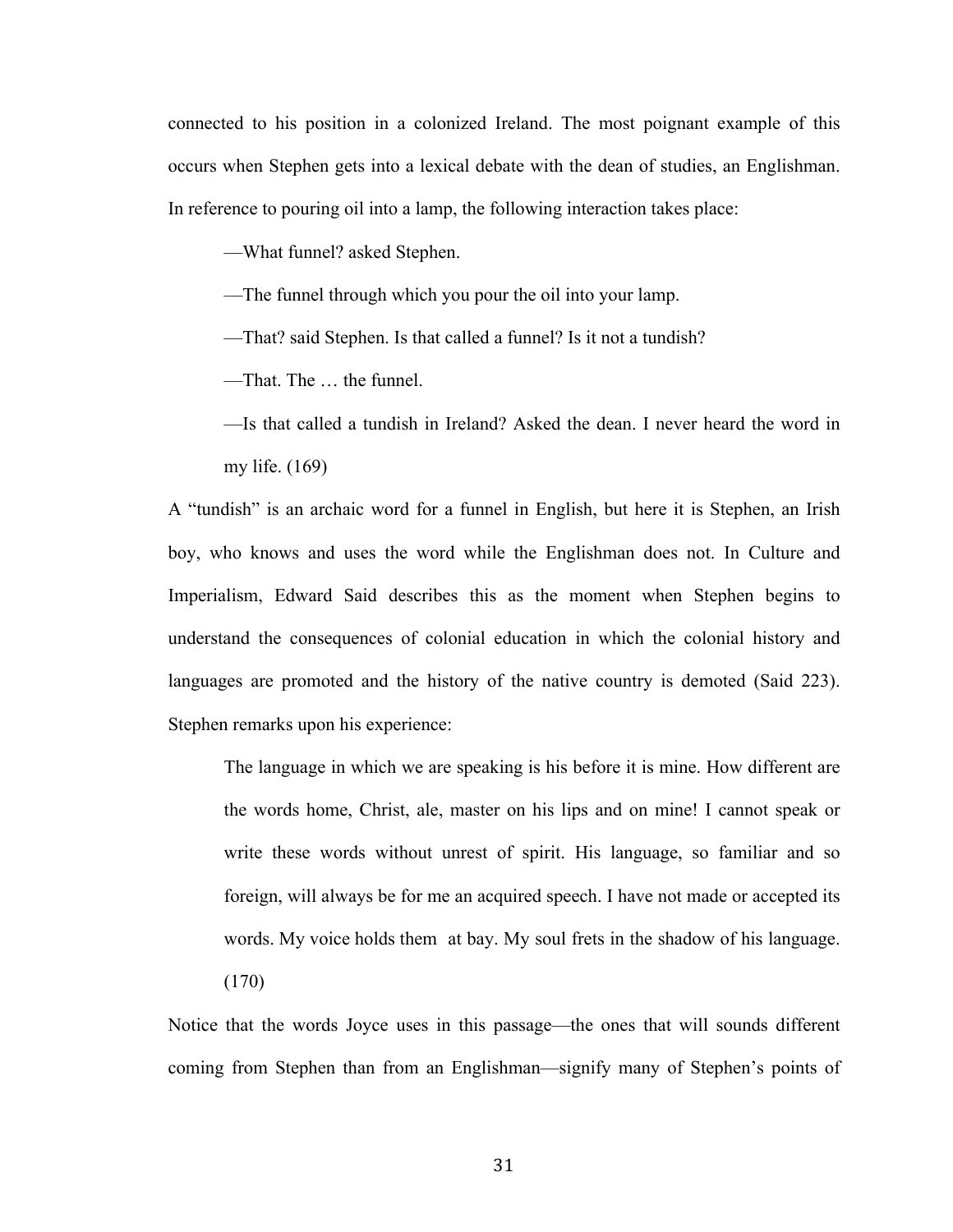departure from Ireland. Stephen leaves home at the end of *Portrait* (home); Stephen rejects his religious upbringing (Christ). Drinking ale as a cultural behavior is something that Simon very much enjoys and may connect to a version of masculinity that Stephen dismisses. And, finally, master. Stephen Dedalus desires to be his own master.

The phrase "I will not serve" appears at three different points in *Portrait* (112, 211, 218). Marjorie Howes argues that Stephen's "estrangement from the language in which he writes marks a classic colonial condition, in which the colonizers try to force their language and culture upon the colonized" (qtd. in Dukes 251). Because he is growing up to become an artist—to use words to construct meaning—the conversation about the tundish is significant to Stephen's maturation. He is haunted by the moment and reflects upon it in his dairy in Chapter 5: "That tundish has been on my mind for a long time. I looked it up and find it English and good old blunt English too. Damn the dean of studies and his funnel! What did he come here for to teach us his own language or to learn it from us? Damn him one way or the other!" (222). Here, we can see the intense resentment that Stephen holds against English colonial rule. English is Stephen's native tongue and thus it is the language that Stephen will use to write about Ireland. But, as Eric Bulson explains, Stephen's acceptance of English and rejection of the Irish language is "fraught with contradictions" (55). He does not believe that a language like Gaelic should be revived for political purposes, but yet he recognizes the imperial power that the English language symbolizes. Bulson writes, "Stephen may never feel at home in the English language, but by using it to articulate an Irish experience he can make it foreign to the English" (56). In *Portrait*, Stephen becomes aware of the complexities of his national identity, and whether or not we view the Stephen Dedalus of *Ulysses* as the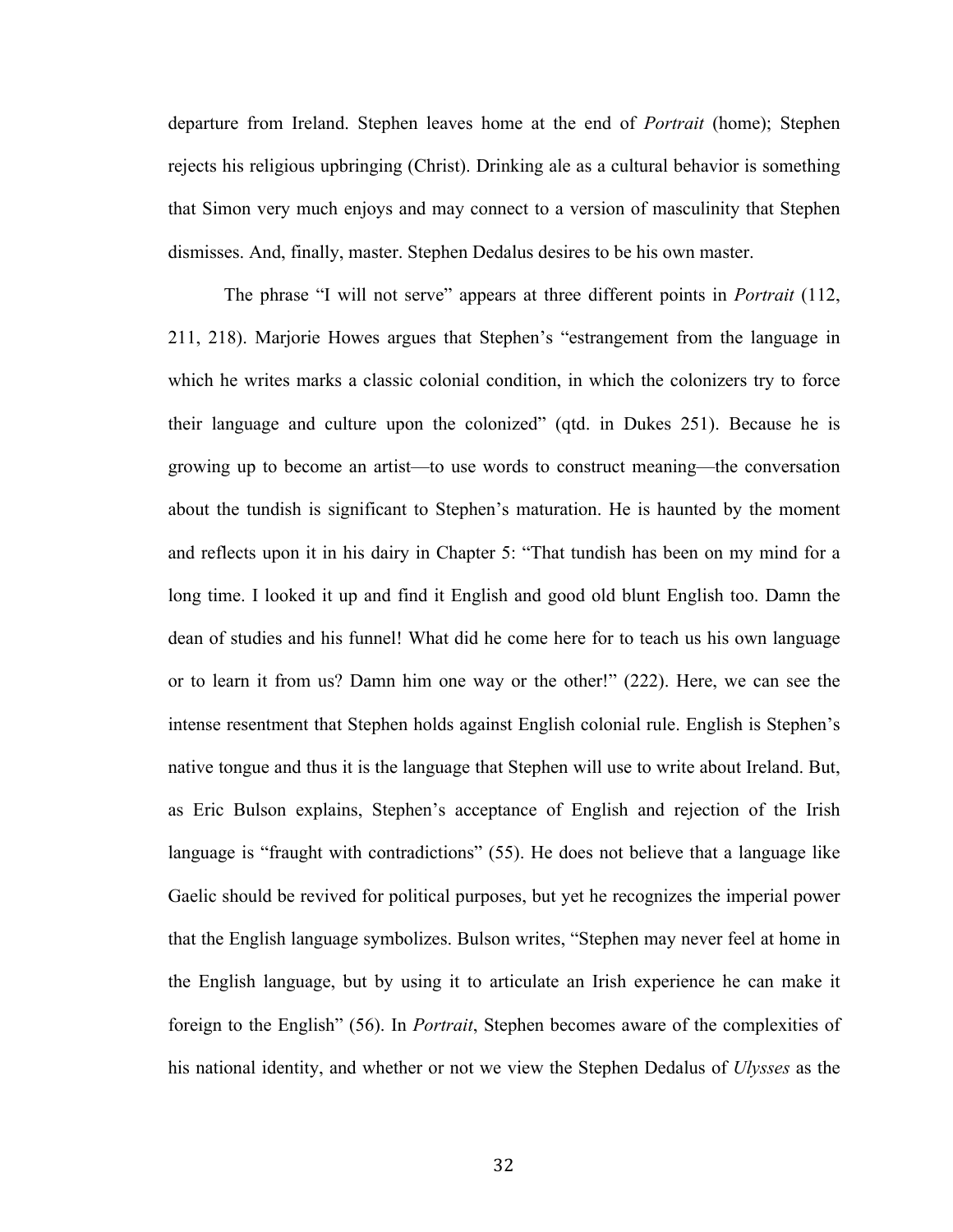same character or a new version of an earlier character, his meditations on national identity and how it will impact his artistic achievements continue.

In an echo of the kind of iconoclastic and anti-nationalist attitude behind the "nets" comment at the end of *Portrait*, Stephen says early in *Ulysses*, "History … is a nightmare from which I am trying to awake" (34). The suggestion is that Ireland is burdened by its history, and its people are mired in the past. This quotation implies that Stephen is heroically trying to fight against that tendency to be shaped, dominated and predetermined by the national past. The words suggest an utter lack of reverence for national history and national pieties, and a fierce determination to escape that past. Stephen is resolved to wake up, to emerge out of the bonds of history and escape the "nets" of nationality: the Roman Catholic Church, and (to him) stultifying conventions of the Gaelic Revival. Over the course of the day in Dublin, June 16, 1904, Stephen develops a relationship with Mr. Leopold Bloom—an affiliation often interpreted as a surrogate father and son relationship. The validity of this reading is difficult to dispute as *Ulysses* clearly uses Homer's *The Odyssey* as a structural foundation. Stephen is aligned with Telemachus, the son; Bloom represents the wandering Odysseus who, despite a number of obstacles, finds his way back home to his wife, Penelope, here played by Molly. Just as Joyce uses the Icarus myth to connect *Portrait* to tradition, he uses The Odyssey to tie *Ulysses* securely to the long history of literature. But his adaptation of the epic tale is uniquely modern, and he demythologizes *Ulysses*, the character in literature that Joyce considered "the complete, all-round character" due to his varied roles as son, father, husband, lover, and warrior (Ellmann 449). In a conversation with Frank Budgen,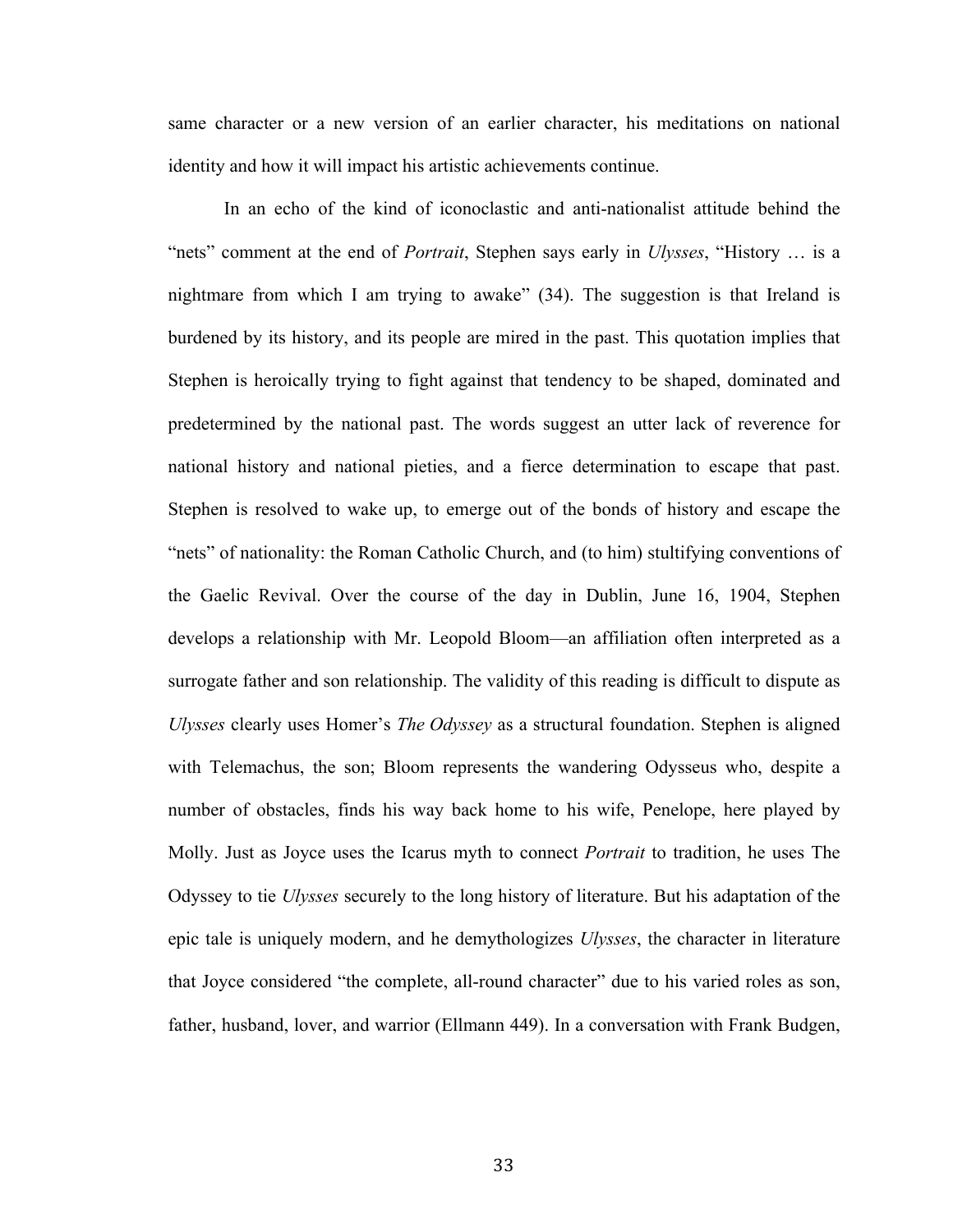Joyce also described "quick-witted" *Ulysses* as an "inventor," a creator. Thus in his own way, Bloom/*Ulysses* is an artist like the young Stephen Dedalus.

I will argue that upon encountering Bloom, Stephen does not only find a more fulfilling and more worthy spiritual father, but also he finds a "fellow father," a man who is in touch with the physical aspects of life as resolutely as Stephen is in touch with transcendent and intellectual thought. In the following pages, I will show that Bloom affirms Stephen's beliefs that there are a number of ways one can be "Irish"—and indeed a number of ways one can realize masculinity. When Bloom and Stephen look into a mirror together in "Circe," episode 15 of *Ulysses*, they see Shakespeare, a symbol of immortal creation. My reading suggests that Bloom and Stephen, with their contrasting but complementary characteristics, unite to become a true artist, to carry forth a new vision of Ireland.

Thus far, we have seen the Stephen Dedalus of *Portrait* reject both his biological father and the patriarchy of the Catholic Church. Many critics assert that the Stephen Dedalus of *Ulysses* comes to embrace Leopold Bloom as a new spiritual father. Scholars such as Stuart Gilbert, Frank Budgen, Harry Levin, and Hugh Kenner feel that Bloom and Stephen represent the two temperaments of the modern cultural crisis (Kain 147). Stephen is the aesthete whereas Bloom is the common man; therefore, they fit together to represent the "wholeness of life" (Kain 155). In as many ways as they are different, though, these two characters share similarities. Like Stephen, Leopold Bloom feels he has disappointed a parent; as Stephen refuses to take communion with his mother, Bloom regrets not eating Kosher for his father (*U* 724). Both Bloom and Stephen have disappointed their respective parents by rejecting religious traditions beloved by their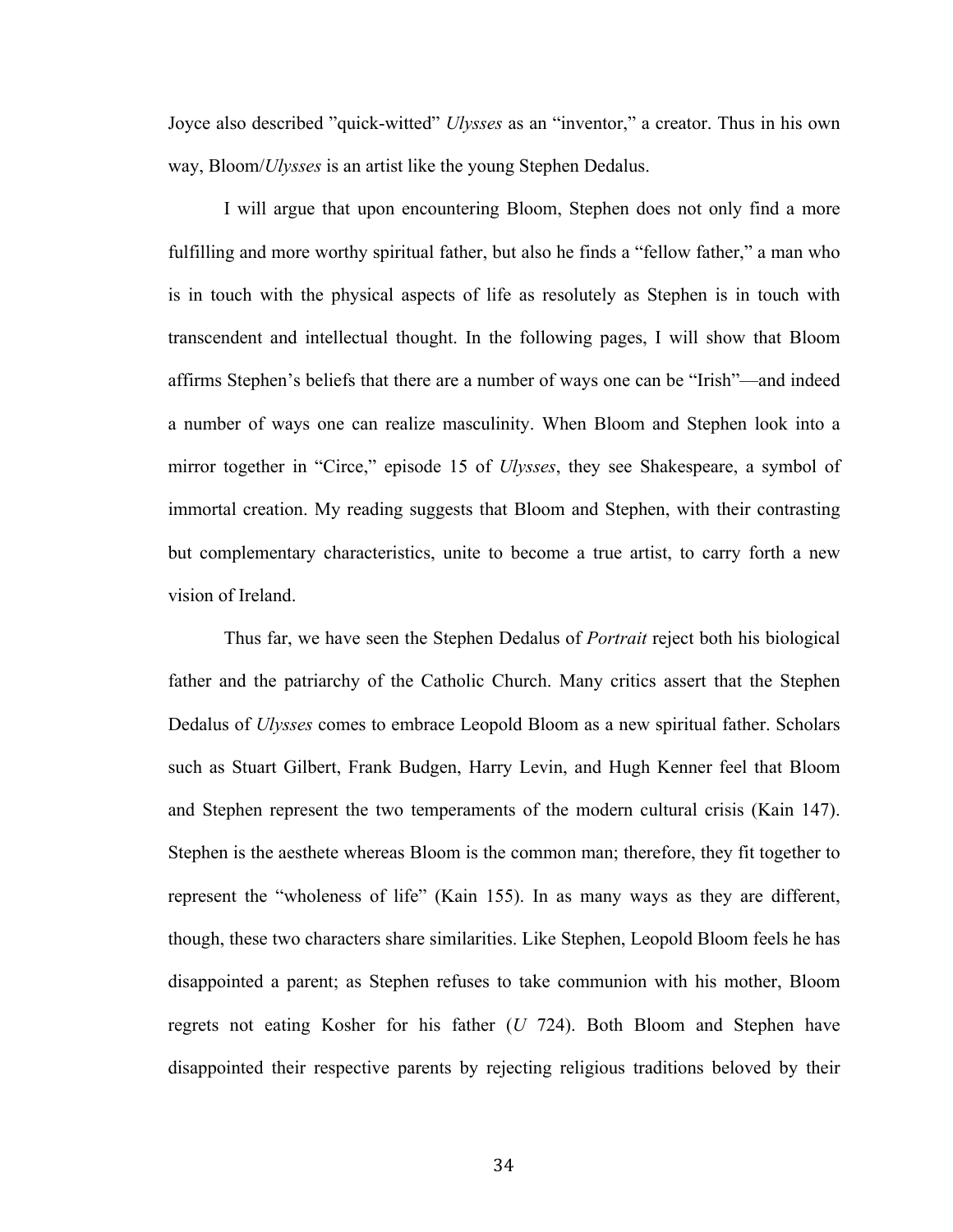families because they no longer believe in the values around which the traditions are built.

#### **"A Touch of the Artist About Old Bloom"**

As Richard Ellmann has said, "Joyce's intentions regarding Bloom have sometimes been misconstrued. Bloom is exceptional rather than average" (29). Bloom is not an ordinary everyman, but is in fact intellectually alert, questioning, and imaginative. He is not highly educated like Stephen, but he is a very thoughtful and intellectually curious individual. And if Stephen has become a stranger to the conventional Catholic culture of middle-class Ireland, Bloom too is an alien to that culture, partly by birth, but partly by disposition. Stephen is Joyce's disillusioned insider, and Bloom is Joyce's questioning outsider. Despite their differences, Bloom and Stephen have clear similarities as literary characters. In his own way, Bloom is also a burgeoning artist seeking to "father" his own creation and thus achieve immortality. As the character Lenehan says about Bloom: "He's not one of your common or garden … you know… There's a touch of the artist about old Bloom" (235). Jefferey Simons provides numerous examples of how "Bloom is at home with linguistic play" throughout the text (86). Stephen writes secret, provocative letters left for women to find, and Bloom corresponds with an erotic pen pal, Martha. Bloom writes to her under the pseudonym, Henry Flower, which is important because it is self-generated—invented for himself for the purpose of creation (Culleton 27). The stream of consciousness narration shows that Stephen often thinks of literary references and quotations. Bloom does the same; his internal monologue includes songs, expressions, and bits of popular culture from Dublin at the time.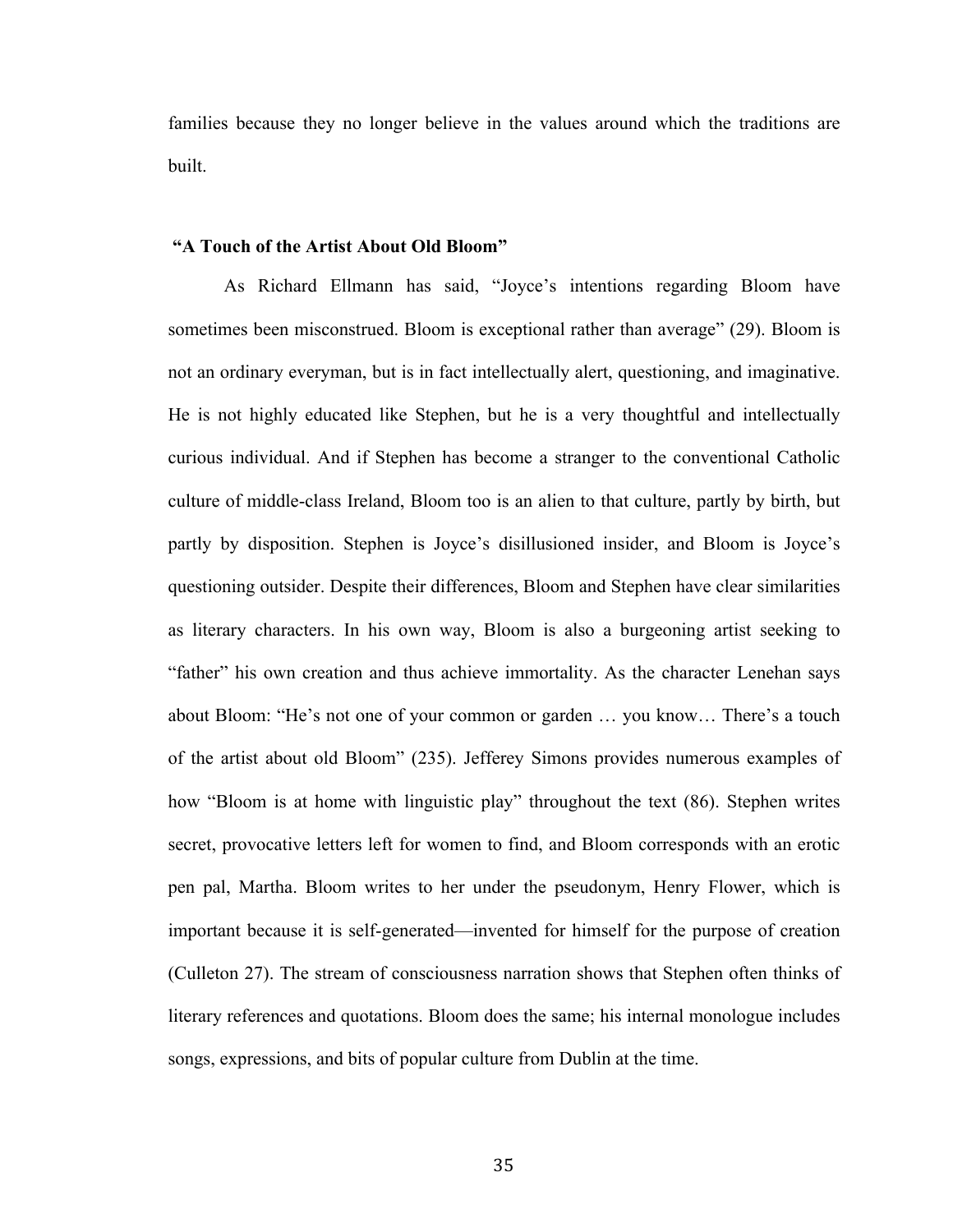As we will see, Stephen Dedalus needs to make a connection with a person like Bloom in order to fulfill his destiny of representing Ireland through art. Bloom is much more in touch with the physicality of life than Stephen but their traits are presented as equally valuable. Whereas Stephen's intellectual inquiry is evident from conversations with peers in a library, Bloom's curiosity is apparent in domestic spaces such as the bedroom when he offers a definition of metempsychosis to his wife. He first tells her, "It's Greek: from the Greek. That means the transmigration of souls" (64). When Molly fails to understand this meaning, Bloom searches for an example with which to teach her and notices the artwork above their marriage bed: Bath of the Nymph. He then explains, "Metempsychosis … is what the ancient Greeks called it. They used to believe you could be changed into an animal or a tree, for instance. What they called nymphs, for example" (65). In this scene, Bloom's abilities as an intellectual are on display. Not only does he recognize and comprehend a complicated philosophical concept but also he is able to scan his surroundings with the eye of an artist to discover the perfect way to articulate the meaning and convey it effectively to Molly.

Even though Bloom is often concerned with fulfilling his bodily needs for food and sex—in fact, this exchange with Molly is cut short when she smells his breakfast burning—he is also incredibly empathetic. He works to understand those around him, even animals. As he feeds the cat in "Calypso," he thinks, "They call them stupid. They understand what we say better than we understand them. She understands all she wants to. Vindictive too. Wonder what I look like to her" (55). This is one of the several instances in which Bloom expresses a desire to view himself from the perspective of others, and he does so by alluding to the Scottish poet Robert Burns' famous poem, "To a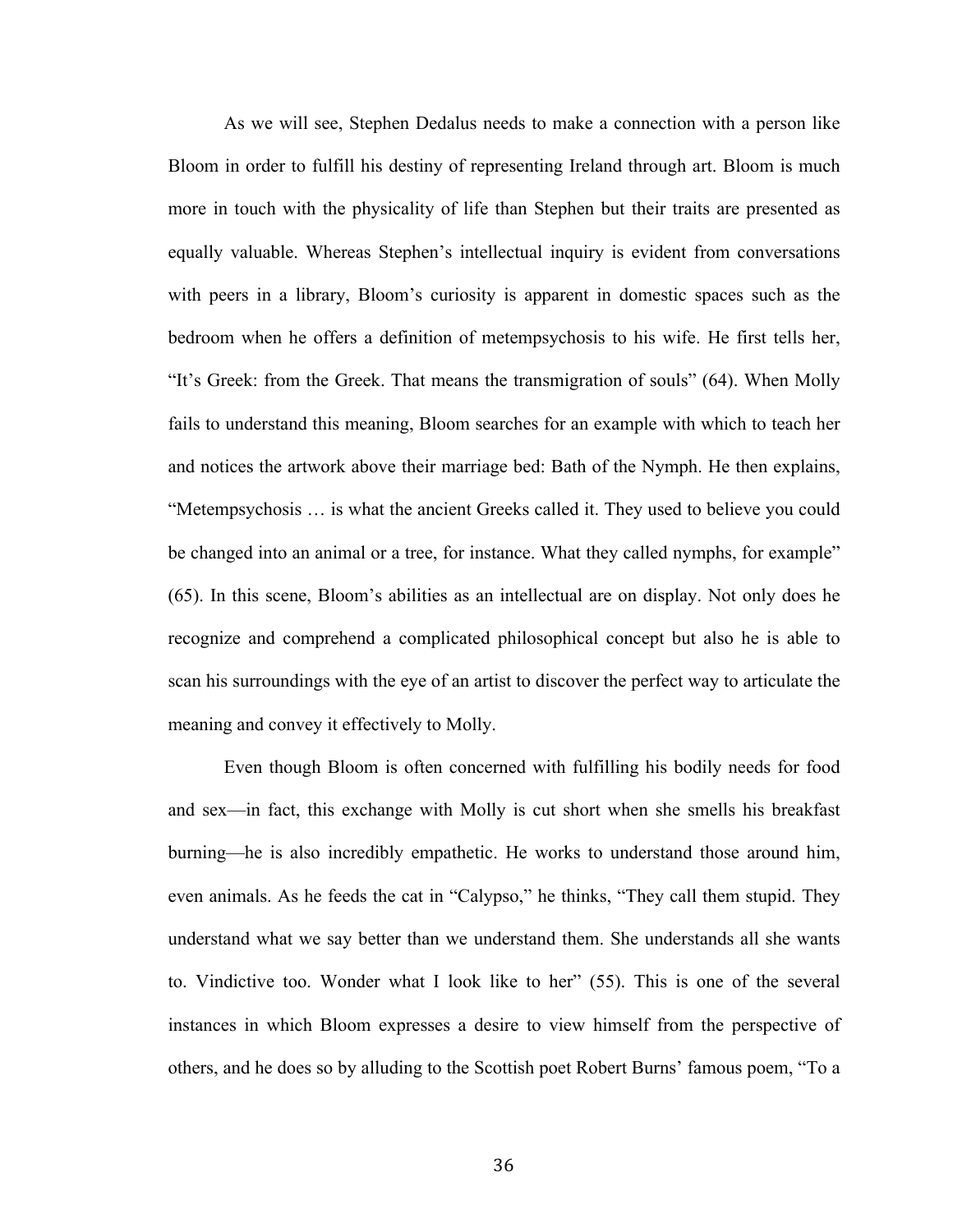Louse; on Seeing One on a Lady's Bonnet at Church" (1786). While observing the patrons of the Burton restaurant greedily dining in "Lestrygonians," Bloom thinks, "Am I like that? See ourselves as others see us" (169). Upon seeing a man that he had seen once before earlier in the day, Bloom speculates about why he is out and decides to "walk after him now make him awkward like those newsboys me today. Still you learn something. See ourselves as others see us" (375-6).

Stephen has a similar thought in "Telemachus" as he is talking with Buck Mulligan: "Stephen bent forward and peered at the mirror held out to him, cleft by a crooked crack. Hair on end. As he and others see me. Who chose this face for me?" (6). Neither Stephen nor Bloom can see himself objectively, but when they look into the mirror together in "Circe," Bloom is able to see clearly the way that Stephen sees him. Stephen is likewise able to see plainly the way that Bloom sees him. The mirror captures the exact moment of intersubjectivity, or shared understanding, between Bloom and Stephen. The joining of the "The Scientific. The Artistic" (U 683), represented by Bloom and Stephen respectively, can make the Dedalus of *Ulysses* a true artist. It's not that Bloom and Stephen fit into new father and son roles for one another. Their connection both of them as creators—transcends any traditional family structure.

# **Misfits in Ireland**

Another way in which Stephen and Bloom work together as characters—not so much as symbolic father and son but as fellow fathers—is to convey meaning about what it means to be Irish in the early 20th century. Even casual readers of Joyce are aware of the author's complicated relationship to his native country, living most of his adult life outside Ireland, yet writing almost exclusively about it. American Critics such as Patrick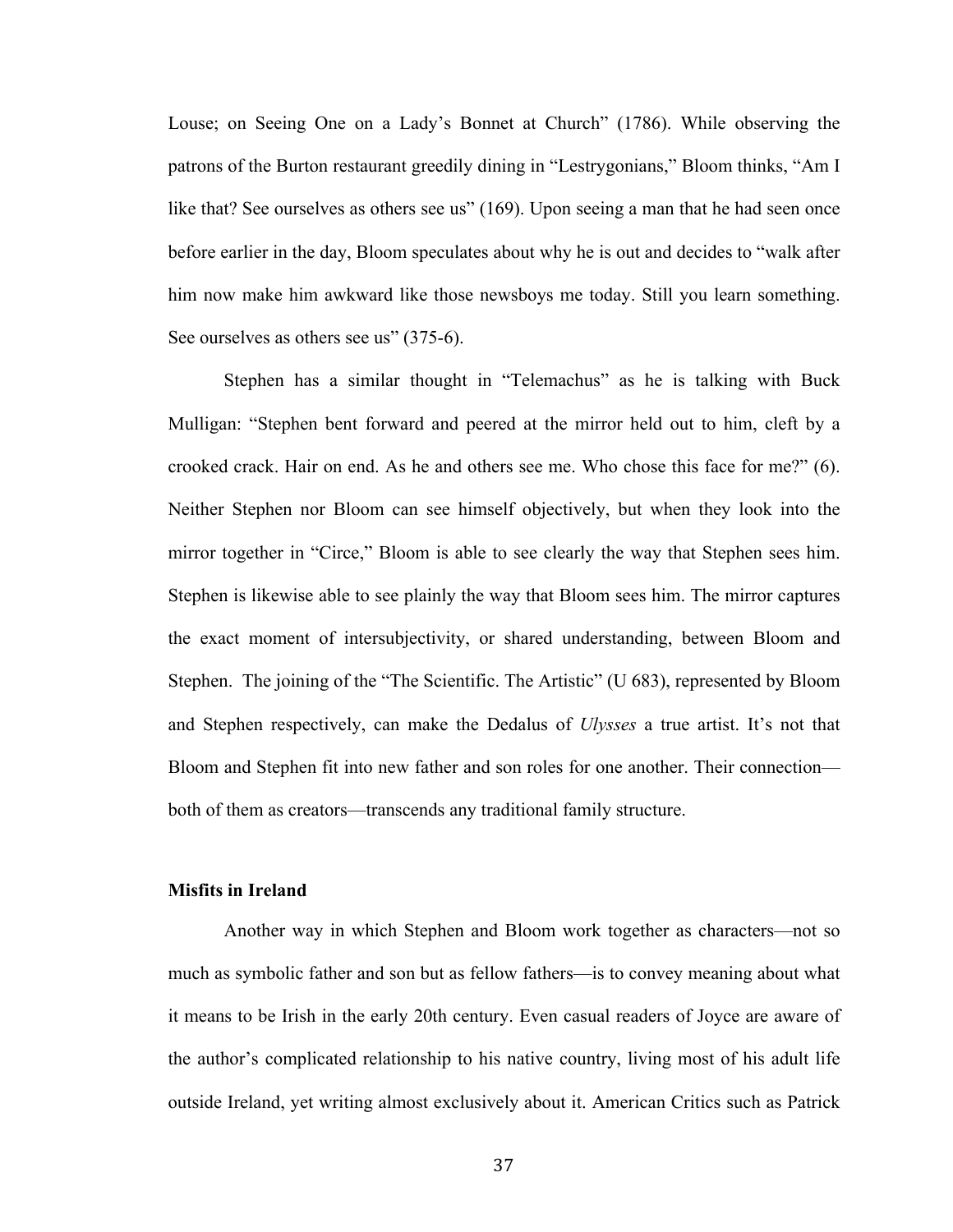Colm Hogan and Jahan Ramazani among others assert that Joyce should be considered a "postcolonial" author.<sup>5</sup> Because the setting of the novel is 1904, eighteen years prior to the partition of Ireland in 1922, the text itself cannot, strictly speaking, be termed postcolonial. Joyce composed *Ulysses*, however, between 1914 and 1921, when the fight for Home Rule was at its peak. The Easter Rising occurred in 1916, the secessionist Sinn Fein Irish parliament was established in 1918, and the War for Independence (or Anglo-Irish War) lasted from 1919-1921. *Ulysses* was published in Paris one month prior to the signing of the Anglo-Irish Treaty guaranteeing partial Irish independence for 26 of 32 Irish counties. Then, the Irish Civil War between the pro-treaty Provisional Government and the anti-treaty Irish Republication Army erupted, resulting in great loss of life. Given the level of national unrest at the time of its composition, Enda Duffy suggests we read *Ulysses* not only as a postcolonial text but as "*the* book of Irish postcolonial independence" (Duffy 3).

The novel does present anti-colonial views, and it aspires towards a post-colonial future. Joyce's stream of consciousness style reveals cognizance of colonialism as a concept in the minds of characters. For instance, in the same way that a colonial subject feels regulated and controlled by a dominant colonial power, Stephen Dedalus feels monitored and restrained by the authority of the Roman Catholic Church. In the words of Agata Szczeszak-Brewer, the novel "offers a *Portrait* of the nation anticipating its postcolonial struggle for autonomy, self-sufficiency, and identity independent of the former colonial power and its dialectical rhetoric" (54). In terms of my theme of relations between sons and fathers, it might be said that in *Ulysses* the nation is depicted as a

<sup>5</sup> See Patrick Colm Hogan's *Empire and Poetic Voice: Cognitive and Cultural Studies of Literary Tradition and Colonialism* (2004) and Jahan Ramazani's *The Hybrid Muse: Postcolonial Poetry in English* (2001).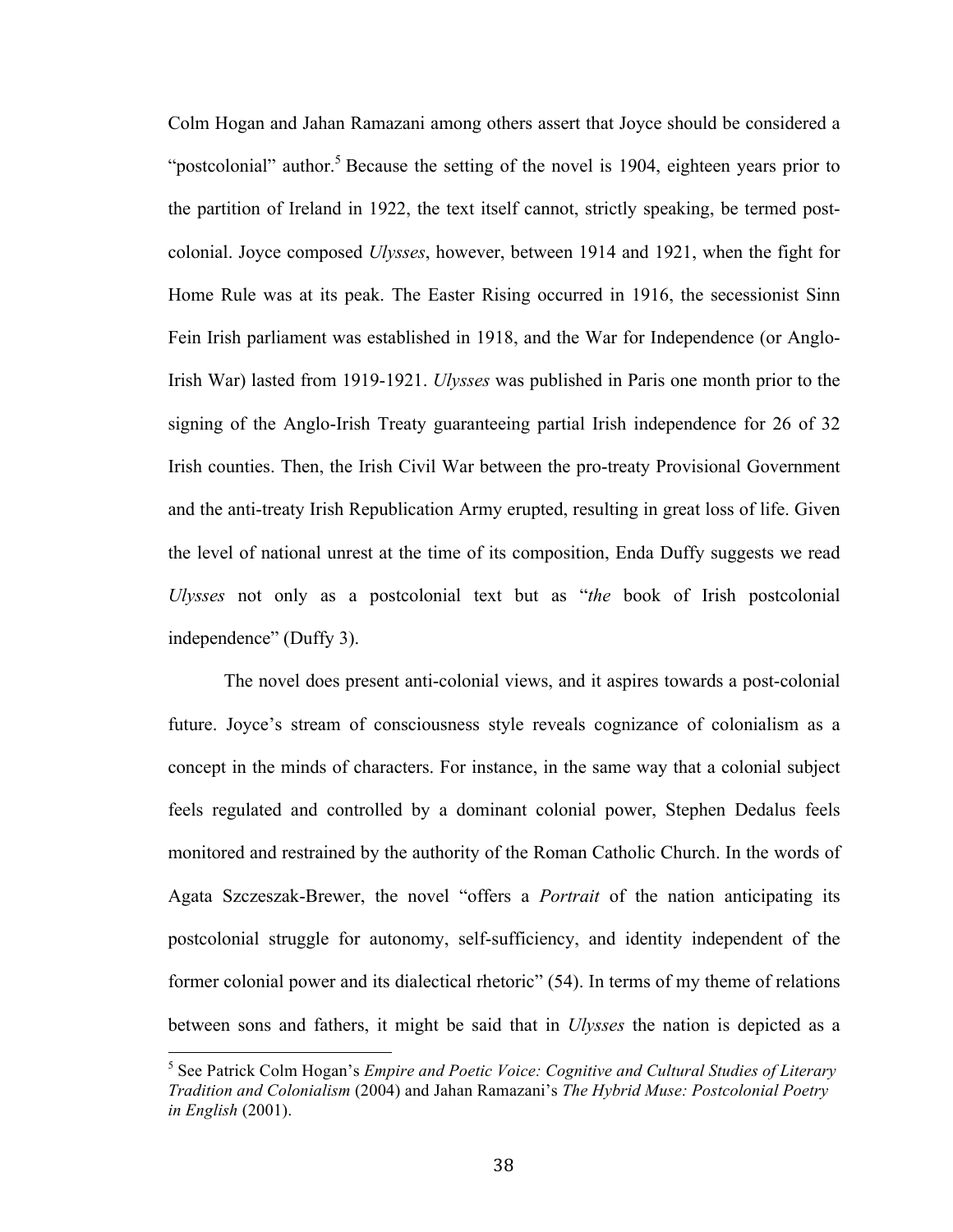reluctant national son, anticipating freedom from a dominant, historically determined political father.

A nation serves as a home to its members, and Stephen and Bloom both find themselves significantly homeless for much of *Ulysses*. In "Telemachus," Buck Mulligan takes the key to the tower, leaving Stephen displaced; Bloom, having left his key at home, wanders the Dublin streets. Homelessness, home and housing are a major theme of the novel. As with Homer's *Odyssey*, homecoming is the dominant concern of the epic hero. Michael Tratner observes that Stephen and Bloom "are introduced largely by their ways of interacting with housing" (191). A significant difference, however, is that Stephen is happy to be free of social connections, but Bloom's thoughts—suitable for the Odyssean hero—continually drift back home. He thinks of his wife, Molly, and with suppressed anguish he muses briefly on the imminent arrival of her lover, Blazes Boylan. In short, at the risk of oversimplification, Stephen wishes to be free of the social ties of social and familial life; Bloom desires acceptance into a nativist, indigenously monolithic, Roman Catholic society. In this respect they are very different. In Tratner's words, "each [character] is frightened by the world in which the other wants to live" (191).

We may interpret the men's relationship to their living quarters as symbolic of each man's bond to his country. Each of the men is in his own way a "misfit" in Ireland. Having already been away, Stephen is now (in a sense) a visitor to his homeland—in many ways an outsider. Stephen considers himself a "servant"—as opposed to a citizen of "the imperial British state" (*U* 20) as well as of the Holy Roman Empire, by which he means the Catholic Church and its establishment in the ecclesiastical institutions of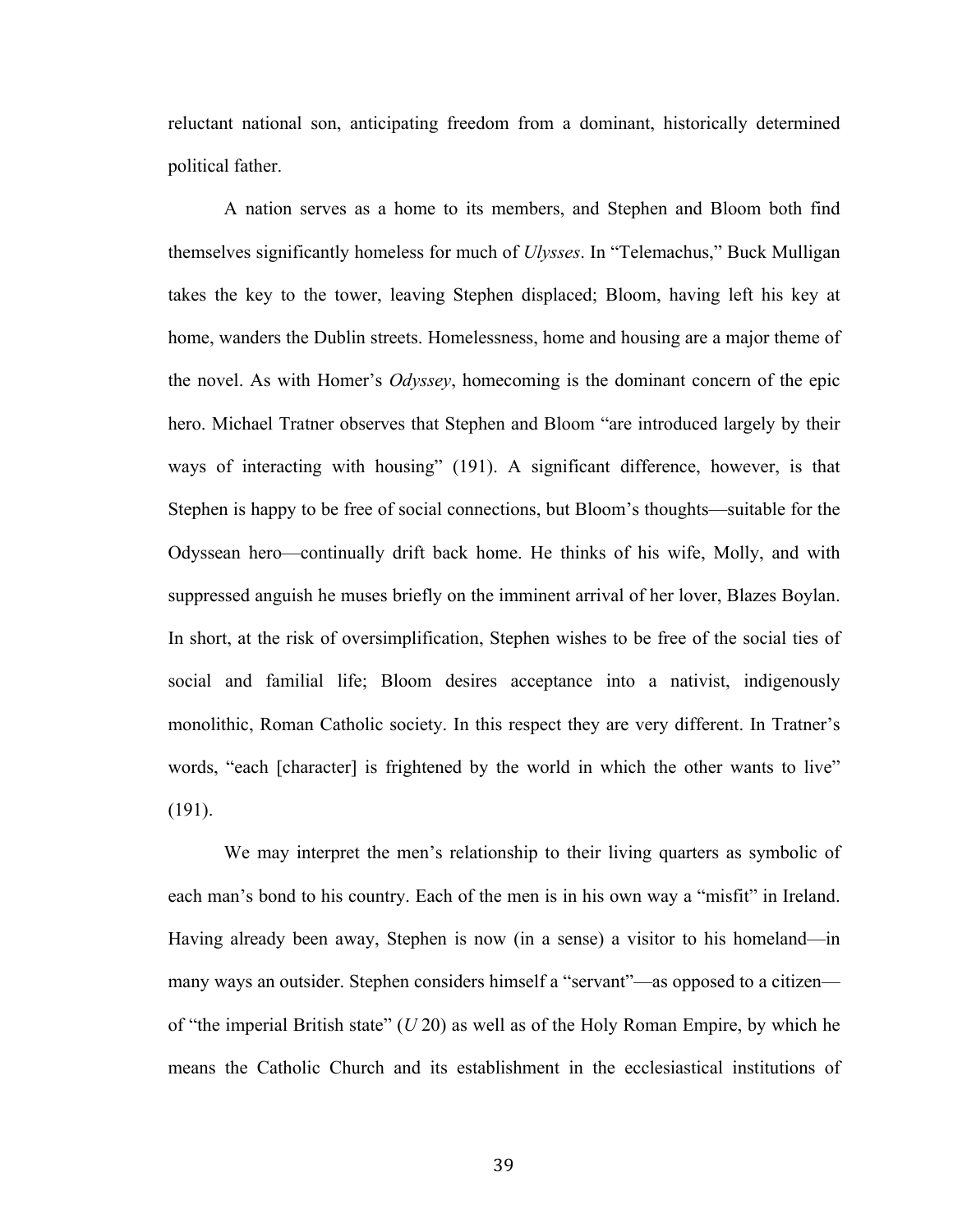Ireland, including school, university and church. So as for the "nets" of nationality and religion from which Stephen wants to escape at the end of *Portrait*, he still finds himself entangled.

In episode 12 of *Ulysses*, "Cyclops," Bloom is confronted with what David Fuller describes as "nationalist thuggery" (10) embodied by the character known as "the Citizen." Linked to the mythological Cyclops and described in a mock epic fashion, the Citizen is one-eyed and closed-minded. Described by Enda Duffy as the "wild Irish Peasant" (98), he is based on Michael Cusack, a co-founder of the nationalist Gaelic Athletic Association, a cultural organization dedicated to the promotion of Irish and Gaelic sports, with clear links to political Home Rule and Sinn Fein movements. Its emphasis on Irish culture meant that for Joyce it was a target of criticism and was ripe for parody. Bloom is immediately cast as an outsider as the xenophobic and anti-Semitic narrator thinks "…those Jewies does have a sort of queer odour coming off them for dogs…" (304). Bloom chooses not to drink with the others, and the racist tone of the narration mocks Bloom's contributions to the conversation. The speaker does not even listen to Bloom as he explains the natural phenomenon behind an executed man's postmortem erection. (The contrast between the straight-faced intellectualism of Bloom and the xenophobic anti-intellectualism of the Citizen produces a particular type of strained comedy.) In fact, Bloom is made fun of for using the word "phenomen," and the narrator refers to Bloom as Herr Professor Luitpold Blumenduft (304). The narrator perceives Bloom to be an intellectual, and his interaction with the Citizen is dramatized, punctuated with rain, thunder, and lightning. The narration, with its lists, evokes the Old Testament. Clearly, this episode is meant to parody the hero's encounter, and eventual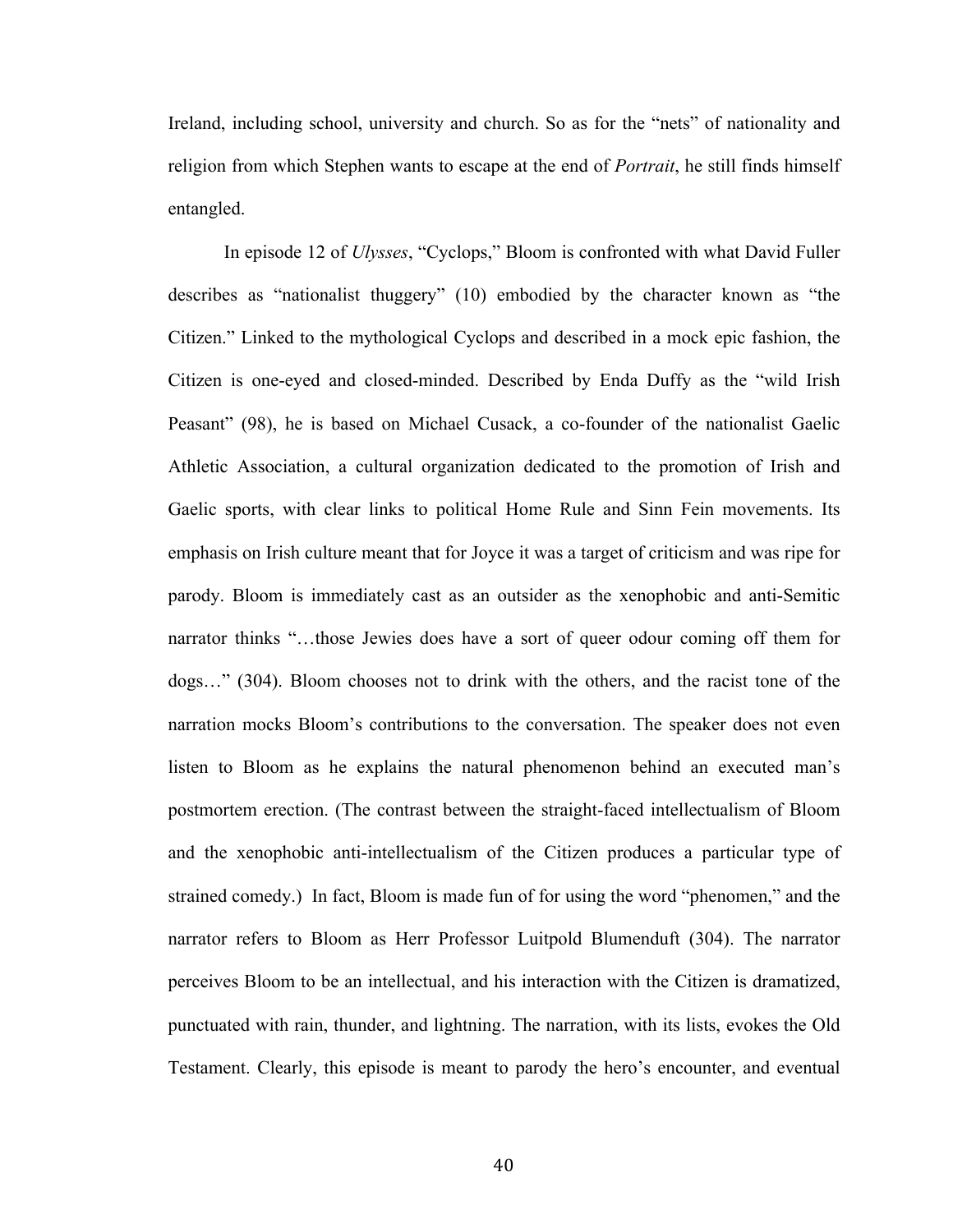escape from the monster Polyphemus, also known as the Cyclops, and this is one of many such monstrous encounters, which Bloom has to endure before he can return to his home and his wife.

Anti-Semitic feelings appear elsewhere in *Ulysses*: from Haines in the first episode and Deasy in the second, but Stephen is not receptive to these exclusionary ideas about Ireland. In "Cyclops," Bloom is famously asked to define a nation:

––But do you know what a nation means? Says John Wyse.

––Yes, says Bloom.

––What is it? Says John Wyse.

––A nation? Says Bloom. A nation is the same people living in the same place. (331)

In this exchange, Bloom makes clear that for him, national identity is based on civic inclusion. In 1904, Bloom and the Citizen are both legally British. As far as British or international law is concerned, an Irish nation-state is nonexistent (Fairhall 170). The Citizen, however, views his Irishness as in ethnic terms, based on shared ancestry. In his 1993 book, *James Joyce and the Question of History*, James Fairhall states that citizenship for a controlled group of people who would like to form a separate nationstate is equivalent to what Stephen's defines paternity to be, "a legal fiction" (U 844; Fairhall 171). Bloom's inclusion or exclusion in Dublin has little to do with where he was born or where he is able to vote. "The Citizen's community is bound together by mystical ties of blood—especially the blood relationship of fathers and sons as a metaphor for the relationship between generations—and soil" (Fairhall 177). For the Citizen, it does not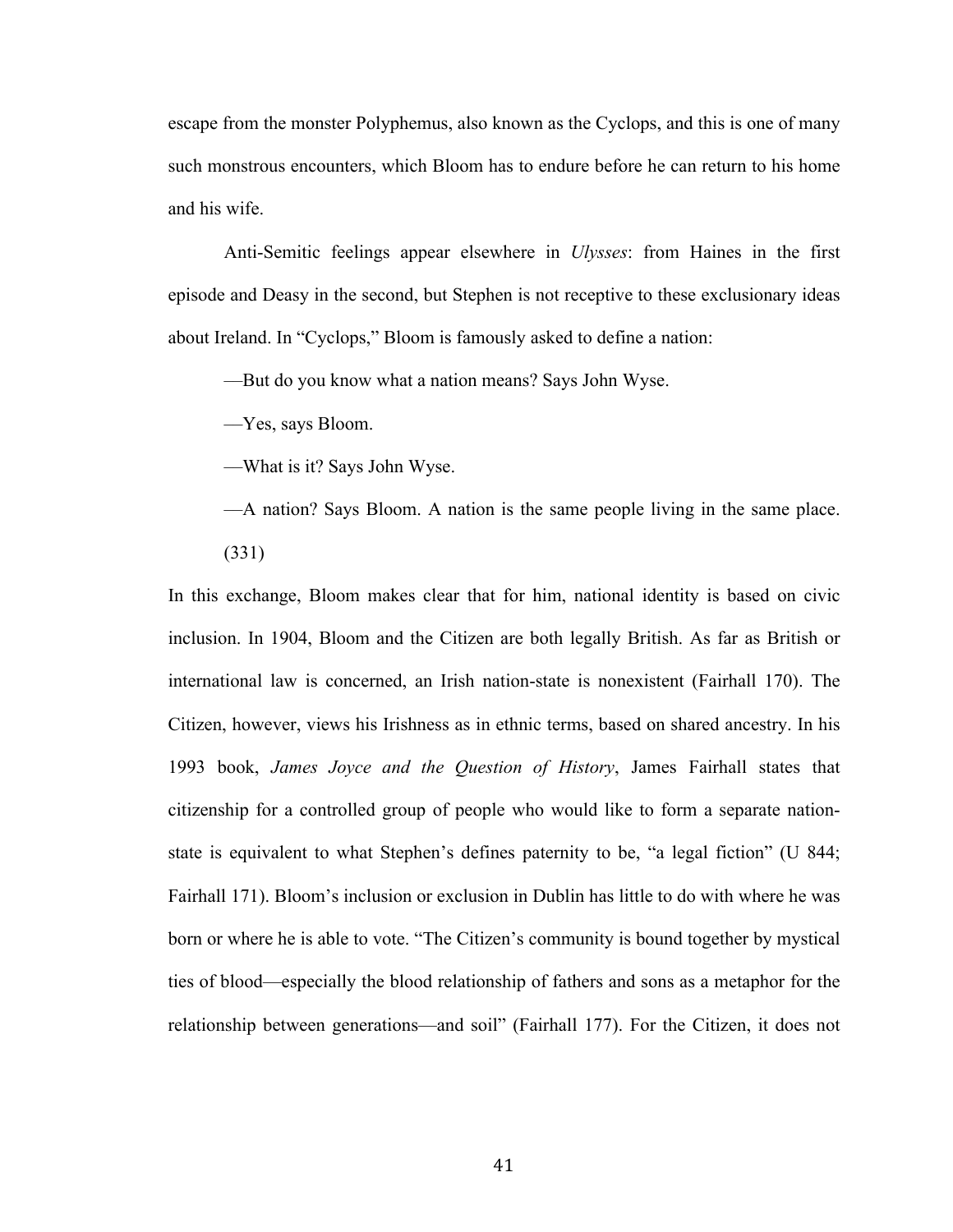matter how long Bloom has lived in his Ireland; it is his ancestry, the very blood in his veins, which precludes him for Irish inclusion.

### **The New Masculinity of Bloom**

Woven throughout the Citizen's disparagement of Bloom as an interloper in Ireland are taunts and sneers regarding his manliness. Although the Citizen's motives are likely centered on "othering" Bloom in as many ways as possible, some of his comments are rooted in truth. For example, he suggests that Bloom's children are not biologically his (338). While that isn't the case —his daughter Milly is now 16 years old and working in Mullingar, while Rudy died in childhood and is painfully remembered several times by Bloom—we as readers know, like Bloom, that Molly is expecting to pursue her extramarital affair that very day, in a tryst at Eccles Street with Blazes Boylan, her manager.

When we first meet Bloom in Episode 4, "Calypso," he is going about his morning routine at their home in 7, Eccles Street, in northwest Dublin (Gifford and Seidman 70). Bloom prepares breakfast for Molly (and for the cat) and performs domestic duties while the wife lies in bed. Whereas husbands in those days seldom cooked (labor for wives and servants), it is appropriate that this curious and resourceful man is willing and able to prepare a meal for his wife. It can be argued that his actions subvert typical gender roles of the time, and for some critics, indicate a measure of uxoriousness or subservience to his wife. It also stresses his kindness and allows Joyce an opportunity to explore Bloom's character in the context of the kitchen. Furthermore, Bloom's position as cuckolded husband is made evident—not only within Bloom's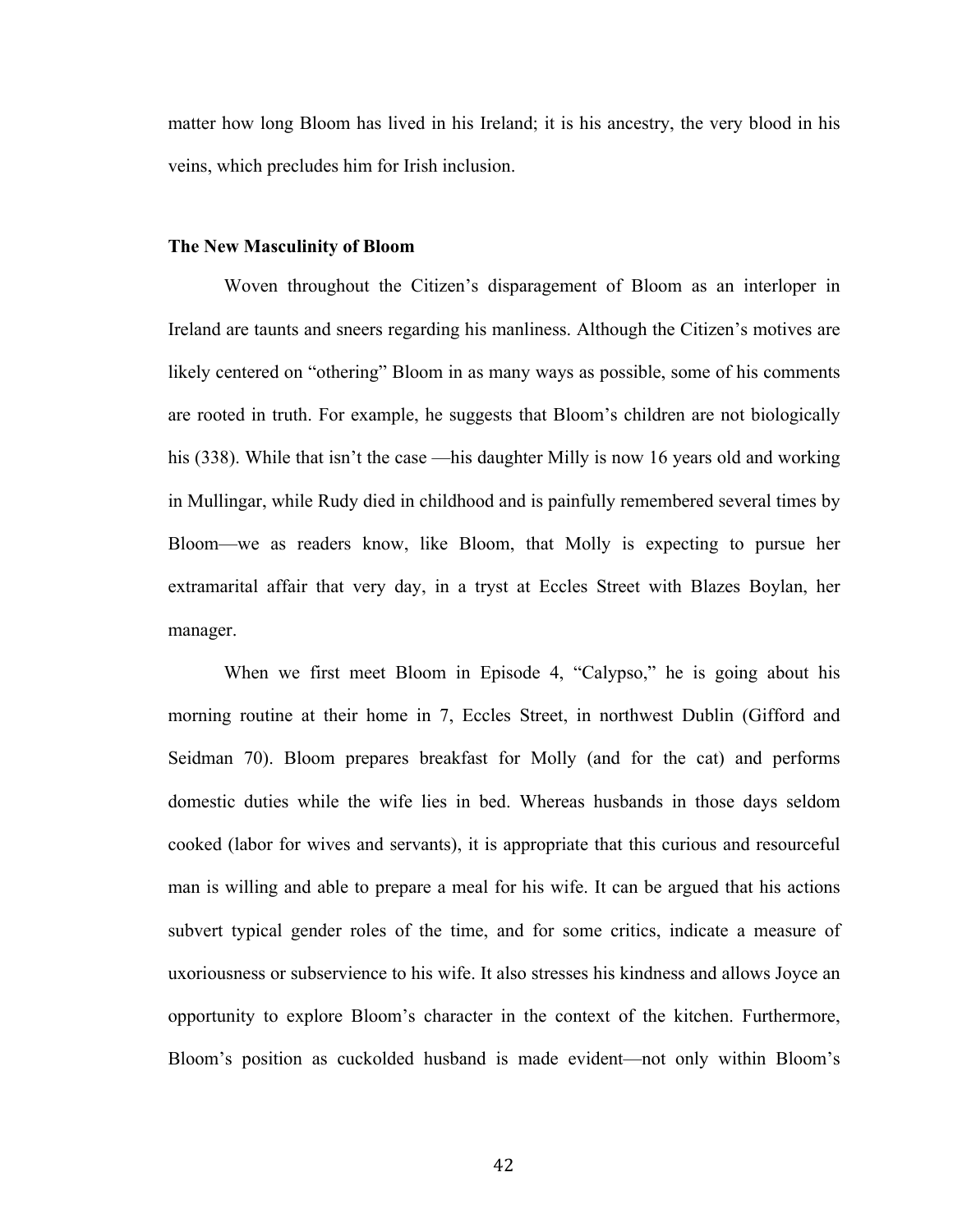internal monologue at various moments throughout the day but also as Molly reads Boylan's letter while Bloom is busy downstairs.

Bloom has occasional sexual fantasies of being literally sat upon or sexually used by women; he imagines Gerty sitting on him in "Nausicaa": "Like to be that rock she sat on" (376). "Also the library today: those girl graduates. Happy chairs under them" (376). He often objectifies women in his sexual fantasies. But on the other hand, he sometimes feels empathy with women, as when Bloom visits the National Maternity Hospital in Dublin. He seems able to feel the pain of the women in childbirth, and in the hallucinatory surrealism of Episode 15, "Circe," Bloom imagines that he delivers eight children. He says, "O, I want so want to be a mother" (494). It is important that Bloom expresses his desires to reproduce in bodily terms. As a man without a womb, he is obviously incapable of reproducing life by himself. Bloom does not seem to realize, as Stephen does, that men "must produce with their minds and mouths, namely thoughts and words" (Dundes 146). Bloom's empathy towards women outside the maternity hospital also works to establish Bloom as representative of a more modern, complex, and nuanced version of masculinity.

He is an amalgamation of new man and traditional man, of empathy for women but also of the objectifying male gaze. In his thoughts he can be impure and dirty, seeking only his own sexual satisfaction, but he can also be generous, sympathetic, and openminded. He is an impure and complicated modernist hero, full of psychological complexity and competing impulses. He has the kind of complexity and detailed Portraiture that Joyce sought in his modern epic.<sup>6</sup> Bloom overtly rejects traditional

 $6$  Martha Fodaski Black adds that Joyce gives Bloom "qualities that have been scripted as stereotypically feminine: [his] intuition, his hospitality, his personalism, his concern for familial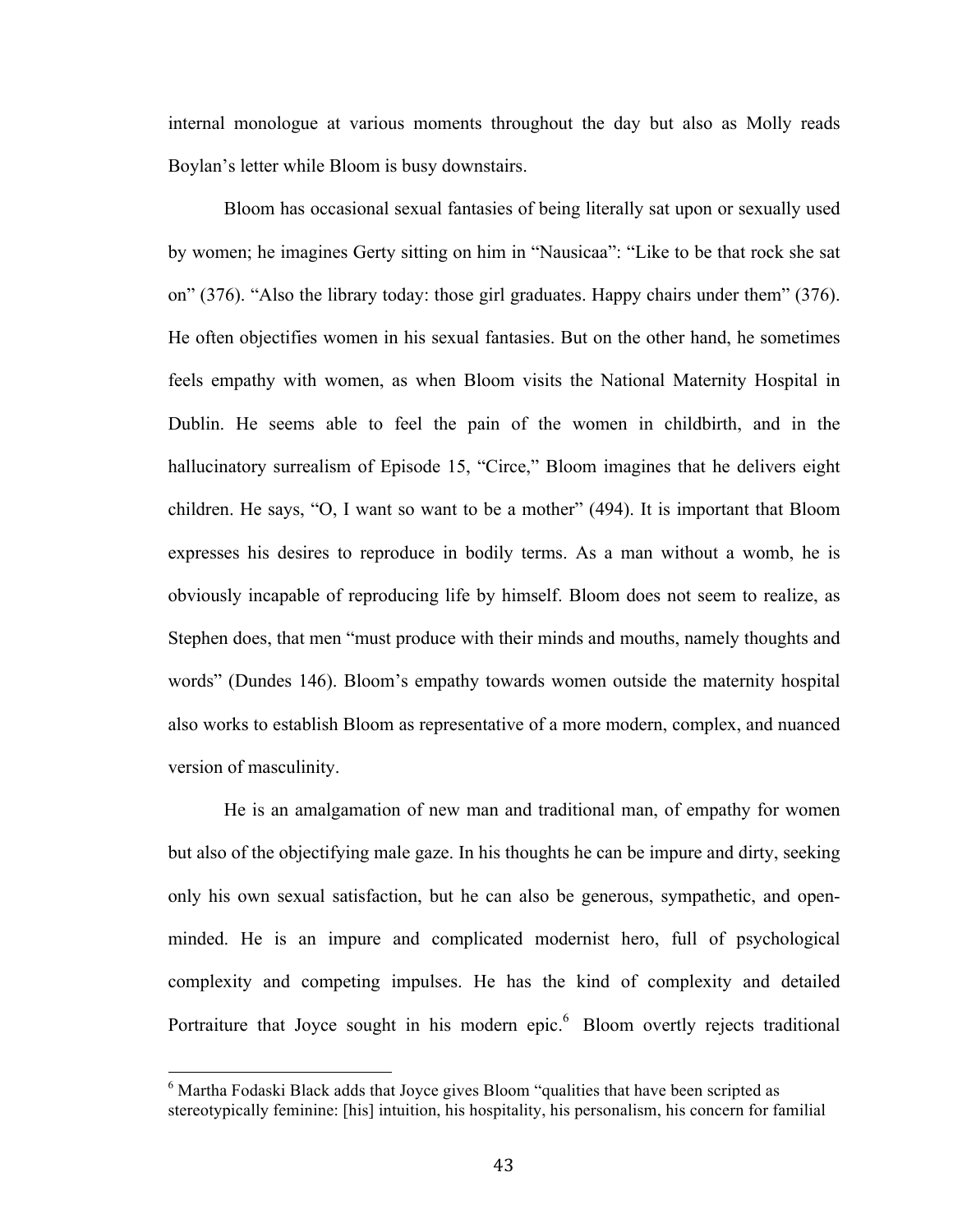"tough guy" masculinity—showcased by Simon Dedalus on the adventure to Cork in *Portrait*. Fuller writes that nationalists like the Citizen "encourage militaristic sports, and, associated with these, narrow notions of manliness in support of which they police dissent with slurs of effeminacy and homosexuality" (62). Bloom expresses in "Ithaca" that he does not believe children should have militaristic toys, and he "looks away—as women are supposed to under patriarchy—from his mate's adultery" (Black 71). I am arguing that this episode with the Cyclops highlights Bloom's qualities as a new kind of man and an alternative to Stephen's biological father. He is thus more open to Stephen's intellectualism and outsider status than Stephen's own father and can be seen as an avuncular friend on one hand and an alternative of symbolic father to Stephen on the other hand. Bloom's characteristics are such a mix of what is traditionally viewed as masculine and feminine are so pronounced that the narrative of "Circe" pronounces him "a finished example of the new womanly man" (493).

### **Another Girl on the Beach: Gerty MacDowell**

Bloom's intense encounter with the Citizen is followed with a masturbatory sexual experience on the beach as he observes Gerty MacDowell—a granddaughter of the Citizen—at Sandymount Strand. I view this scene in "Nausicaa" as a companion piece to Stephen Dedalus's bird-girl epiphany in *Portrait*. The contrast between the two episodes is striking and reveals much about the difference between Stephen and Bloom but also about the difference between *Portrait* and *Ulysses*. Both men are engaging in what Freud termed scopophilia, and the language surrounding Gerty sometimes imitates language

<u> 1989 - Andrea San Andrea San Andrea San Andrea San Andrea San Andrea San Andrea San Andrea San Andrea San An</u>

and human relationships, his nurturing benevolence, his pacifism and nonviolence, and his sensitivity to the loss of his spouse's love, to the death of a friend, to the painful memory of his dead son" (71).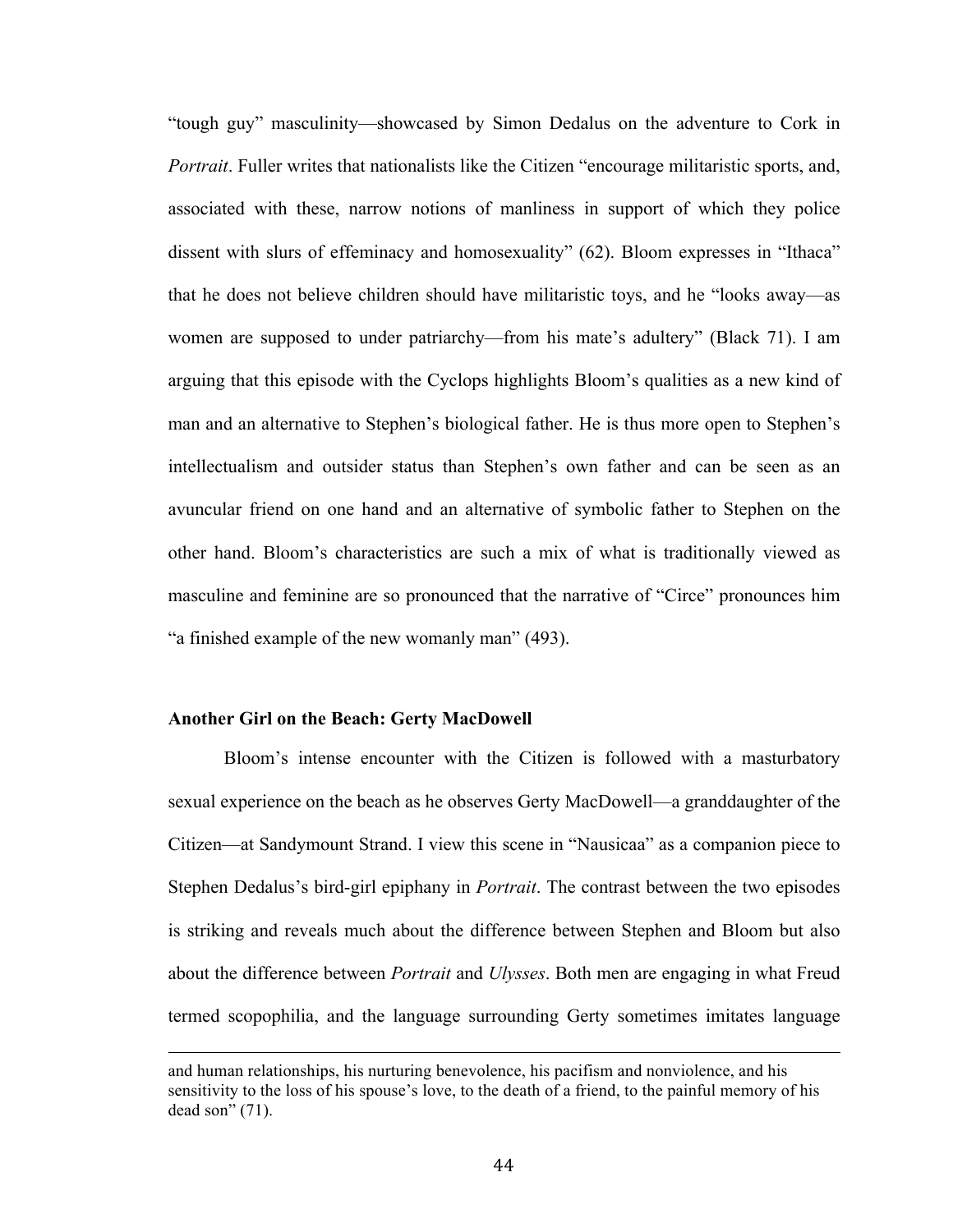from the bird-girl scene: a bat flies "through the dusk, hither, thither, with a tiny lost cry" (U 363). It is no accident that the phrase "hither and thither" recurs multiple times in *Portrait*, always suggesting sexual restlessness and awakening associated with the restlessness of the developing protagonist.

In my reading, each scene is representative of the observer's conception of art. A woman on a beach is easily recognizable as a moment captured by artists. See for example Botticelli's well-known Portrait "The Birth of Venus" (1485), or in the modern period, Edvard Munch's "Young Woman on the Beach" (1896) as well as the Pre-Raphaelite work of John William Waterhouse often depicting Tennyson's Lady of Shalott or Shakespeare's Ophelia near water. As each man observes the woman, he is momentarily an audience member, a reader of art. Thus the bird-girl epiphany and "Nausicaa" work together to provide a glimpse of how Stephen and Bloom can learn from another and expand one another's conceptions of artistic expression.

First of all, both scenes employ the language of religion. The bird girl is a "wild angel (*Portrait* 156) and Gerty is "Mary, Star of the Sea" (U 346), an ancient title for the Virgin Mary. Stephen's observation of the bird-girl marks his break with organized religion. He realizes that he can achieve a type of religious experience through art. However, while his feelings towards the girl are certainly sensuous, even sexual, his perception of her is elevated, as he combines the conventionally sexual, male gaze with the perspective of the aesthete and the spiritual quester. She is an otherworldly angel without flaws. She "felt his presence" and "suffered his gaze," but otherwise ignored Stephen (155). In contrast to the bird-girl, Gerty is given a full internal monologue. She perceives Bloom's scrutiny and describes him as "literally worshipping at her shrine"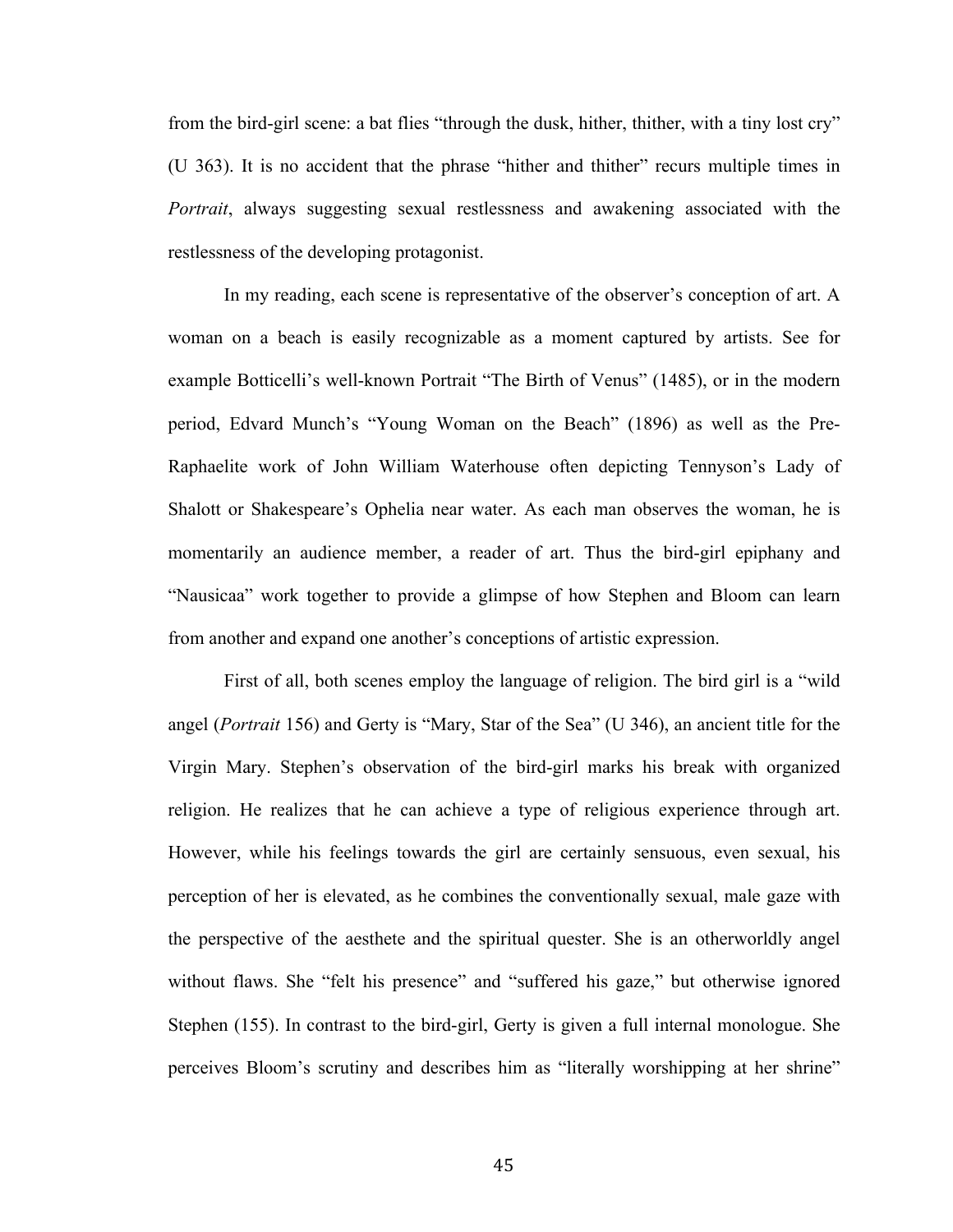(361). However he is not worshipping her directly. A shrine is considered holy only because of its associations with divinity or a sacred relic; it is only what Gerty represents that mesmerizes Bloom. What then does Gerty represent?

Mostly, Gerty represents manufactured beauty; she is "pinned together" (368), maintained with commercialized products like "iron jelloids" and "the Widow Welch's female pills" (348). The whole of her interior monologue is written in the style of a cheap, romantic novel such as Gerty (and other women like her) might be expected to have read. Her ideas about herself and about men are formed by the romantic pulp fiction, which is her only literary amusement. Because she sees life as romance, she is vulnerable to exploitation by men. In this scene, Bloom is at his most degraded and despicable. Again, he may be an alternative father figure for Stephen, but he is not a consistently noble figure. Joyce painted all of his characters with raging impulses and impurities. Epic literature traditionally combines multiple writing styles, and in this scene, Joyce weds the language of teenage commercial romance with the complexity of Bloom's exploitative narrative.

Gerty is attractive, but she works hard to achieve her looks: using makeup to shape her eyebrows, having her hair cut and paring her fingernails. The blue that Gerty wears carries a different connotation than the blue skirts of the bird girl. Gerty has been advised to wear electric blue by the *Lady's Pictorial* (350). While the bird-girl gazes out onto the natural beauty of the sea, Gerty admires manmade fireworks. Bloom's perception of Gerty, and thus his perception of art, is an appreciation of the real world with all of its imperfections and artificiality. Gerty is authentic in that she knows Bloom is watching her, and she enjoys the attention. She is not portrayed as a virginal, idealized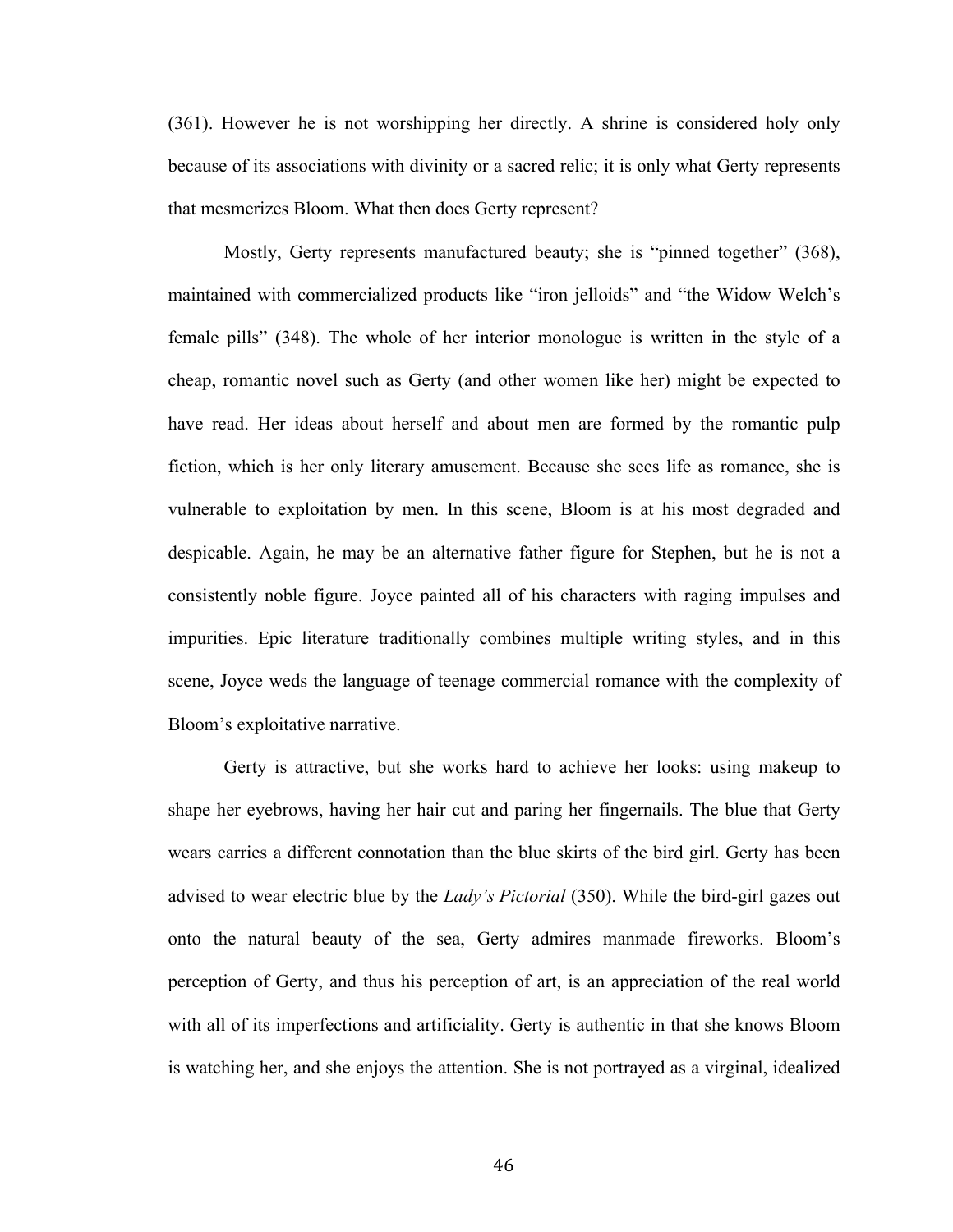woman, blissfully unaware of the lust she may provoke in men. She knows what Bloom is up to. She has been in love before and has experienced heartbreak. Whereas Stephen's bird-girl remains mysterious, an entire narrative is provided for Gerty, connecting her to her community. Her father is an abusive alcoholic (354). Her lameness emphasizes her physicality, and she thinks about the biological functions of her body. Specifically, she senses the onset of her menstruation, and Bloom—who as we have seen is keen to empathize with women—correctly infers the fact.

Near the end of "Nausicaa," Bloom begins to write a message in the sand: "I Am A….," but he doesn't finish (381). This message would be a declaration of identity, but it is left incomplete, indicating that Bloom is going through a process of self-discovery not unlike Stephen's.<sup>7</sup> He and Stephen both have to negotiate their relationship to Ireland and how they will make meaning of their lives. Bloom comments, "No room. Let it go" (381). Perhaps there is no room for someone like him in Ireland. The message in the sand is transient; "All fades" (381). Bloom, like Stephen, is concerned about his lasting impact on the world—what it will be and how it will endure. One way that Bloom could ensure his legacy is through a son, and he remembers little Rudy many times throughout *Ulysses*—his son who died eleven days after birth. For example in episode 11, "Hades," Bloom thinks, "Last of his name and race. I too, last my race. Milly young student. Well, my fault perhaps. No son. Rudy. Too late now. Or if not? If not? If still? (285). Here we can see Bloom's concern that his surname will not be carried on by a son. He does acknowledge his living daughter, Milly, but in keeping with the custom of primogeniture, which passes wealth and property to the first legitimate son, Bloom worries about his

 $<sup>7</sup>$  At the beginning of episode 3, "Proteus," Stephen walks along Sandymount Strand and thinks</sup> "Signatures of all things I am here to read…" (37). This line can be read as foreshadowing that Stephen will "read" the incompleteness of Bloom and gain valuable insight from the interaction.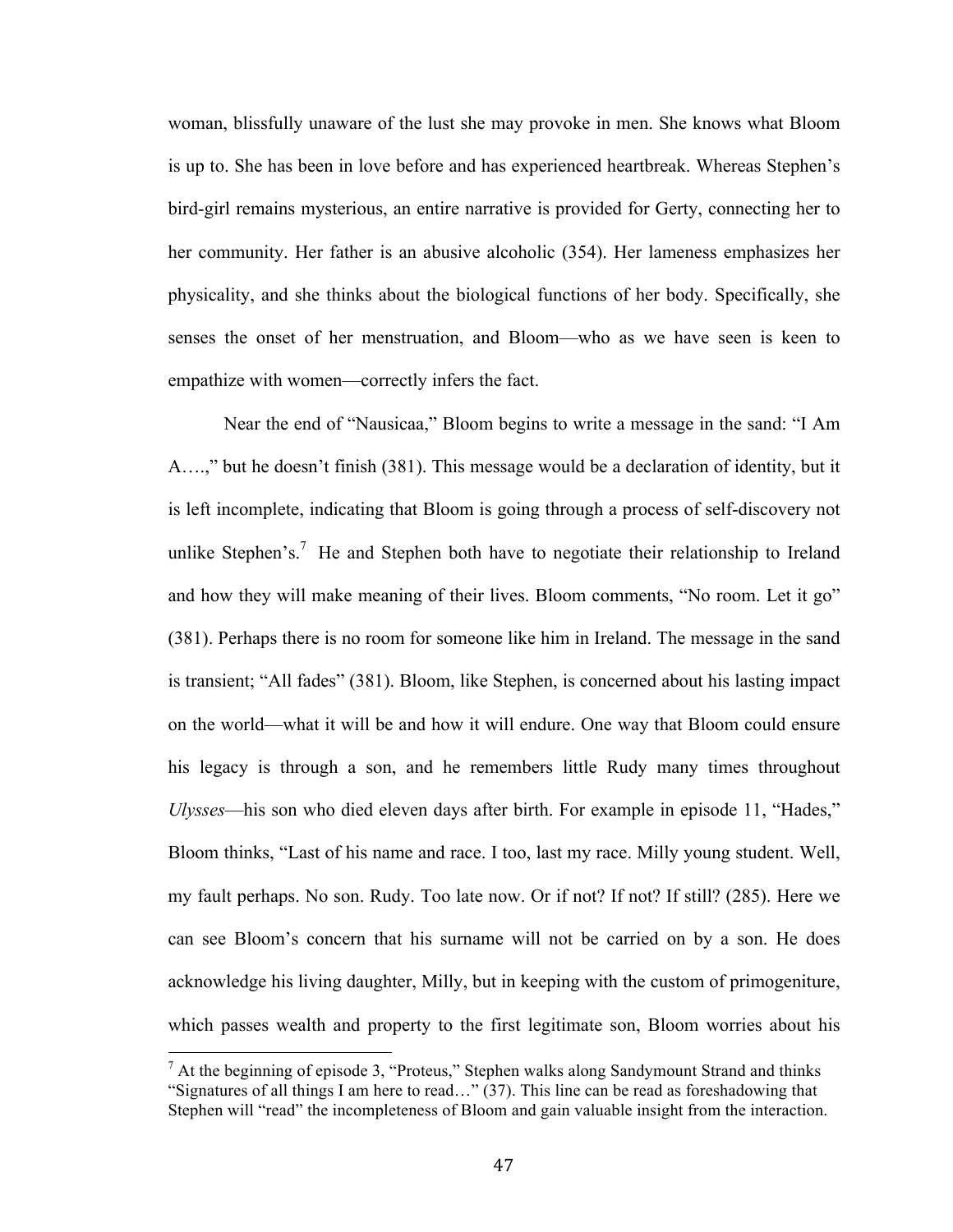legacy. He wonders if it is too late to conceive another child—hopefully a male—with his wife.

It is clear that Bloom would love to have a living son and indeed several of his interactions with Stephen can be interpreted as "fatherly." John Gross reminds us that we can't take the surrogate father and son relationship between Bloom and Stephen too literally as Bloom is only 38 and therefore too young to really be Stephen's father, and Stephen is nearing the age when he would be thinking about becoming a father himself (48). Harkness comments, "Joyce and Bloom's realism denies any literal father-son relationship" (190). So many readings of *Ulysses* discuss Bloom as Stephen's new father figure, that Bloom's role as a son is sometimes overlooked. Bloom's father, Rudolph, committed suicide in 1886, and the death is described with the detail of an inquest in "Ithaca." Thurston writes, "Bloom's recollection of his father is tangled up with a dense cluster of anxieties provoked by the undermining of the institution of paternity—above all, anxieties to do with sexual identity, conjugal rights and property" (176-77). Bloom and Stephen are both living without their fathers but for very different reasons. They are also described as children at times (Fuller 68). For example, in "The Lotus Eaters," Lyons thinks that Bloom is giving him a gambling tip, but he is not. It is a mistake that calls to mind an important scene in *Portrait* where Stephen has a misunderstanding with a teacher about not having his glasses. In both instances, Bloom and Stephen have difficulty being understood; their motives raise questions in the minds of others. A lack of clear communication with members of their community contributes to their outsider status.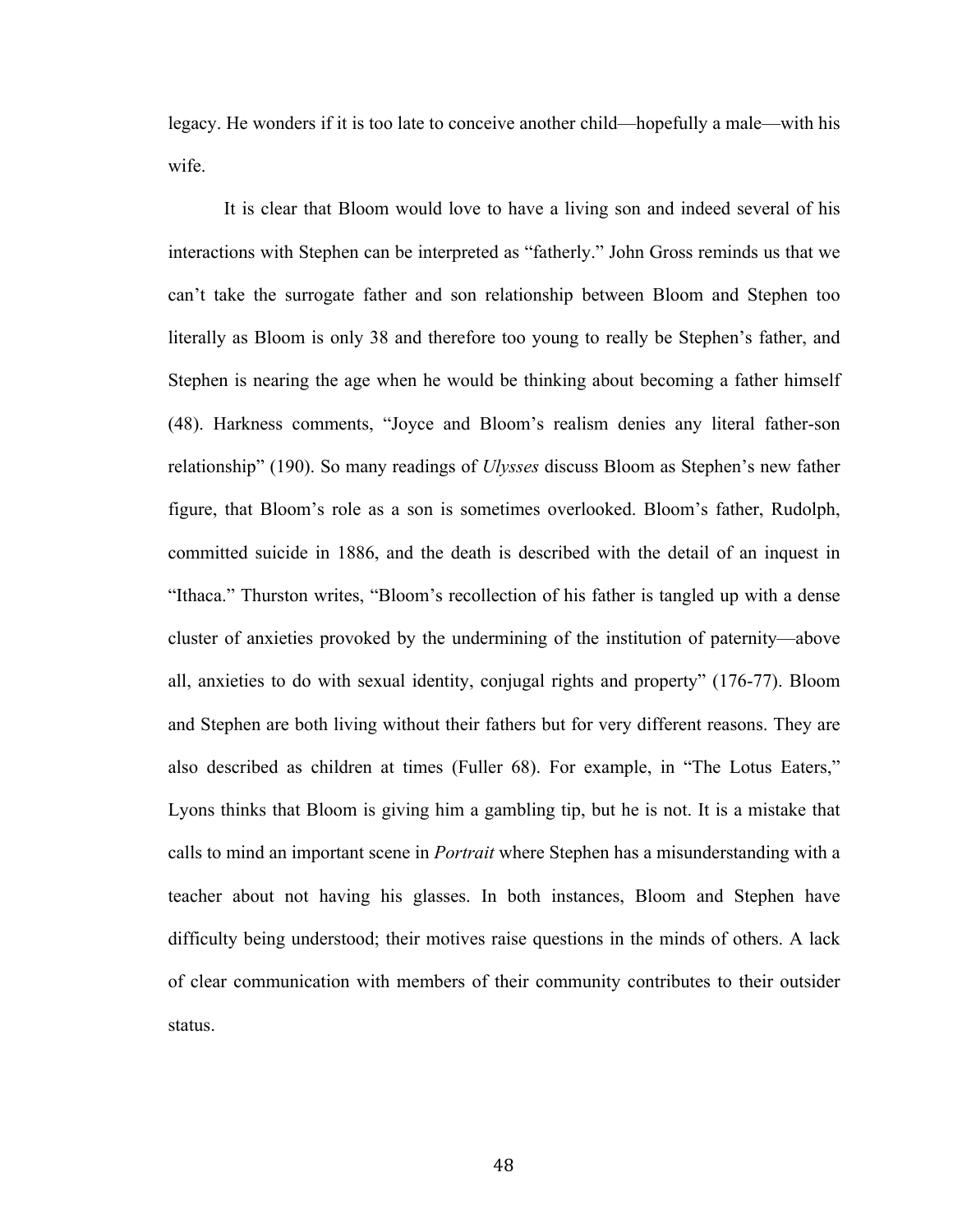In his Paris notebook, Joyce quoted a sentence from Aristotle: "The most natural act for living beings which are complete is to produce other beings like themselves and thereby to participate as far as they may in the eternal and divine" (Richard Ellmann 204). Outside the maternity hospital in episode 14, "Oxen of the Sun" Bloom and Stephen seem aware of the sacred, religious importance of the situation while the other men discuss political aspects of birth like contraception.

The final moment that I will discuss that I believe supports my reading of Stephen and Bloom as fellow artists occurs in Episode 15, "Circe," when Bloom and Stephen look into a mirror together. Mirrors carry significance in *Portrait*, especially between Stephen and Simon. In the opening, Simon tells a story to young Stephen and rather than look at the child directly, he views him through a "glass" or monocle. While a mirror is typically used to view oneself, it provides a form of mediated perception just like the lens through which Simon examines his son. As Annalisa Volpone states, the glass is "symbolically positioned between his eye and that of Stephen" preventing eye contact between father and son. The indirect gaze suggests an arbitrated observation and "may hint at the irreconcilable distance between the two, which will later characterize their relationship" (Volpone 142). By the time Stephen and Bloom gaze into the mirror together in the surreal, hallucinatory atmosphere of Mrs. Cohen's brothel, there is no such distance between them.

## **Circe and Shakespeare**

Episode 15, "Circe" is the longest episode of *Ulysses*, described by Enda Duffy as the "grand phantasmagoria of the book" (11). Stephen's hallucinations and Bloom's hallucinations mingle into one another, suggesting that "Circe" comes from the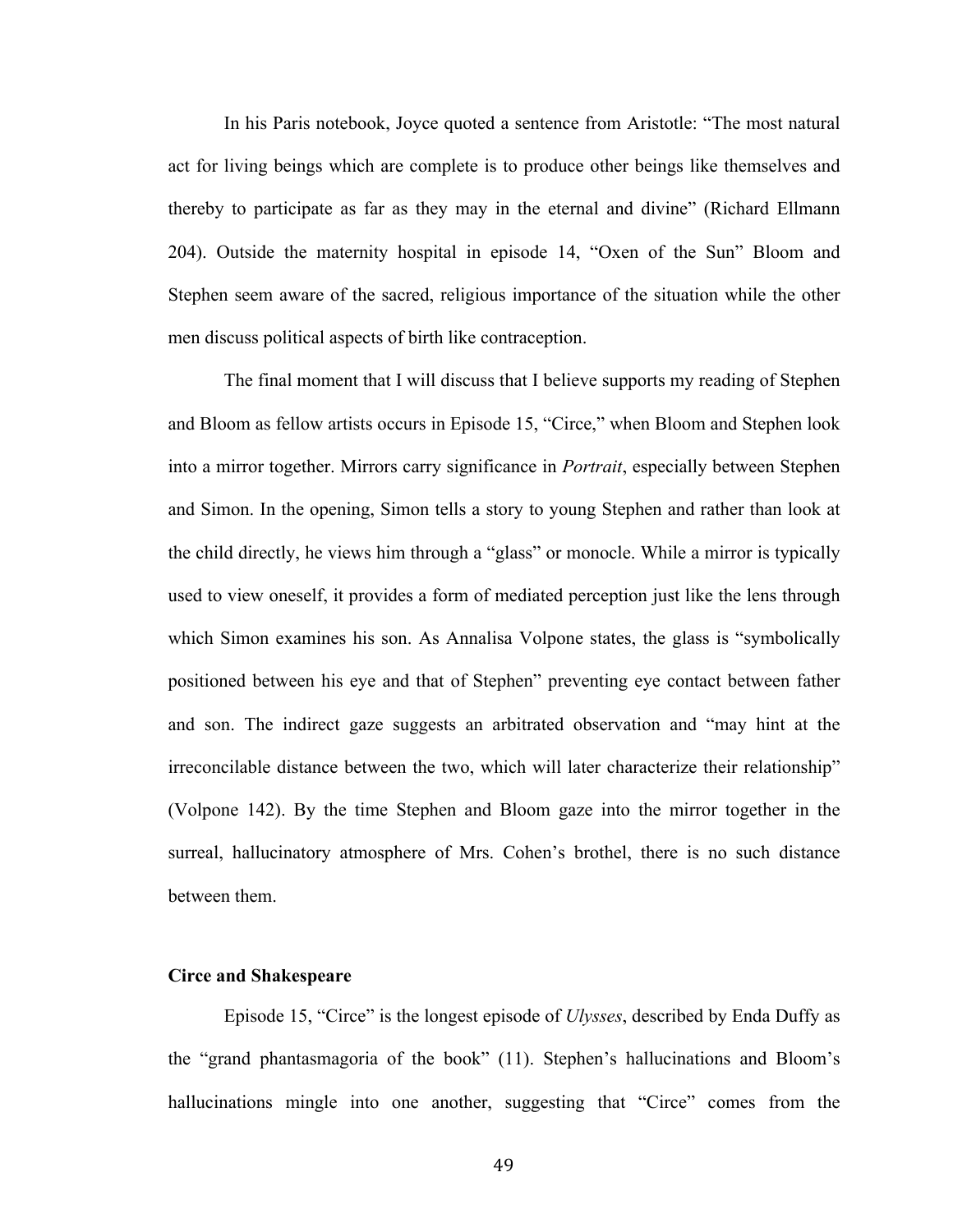subconscious of the novel, not from individual characters. Identities are not stable in this episode; past and present affect one another. As I will show, "Circe" is the realization of the connection between Stephen and Bloom. Not only are they linked with one another but also with Shakespeare (Kain 154). "Bloom—with all he presents—and Stephen with all he represents—must, together, look into the mirror to 'produce' Shakespeare" (Harkness 181).

First, let us look at how Joyce uses mirrors in other sections of *Ulysses*. In the first episode, "Telemachus," Stephen sees his reflection and thinks, "As he and others see me. Who chose this face for me?" (6). Stephen's inquiry shows that he desires to see through the eyes of others, to explore different perspectives—a skill that a thoughtful artist must master. Furthermore, his questioning of "who chose this face for me?" suggests that he does not feel fully in control of his life at this point. If a face could be chosen, Stephen wants to choose it himself.

Stephen's identity (his image) has so far been defined by others, and he goes on to tell Buck Mulligan, "It is a symbol of Irish art. The cracked lookingglass of a servant" (6). Here, Stephen is criticizing the art of his country, implying that the Irish people are unable to see themselves clearly. The means by which they might be able to understand themselves are unavailable. Joyce uses the image of a mirror  $\delta$  in this same way in a letter to publisher Grant Richards, "It is not my fault that the odour of ashpits and old weeds and offal hangs round my stories. I seriously believe that you will retard the course of civilization in Ireland by preventing the Irish people from having one good look at themselves in my nicely polished looking-glass" (qtd. in Ellmann 222). From these

 $8$  For more on how literature, up until the Romantic period, was understood as mimesis, a representation or imitation of reality, see M. H. Abrams' *The Mirror and the Lamp; a Study of the Transition to Romantic Theories of Poetry and Criticism* (1953).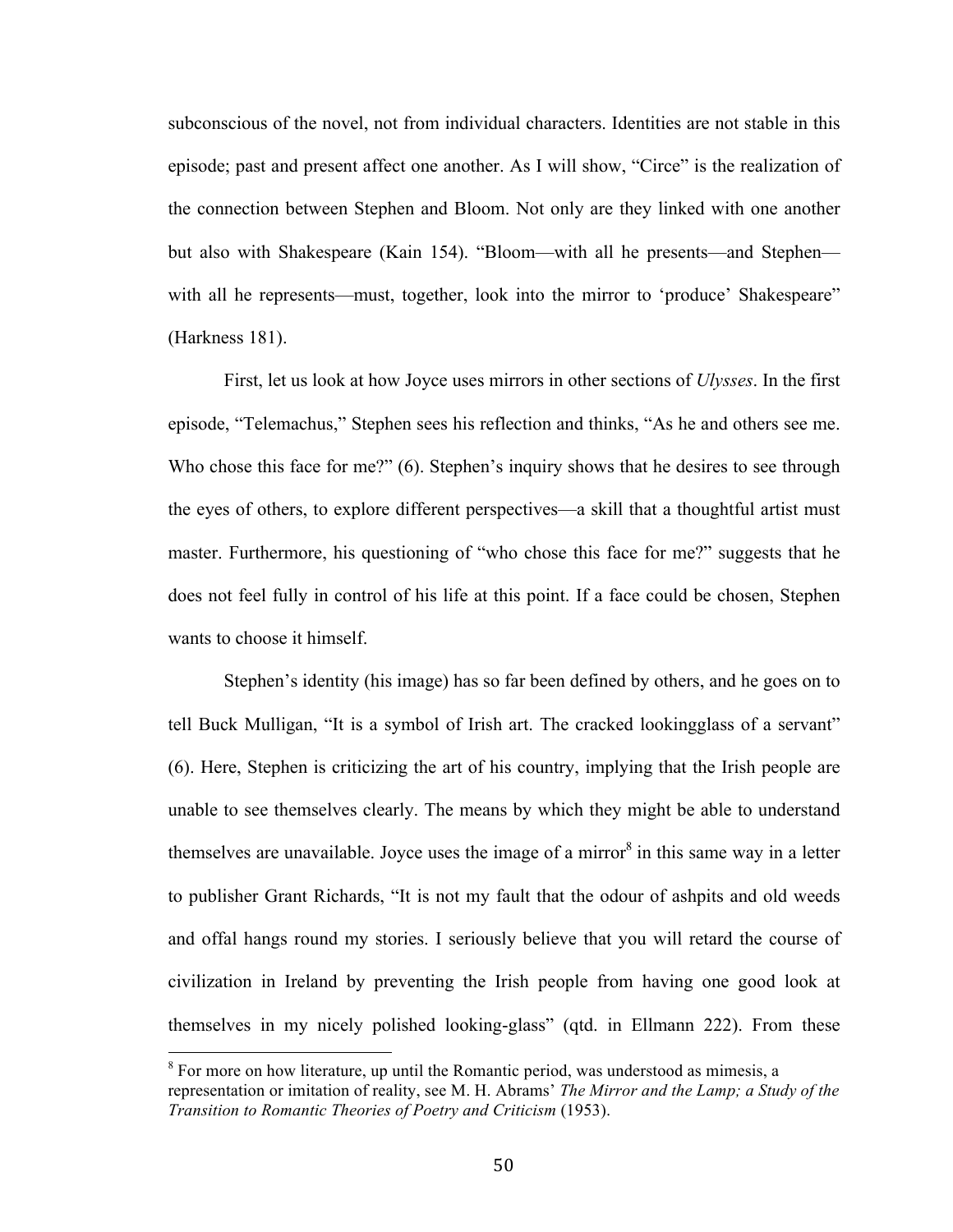examples, we can see that Joyce is using the idea of a mirror to both question the role of art and appraise the value of art coming out of his home country.

The significance of Shakespeare is established seven episodes earlier in "Scylla and Charybdis," wherein Stephen presents his theory on Shakespeare at the National library. As Odysseus was trapped between Scylla, a six-headed monster, and Charybdis, a whirlpool, Stephen seems trapped in a battle of literary debate. On the one hand, he seeks approval from his audience, representative of the older generation, comprised of John Eglington (W.K. Magee), Lyster, and A.E. (George Russell). On the other hand, Stephen is impatient with what he views as the worn-out ideas of the Irish Literary Renaissance.

Stephen's theory of Shakespeare is an autobiographical, psychoanalytic reading of Hamlet, asserting that the character most representative of Shakespeare is the Ghost— Hamlet's father. The artist then is the father, cuckolded by a brother and Anne Hathaway, victimized by his family, and eager for his progeny to seek revenge. Stephen bases his interpretation on biographical details of Shakespeare's life. For example, Shakespeare had a son named Hamnet who died at the age of 11, and Shakespeare was grieving his father's death when he composed the play. "This 'autobiographical' view is built up out of a host of facts, half-facts, legends and conjectures, a kind of amalgam of history and speculation which appears to have been a staple element of popular Shakespeariana in Joyce's time" (Scofield 60). In fact, Richard Ellmann shows that Joyce's theory on Hamlet—about which he gave lectures in Trieste—closely aligns with Stephen's  $(155)$ .<sup>9</sup> As might be expected, Stephen's audience warns him about relying too heavily on biographical information in his interpretation. Perhaps most adamant in his disagreement

 $9$  Ellmann writes, "It was on [June 16, 1904], or at least during the month of June, that [Joyce] began to work out his theory that Shakespeare was not prince Hamlet but Hamlet's father, betrayed by Anne Hathaway with his brother" (155).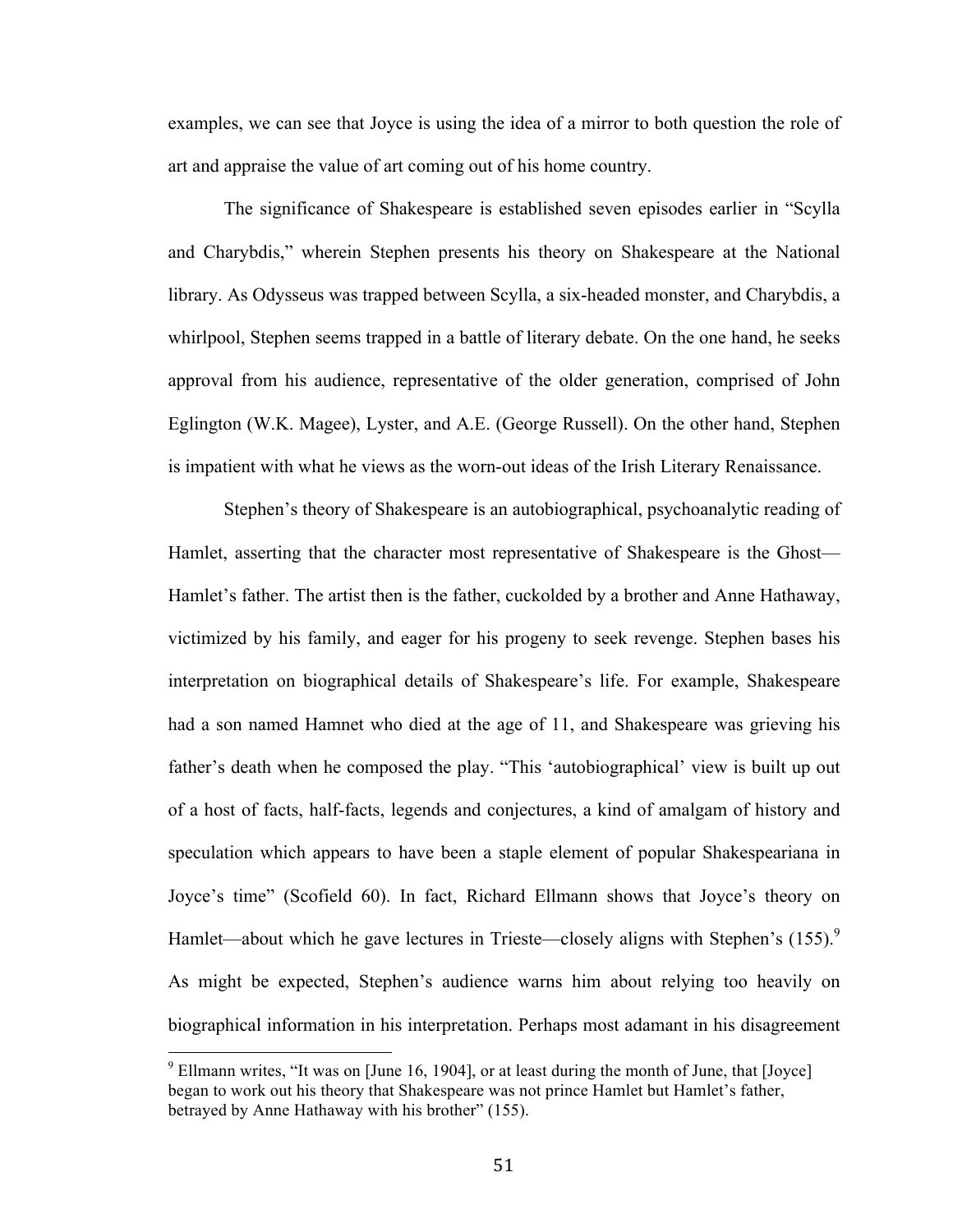is A.E. (George Russell) who pushes the "art for art's sake" aestheticism of the 1890s. A.E. argues that Art is pure but biography (real life) is not pure (189).

Stephen does not appear to hold to his theory with much conviction. When Eglington asks Stephen if he believes his own theory, he responds "promptly" that he does not (*U* 213), a response that leads Martin Scofield to describe the tone of Stephen's theory as "weary flippancy" (62). It could be that Stephen is mocking literary criticism of the day, or it could be that is trying to determine the motivational source behind the composition of Shakespeare's most revered tragedy.

As previously discussed, the Stephen of *Portrait* is flooded with emotion when studying the carved word of "Foetus" in Simon's former classroom. Stephen recognizes that the word itself is more powerful than the tales of his father when it comes to sparking the imagination. The inspiration Stephen gains from the bird girl epiphany marks his break with the Catholic Church; he realizes that the confines of religion are not conducive to his creative efforts. Rather, he must look to the spirituality of the natural world. The Stephen of *Ulysses* is now deeply enmeshed in his theory of Shakespeare, working hard to understand the creative process behind The Bard's success.

The theory that Stephen delivers closely follows his attitude towards fatherhood. If the playwright did not write Hamlet until his father died, then perhaps Stephen is justified in his rejection of Simon. Karen Lawrence writes that "Fathers are most useful in their absence; the death of the father initiates the action of the son, who both memorializes and replaces his father, rendering him unnecessary" (Lawrence 236). The beliefs of Stephen in *Portrait* may have aligned more with A.E.'s belief in the transcendent power of art. Now, Stephen is more grounded in the "real." Stephen's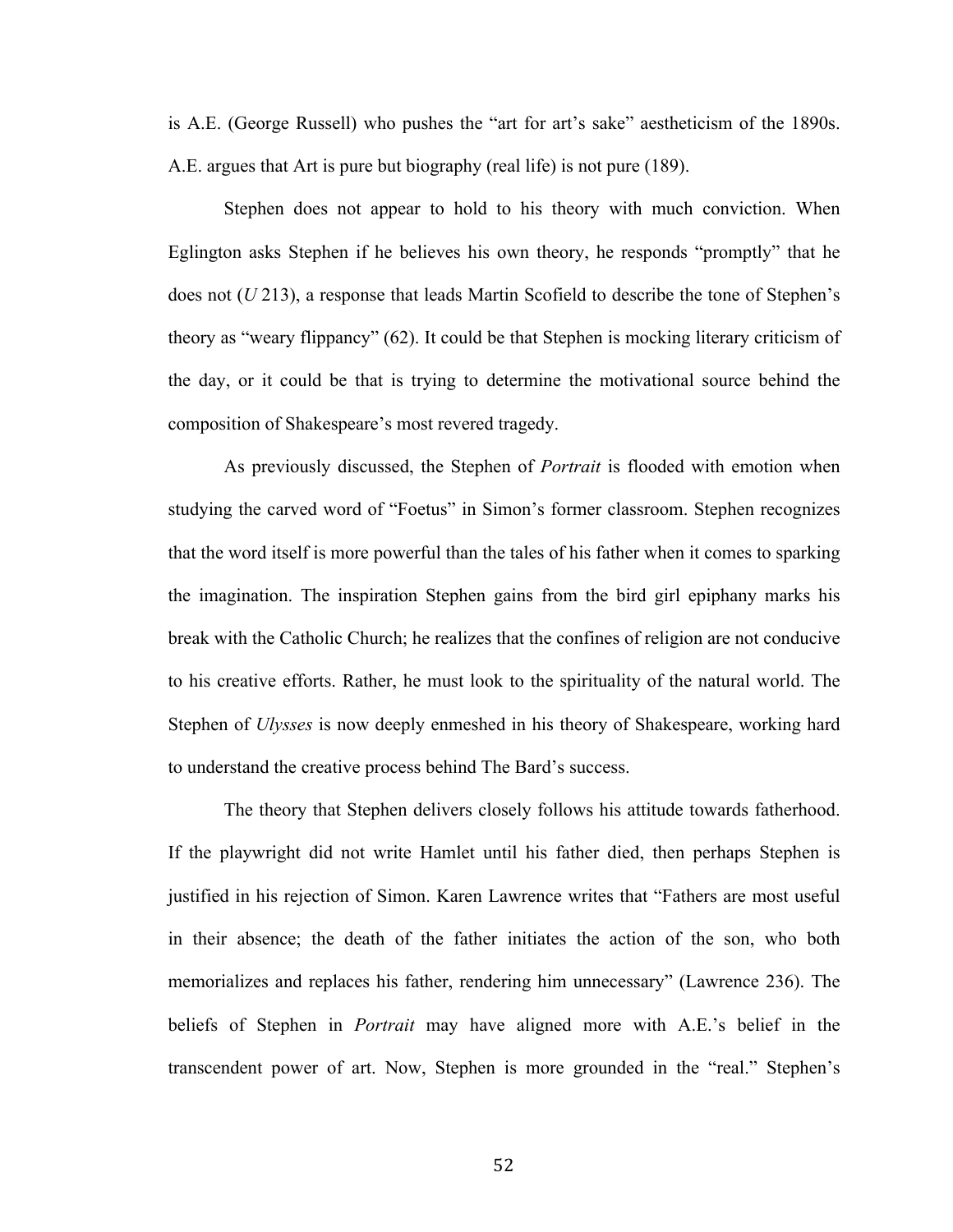spiritual connection to Bloom, which is elucidated through the visions of "Circe," lead him to see the "real" in the "ideal," and "bodily" in the "human."

The intellectual sparring that takes place between Stephen and his audience in the National Library may seem far removed from the less elevated conversation of Bloom and the ordinariness of Bloom's day in Dublin. However, important links remain between Stephen and Bloom. For example, Hugh Kenner points out "how Bloom-like a Shakespeare Stephen succeeds in imagining: a restless man with a lively daughter and a dead son, uneasily yoked to a wife who 'overbore' him once and cuckolds him now, rearranging all this difficult experience in a steady flow of words" (114). Stephen gets his first glimpse of Bloom in the library as he is discussing Hamlet, and in the stream of consciousness narrative revealing Bloom's inner thoughts, Bloom often references Shakespeare. For instance, Bloom remembers the gravediggers in Hamlet as he ruminates on bodily deterioration at the funeral of Paddy Dignam in "Hades." According to William Peery's count, "Joyce in *Ulysses* refers or alludes to Shakespeare or his words, or quotes from the latter, 321 times—once every other page. Of these 321 references, 107—exactly one-third—are to Hamlet. Forty-nine of the 107 are more or less evenly distributed throughout *Ulysses*; the other 58 are concentrated in the thirty-three pages of the Scylla and Charybdis episode" (109). It is significant that many of the Shakespearean references can be found in the interior monologue of Bloom as well as in the conversation of Stephen.

Given the importance of Shakespeare at numerous points in *Ulysses*, it makes sense that this preeminent figure of Western literature is the visage that unites Bloom and Stephen. The specifics of the vision validate this interpretation. Shakespeare is wearing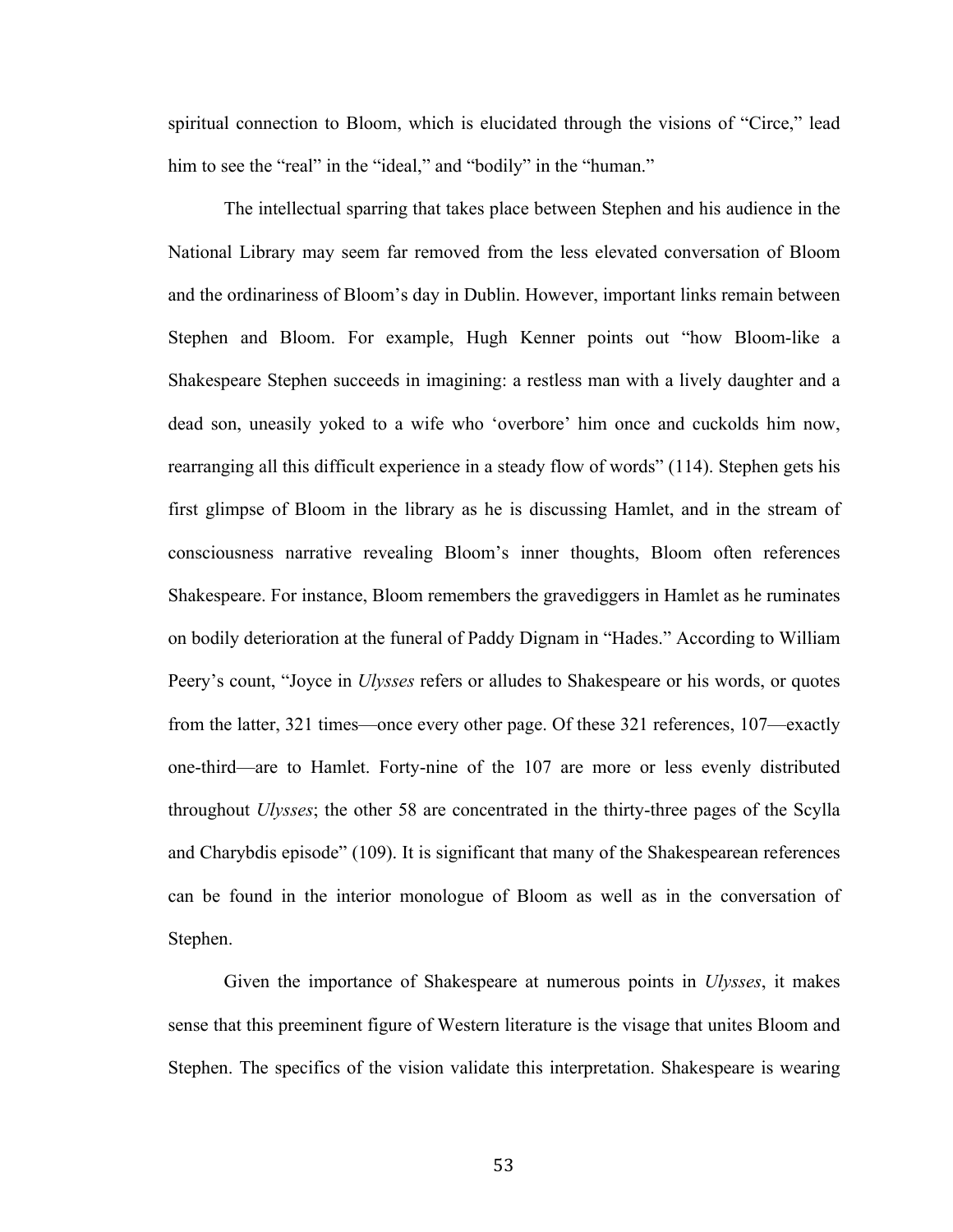antlers, which suggests cuckolding. Bloom is literally a cuckold, and this image matches with Stephen's interpretation of Shakespeare in "Scylla and Charybdis" (Harkness 172). Fuller explains, "Shakespeare is 'the father of all his race'; he has played a part in forming England's consciousness of itself, as Stephen wishes to do for Ireland" (50). At this critical moment in history, the artist's conception of Ireland's consciousness is necessarily complicated. Bloom and Stephen are two people with many differences, and Michael Tratner argues that their interaction "enacts the crucial goal of hybridity theory: bringing two parts of one nation to recognize their differences, accept them simply as differences, and mix them together until there is no longer a possibility of one part oppressing the other" (124).

If "Circe" can be read as a joining of Bloom and Stephen, "Ithaca" is the consummation. This, the penultimate episode, begins with the line: "What parallel courses did Bloom and Stephen follow returning?" (666). The trajectories of Stephen and Bloom are "parallel"—running beside one another with the same distance between them. They are described as equals, unlike father and son. When Joyce employs a spoonerism to intermingle their names, "Stoom" and "Blephen" bring together the "two temperaments" they "individually represent:" "The scientific. The artistic" (*U* 683). One of the best terms I have encountered to describe the relationship between Stephen and Bloom is used by Marguerite Harkness in the conclusion to her 1984 monograph, *The Aesthetics of Dedalus and Bloom*: "rapprochement," to bring together as in international relations. Bloom, in fatherly fashion, makes cocoa for himself and Stephen and offers to let Stephen wash, but he declines. The care with which the beverage is prepared, served, and consumed likens it to a form of communion (*U* 677). The cocoa, however, is cheap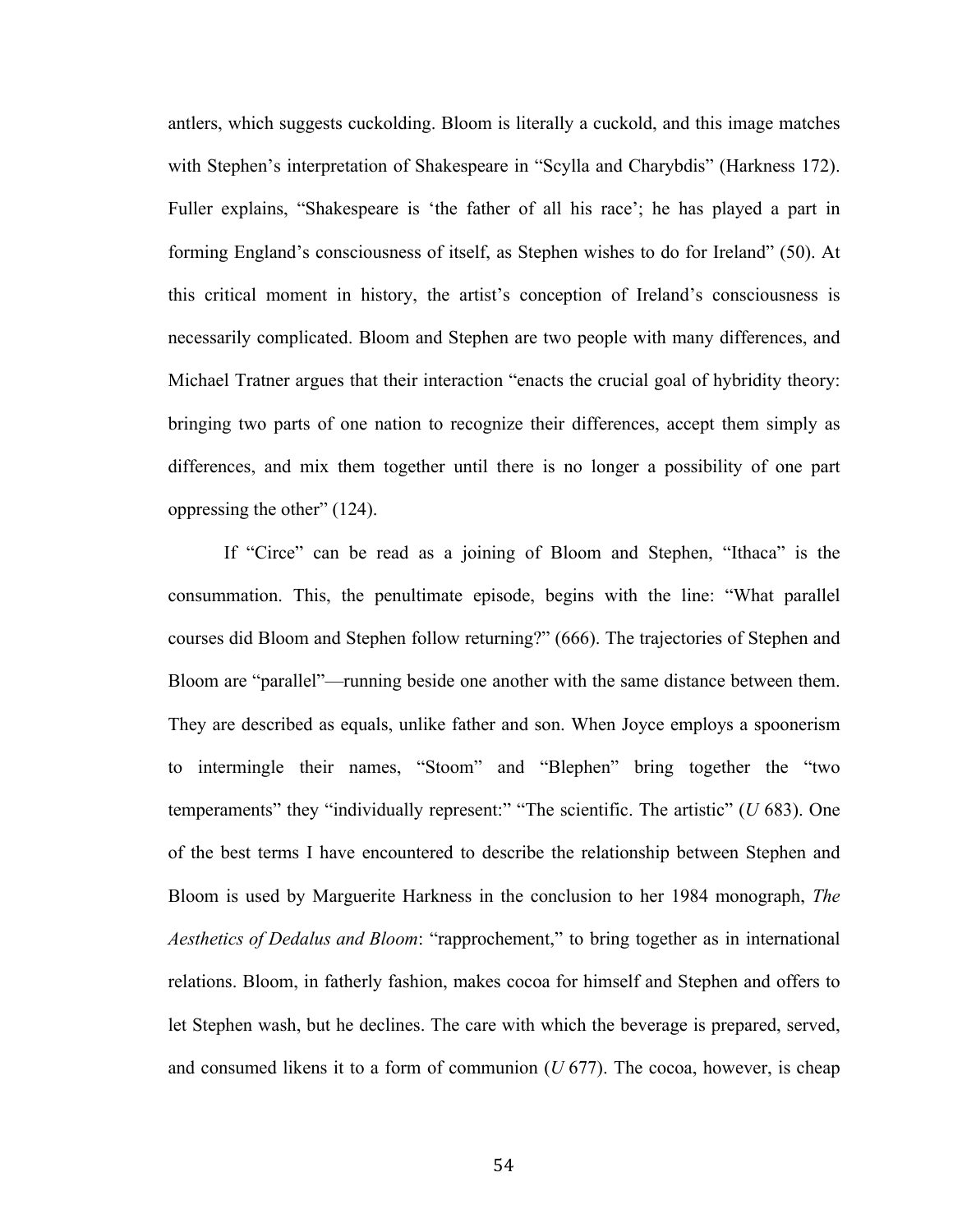and ordinary, unlike wine that is normally associated with Holy Communion. Harkness describes it as "unity achieved through the mundane" (192). As Stephen takes his leave from the Bloom residence, he and Bloom urinate together, "their sides contiguous, their organs of micturition reciprocally rendered invisible by manual circumposition" (702). Their urination is in the words of David Fuller, "a very Joycean affirmation of communion" (83). Throughout *Ulysses*, it is made clear that Bloom loves water and Stephen hates it; he specifically dislikes washing. So Stephen and Bloom "making water" together is both intimate and representative of their differing but complementary attributes.

As Declan Kiberd observes in *Inventing Ireland*, "At the core of Joyce's art is the belief that fathers and sons are brought together more by genetic accident than by mutual understanding, and that most sons are compelled to rebel" (382). Dissatisfied with the genetic accident of being born to Simon Dedalus, Stephen does in fact rebel and seek mutual understanding with Bloom, but his connection to Bloom is complex and cannot be simplified as a new, more fulfilling father and son relationship. Joyce uses the concept of the father and son relationship to comment upon how personal identity formation is fostered and how an artist may best learn to convey culture. James Joyce's brother, Stanislaus, wrote

In Ireland, a country which has seen revolutions in every generation, there is properly speaking no national tradition. […] When an Irish artist begins to write, he has to create his moral world from chaos by himself, for himself. Yet, though this is an enormous disadvantage for a host of writers of good average talent, it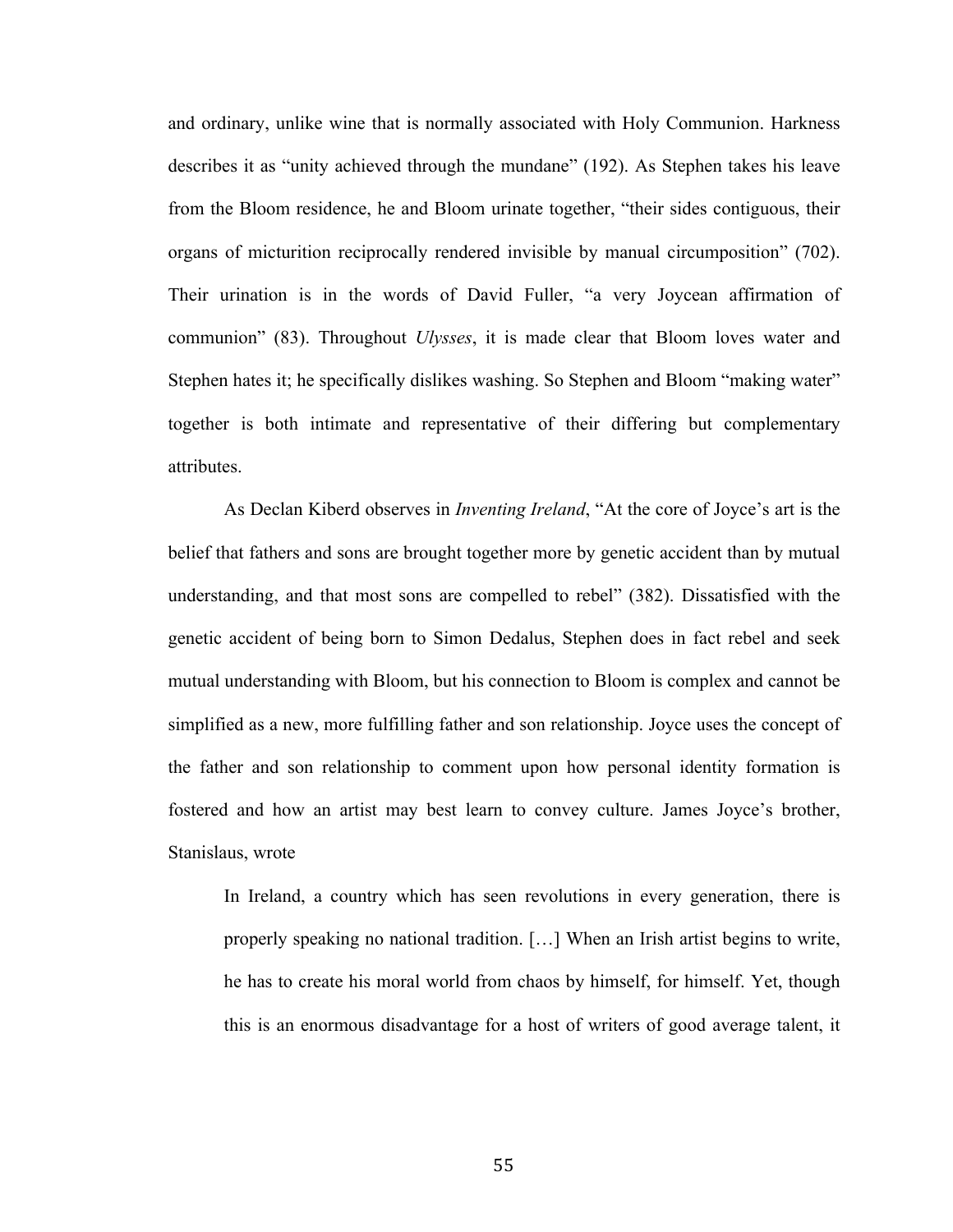proves to be an enormous advantage for men of original genius, such as Shaw, Yeats, or my brother. (185)

Although Stephen Dedalus is only partially an autobiographical version of Joyce, we see in *Portrait* and *Ulysses*, the endeavors of a young man in an anticolonial context to acquire an artistic voice—a unique voice developed through independent thought and intellectual inquiry—that will invent Ireland's great national epic, which as foreshadowed in "Scylla and Charybdis," is "yet to be written" (192).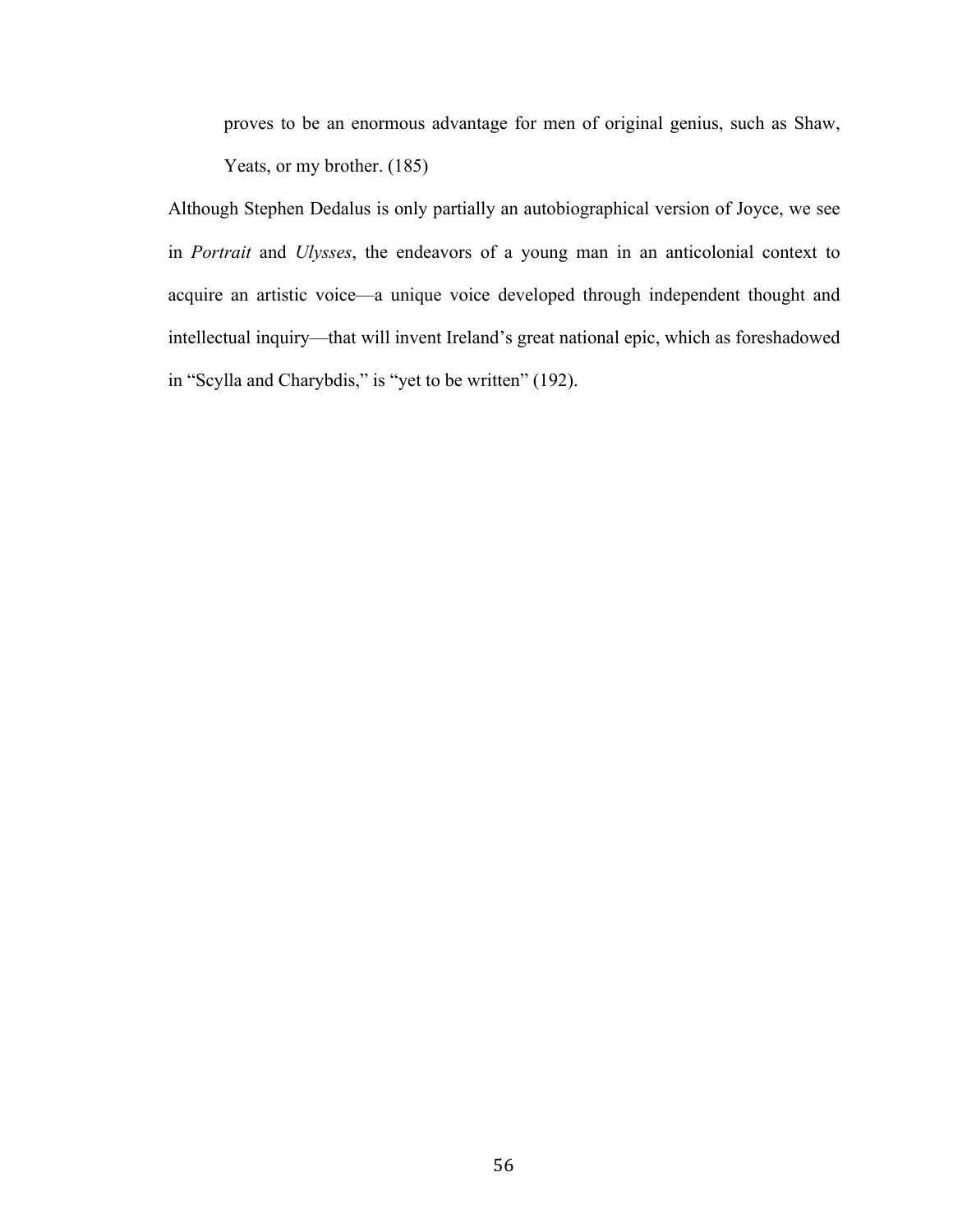### **INTERCHAPTER**

My reading of James Joyce's *A Portrait of the Artist as a Young Man* and *Ulysses*  is positioned at the beginning of this study about fathers and sons and national identity because of the historical context of both novels. Written during the first two decades of the twentieth century in Ireland, just prior to partition in 1922, both texts feature anticolonial views in anticipation of the Irish Free State. Joyce experiments with narrative techniques such as stream of consciousness that invite readers deep into the minds of characters, revealing the psyche of the colonized subject.

As an early modernist text, *Portrait* combines time-honored literary features with new innovations. It is now widely considered as belonging to the Bildungsroman genre, the first of which was *Wilhelm Meister's Apprenticeship* by Johann Wolfgang Goethe (1795-96). One of the earliest critics to refer to *Portrait* as a Bildungsroman, Harry Levin, writes, "The theme of [Joyce's] novel is the formation of character; its habitual pattern is that of apprenticeship or educational and it falls into that category which has been distinguished, by German criticism at least, as the Bildungsroman" (41). Indeed, Portrait includes many components of a traditional "novel of education." Stephen's artistic quest to give voice to his nation is largely shaped by institutions that wield hegemonic authority—establishments such as schools and churches. As a literary character, Stephen is developed in institutional settings. He is a student in *Portrait* and a teacher in *Ulysses*. But the schools and power structures in Ireland at the time function, at least in part, to reinforce British sovereignty. Irish poet and critic Seamus Deane explains that "Stephen feels the threat of his borrowed culture when it seeks to co-opt him, when it tries to recruit him into its system of institutionalized borrowing, either through the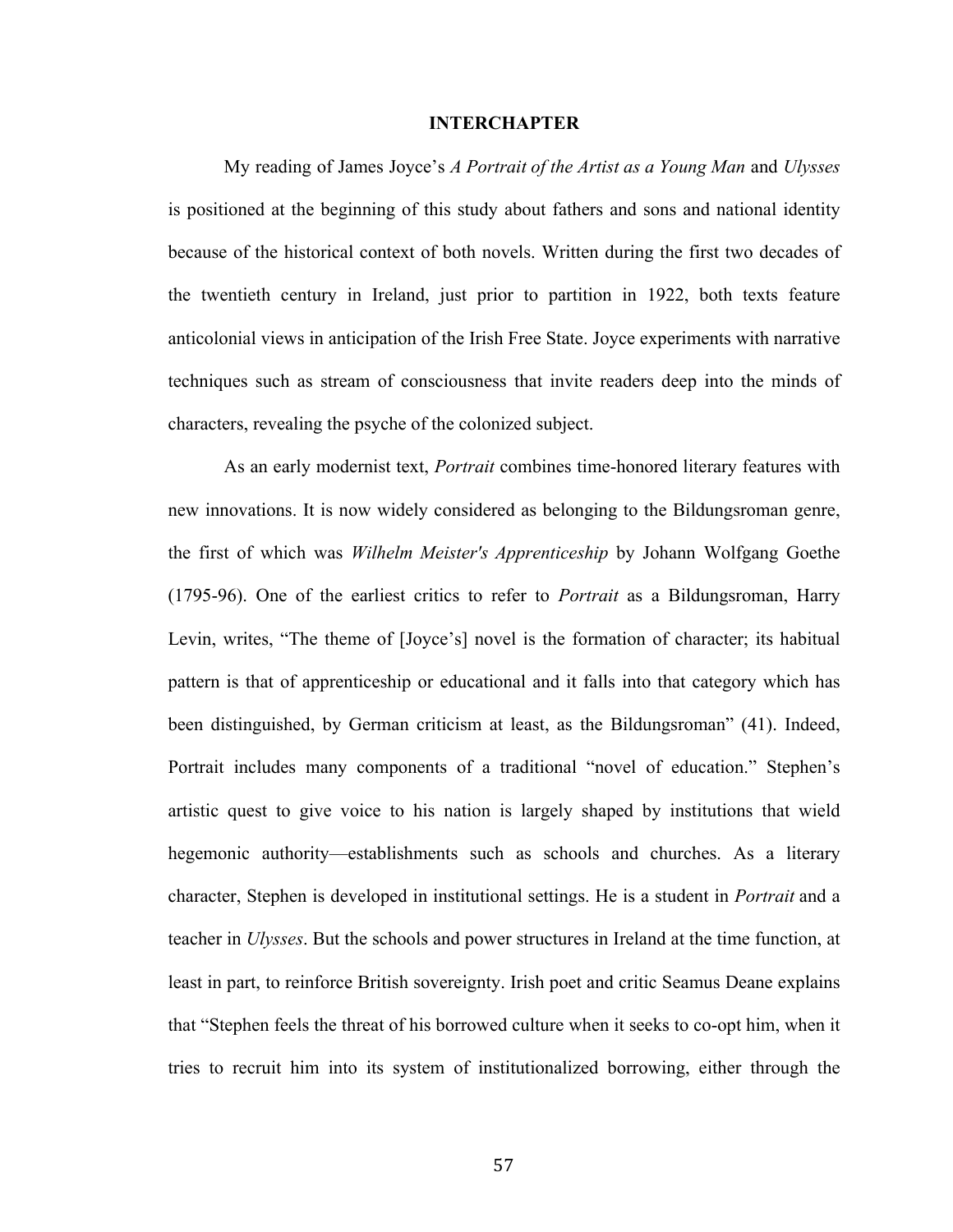vocation of the priesthood or through a commitment to Irish nationalism" (qtd. in Castle 163). Stephen, always the independent thinker, recognizes the risk of becoming deeply enmeshed in the Roman Catholic Church. Such a commitment would require a sacrifice of his artist agency. This is a risk that Stephen Dedalus is unwilling to take, made evident in his thinking of "non serviam: I will not serve" (211).

The very language that Stephen uses to denounce religion is a Latin phrase drawn from the biblical story. The phrase is ascribed to the rebel angel Lucifer in his denouncement of God. In this way, Stephen uses the devices of authority (biblical language) to dissent from that very authority (the church). Likewise, as an Irish subject of the British Empire, his native tongue is English—an instrument of authority deployed in colonial rule. Stephen, like his creator Joyce, will use that very tool to represent the Irish people in literature.

In keeping with the conventions of the Bildungsroman, Stephen diverges from the path presented by his parents. But Simon Dedalus, the father that Stephen rejects, is not merely a father; he is a symbol of authority. Gerald Peters writes, "As in the traditional process of Bildung, a transcendental signifier of cultural authority (i.e., the father) must be invoked at some point in order to ground the identity of self within the artificial womb of culture" (67). In breaking with his father, Stephen is also choosing to step outside of institutions he views as oppressive. The means by which Joyce expresses his character's motivations, however, are not typical. The narrative structure of the text allows the reader to experience Stephen's growth and maturity in a new way. While the majority of the text is presented with third-person narration, Joyce uses free indirect style, "which moves towards deep and full entry into a character's consciousness, yet cannot abandon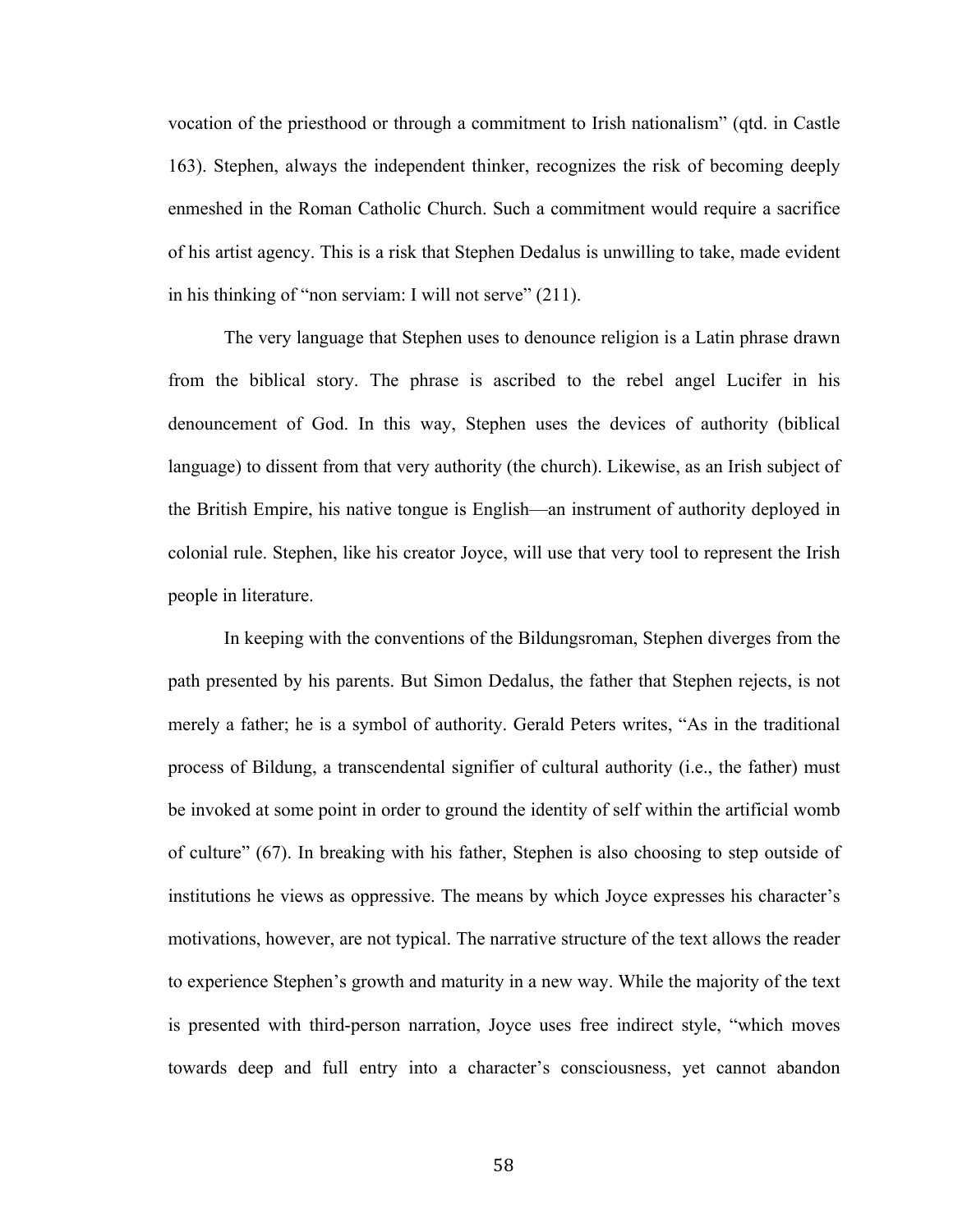altogether the authority of the author's own voice" (Stevenson 35-6). Finally, in the last six pages, Stephen gains his own voice, and first-person narration in the form of his diary entries ends the novel. Without this form of delivery, readers might never understand the full impact of scenes like the one with the tundish. Stephen's reflection on that moment in his diary—"That tundish has been on my mind for a long time" (222)— reveals the incident's lasting impression. And his assessment of the Dean of Studies, "Damn him one way or the other!" (222), exposes Stephen's anger and disillusionment.

Joyce takes his experimentation with literary form further in *Ulysses*, famously commenting, "I've put in so many enigmas and puzzles that it will keep the professors busy for centuries arguing over what I meant, and that's the only way of insuring one's immortality" (Ellmann 521). Holding all of those puzzles together, however, is a very familiar myth: Homer's *Odyssey*. As T.S. Eliot wrote in "Ulysses, Order, and Myth" (1923), "In using the myth, in manipulating a continuous parallel between contemporaneity and antiquity, Mr. Joyce is pursuing a method which others must pursue after him" (177). The story of Odysseus guides the structure of *Ulysses* and highlights the importance of Stephen's relationship with Bloom because of its parallels with Telemachus' relationship with Odysseus. The cacophony of voices and sounds, disembodied thoughts, allusions to popular culture as well as high literature that make up the text of *Ulysses* are all tethered to one classic, epic work. "It is simply a way of controlling, or ordering, of giving a shape and significance to the immense panorama of futility and anarchy which is contemporary history" (Eliot 177). As Stephen works to fulfill his destiny as an author, looking to the future in an ever-changing world, Simon ties him to the past, to Ireland, as subjugated by the British Empire.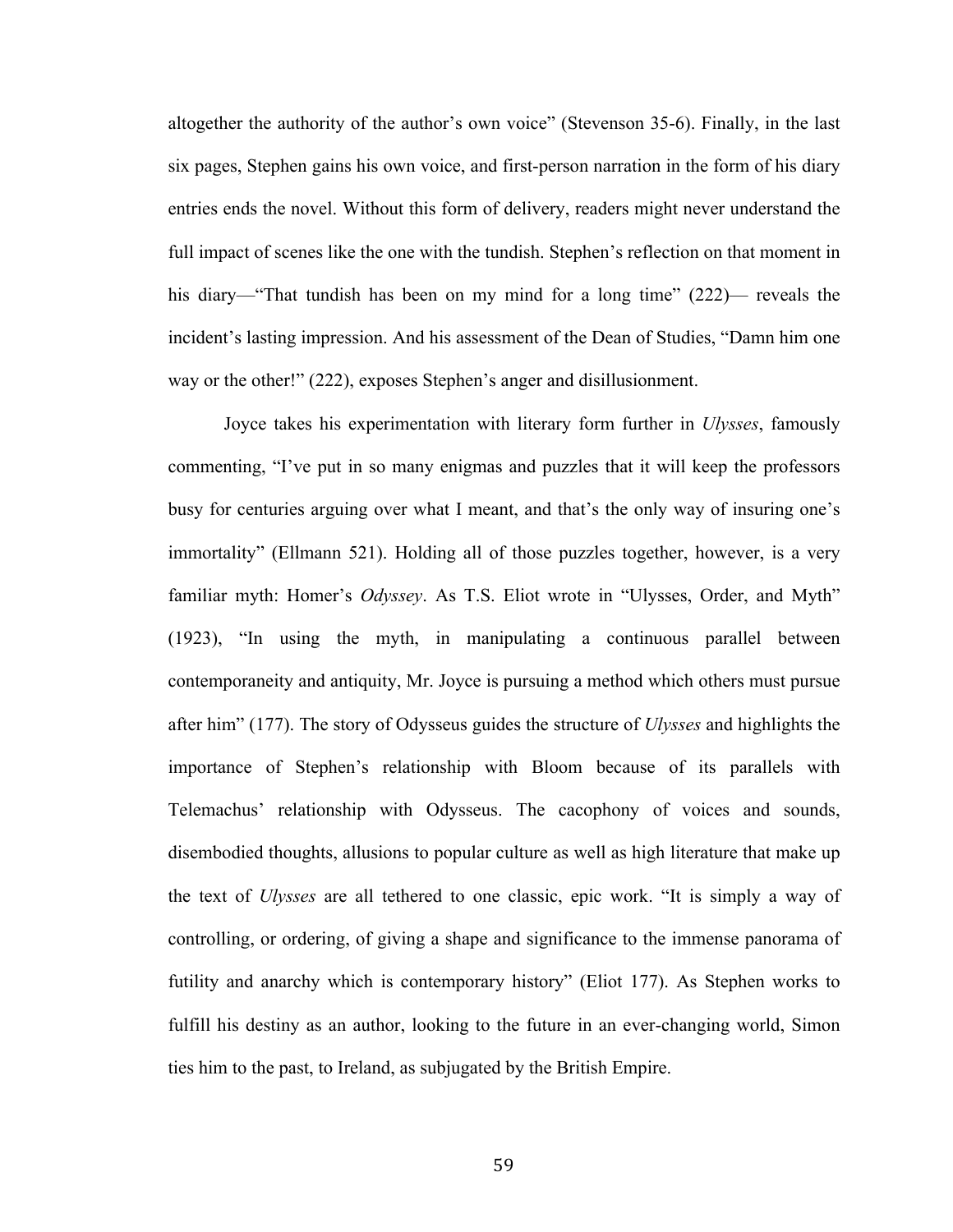Although written well before the rise of postcolonial discourse in literary criticism, *Portrait* and *Ulysses* present a character worthy of postcolonial analysis. In Stephen Dedalus, Joyce created a "hybrid" many decades before postcolonial theorists such as Homi K. Bhabha began discussing cultural identity in such terms. According to Bhabha, hybridity is a mixing of cultures that occurs in a "third space," a place of possibility "in which cultural meanings and identities always contain the traces of other meanings and identities" (Ashcroft et al. 53-4). Stephen Dedalus is born and raised in Ireland. As such, his nationality is never called into question, but his allegiance to cultural markers such as the English language and the Roman Catholic Church is haunted by the shadow of British imperialism. He is Irish, but he does not accept any artificiality or romanticized notions of what Ireland once was. Stephen decides that he can only fully come to terms with his Irishness if he removes himself from Ireland.

Stephen desires to exile himself, to "fly by those nets"—meaning the nets of nationality, religion, and language. Eugene O'Brien points out the double meaning in the phrasing of "fly by those nets." The word "by" can mean "around" or "past," but it also means "by means of" or "using as an aid" (O'Brien 225). Even if one bypasses the nets, he must take them into consideration. In the words of O'Brien, "to be inside these nets it to be delimited by past concepts of nationality, language, and religion. To bypass them, or to use them to move on, is to be open to a future that will, while taking on board some of the baggage of the past, travel to new destinations, redefining itself in the process"  $(225)$ .

The literary sons examined in the next two chapters share with Stephen Dedalus the experience of simultaneously belonging and not belonging in his nation of birth.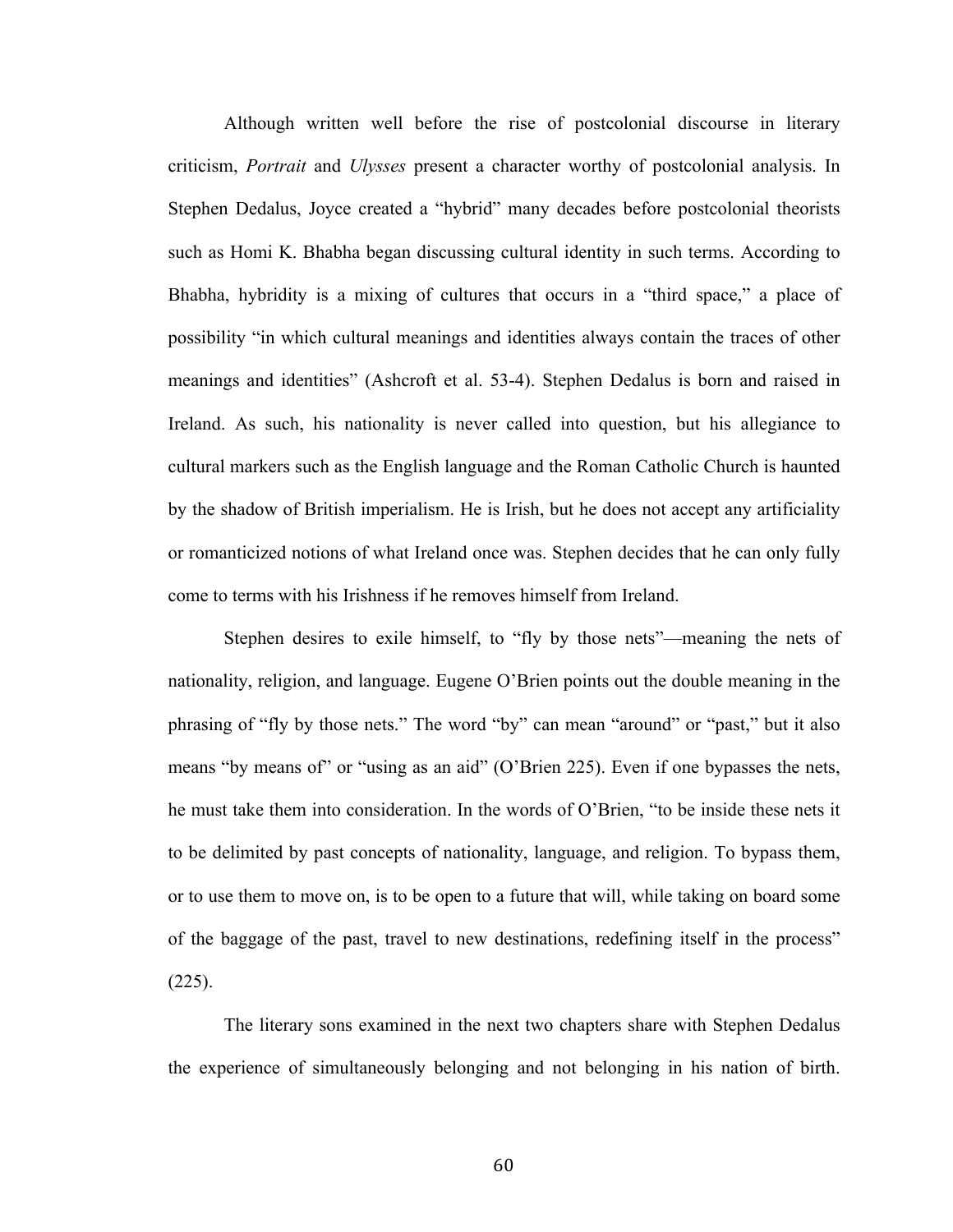Hanif Kureishi's *The Buddha of Suburbia* is also a Bildungsroman and centers on Karim Amir's coming of age. My exploration of Zadie Smith's work considers Magid and Millat Iqbal of *White Teeth* and Alex Li-Tandem in *The Autograph Man*. Unlike *Portrait*  and *Ulysses*, the latter texts analyzed in this project were written in the midst of postcolonial discourse with a self-conscious awareness of their contribution to what has come to be known as "Black British Literature." Kureishi and Smith are often discussed together. They share biographical similarities as Kureishi was born to a Pakistani father and a white British mother, and Smith has a white British father and a Jamaican mother. Their novels are often understood as representative of the Black British experience, and critics frequently explore *The Buddha of Suburbia* and *White Teeth* in tandem. For instance, Sezgi Oztop (2015) writes that the two novels work to "establish a space for self-identification in spite of the racist attitudes by rejecting the fixity of cultural, racial and national identity since such identities are flexible constructs to be altered and rejected" (292). Oztop touches on how Haroon Amir influences his son, Karim, and mentions Smith's Samad Iqbal, but the two novels are not presented as sharing an exploration of father and son relationships. I assert that the use of the filial relationship is a critical connection to make between these two contemporary authors just as it is an important connection to make with Joyce writing decades earlier as his nation was on the cusp of independence. My reading of novels from all three authors show that the filial relationship is a useful site for which authors to work out ideas about the formation of national identity in complex, modern societies.

In her 2015 introduction to *The Buddha of Suburbia*, which has since been republished in her 2018 collection of essays, *Feel Free*, Zadie Smith observes the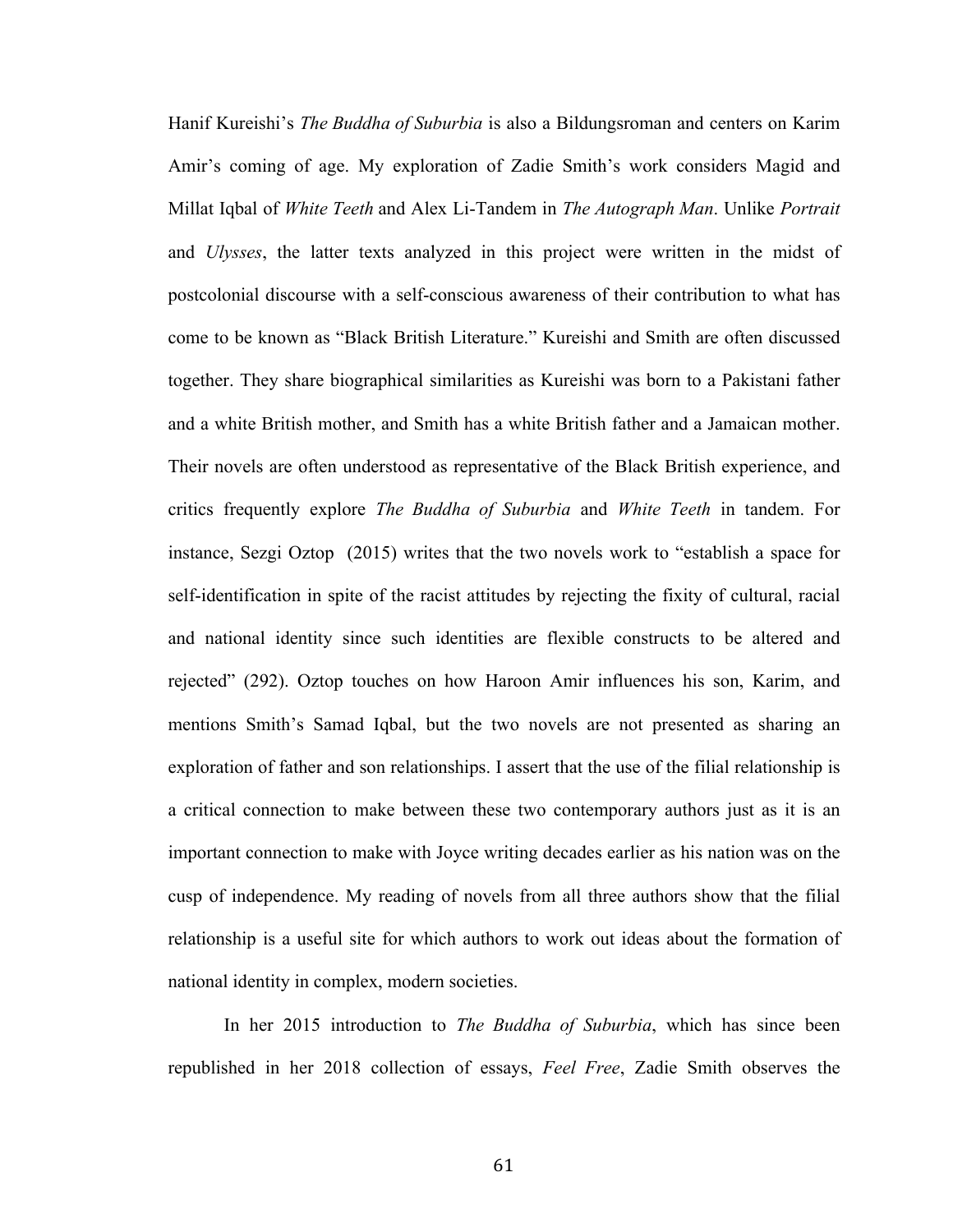"strange relationship that can exist between first-generation immigrants and their children" (239). The first-generation father carries with him cultural beliefs and traditions that the second-generation son can never fully understand. The son is faced with a choice—to accept the father's version of national identity or to grapple with his own complexities and forge a new path.

My interpretation of *The Buddha of Suburbia*, *White Teeth*, and *The Autograph Man* suggests that the figure of the father is moved or placed differently in postcolonial texts. In Joyce's early twentieth century novels, Simon Dedalus is firmly positioned as representative of what Stephen wants to reject. Simon is weak. He has failed to succeed just as Ireland has, in Joyce's view, failed to assert itself in the face of British rule. Simon appears from time to time in *Ulysses*, but Stephen has completely moved on. He does not desire to offer aid to his father; rather, he is disgusted by Simon's ineptness. As power dynamics shifted throughout the twentieth century and what the father represented changed, the representation of fathers in literature necessarily shifted as well. Kureishi's and Smith's fathers are not wholly representative of an older generation or the homeland. Their identities are in flux; they have the lived experience of hybridity.

My close reading of works by Hanif Kureishi and Zadie Smith presented in the following two chapters suggests that in urban environments where multiculturalism has resulted from the fall of the British Empire, the divide between fathers and sons—the older generation and the younger generation—is not clear cut. In postcolonial cultures, where boundaries between nationalities and ethnicities are blurred, even generational differences are unstable, distorted to the point that a first-generation, Bengali-English father like Samad Iqbal is driven to invent distinct divisions between his foundational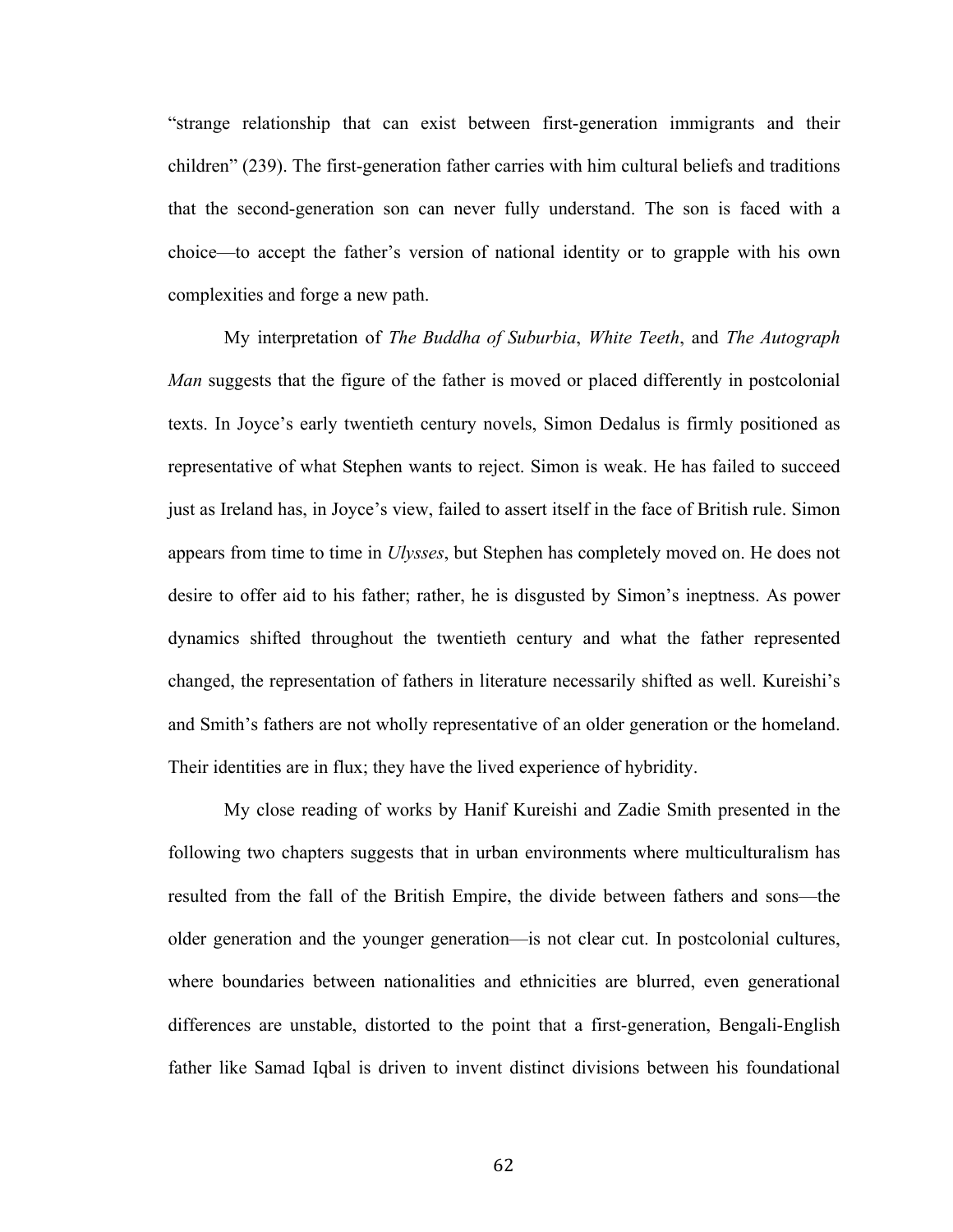culture and his current environment. Even the youthful Alex Li-Tandem seeks to compartmentalize competing aspects of his identity in an effort to understand his own complexity. My analysis will show that these contrivances, rooted in the relationship between father and son, are destined to fail.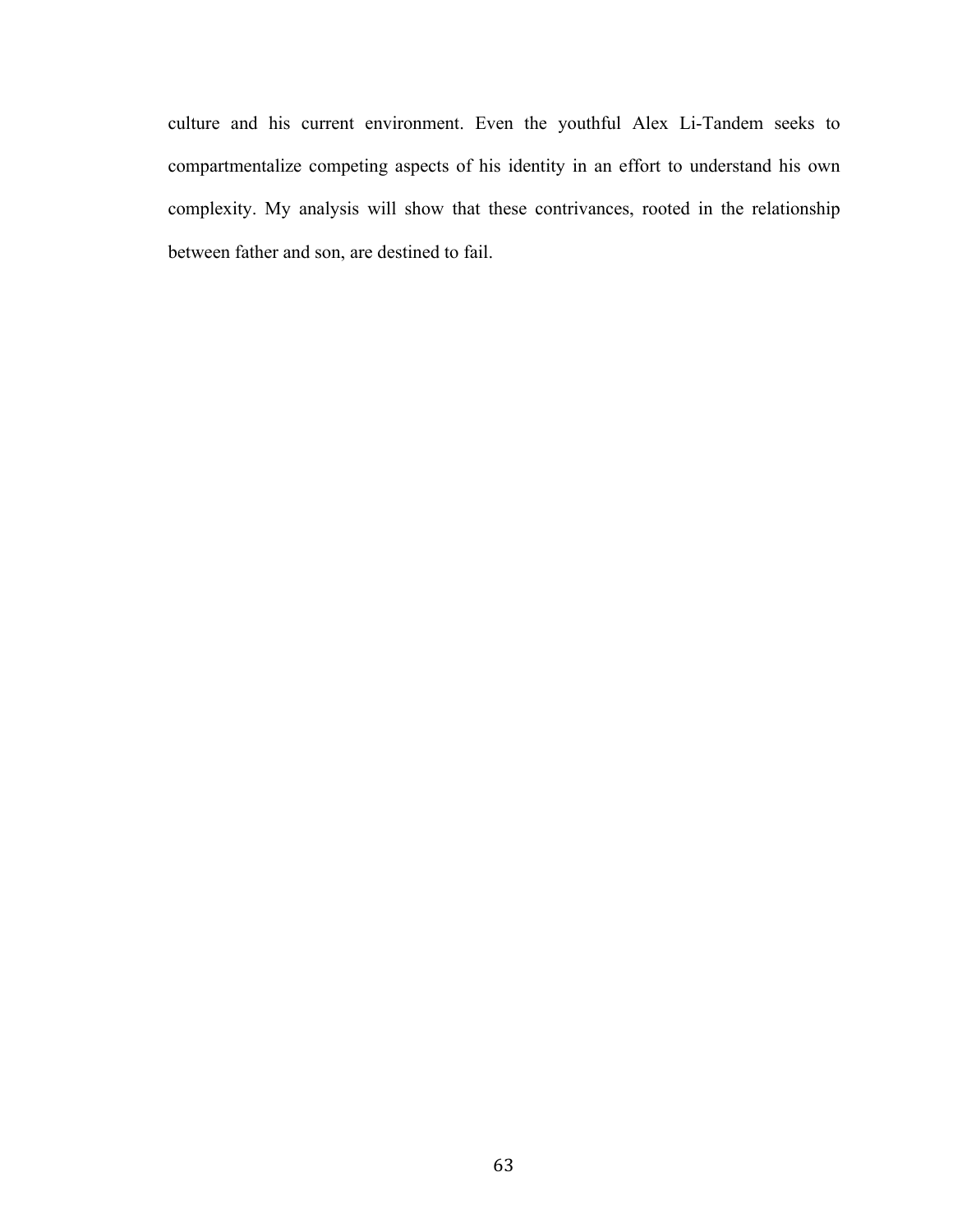## **CHAPTER 2: FATHER AND SON RELATIONSHIPS IN HANIF KUREISHI'S**  *THE BUDDHA OF SUBURBIA*

Hanif Kureishi's essay on the process of writing, "Something Given: Reflections on Writing," begins with two words that I believe are critical to understanding Kureishi's work, "My father." He says that his father wanted him to become a writer and goes on to explain how his father taught him persistence in the craft through example. It is no surprise then that father and son relationships are a recurrent theme in Hanif Kureishi's work, both in print and on screen. His 2004 memoir, *My Ear at His Heart*, recounts his experience of coming to know his father, Shannoo, as a fellow writer by reading one of his unpublished and unfinished novels. As Shannoo Kureishi was a Pakistani immigrant to England, the question of national identity naturally arises in the son's reflections. Hanif writes of his father, "Dad never attempted to become an Englishman; that was impossible. But he did join in the English way of life" (*My Ear at His Heart*, 80). This quotation indicates an important distinction; "joining in" or participating in the lifestyle typical of the English is different from actually transforming into someone who identifies as English. While some may consider one's "national identity" a simple declaration of where one was born or in what nation one was raised, "national identity" is a sociallyconstructed sense of belonging to a nation—a sense of connection that will necessarily differ between an immigrant parent and a second-generation son or daughter.

The ways in which the question of national identity can complicate father and son relationships pervade Kureishi's fiction. His 1985 Oscar-nominated screenplay, *My Beautiful Laundrette*, depicts young Omar caring for his physically ill and perpetually drunken "Papa." The British-Pakistani father, Hussein, desperately wants an education and prosperous future for his son. Omar is essentially given to his uncle—a new father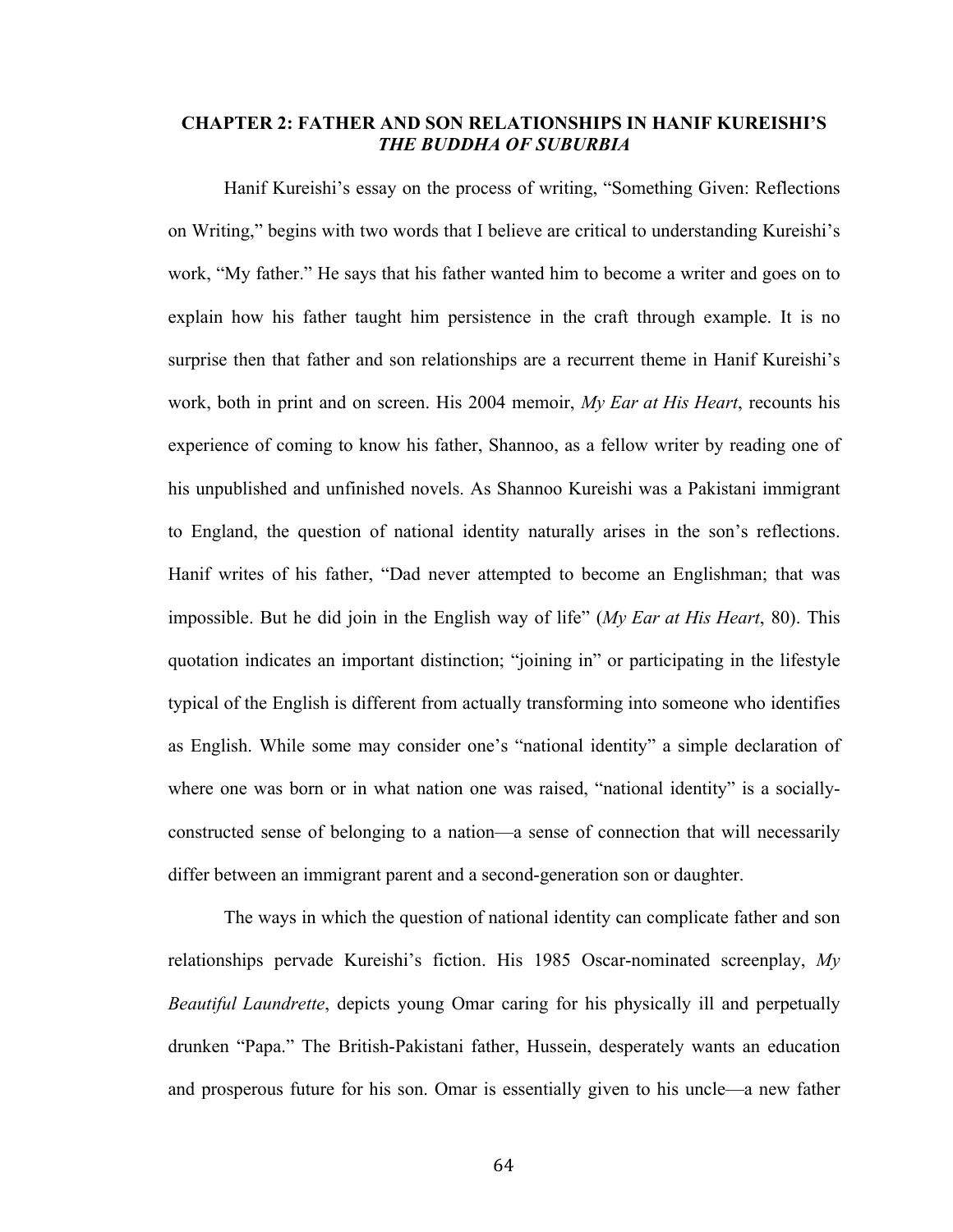figure—for whom the young man works at menial tasks such as car washing. These occupations culminate in Omar's ownership of the launderette and his break with the uncle's tyrannical authority. In addition to illustrating Omar's "coming-of-age," the film raises questions of national identity for non-white immigrants in twentieth century London. Omar's struggles for societal acceptance are further exasperated by his homosexuality. Omar and his lover, Johnny, are interracial as well as gay, making their relationship doubly subversive in the dominant culture of 1985 England. Anindyo Roy argues that Kureishi articulates marginalized race and sexuality as parallel in his films (131). Omar is considered an "other" because of his skin color, and his sexuality goes against the mainstream as well. Kureishi continues to weave threads among socially perceived "deviant" sexuality, the question of national identity, and father and son relationships in *The Buddha of Suburbia*. This 1990 novel, Kureishi's most popular work of fiction to date, is the Bildungsroman of Karim Amir. It won the Whitbread Award for Best First Novel published in 1990 and has since been translated into at least twenty languages.

While young Karim is undoubtedly the novel's protagonist, Haroon, Karim's father, is the eponymous character. Haroon's best friend, Anwar, does not have a son but pressures his daughter—whom he perceives as overly-Westernized—to marry the Indian man of his choosing. Anwar's unfulfilled expectations of his son-in-law, Changez, make up an important subplot that underscores complex paternal relationships as the novel's primary theme. Furthermore, these multi-faceted father and son relationships elucidate the problem of national and cultural identity in postcolonial England, particularly for people of color. Karim—whose name may have been derived from Rudyard Kipling's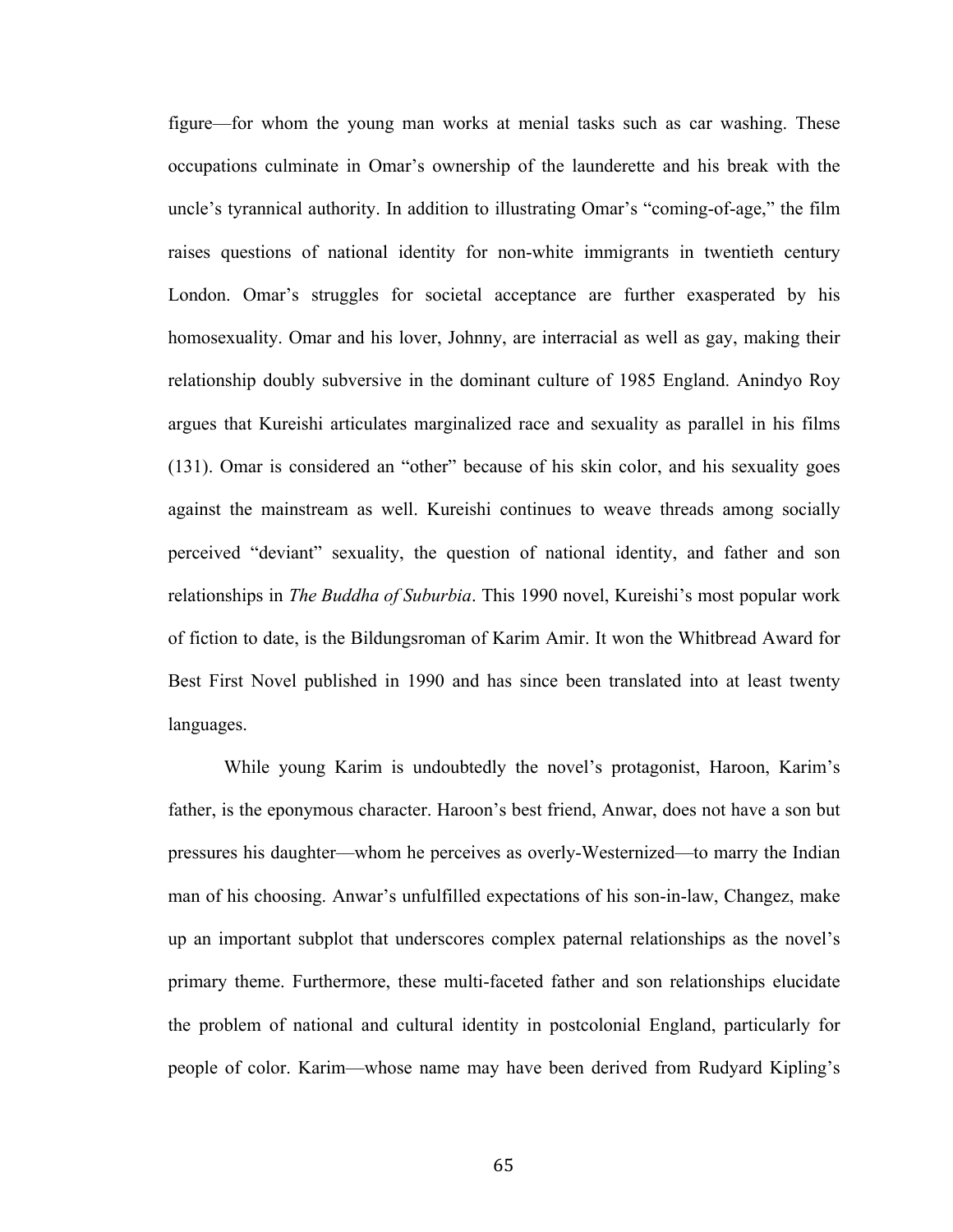Kim, an orphaned character similarly caught between Eastern and Western identities witnesses and often participates in the identities that his father creates for himself by way of language modification and public performance. As Karim matures, he acknowledges his father's influence and simultaneously attempts to assert himself (I will argue, unsuccessfully) as an individual, separate from Haroon's guidance. All the while, even as he tries out substitute father figures, Karim's status as a biracial, bisexual suburbanite solidifies him as a new kind of Englishman—in Karim's words, "…a funny kind of Englishman, a new breed…" (*Buddha* 3).

# **"A Funny Kind of Englishman"**

*Buddha* is widely considered to be a Bildungsroman, defined in the Oxford English Dictionary as "a novel that has as its main theme the formative years or spiritual education of one person." Kureishi's choice to contribute to this genre is significant because "it is one which insistently presents identity as a developmental, unstable and shifting process, rather than a given and stable product" (Moore-Gilbert 127). The complex process that Karim goes through to define his identity is made clear in the novel's opening passage:

My name is Karim Amir, and I am an Englishman born and bred, almost. I am often considered to be a funny kind of Englishman, a new breed as it were, having emerged from two old histories. But I don't care—Englishman I am (though not proud of it), from the South London suburbs and going somewhere. Perhaps it is the odd mixture of continents and blood, of here and there, of belonging and not, that makes me restless and easily bored. Or perhaps it was being brought up in the suburbs that did it. Anyway, why search the inner room when it's enough to say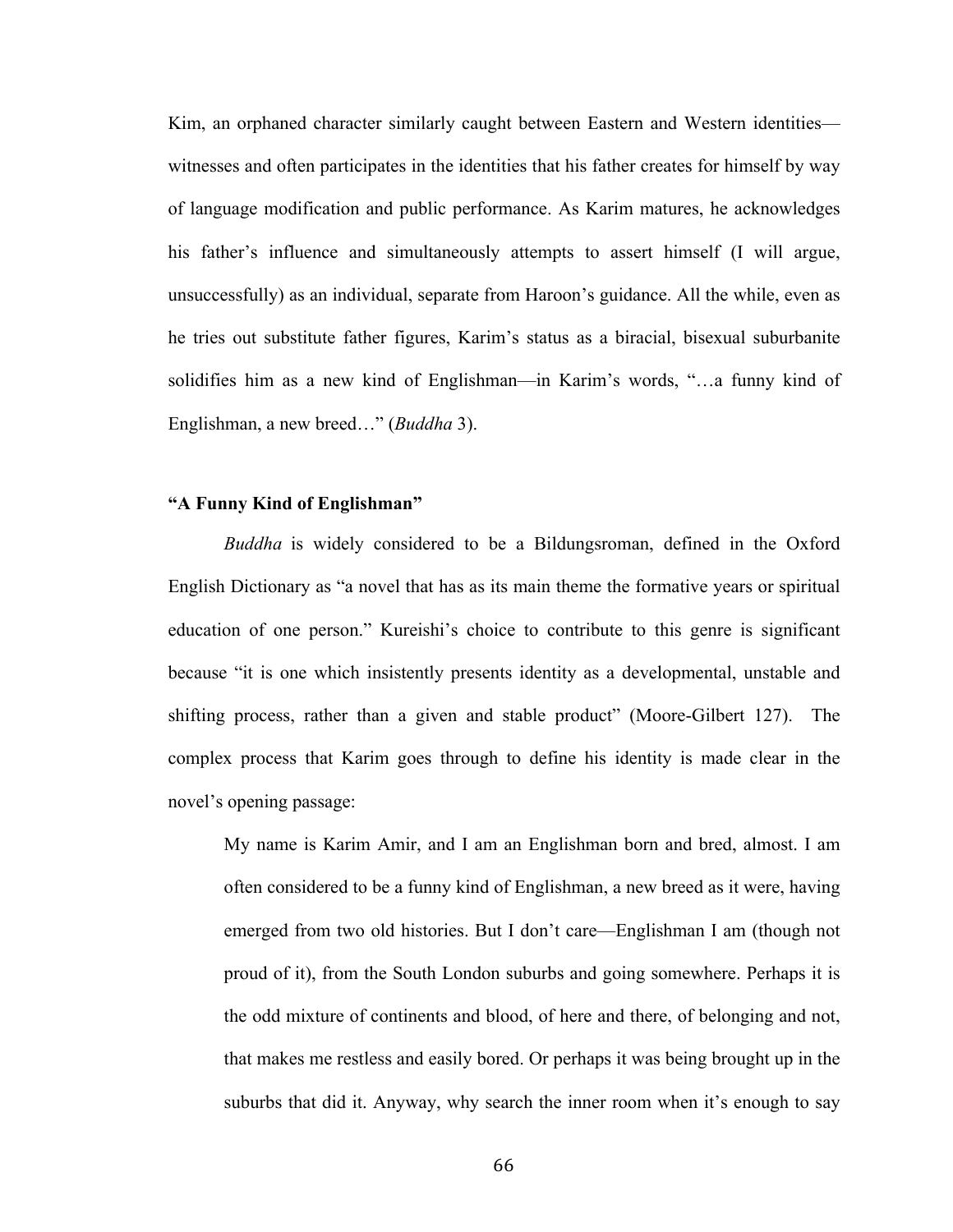that I was looking for trouble, any kind of movement, action and sexual interest I could find, because things were so gloomy, so slow and heavy, in our family, I don't know why. Quite frankly, it was getting me down and I was ready for anything. (3)

These initial words asserted by Karim in first-person narration are a declaration of his given name, which suggests that he values and embraces his unique identity. According to Kent Baxter, however, the proper name is not the son's alone. It is also a "central symbol of the father and son relationship" (217). Motherhood is made clear through an unquestionable bodily connection with the child, but as Freud notes in "Family Romances," "paternity is always uncertain" (238). Giving a child the father's name is a way of legally establishing paternity. Thus, even though Karim does not mention his father directly in this introduction, Haroon's presence is implied in the family name.

Secondly, Karim pronounces his nationality, not his race. The first sentence states that he was born and raised (or "bred") in England. Importantly, he describes himself as English rather than British, which perhaps connects his identity to a more modern version of the country while avoiding the imperial connotations of Great Britain. It is only later in the paragraph that Karim mentions "blood" and alludes to his "odd mixture of continents." In this passage, Karim seems to be claiming for himself what Homi Bhabha would call a "third space of enunciation"—a state of hybridity (37). These lines have been interpreted "as a kind of mission statement by those critics keen to stress the celebratory aspects of hydbrid fusion" (Nasta 199). But Kureishi includes many qualifying words like "almost," "some," and "perhaps," which may reveal Karim's anxieties and weaken his credibility (Nasta 199).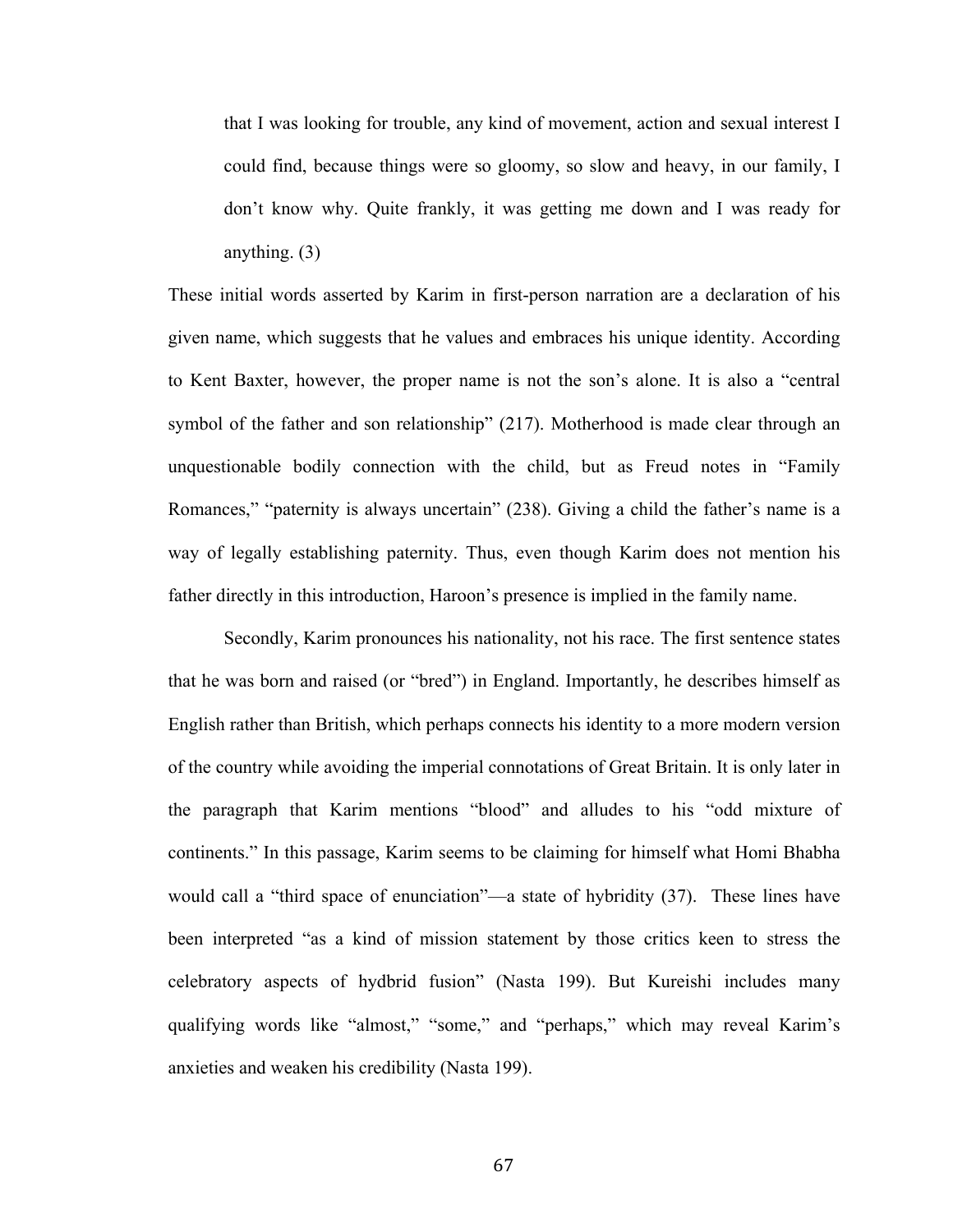Irrespective of race or nationality, readers of this passage can easily recognize the common plight of all adolescents. All teenagers experience Karim's feelings of "belonging and not belonging"; all teenagers become "restless" and find themselves "easily bored." The typical teenage angst expressed in the passage calls some of Karim's assertions into question. For example, he says he "doesn't care" about his "two old histories;" and he is "not proud of" being an Englishman. Do we really believe him? What is Karim really saying about his identity in these oft-quoted, introductory lines?

In "Sex and Sexuality," his introduction to *Collected Screenplays 1* (2002), Kureishi states, "A child is a cocktail of its parent's desires. Being a child at all involves resolving, or synthesizing, at least two different worlds, outlooks and positions"(qtd. in Thomas 121). This is particularly true of Karim as his mother is English and his father is Indian. Throughout *Buddha*, Karim inhabits liminal spaces between traditional, binary definitions. Karim is almost an Englishman. His nickname throughout the novel is "Creamy," a color that calls to mind Bhabha's notion of "not quite/ not white" (Bhabha 92). Karim is not heterosexual, nor does he fully embrace homosexuality; rather, he is bisexual. He says, "It was unusual, I knew, the way I wanted to sleep with boys as well as girls" (55). He does not live within the city limits of London; nor does he live in the country. As the title suggests, much of the novel's action occurs in the suburbs—in the "in-between" space. Although Kureishi sets up these dualities, Karim never sees himself in these terms and never makes a choice on a dichotomous level (Brancato 59). Kureishi's twentieth-century Bildungsroman modifies the genre such that it does not "follow a trajectory that brings a final identity" (Brancato 65). Rather, the protagonist's identity shifts according to his social context. As Bhabha writes, "It is the 'inter'—the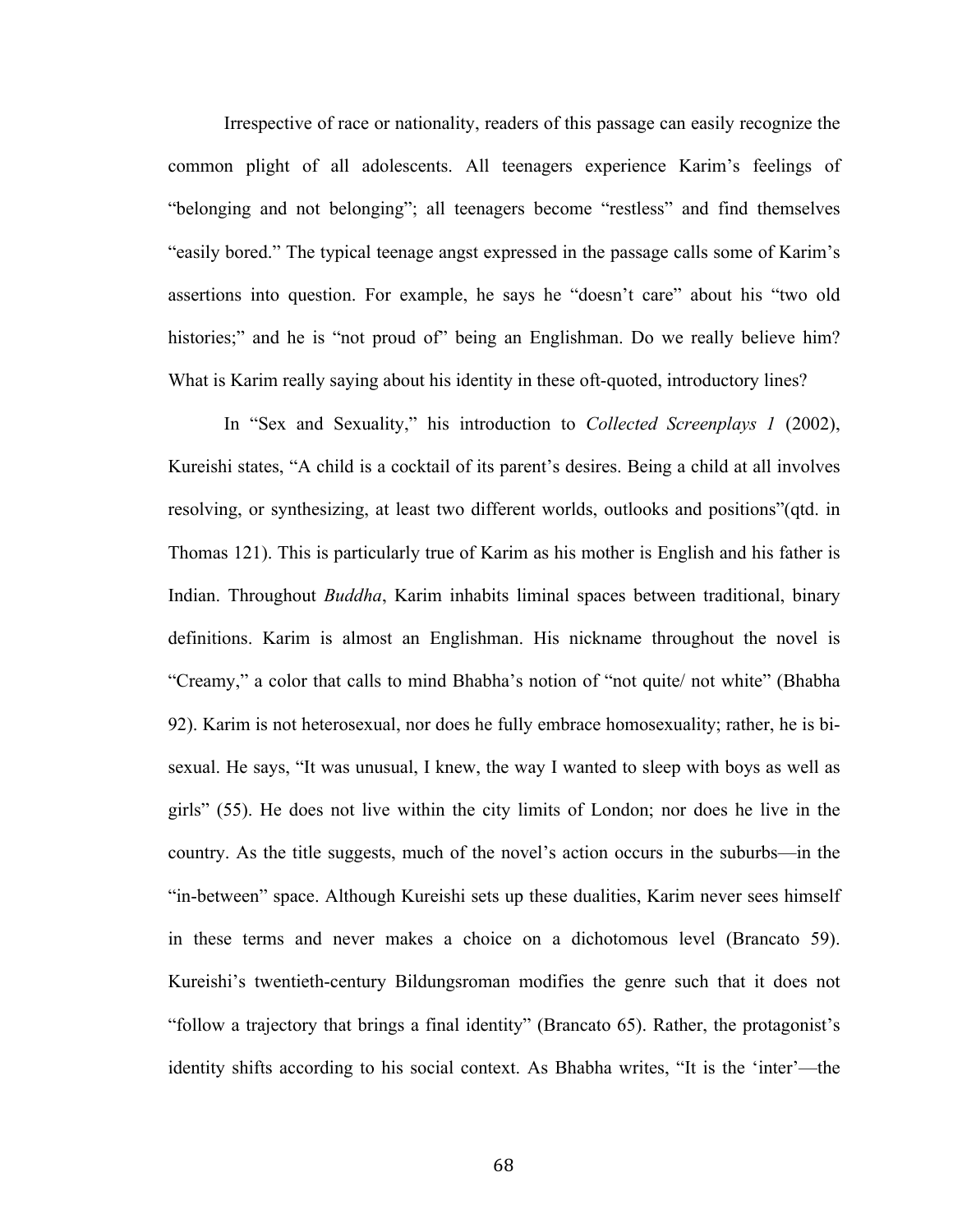cutting edge of translation and negotiation, the in-between space—that carries the burden of the meaning of culture" (Bhabha 38).

Taken as a whole, *Buddha* suggests that the only form of identity capable of survival in 1970s England is a hybrid one—an identity that Karim learns to perform from his father. I will present a wider application of Judith Butler's theory that cultural identity is linked to dominant discourses and power. Butler's theory of "performative construction" indicates that behaviors are not natural; rather, they are learned, socially constructed, and socially enforced. My analysis of *Buddha* will show that Karim acquires significant lessons about language and performance from his father and even credits his father with that authority and control. The aforementioned subplot of Anwar and Changez—father-in-law and son-in-law—demonstrates the extremes of Western and Eastern lifestyles. It is these extremes, with focus on racial purity and cultural essentialism, that cannot endure, as the England of *Buddha*'s time is moving into the multiculturalism of the late  $20<sup>th</sup>$  century.

# **Father and Son: Growing Up Together**

Readers of *Buddha* meet Haroon immediately after Karim's introduction as he enters the family home. He utters the first command of the novel, which is also the first spoken line: "Fetch the pink towel" (3). Wendy O'Shea-Maddour reads this imperative as "adherence to a nonconformist model of masculinity, one that is confirmed by Karim's acknowledgment that Haroon 'taught' his son 'to flirt with everyone' he met, 'girls and boys alike'" (44-45). Haroon showers both of his sons and his wife with affection in this opening scene. He kisses all of them "with enthusiasm" (3). Yet, "instead of flopping into a chair to watch the television news and wait for Mum to put the warmed-up food on the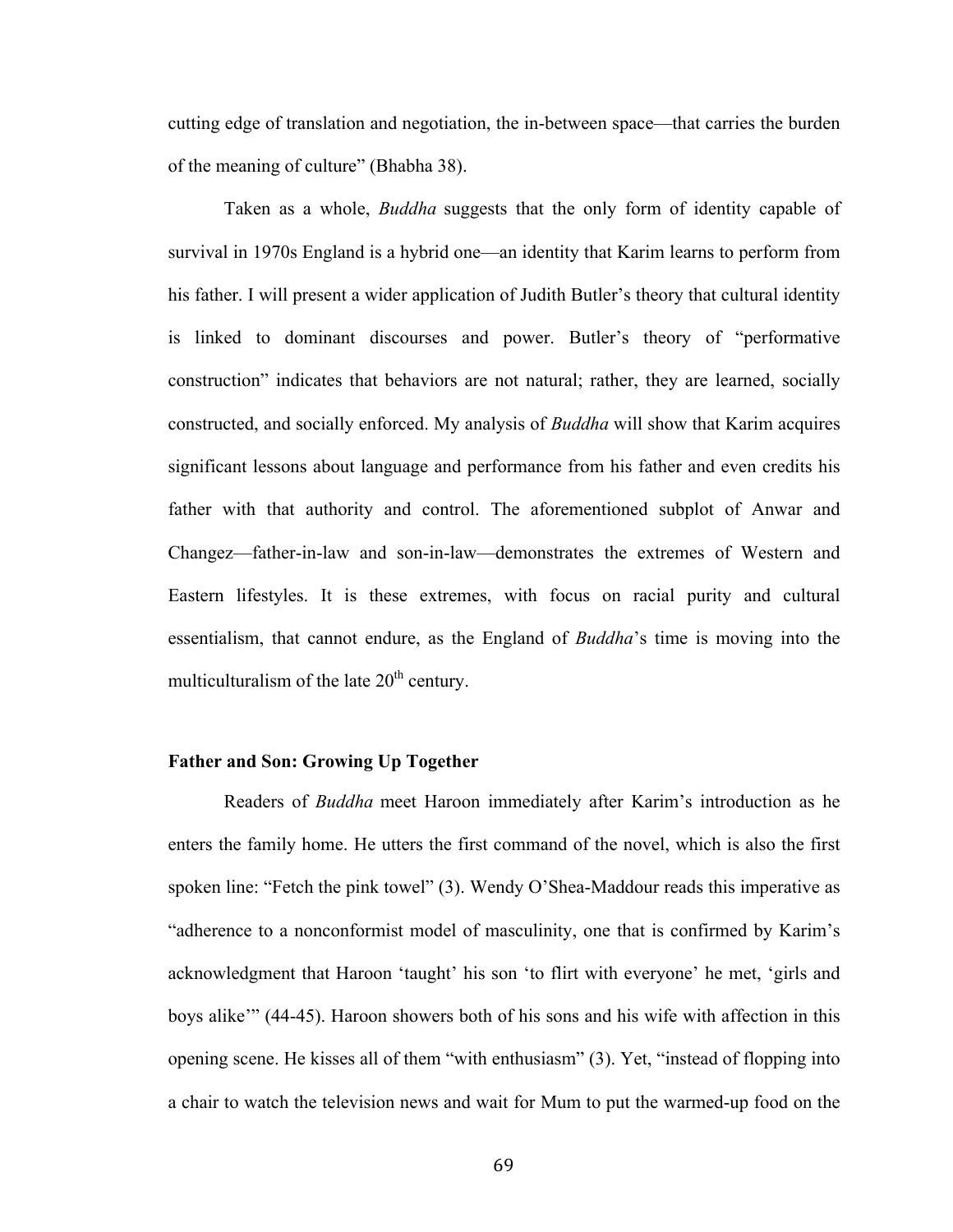table," he goes into the bedroom declaring that he "must practice" (3). He has been studying books on Buddhism, Sufism, Confucianism, and Zen. He costumes himself in stereotypical "oriental" garb and makes house calls to paying customers who ask him "to speak on one or two aspects of Oriental philosophy" (5).

 Kureishi's presentation of Haroon as an affectionate father who quickly bypasses his family in order to prepare for his impending performance is significant. Karim learns from his father to value the performative. On the second page of the novel, Karim observes his father "standing on his head … balanced perfectly" (4). David Crackanthorpe asserts, "In physical description of the father, a son's attention often seems, perhaps for some unknowable phylogenetic reason, to be concentrated on the head" (27). To make his case, Crackanthorpe presents evidence from Edmund Gosse (an author referred to by Karim in *Buddha*), John Buchan, and Evelyn Waugh. The depiction of Haroon standing on his head, with his stomach sagging and genitals flopping forward, is humorous and suggests that Haroon is incapable of presenting a traditional, straightforward image of himself as the "head" of the family. Kenneth C. Kaleta claims, "The description of Haroon's headstand … is paradoxical in tone. It ridicules the suburban and the enlightened: it embraces and lashes out at stereotypes of Suburbia, race, and family" (69). Haroon's headstand does seem to represent an inversion of conventional, fatherly leadership. Instead of focusing on his "day job" and providing an image of suburban conformity for his son to embrace, Haroon reinvents himself; he dresses in a costume and sells to English residents an image of Eastern philosophy, which the English people have themselves created. Haroon appropriates colonial tropes and stereotypes, and regardless of his position as a "spiritual guide" to white patrons, Karim knows the truth—that his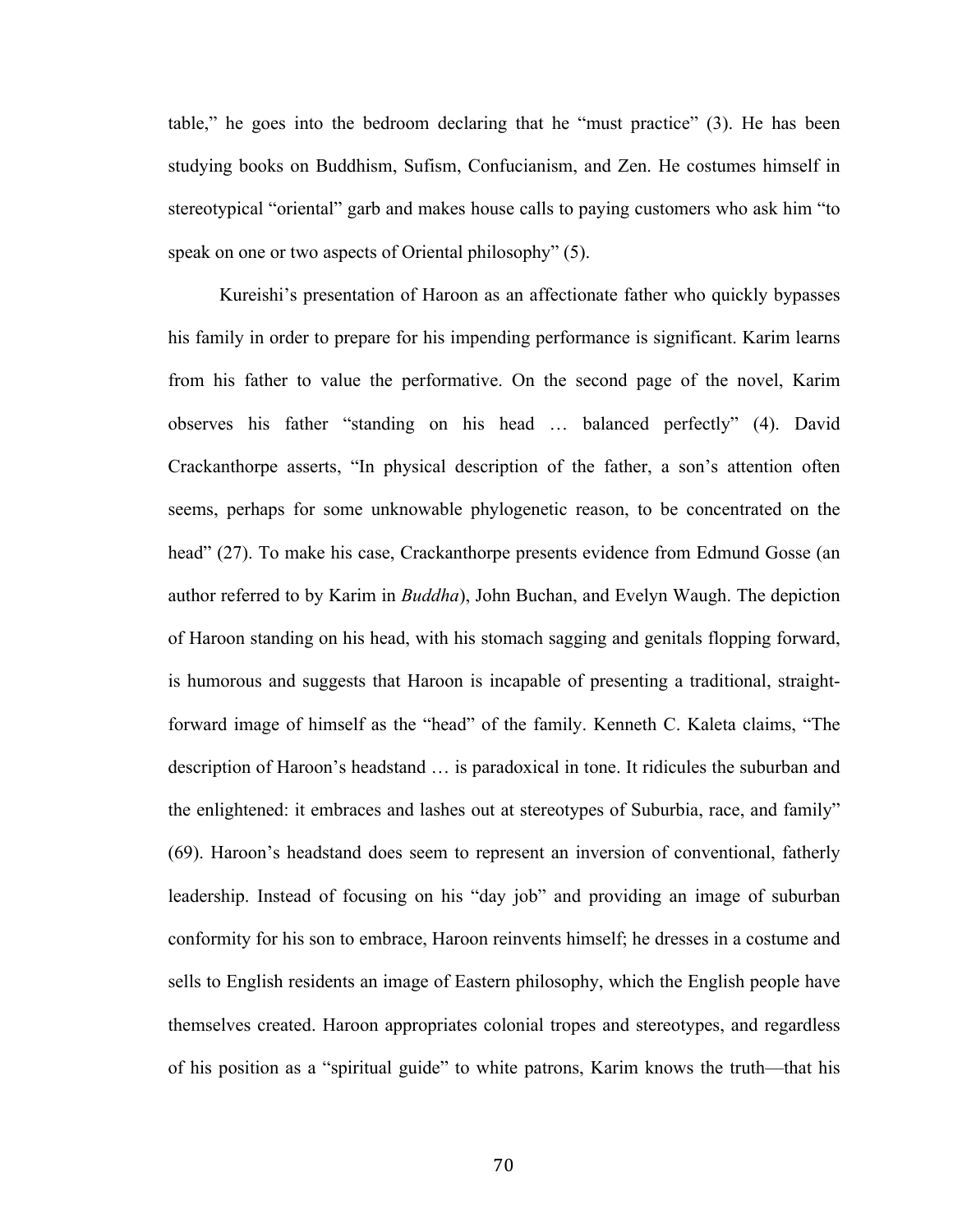father "stumble[s] around the [the South London suburbs] like an Indian just off the boat" (7).

Although Karim is embarrassed by many of his father's social habits, he subconsciously fills the figurative shoes that Haroon provides. In this first chapter, Haroon and Karim interact with one another like pals of the same age. Karim reads to Haroon from *Yoga for Women*; "yoga" means to link, unite, or to put under the same yoke (Yousaf 46). After helping his father prepare for his "appearance," the duo stop in a pub for a drink, and then arrive at the engagement. A few weeks later, Haroon invites his son to another appearance, asking, "You're excited, eh?" (22). Karim responds shyly in the affirmative, and Haroon says, "And I like having you with me, boy. I love you very much. We're growing up together, we are" (22). The affectionate intimacy conveyed in this passage (and others like it) is one of the qualities Zadie Smith most appreciates about *The Buddha of Suburbia*. In a 2015 introduction to the novel, Smith writes, "I owe a lot, both personally and professionally, to Kureishi's account of the strange relationship that can exist between first-generation immigrants and their children" (*Feel Free* 239). She goes on to describe the relationship as "psychologically acute" (239); the teenager growing up alongside the father who is growing into his full identity in a new country is a "beautiful, painful way to put it" (Smith 239).

Haroon and Karim's rapport resembles one of sociologist Lewis Yablonsky's five basic types of father styles: "peer-type fathers or buddies" (66). Yablonsky describes these fathers as men that "do not perceive themselves as superordinate to anyone, or capable of controlling anyone" (66). They are frequently emotionally immature and often burden their sons with their own adult problems (Yablonsky 66). Haroon has struggled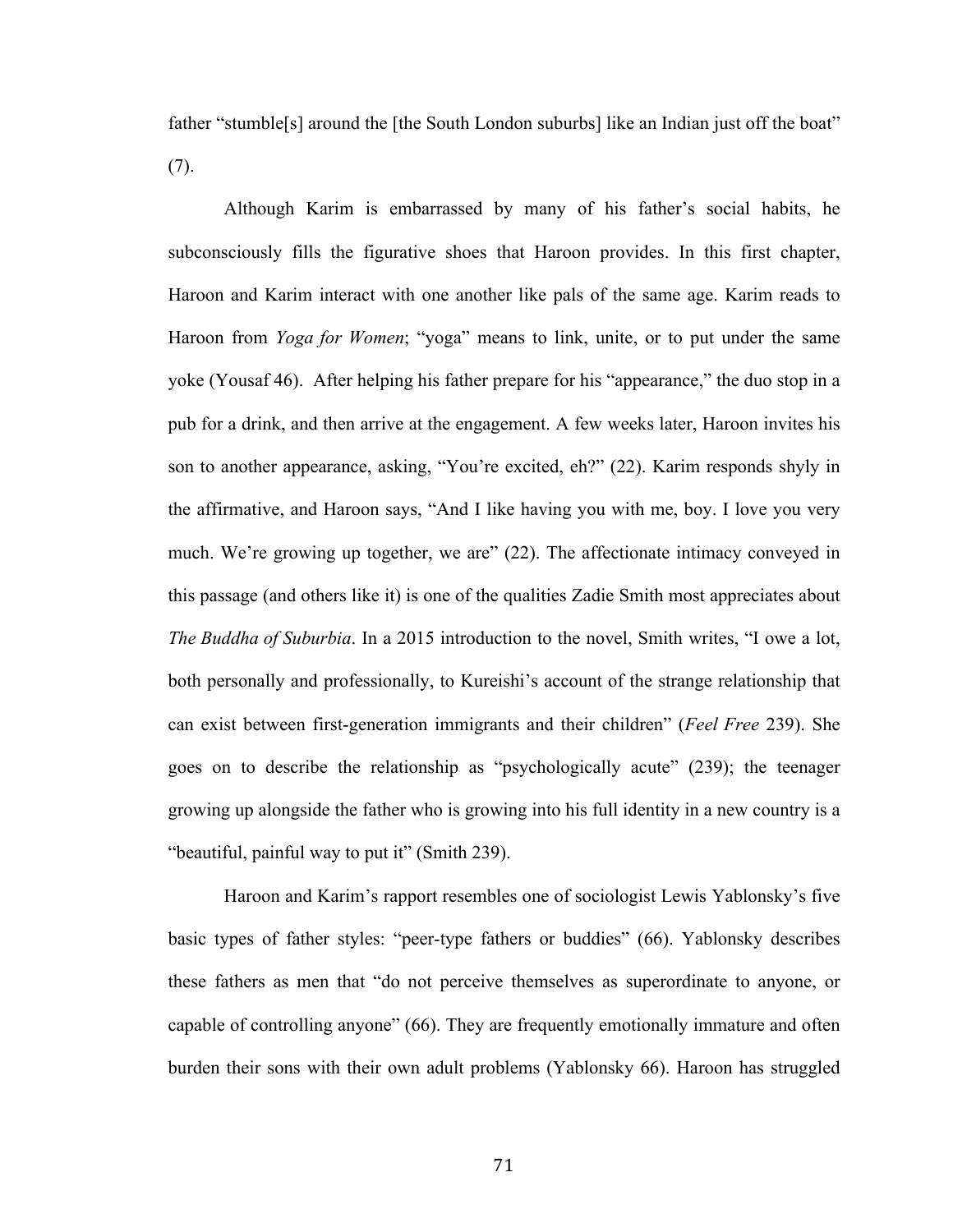for much of his life to be accepted into English society. By participating in the current social system, Haroon has become a subject indoctrinated with the social norms and cultural expectations of that system. By taking his son along with him to his speaking engagement as a spiritual guru, Haroon exposes Karim to his performance of the Oriental. With his actions as well as his words, Haroon teaches Karim that, "We must find an entirely new way of being alive" (36).

## **Hybridity as Performance**

 

This "new way of being" is the performance of a hybrid identity. In colonial discourse, "hybridity" carried a negative connotation as a symbol of miscegenation and the loss of racial purity (Hammond 222). The concept of hybridity has in fact been scrutinized for assuming a false purity.<sup>10</sup> The term "hybrid" presupposes two singular and separate, unadulterated races or cultures—implying that the original two are more stable, pure, or fixed (Smith 251). Thus, hybridity presents the potential forfeiture of "whiteness," an anxiety among some of the characters that Karim encounters in *Buddha*. The father of one of Karim's romantic interests, Helen—referred to only as "Hairy Back"—is one such character. He is enraged by a visit from Karim who reacts by going "white, but obviously not white enough" because Hairy Back lets loose his Great Dane and shouts a number of derogatory names at Karim, including "wog," "Blackie," "nigger," and "coon" (40). Given these specific racial slurs, readers cannot assume that Hairy Back would have responded in at all the same way if Karim bore the traditional, outward appearance of a white Englishman. Bart Moore-Gilbert interprets this scene as

<sup>10</sup> See, for example, Bart Moore-Gilbert's *Postcolonial Theory: Contexts, Practices, Politics* (1997).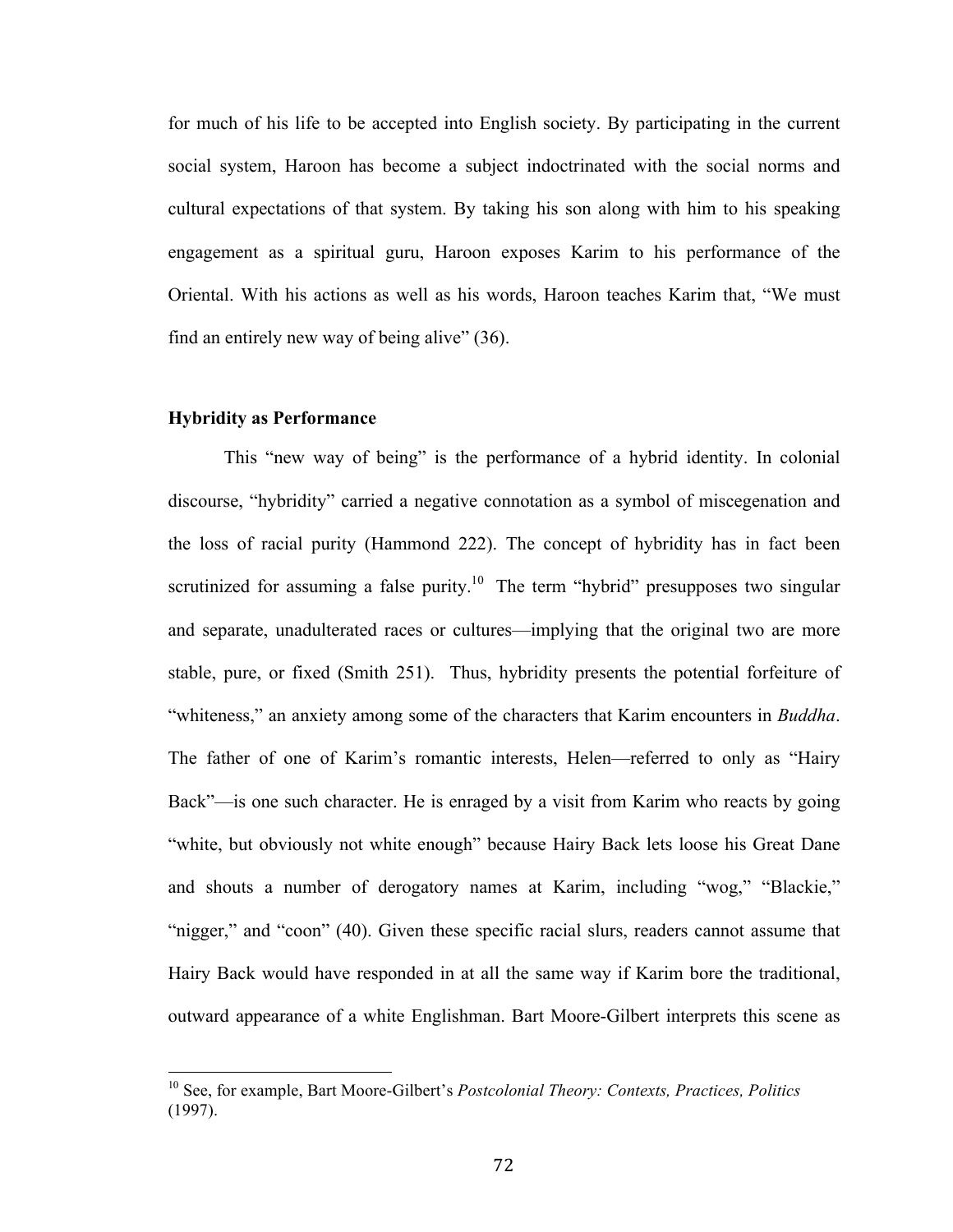demonstrative that "national belonging is associated with ethnic homogeneity" (*Hanif Kureishi* 130-31). The father's tirade is less about Helen's chastity and more about Karim's bodily representation of racial impurity. In his description of the Notting Hill race riots of 1958, Ashley Dawson explains that "black migrants were viewed by the neofascists, by many members of the political establishment, and by much of the populace in general as a threat to racial purity and, consequently, to national identity" (28-9). Karim's outward appearance suggests mixed birth; subsequently, his courtship of Helen is a threat to what Hairy Back views as the spotlessness of his white family.

The reaction of Helen's father leads readers to question the progressiveness of hybridity which is sometimes used as a "synonym for diversity or multiculturalism relies on the assumption of separate and distinct cultural orders" (Smith 251). Bhabha contends that the colonizers and the colonized depend upon one another to build a shared culture; hybridity both "entertains difference without an assumed or imposed hierarchy" (5) and "carries the burden of the meaning of culture" (38), which may be defined as emancipatory. For example, Andrew Hammond uses the term "ethnic hybridity" to denote "the way that elements of diverse, seemingly contradictory cultures can, without losing their uniqueness, meet and combine to create a third space of identity" (222).

Critics such as Berthold Schoene and Rebecca Fine Romanow interpret Karim's hybrid identity as constructive and liberating. Specifically, Romanow suggests that *Buddha* "describes and subverts the cultural and social expectations of the immigrant subject" (70). One piece of evidence she provides is Karim's subversive performance of Mowgli in *The Jungle Book*—how he uses humor to mock colonial oppression. Similarly, Schoene refers to Karim as a "herald of hybridity" in the title of his 1998 article. In his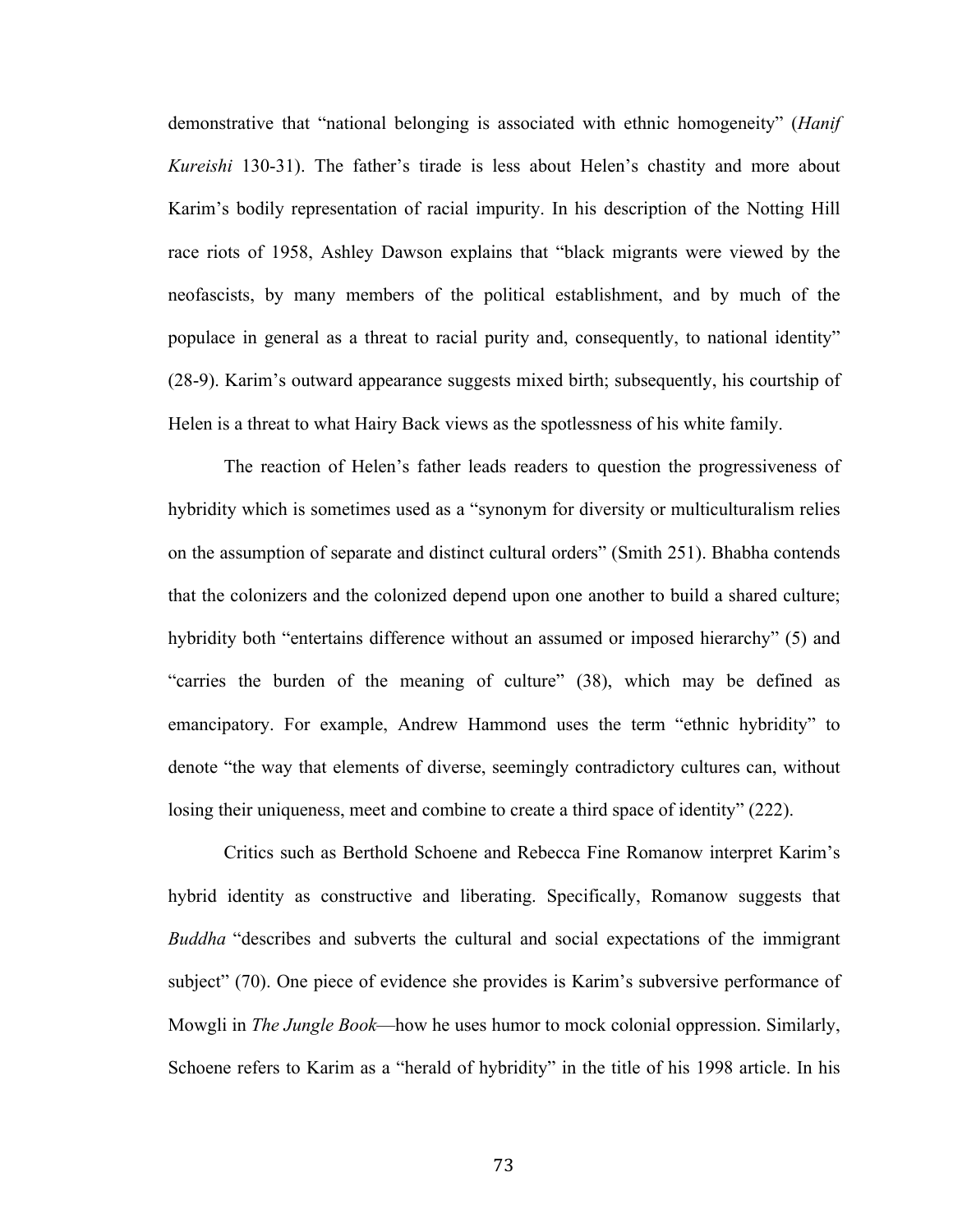interpretation, *Buddha* "presents [readers] with a chaotic scramble for identity and selfauthentication, from which perhaps only Karim is exempt" (Schoene 115). He goes on to say that Karim "appears untroubled" by his cultural or ethnic identity. In supporting his claims, however, Schoene quotes only selectively from the famous (previously discussed) opening passage. Schoene states, "Rather than torn by 'the odd mixture of continents and blood, of here and there, or belonging and now' (p. 3), his subjectivity stays intact" (Schoene 117). The entirety of this quoted passage clearly illustrates that the "belonging and not" is part of what "makes [Karim] restless and easily bored" (*Buddha* 3; emphasis added). Although Karim is not completely sure about the root of his feelings, he wants something to change. He says, "Things were so gloomy" and "it was all getting me down" (3). As a Bildungsroman*, The Buddha of Suburbia* plainly depicts Karim struggling with his maturation in a specific place and time. His hybridity—his biracial appearance and mixed parentage—causes him plenty of social discomfort. Karim describes being called "Shitface and Curryface, and of coming home [from school] covered in spit and snot and chalk and woodshavings" (*Buddha* 63).

Given evidence from the novel, I align myself with critics like Hammond and Moore-Gilbert who find Bhabha's theory a bit too optimistic to be truly applicable to *The Buddha of Suburbia*. Moore-Gilbert finds Kureishi "more ambivalent," and Hammond goes so far as to say that Kureishi is generally pessimistic about the potential of hybridity (as a concept) to challenge the myriad injustices of the 1980s. In Hammond's reading of *Buddha*'s plot, "Western culture proves itself to be a predatory formation that, far from combining democratically with others, destroys what it encounters" (Hammond 226). Perhaps nothing illustrates the cultural climate of the time better than Prime Minister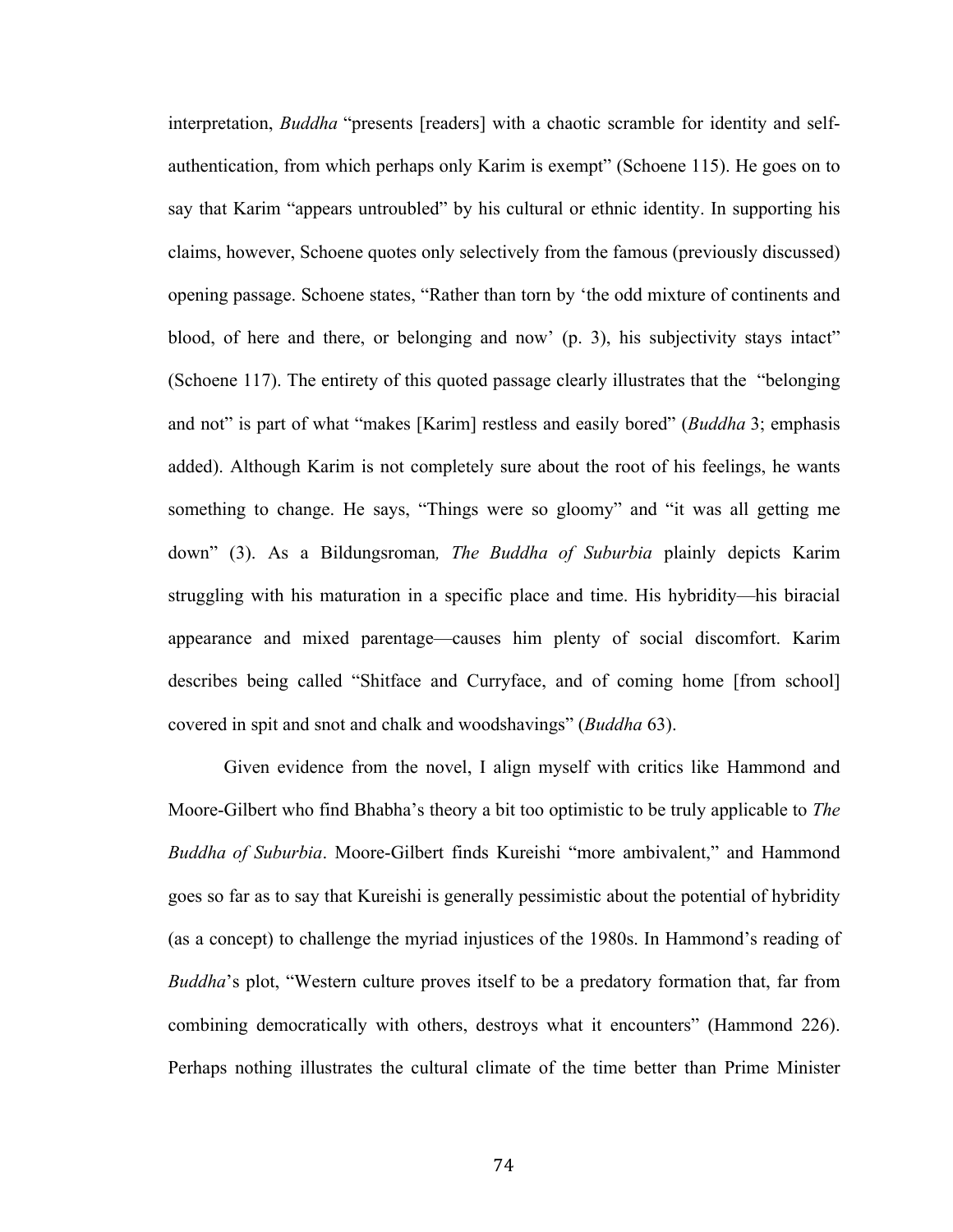Margaret Thatcher's fretfulness about integration in the United Kingdom. In a 1978 televised speech, Thatcher described the nation as being "swamped by people of a different culture" and referred to the need to "allay people's fears." Given the cultural climate, Haroon and Karim can only function as alienated hybrids. This form of hybridity is defined by Patrick Colm Hogan as a "categorical identity in which one implicitly or explicitly affirms one's relation to metropolitan tradition, and finds oneself practically integrated into (i.e., competent in) that tradition" (243).

Hanif Kureishi stated in the late 1990s that the hybridity he defines in his writing is unfamiliar and new: "They [critics in England] don't see the world is now hybrid" (qtd. in Kaleta 7). Kureishi says that one's identity is "some sort of alliance between the way you see yourself and the way other people in the world see you" (qtd. in Yousaf 50). Indeed, Haroon and Karim must synthesize how they perceive themselves and how others view them as "oriental" and "exotic." Karim learns from his father to make good use of these perceptions. His identity is marketable. Karim feels this from the first time he meets Haroon's soon-to-be-mistress: Eva. "Then, holding me at arm's length as if I were a coat she was about to try on, she looked me all over and said, 'Karim Amir, you are so exotic, so original!" (9). Karim has the look; now he must learn how to perform his cultural identity.

To utilize Judith Butler's theories about performance, I turn to "Performative Acts and Gender Constitution: An Essay in Phenomenology and Feminist Theory," in which she rejects essentialized notions of gender. Instead, she states, "Gender reality is performative which means, quite simply, that it is real only to the extent that it is performed" (527). This same idea may be applied to cultural performance as both racial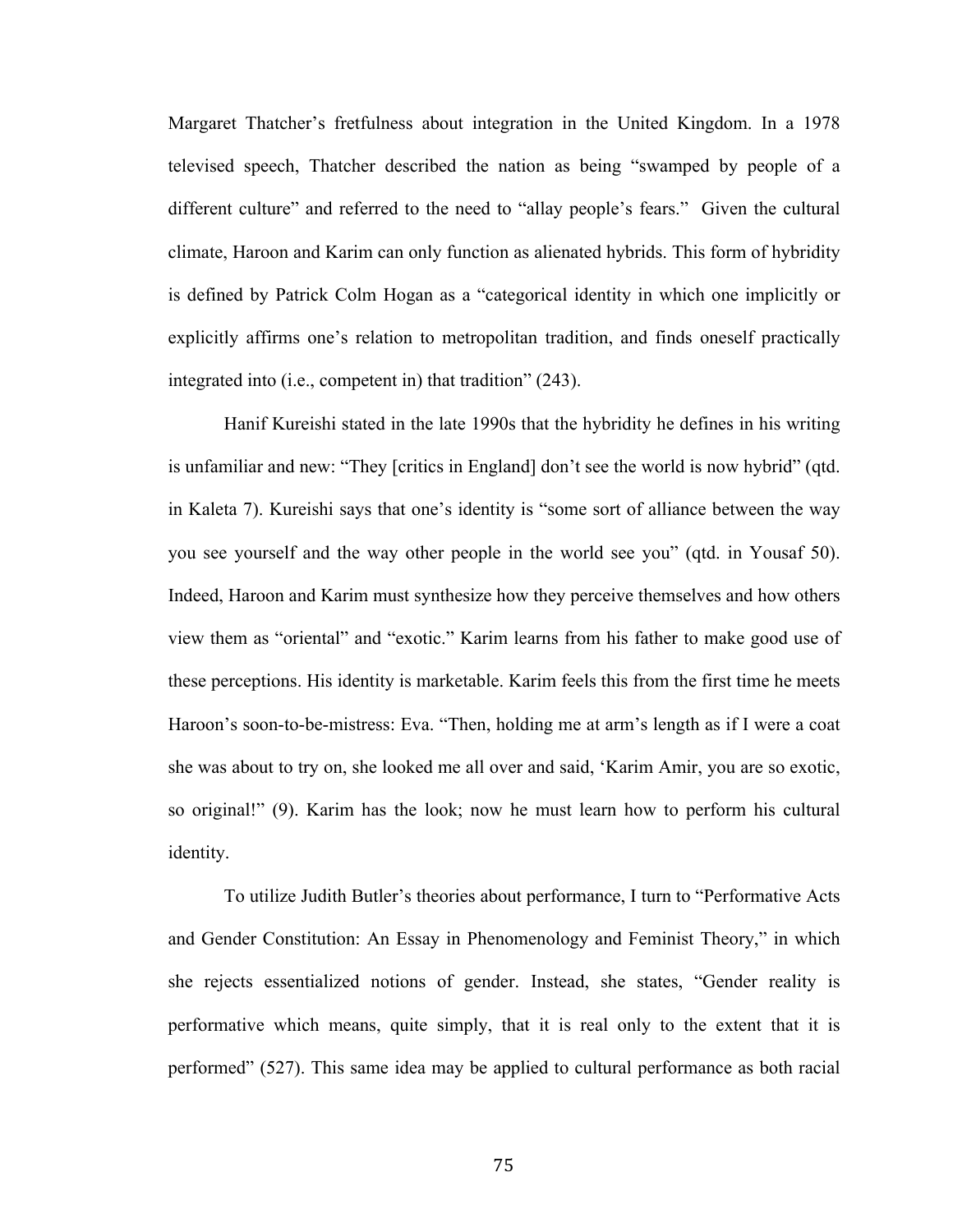and gender differences are observed in relationship to the body. Homi Bhabha even refers to Butler's "mode of performative agency" in Chapter 11 of *The Location of Culture* (219).

In *Gender Trouble*, Butler summarizes Freud's Oedipal Complex in which a son goes through a series of emotions in regards to both his mother and father. The boy initially desires the sole attention of the mother, which arouses feelings of jealousy and hostility towards the father (Butler 76). For Freud, sons try to attain an identity similar to their fathers to avoid castration upon the father's realization that the son desires his mother. The boy strengthens his relationship with the father. Freud calls this gender consolidation; "The young boy deals with his father by identifying himself with him" (qtd. in Butler, *Gender Trouble*, 75). Therefore, for Freud, the son's imitation of his father is a type of defense mechanism. Crackenthorpe adds, "More striking for a study of identity is the recurrence of emphasis on the father's histrionic nature or capacity, as though the son must work through a number of shifting parts played by his father in order to fix the identity he needs for himself" (27-8). Indeed, Karim must negotiate a number of identities that Haroon has created for himself, and it is the son's imitation of the father that results in Karim's career as an actor and his ambiguous national identity.

## **The Importance of Language**

The acquisition of language and how an individual vocally presents himself can ensure acceptance into a community or lead to rejection. Haj Yazdiha states, "In addition to race, language has long been bound in definitions as a symbol of nation and a mode of exclusion" (33). Speech alteration is a lesson that Karim learns from his father at an early age. Karim recalls his father carrying around a dictionary and asking him to quiz him on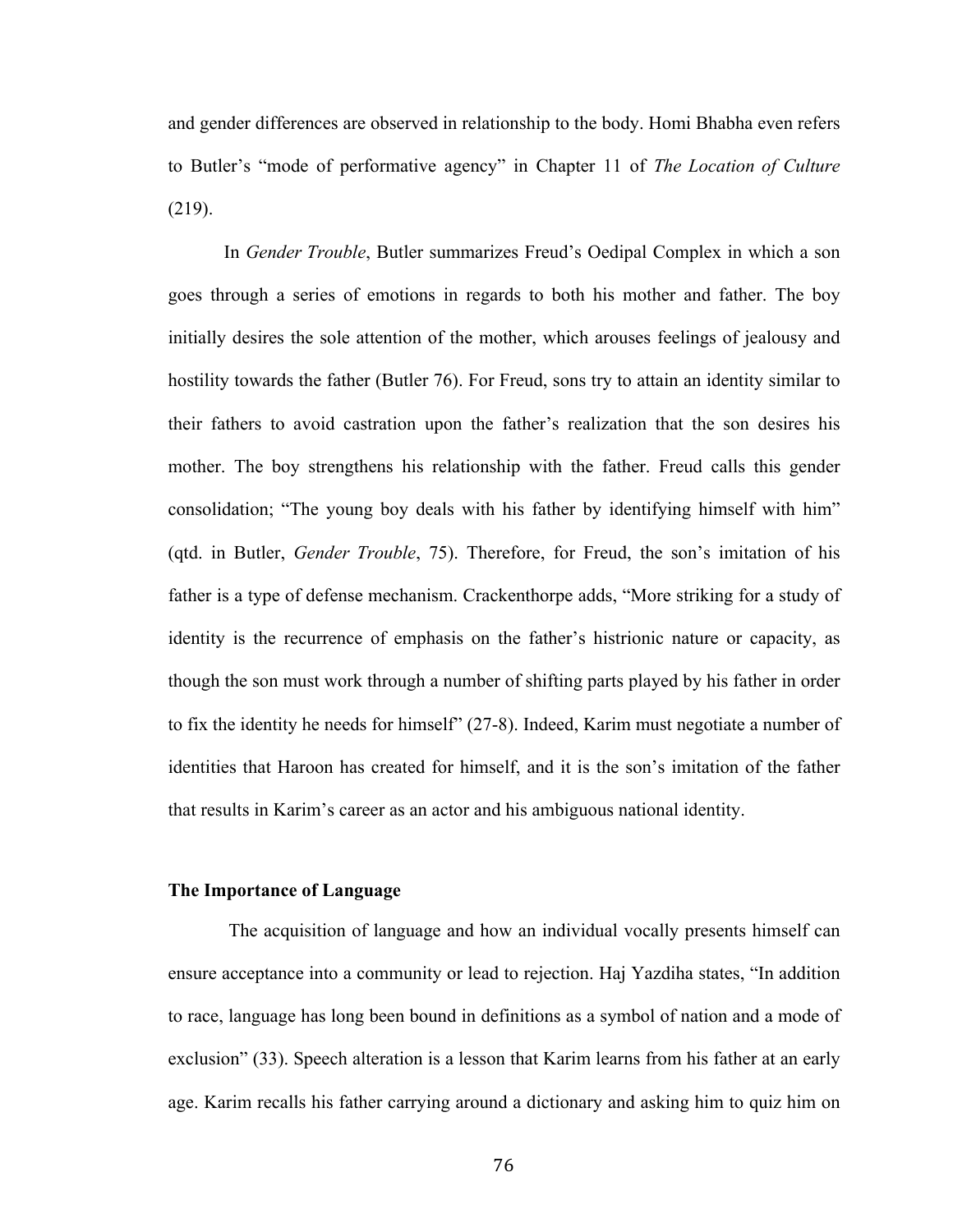English words. Haroon explains, "You never know when you might need a heavyweight word to impress an Englishman" (28). This comment suggests that Haroon engages in performative mimicry, the adoption of speech and non-verbal cultural codes, which signals an effort to assimilate (Godiwala 66). In *Black Skin, White Masks*, Frantz Fanon asserts, " To speak means to be in a position to use a certain syntax, to grasp the morphology of this or that language, but it means above all to assume a culture, to support the weight of a civilization" (17-18). Haroon's marriage to an Englishwoman (and extramarital affair with an Englishwoman) further suggests an effort to assimilate into English culture. Haroon's in-laws insist on giving him an English nickname: "Harry." Karim explains "Ted and Jean never called Dad by his Indian name, Haroon Amir. He was always 'Harry' to them, and they spoke of him as Harry to other people. It was bad enough his being an Indian in the first place, without having an awkward name too" (33). Despite the ways in which Haroon identifies as an "Englishman," he learns later in life that his claim to an "exotic" heritage, along with his dark skin and accent, can lead to both financial gain and precious social capital in the London suburbs. As John Clement Ball writes, "father and son both become faux-Indians, successfully marketing back to the English warmed-over versions of their own popular appropriations of Indian culture" (233).

Karim overhears his father working privately to reclaim his Indian accent in preparation for a show, and Karim, like his father, comes to recognize the social capital connected to dialect. The first stage director with whom Karim works, Jeremy Shadwell, admonishes Karim during his initial interview for not knowing how to speak Punjabi and Urdu. Yet Shadwell insists that Karim perform his role as Mowgli in *The Jungle Book*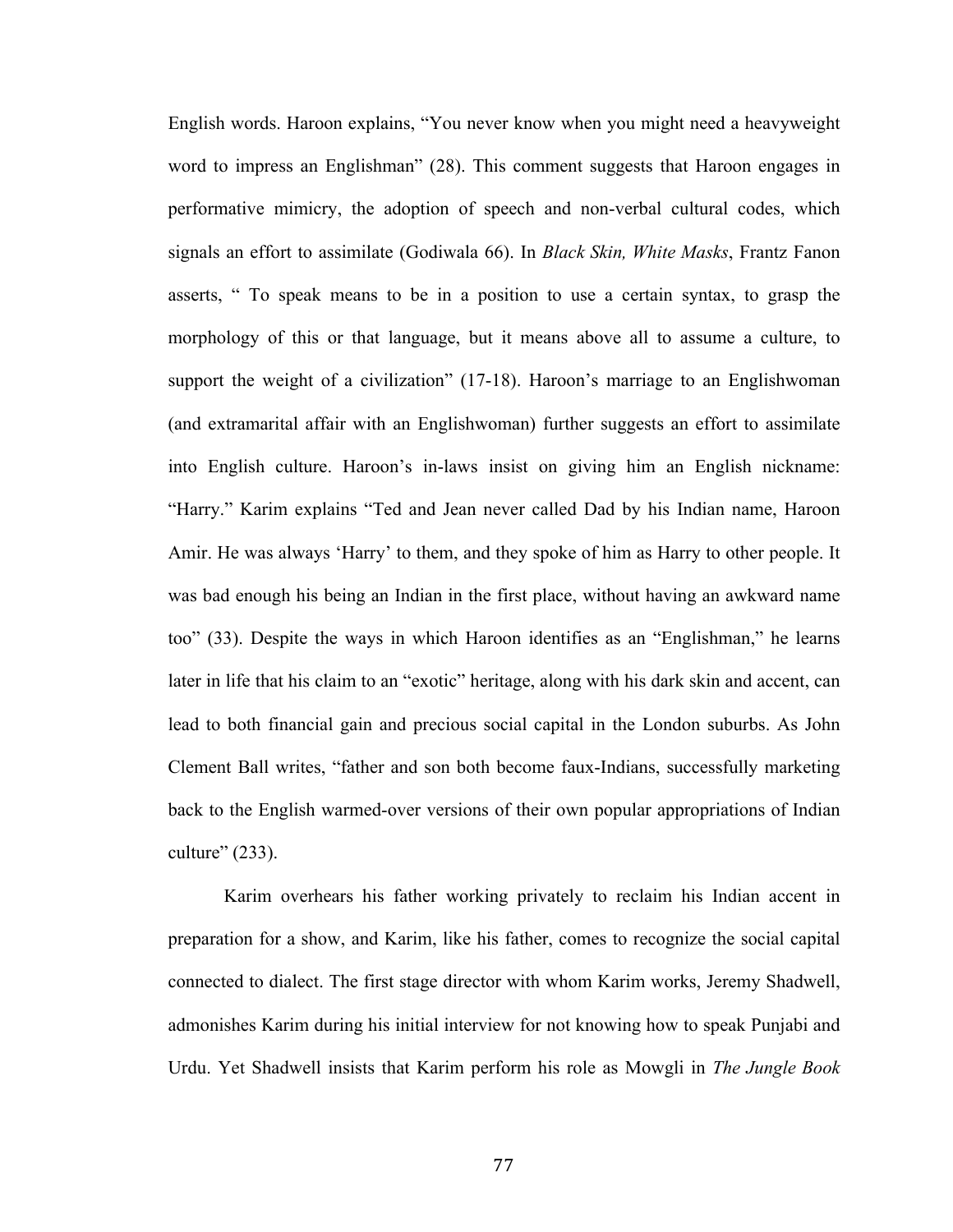with a Bengali accent. At first, Karim resists and pleads with Shadwell: "It's a political matter to me" (147). This is one way in which Karim and Haroon importantly differ. Haroon embraces his chance to perform a "mystical" role, while as Parama Sarkar points out, Karim is resistant (50). Karim's short-term hesitation wanes as he quickly realizes that if he wants the role, he must fulfill the director's expectations. "[Karim] knows that the 'Indianness,' he experiences or performs has very little to do with either the India of his father's past and imagination or with the real country he has never set foot on or knows almost nothing of" (Brancato 58). Nick Bentley suggests that Shadwell's directives exemplify what Paul Gilroy calls "cultural racism": "a form of prejudice that does not focus directly on biology but attempts to re-establish a power relationship based on the perceived cultural practices engaged in by a particular ethnic group" (Bentley 164). Shadwell's instructions cause Karim to reflect upon the ways he expresses his identity, specifically language and dialect.

Karim's girlfriend, Eleanor, describes Karim's natural parlance as cute, "like cockney, only not so raw" (178). Realizing that the socioeconomic gap between he and Eleanor is audible in the rhythms of his speech, Karim vows to lose his accent: "I would speak like her. It wasn't difficult. I'd left my world; I had to, to get on" (178; emphasis added). Here, the question of language is clearly more about class than ethnicity, but Karim has learned from his father that many aspects of one's identity can be modified and should be modified—in the interest of social mobility. In discussing the importance of language in the process of identity construction, Bhawan Jain points to a metaphor used by Zadie Smith in her article, "Speaking in Tongues." Smith explains that the voice of her adulthood is not the voice of her childhood. In college, she picked up a new way of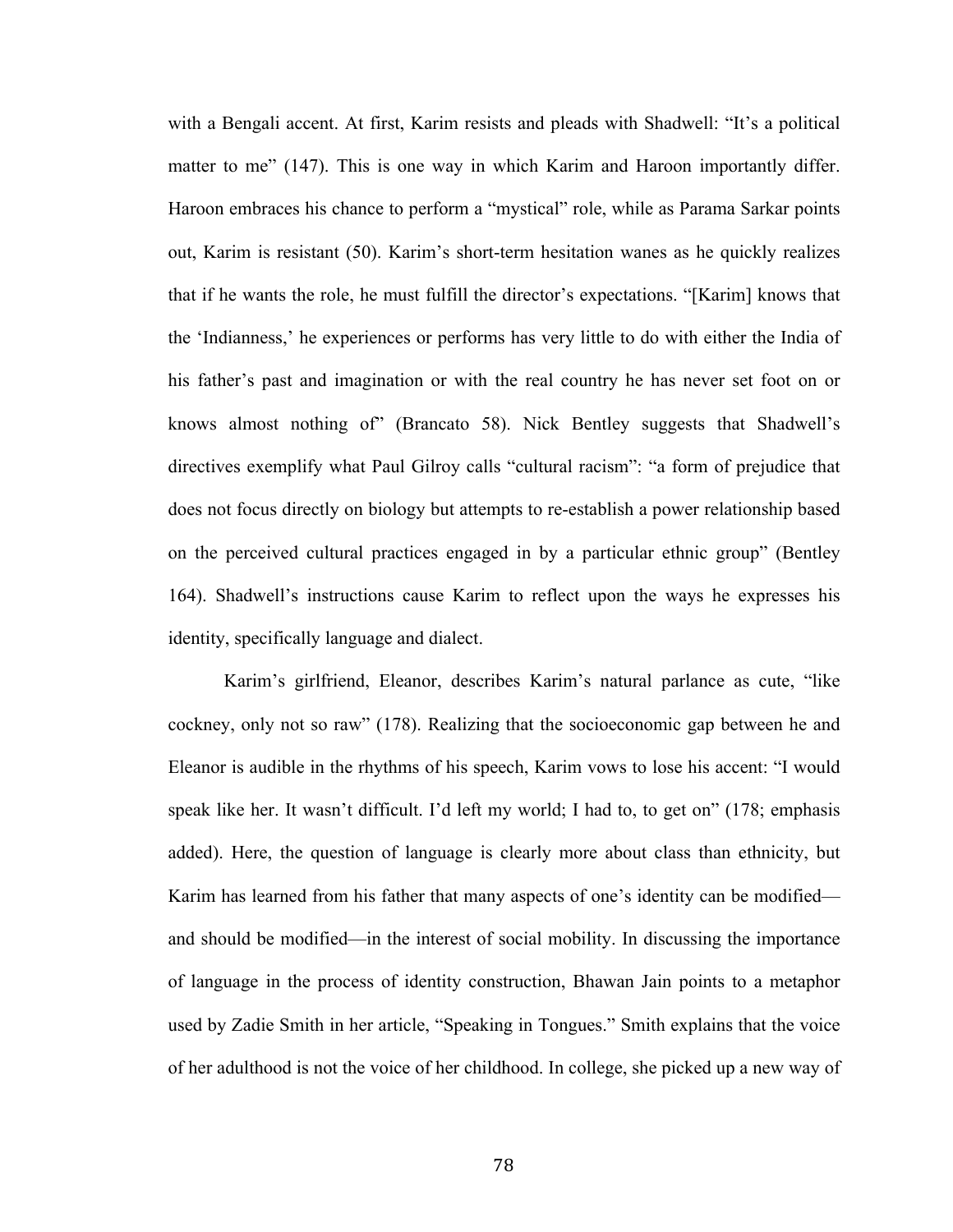talking and believed that she was "adding Cambridge to Willesden." She writes, "I felt a sort of wonder at the flexibility of the thing. Like being alive twice" (Smith 133). Now, however, her voice has melded into one. Each was a part of her, and she writes, "I should have kept both voices alive in my mouth. They were both a part of me. But how the culture warns against it!" (Smith 133). The new voice replacing the double voice "signifies how British culture influences its subject and transforms it, and vice versa" (Jain 110).

At one time in his life, Haroon needed to sound like an Englishman to reach his goals; he spent "years trying to be more of an Englishman" (21). Now his goals have changed and the Indian accent adds to the Eastern mysticism he is attempting to market. Haroon grasps that his guru appearances require what Parama Sarkar calls a process of "self-orientalization" (47). He therefore starts "hissing his s's and exaggerating his Indian accent." He is now "putting [an Indian accent] back in spadeloads" (*Buddha* 21). Karim invents a false Indian inflection in order to break into the acting world, and now he wishes to shake off his natural-born South London accent in order "to get on," that is, to fit in with the upper middle class, white world in which Eleanor resides. By the end of the novel, Karim demonstrates self-awareness of his performance. He describes his feelings when surrounded by Eleanor's upper class, educated friends and family: "What infuriated me—what made me loathe both them and myself—was their confidence and knowledge. The easy talk of art, theatre, architecture, travel; the languages, the vocabulary, knowing the way round a whole culture—it was invaluable and irreplaceable capital" (177). Karim's subject position does not allow him to access some of the cultural markers presented here, but Karim is growing up to become an artist, a talented performer.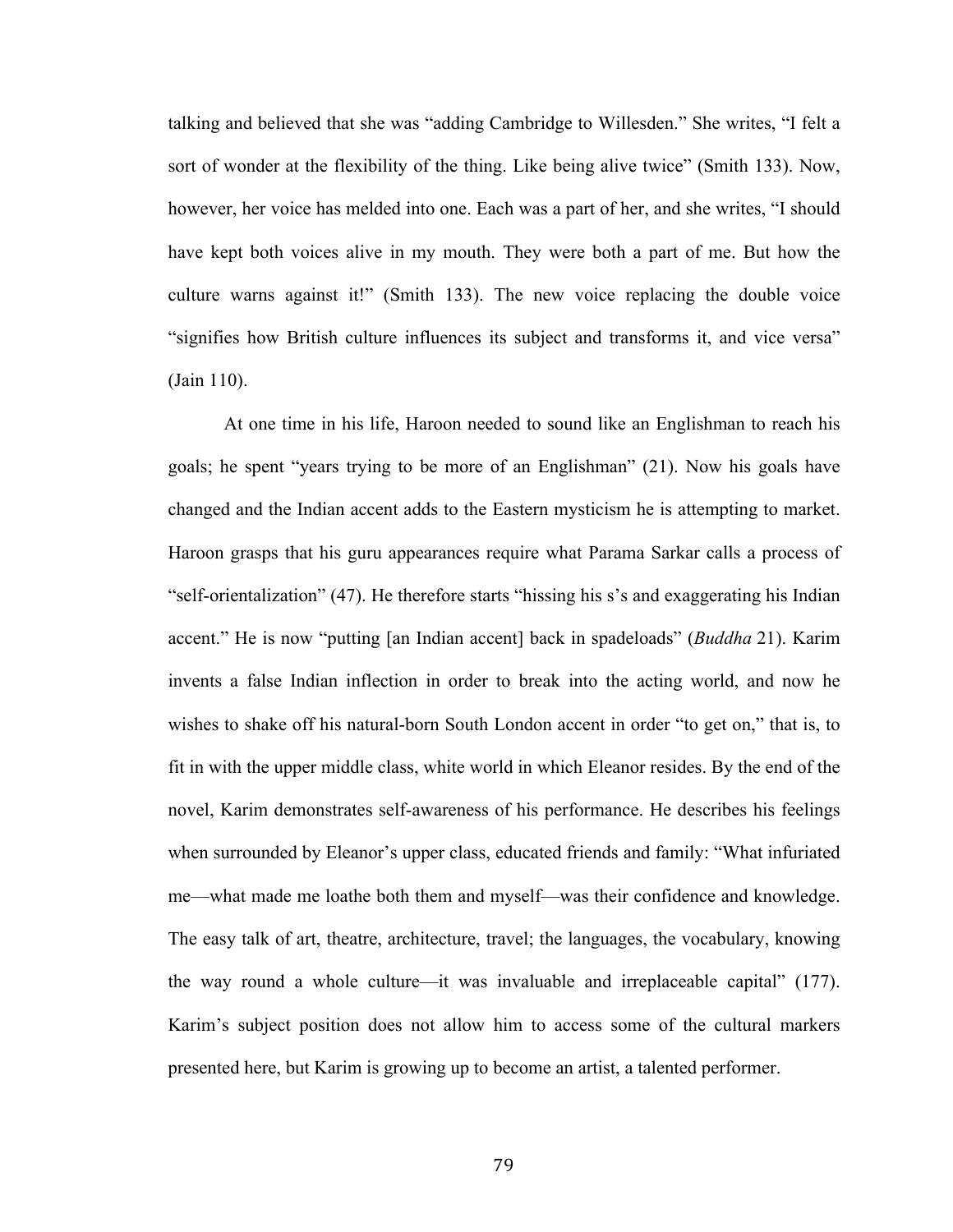The emphasis on language is only one aspect of identity performance. Rehana Ahmed argues that "the notion of the performative" is a focus in *Buddha* "as a means of destabilising essentialist identity categories and debunking notions of authenticity" (30). Indeed, throughout the novel, many characters move in and out of identity categories, blurring what it means to be authentic. The malleability of nationhood is foregrounded in Karim and Jamila's experiments with music, reading, and dressing. Karim narrates, "Yeah, sometimes we were French, Jammie and I, and other times we went black American. The thing was, we were supposed to be English, but to the English we were always wogs and nigs and Pakis and the rest of it" (53). Karim does not say that he and Jamila "pretended" to be French or that they dressed like the French; rather, he says "we were," implying that all national identity consists of is performance or desire. Interestingly, Karim and Jamila do not experiment with American identity in general; rather, they specify "black American" culture. Given the long history of racial conflict in the United States, it seems that Karim and Jamila—even in their playful fantasies sympathize with marginalized or historically oppressed communities. Furthermore, according to the quoted passage, they "were supposed to be English," but according to whom? Is it their location in England that demands their assimilation? Or the watchful eyes of the white majority?

These imaginative games with Jamila at such a young age suggest that Karim has a natural talent for performance; he lives his life for an audience. From the early pages of the novel, readers learn that Karim takes "several months to get ready" (6). He often struggles to find the "right clothes" (6), which supports a point made by Berkem Gurenci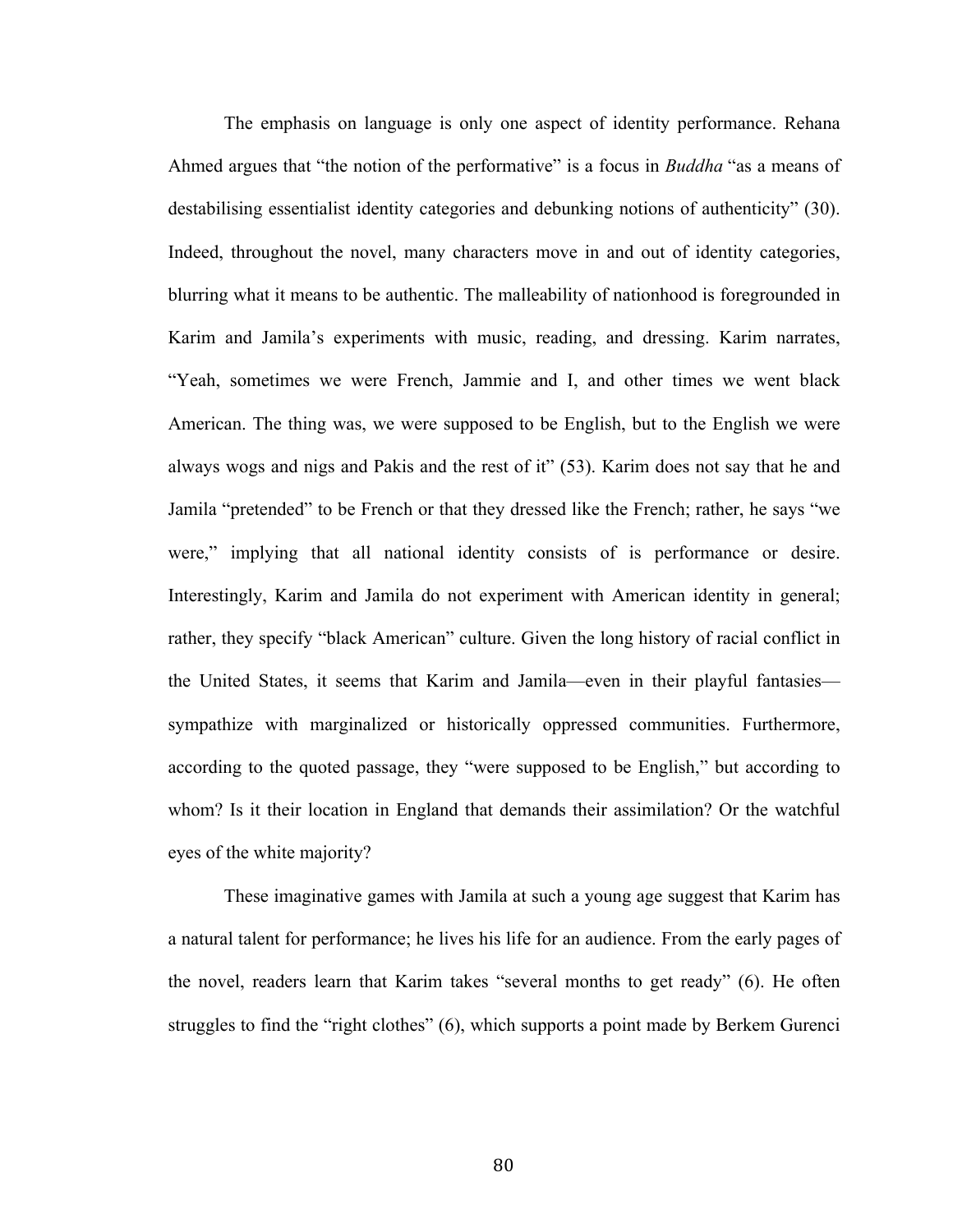Saglam: Karim dresses and grooms himself in preparation to meet a critical audience (Saglam 558).

Karim undoubtedly encounters a number of characters that confirm the benefits of performativity, but it is Haroon's first "guru gig" which proves that Karim learns much about the art of imitation from his father's cultural performance. While many of Eva's guests admire Haroon, Karim and Jamila think that his act is fake and a contrived method by which to obtain Eva's affections. Moore-Gilbert states that Kureishi uses the enthusiasm of some of Haroon's white followers to parody "the narrative of empire as an evangelizing project" (123). "Instead of Indian natives compliantly absorbing the religious wisdom of the West, the native British seek deliverance from their ersatz immigrant guru" (Moore-Gilbert 123). Haroon parodies the eastern spirituality represented by Professor Godbole in E.M. Forster's *A Passage to India*. However, as Edward Said reminds us in *Orientalism*, even seemingly innocuous stereotypes about the mysticism and spirituality of the East symbolize the colonizer's power through knowledge (150).

When Haroon visits Eva to provide spiritual guidance to her and her friends, Karim observes his father in a sexual embrace with the hostess: "As [Karim] crawled closer there was enough moonlight for [him] to see that Eva was on the bench. She was pulling her kaftan up over her head" (15). Karim narrates,

Beneath all this hair and flesh, and virtually concealed from me, was my father. I knew it was Daddio because he was crying out across the Beckenham gardens, with little concern for the neighbours, 'Oh God, oh my God, oh my God.' Was I conceived like this, I wondered, in the suburban night air, to the wailing of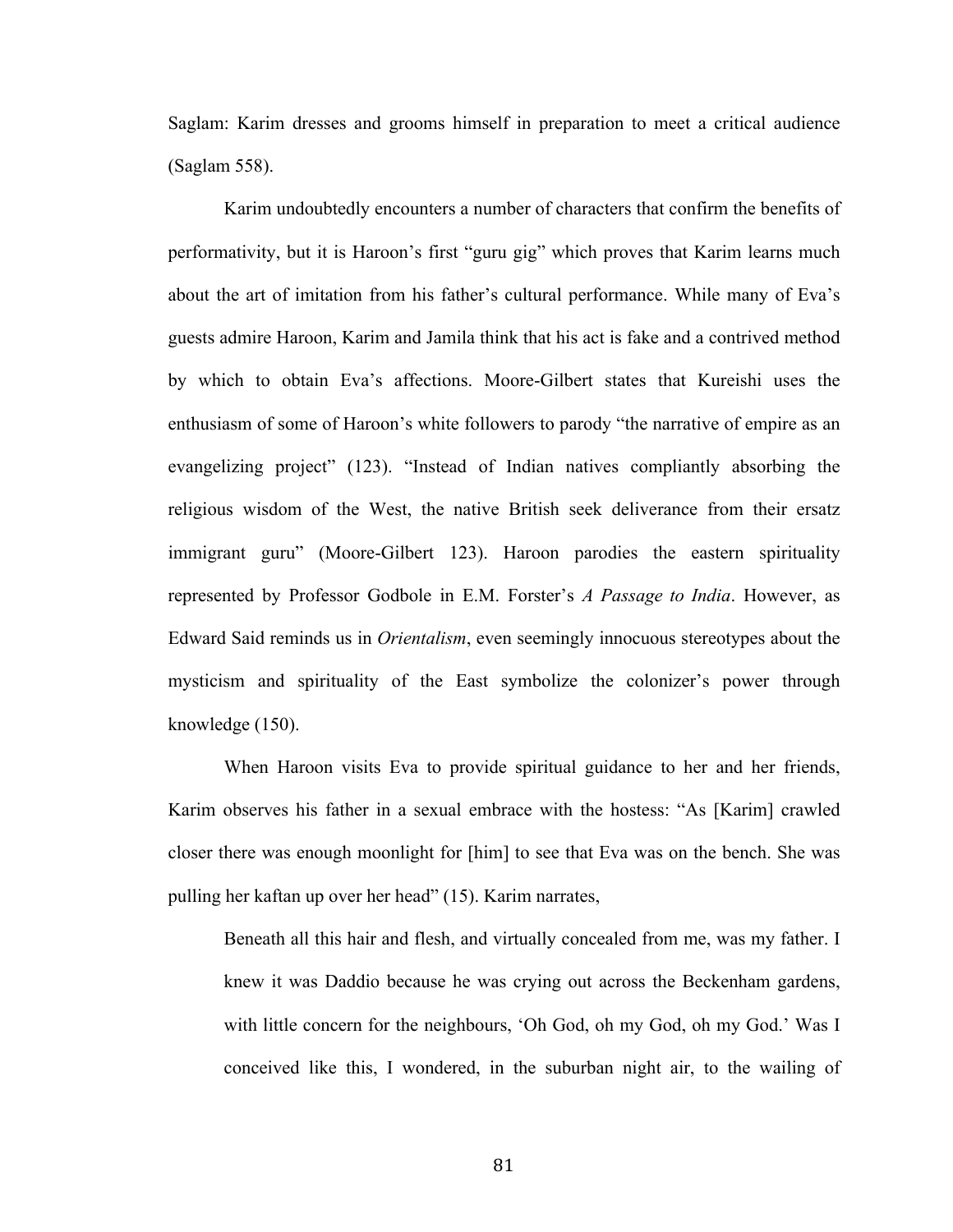Christian curses from the mouth of a renegade Muslim masquerading as a Buddhist? (16)

It is traumatic for a child—even a teenager like Karim—to witness a sexual act by a parent, but Haroon's behavior is arguably even more shocking for Karim as it involves an extra-marital partner and occurs in "a liminal space between public and private" (Brook 218). Proof of the incident's powerful impression lies in Karim's response to his father's behavior: he retreats into the house and immediately engages in a homosexual act with Charlie, Eva's son. This is Karim's response to his father's taboo deed, which could be construed as an act of revenge towards the father. Karim's encounter is subversive because it is homosexual in nature as is Haroon's act because it is a betrayal of Karim's mother, Margaret.

After this, Karim generates a quasi-comic moniker for Haroon, "God," which he openly uses for a generous portion of the text. This is humorous in that the nickname originates from Haroon's exclamations during sex, but it also provides insight into the dynamic between father and son. Karim acknowledges from the very beginning of the novel that it is Haroon who holds the future of the Amir household—and Karim's adolescent world—in his hands. Karim says, "Then one day everything changed. In the morning things were one way and by bedtime another" (3). The day referred to is the day Haroon first cheats on Margaret and Karim begins to call his father "God." In many ways, Haroon is in control of Karim's life, but Karim is learning of his father's imperfections. This realization echoes that of Edmund Gosse in the aforementioned autobiographical *Father and Son*. Gosse writes,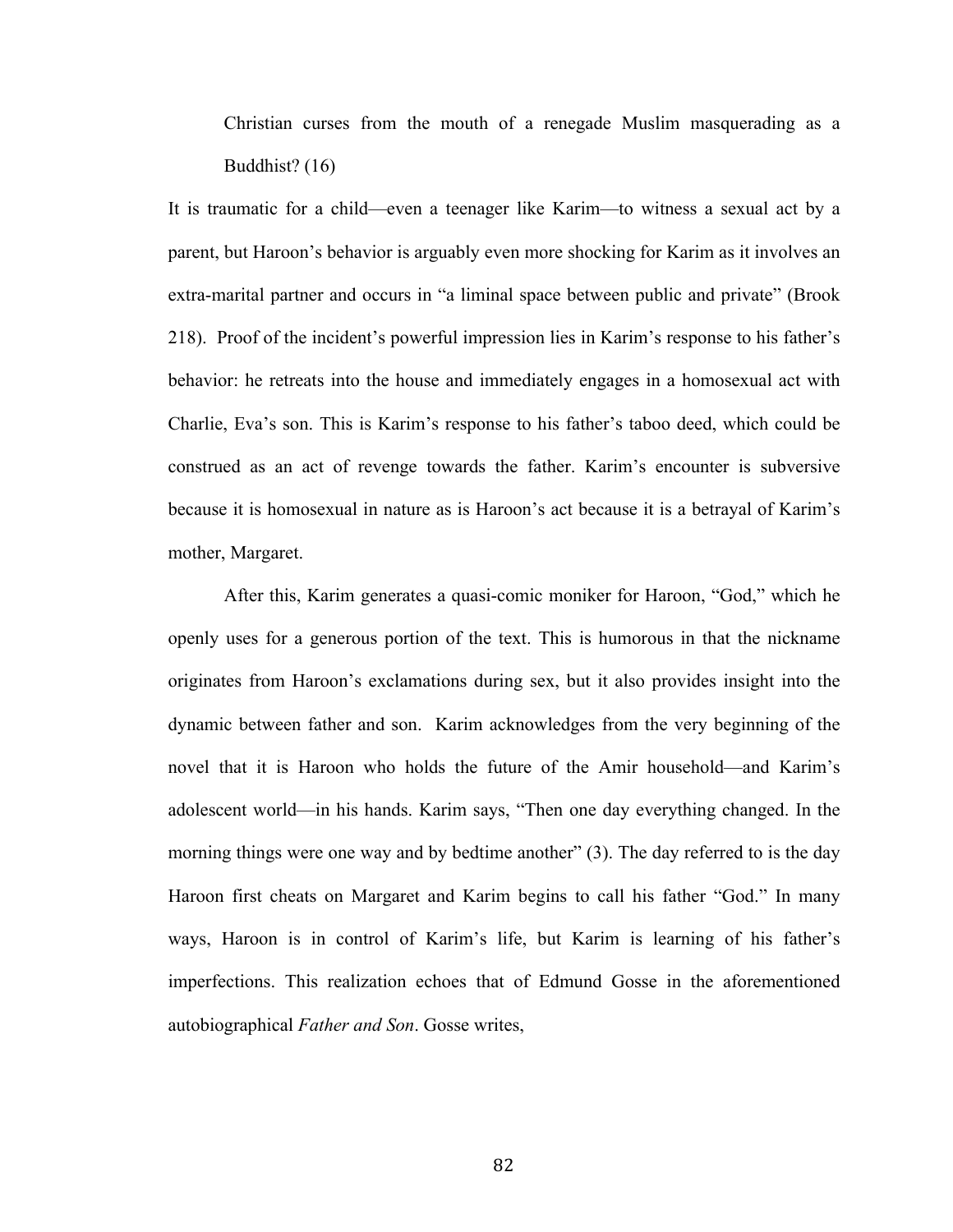I confused [father] in some sense with God; at all events I believed that my Father knew everything and saw everything. […] Here was the appalling discovery, never suspected before, that my Father was not as God, and did not know everything. The shock was not caused by any suspicion that he was not telling the truth, as it appeared to him, but by the awful proof that he was not, as I had supposed, omniscient. (56)

Part of the coming-of-age process, made explicit in many examples of Bildungsromans, is not only the son breaking away from the father but also recognizing the father's shortcomings. Even though Karim registers many of his father's deeds as inappropriate and damaging, he imitates them nonetheless.

Just as Karim mimics Haroon's sexual act, he, consciously or not, continues to follow his father's example by pursuing an acting career. Karim credits Haroon with setting him on his acting path: "Once, when I was seven or eight, Dad told me he thought I should become an actor" (23). Karim's time on stage is another example of his "inbetween-ness" because elements of his real-life experience infiltrate his performances. The stage "is a place that both exists within the reality of the modern world, and yet retains the notion of the non-place, for the world it imagines is one of pretense and exists in [a] type of global temporality" (Romanow 90). When Karim meets his first director, Shadwell, he is happy to be told "I'm looking for an actor just like you. […] An actor who'll fit the part (140). At first Karim does not know that the show is a stage adaptation of Rudyard Kipling's *The Jungle Book*, <sup>11</sup> and Shadwell needs a Mowgli that is "dark-

 $11$  Moore-Gilbert comments on the significance of the chosen story: "Just as Mowgli must negotiate between his identities as man and wolf-cub, so Karim is torn between different cultural identifications and, like Mowgli, he is in a process of maturation" (125).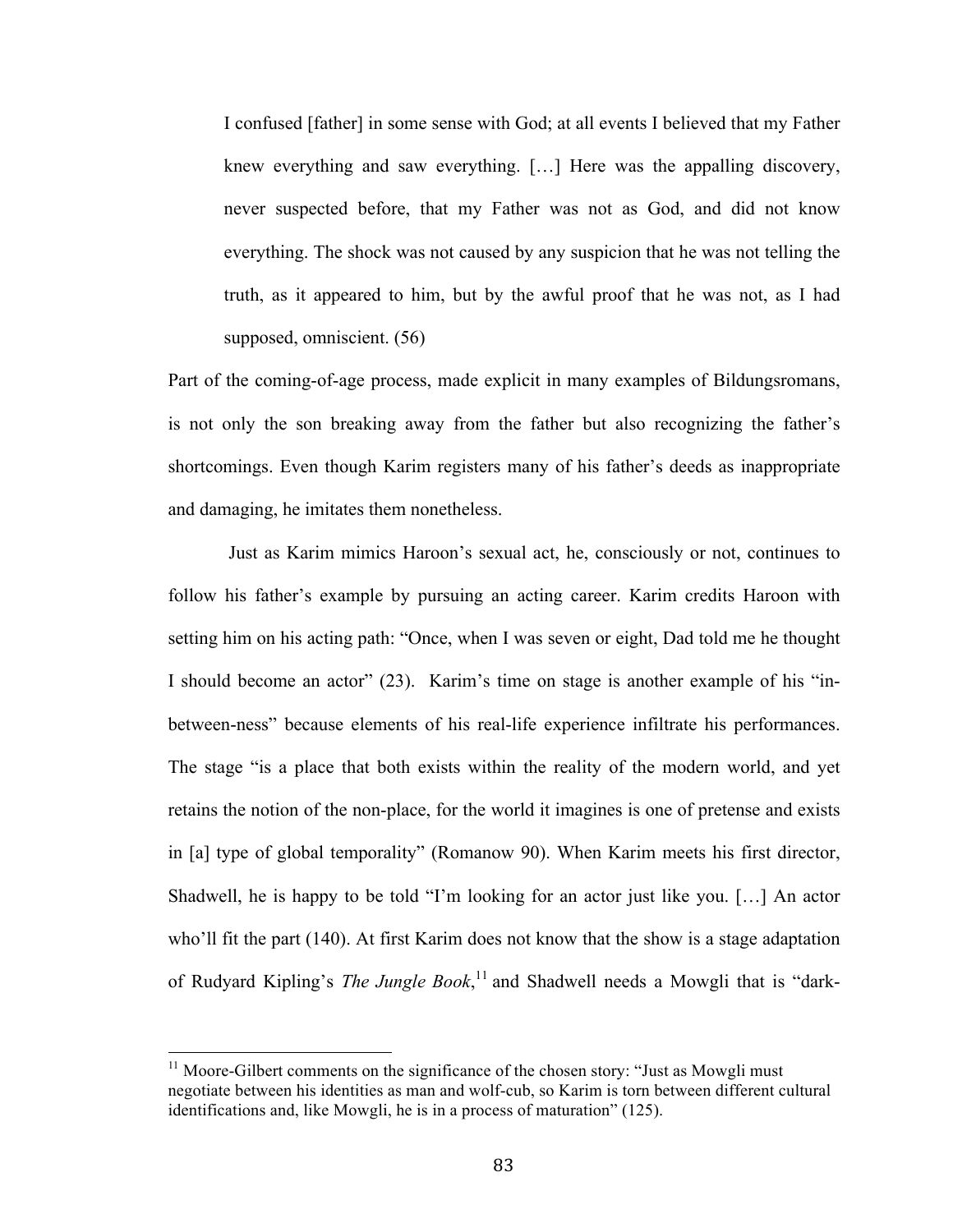skinned," "small and wiry" (142). Shadwell is appalled to learn that Karim has never travelled to India. He says,

What a breed of people two hundred years of imperialism has given birth to. If the pioneers from the East India Company could see you. What puzzlement there'd be. Everyone looks at you, I'm sure, and thinks: an Indian boy, how exotic, how interesting, what stories of aunties and elephants we'll hear now from him. And you're from Orpington. (141)

Whereas Haroon voluntarily chooses to embrace Eastern stereotypes with his hobby, Karim feels incredible pressure to submit to Shadwell's vision in order to succeed as an actor. He conforms and wears a loincloth and brown make-up on stage so that "[he] resembled a turd in a bikini-bottom" (146). Shadwell also dictates that Karim deliver his lines with an Indian accent, telling his star that he has been "cast for authenticity and not for experience" (147). What Shadwell means by "authenticity" is clearly based upon an English stereotype of Indians. "What Kureishi exposes here is the contrived nature of concepts of ethnicity which accentuate difference while eradicating all traces of potential sameness" (Schoene 121).

Rebecca Fine Romanow understands Karim's acting as a "trying-on of identities and the ultimate refusal of the identity that British culture imposes on Karim" (88). He is "echoing and inhabiting the role he is cast in by British society" (Romanow 89). However, she asserts that Karim's portrayal of Mowgli subverts the classically colonial play. The performance amounts to ethnic drag; "Karim's strained impersonation of Mowgli signals that the alleged original is an impossible act—a ludicrous, anachronistic travesty" (Schoene 121). In this way, Karim gets a taste of the power that he admires in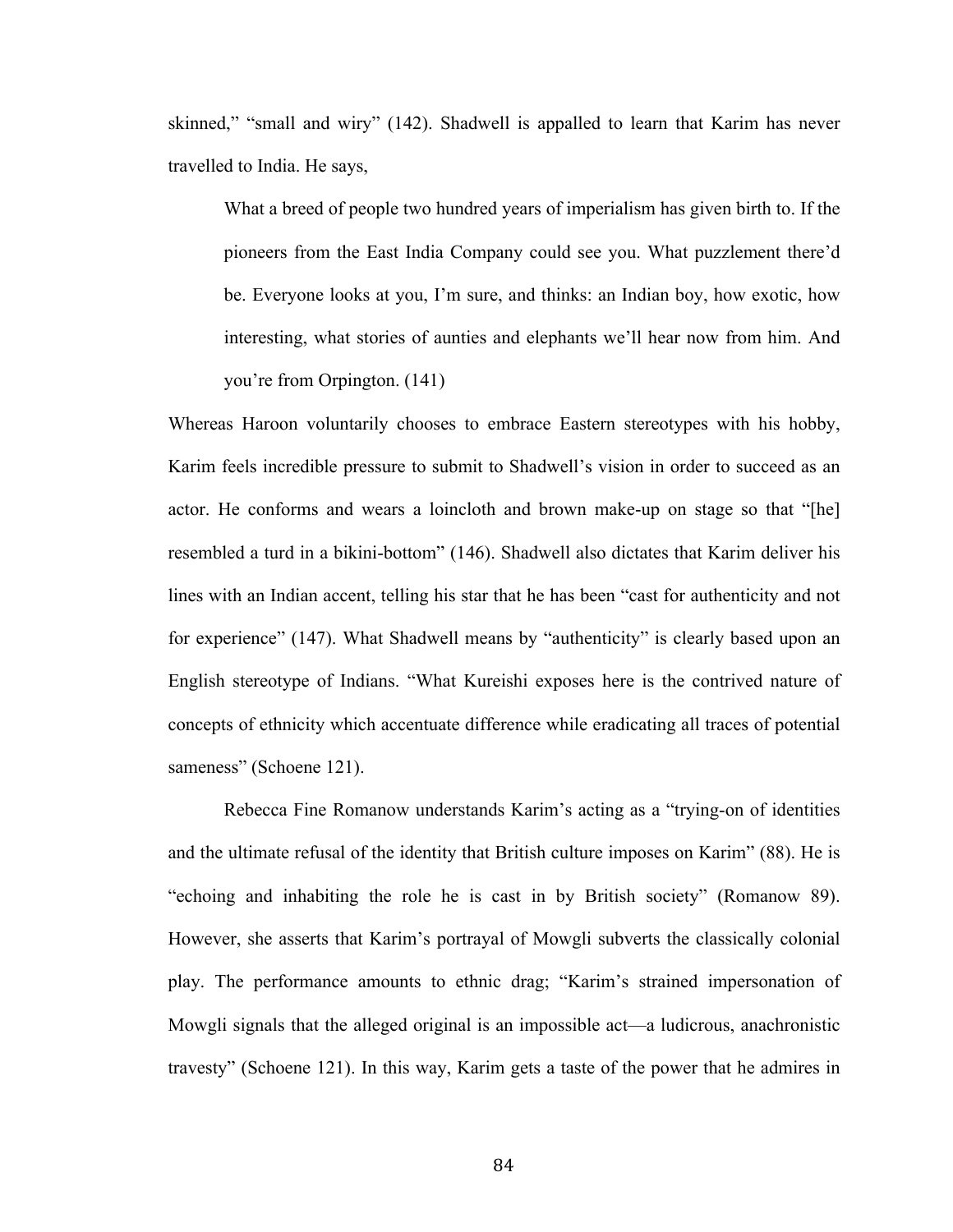both Haroon and Charlie's public performances; Karim thinks, "I recognized that what I liked in Dad and Charlie was their insistence on standing apart. I like the power they had and the attention they received. I like the way people admired and indulged them" (149- 50). But the "power" that Karim describes is really just savvy marketing. Haroon and Charlie sell the images of themselves that the public is willing to buy. Berkem Gurenci Saglam emphasizes the influence that Charlie Kay's musical success has on Karim. Karim witnesses Charlie's acquisition of a fake cockney accent and notes Charlie's "manufactured rage" (*Buddha* 154; emphasis added). Karim describes Charlie's adopted persona as "a wonderful trick and disguise" (*Buddha* 154).

Shadwell does not demand that Karim master a foreign language; rather, Karim must merely focus on the intonation of his voice and the pronunciation of English words. Karim relapses into a cockney accent at times during his interpretation of Mowgli, which could be read as a rebellion against Shadwell's expectations. Karim is asserting agency, but he is operating within the only role available to him, and Karim continues to be typecast in "oriental" roles throughout the novel. Whether his acting is subversive or not, it does not lead to ultimate acceptance as a new type of Englishman. In fact, Karim's perception of himself as an "Englishman" is modified by the end of the novel as he settles into his performative, hybrid role. This is made evident in a response to his mother when she asks after a performance, "Who gave birth to you? You're an Englishman, I'm glad to say" (*Buddha* 232). Karim responds, "I'm an actor. It's a job" (233). Karim is torn between the way he personally identifies as "a funny kind of Englishman" (3) and the way many of his acquaintances seek to impose an Oriental identity upon him based only on appearance. Haroon benefits from the stereotypical perspectives of others, and from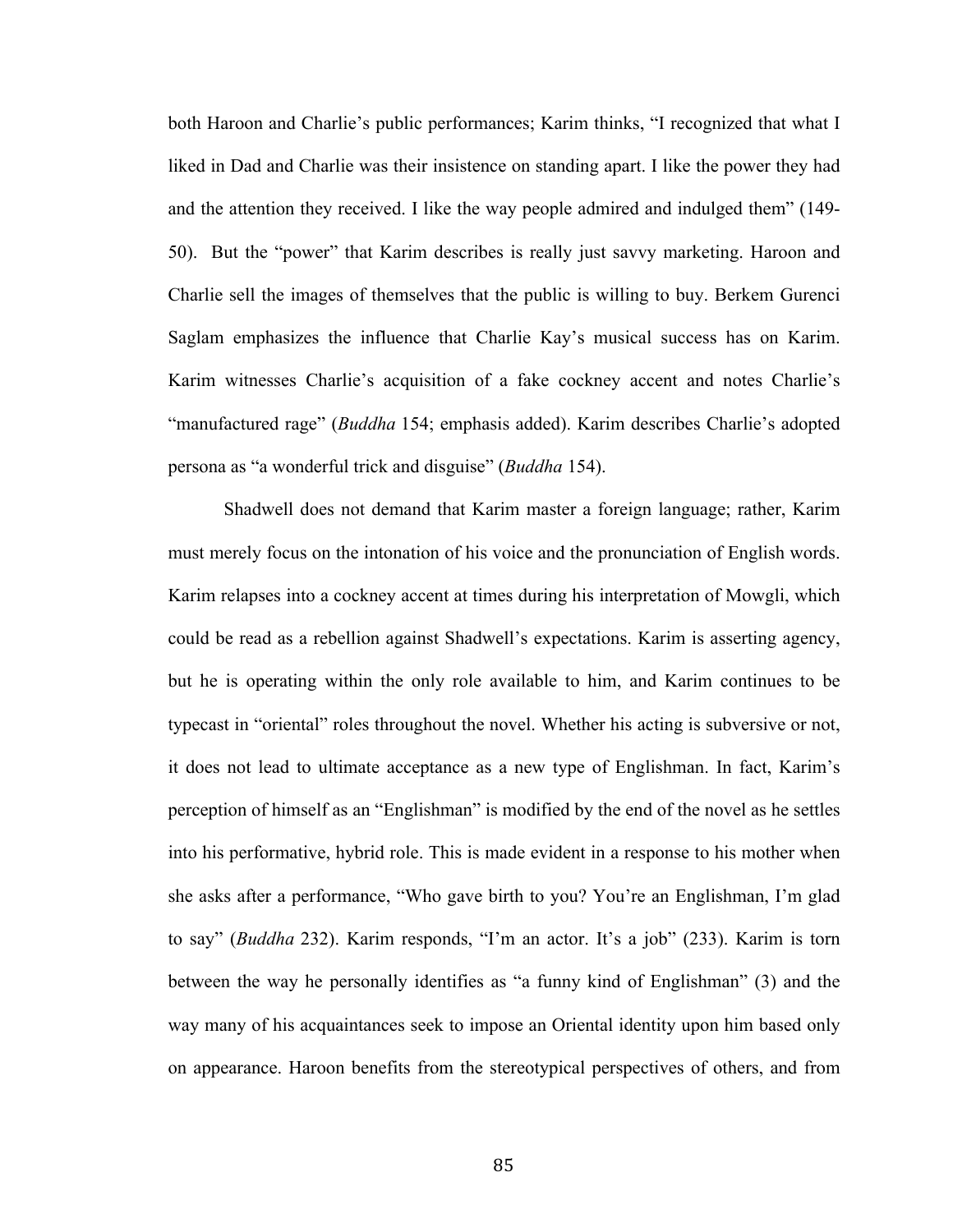this example, Karim discerns that his predicament has distinct advantages. Haroon draws upon a variety of Eastern resources to consciously fashion an "Oriental" identity for himself, and now his son realizes that "if [he] wanted the additional personality bonus of an Indian past, [he] would have to create it (213). Both father and son learn that cultural difference is marketable; they can invent the difference and sell back to the "English their colonial vision of the oriental other" (Brancato 58).

#### **Imitation of the Father**

Thus far, I have illustrated how Karim learns from his father the importance of identity performance, and rather than pulling further away from his father, he actually becomes more and more like him. In a 1997 psychoanalytical reading of *Buddha*, Max Vega-Ritter takes this notion much further by claiming that Karim "decides to follow the father, and even to confuse himself with him" (qtd. in Thomas 81-2). "Father and son function together. When he makes love to Eleanor, Karim remembers his father and identifies with him" (qtd. in Thomas 82). The line to which Vega-Ritter is referring reads, "Perhaps I was living out his dreams as I embraced Eleanor's flesh…" (*Buddha* 207). This scene, coupled with the previously discussed sex scene between Haroon and Eva, followed by Karim's sexual encounter with Charlie, can be interpreted as a sign of intimacy in the father and son relationship. Even in his most personal moments, Karim's thoughts drift to the primary source of his identity formation: his dad.

The bond between Haroon and Karim, however, is challenged in the novel as Karim tries out alternative paternal figures: his Uncle Ted and his stage directors, Shadwell and Pyke. These potential fathers may be interpreted as representative of two competing identities—options that Karim faces when it comes to living out a cultural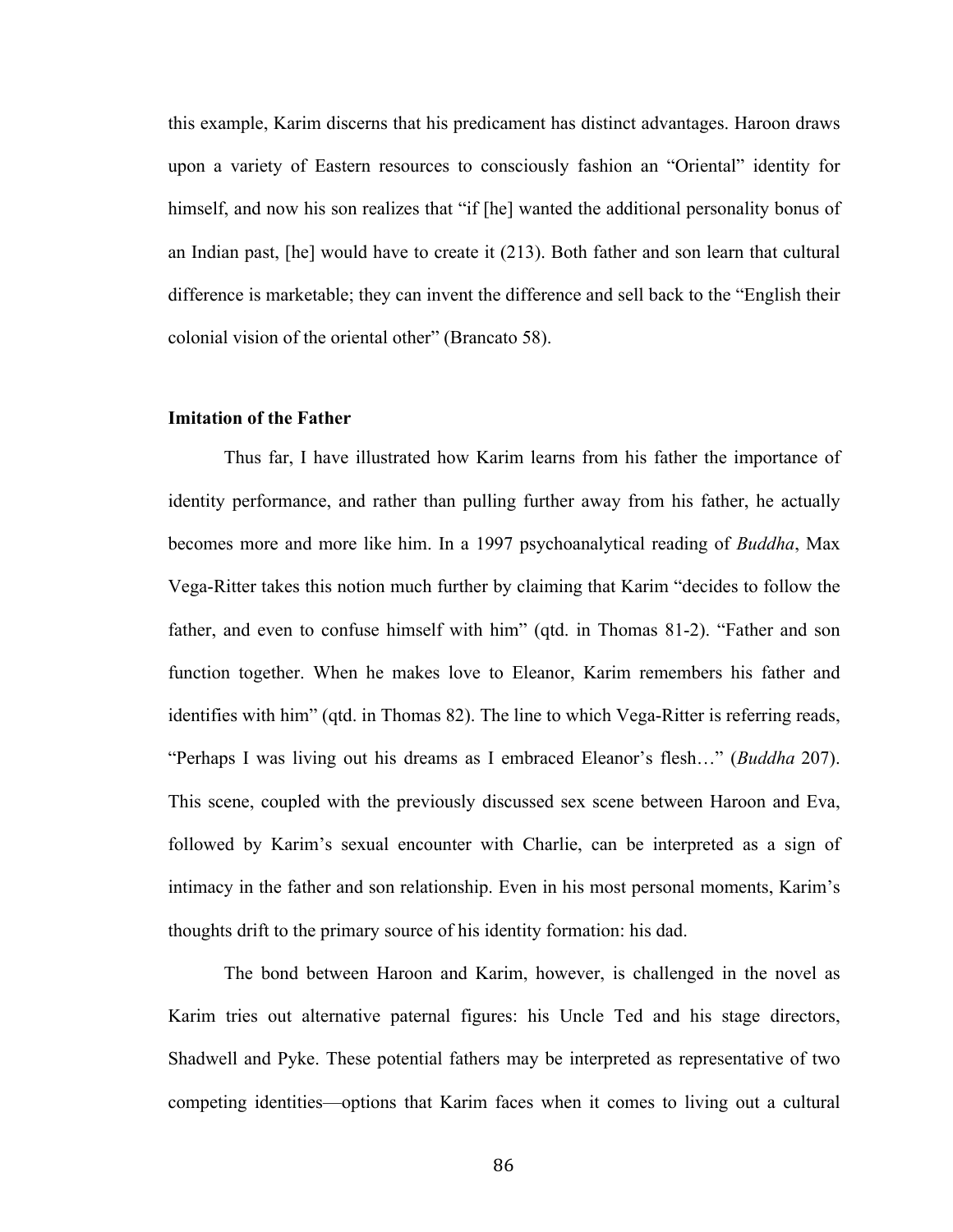identity: assimilation and essentialism. The text suggests that Uncle Ted would like to forget the native homeland of Karim's father. Ted is the family member who wants to Anglicize Haroon's name and calls him "Harry." He is a typical, middle-class, white Englishman who owns a central heating business. Karim narrates:

Uncle Ted and I were great mates. Sometimes he took me on central heating jobs with him. I got paid for doing the heavy work. We ate corned-beef sandwiches and drank tea from our thermos flask. He gave me sporting tips and took me to the Catford dog track and Epsom Downs. He talked to me about pigeon racing. Ever since I was tiny I'd loved Uncle Ted, because he knew about the things other boys' fathers knew about, and Day, to my frustration, didn't: fishing and air rifles, aeroplanes, and how to eat winkles. (33)

The activities listed in this passage are not only typical of adventures fathers and sons may experience together; they are also remarkably bound up in English culture. For instance, in his 1986 essay, "Bradford," Kureishi recalls memories shared with his English grandfather: "pigeon-keeping, greyhound racing, roast beef eating and pianos in pubs" (*Collected Essays*, 39). Three of the four activities here coincide with the ones Karim recounts in relation to his Uncle Ted. Clearly, Kureishi is drawing parallels between his and Karim's experiences with an English father figure—one that encourages full assimilation into English culture.

On the other hand, the older men with whom Karim connects in the beginning of his acting career encourage him to cultivate his Eastern heritage. Karim first learns about Pyke from a peer named Terry: "Pyke was the star of the flourishing alternative theatre scene; he was one of the most original directors around" (*Buddha* 159). It makes sense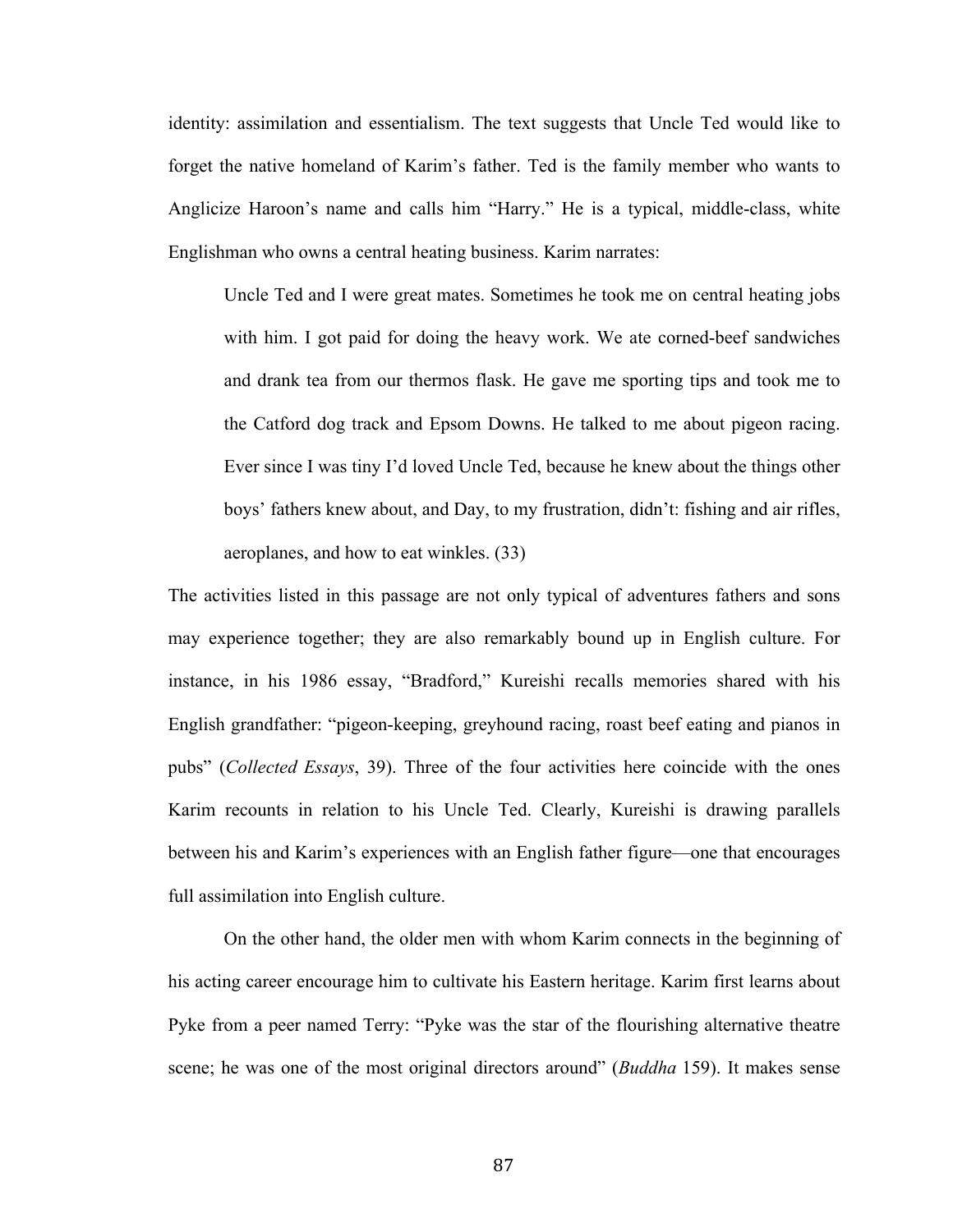that Karim would be eager to meet Pyke—not only for an advancement in his acting career—but also because, according to Freud, children seek out replacement parental figures that are "of higher social standing" (Freud 238). Karim feels an immediate connection to Pyke, believing that Pyke would understand everything he said (*Buddha* 163). Karim "told him things I'd never told anyone—how much I resented Dad for what he'd done to Mum, and how Mum had suffered, how painful the whole thing had been, though I was only now beginning to feel it" (163). But Pyke soon betrays Karim's trust by stealing his girlfriend. As Susheila Nasta explains, "Pyke can be seen to be repeating, despite the new camouflage of a left-wing philosophy of cultural diversity, yet a different version of an essentially colonialist authenticity" (203). While Ted is an inadequate father figure because of his commitment to English culture and efforts to Anglicize the Amir family, Pyke is equally inadequate because of his arrogance and manipulation.

Haroon, as Karim's biological father who remembers his homeland and his initial absorption into English culture, leads his son by example to perform an identity that white English culture is willing to buy. Haroon and Karim use their opportunities to introduce hybridity while essentialized versions of cultural identity in the novel are destroyed. Berthold Schoene states, "Ultimately, Karim's ethnic drag acts opens up the possibility of imagining the proliferation of individual identities beyond the bounds of racial originality or ethnic authenticity, that is, the gradual coming-into-being of black Englishmen of white Indians" (121-22).

#### **The Power of Performance**

Let us turn now to the aforementioned subplot, which illustrates a very different father and son relationship—the one that Haroon's best friend, Anwar, attempts to forge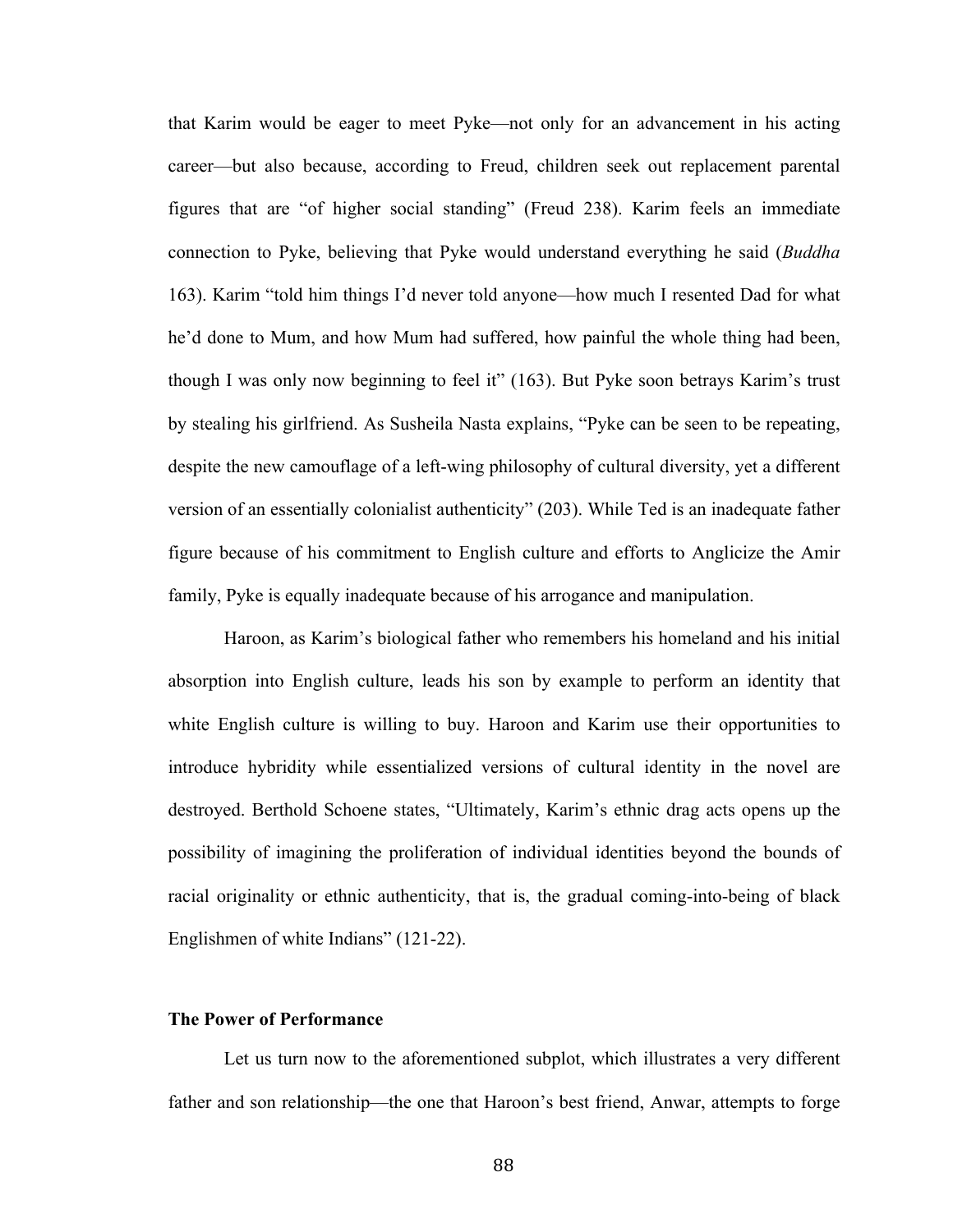with his son-in-law. In a generalized observation of immigrant fathers in Kureishi's work, Donald Weber writes that they "are limned as a comical cohort … the Pakistani elders in Kureishi tend to preside over their new worlds from bed, reaping in the material benefits of England while recuperating old world ways." This assessment does not adequately describe Haroon, but it does fit with the character of Anwar as well as Omar's father in *My Beautiful Laundrette*. Both men aspired to financial prosperity and happiness in England; these dreams do not come to fruition, and like his dear friend, Anwar modifies his approach to life. Whereas Haroon "now prospers on what he can retrieve of his Indian past, conflating it with Eva and her friends' spurious conception of Indianness" (Schoene 116), Anwar reclaims Islam in a radical fashion and goes on a hunger strike to persuade Jamila to marry an Indian Muslim recommended by Anwar's brother in Bombay (57).

Anwar's hunger strike—designated as "The Great Sulk" by Karim—is an elaborate ruse to compel Jamila to relinquish the agency that she has learned to assert in her life as a young woman in late twentieth century London. O'Shea-Maddour asserts that critics have been overly quick to follow Karim's lead when he suggests that Anwar's actions and motives for those actions are rooted in an "authentic" or "native" identification with Islam (36-7). Prior to the hunger strike, Anwar is similar to Parvez, the father in Kureishi's short story, "My Son the Fanatic." Anwar gambles; he drinks alcohol; he even "scoff[s] pork pies" (64). Like Haroon, Anwar brought his family to London for opportunities and assimilated in many ways. Now, he suddenly starts "behaving like a Muslim" (73). To O'Shea-Maddour, "the narrative emphasizes that Anwar's experience of being a Muslim in India was a complex and hybrid one" (37). "Even when the text appears to chart Anwar's 'return' to a stable 'Muslim' subjectivity,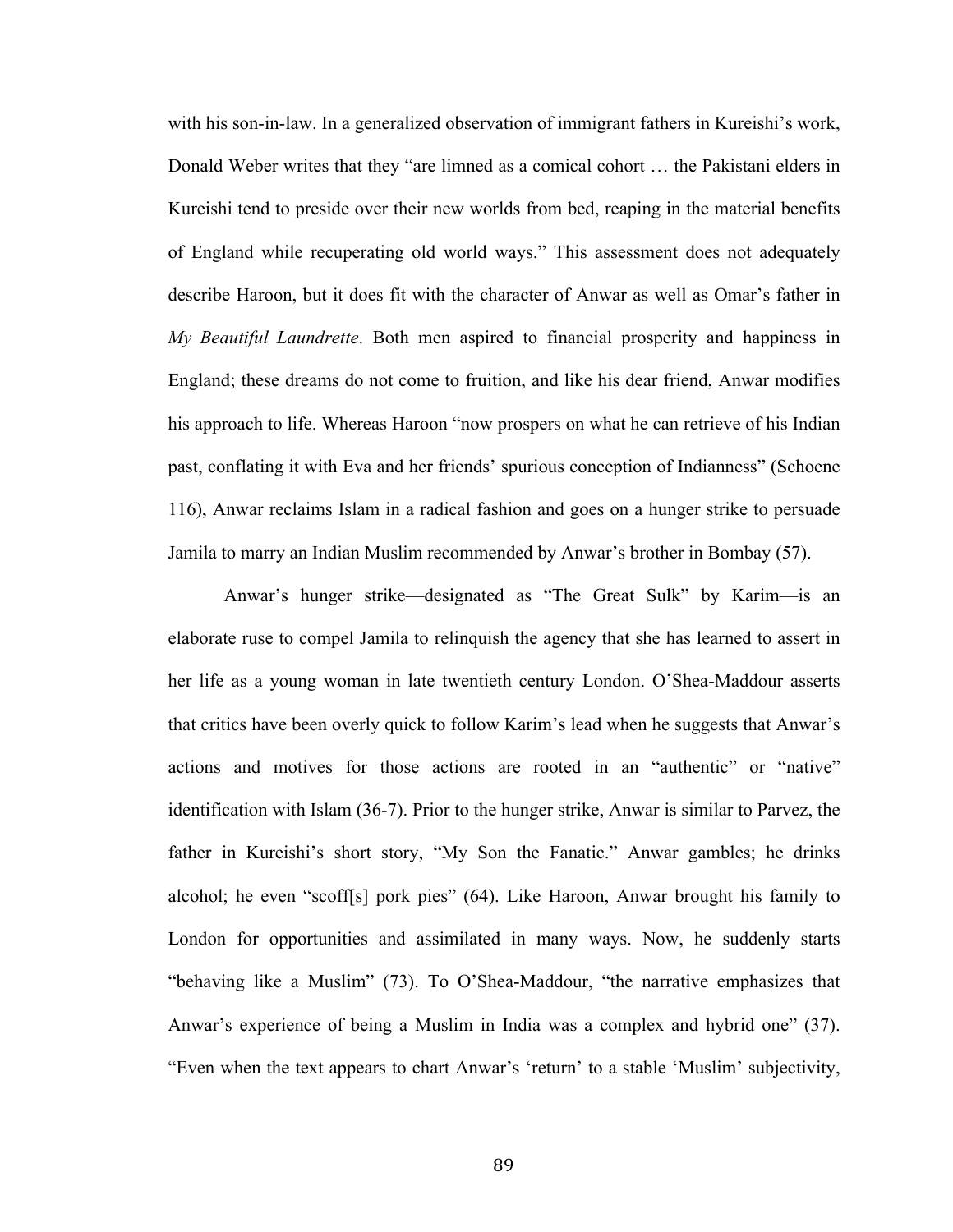the narrative destablilises it. For example, whilst Karim informs us that Anwar is 'regularly attending the mosque,' extended paragraphs reveal that he is frequently found at the bottom of the stairs in a drunken stupor'" (37).

Nahim Yousaf interprets Anwar's hunger strike in a different way: "In Anwar, Kureishi demonstrates that the 'old ways' first generation immigrants are prone to cling to outside their country of birth are outmoded and redundant" (44). But Anwar's motivations for clinging to this behavior at this specific moment are selfish. Indeed, Anwar defines his purpose, "If Gandhi can shove the English out of India by not eating, I can get my family to obey me by exactly the same" (60). Just as Haroon performs an exotic version of himself to gain social capital, Anwar performs religiosity for an end goal—to "combat (successfully if only symbolically) his daughter's assimilation" within English society" (Ball 234). In calling up his Islamic identity, "he represents himself as having a 'fixed identity' that originates in his 'motherland' and it is this that Kureishi deplores and satirizes" (Yousaf 44). Whereas hybridity and performance work for Haroon and Karim, fixed views lead to conflict, like Jamila's forced marriage to Changez. Yousaf writes, "For the author, one of the fundamental problems in British society is a hankering after a fixed, unbending, originary identity that takes little account of the various ethnic groups and communities that comprise contemporary Britain" (44).

#### **Impossible Identities**

In her essay, "The I Who Is Not Me," Zadie Smith discusses the idea of "impossible identities." She writes, "It seems to me that people experiencing impossible identities—who find it impossible to imagine being, for example, Muslim and gay, or Jewish and obscene, or black and nerdy, or female and perverse, or Protestant and Irish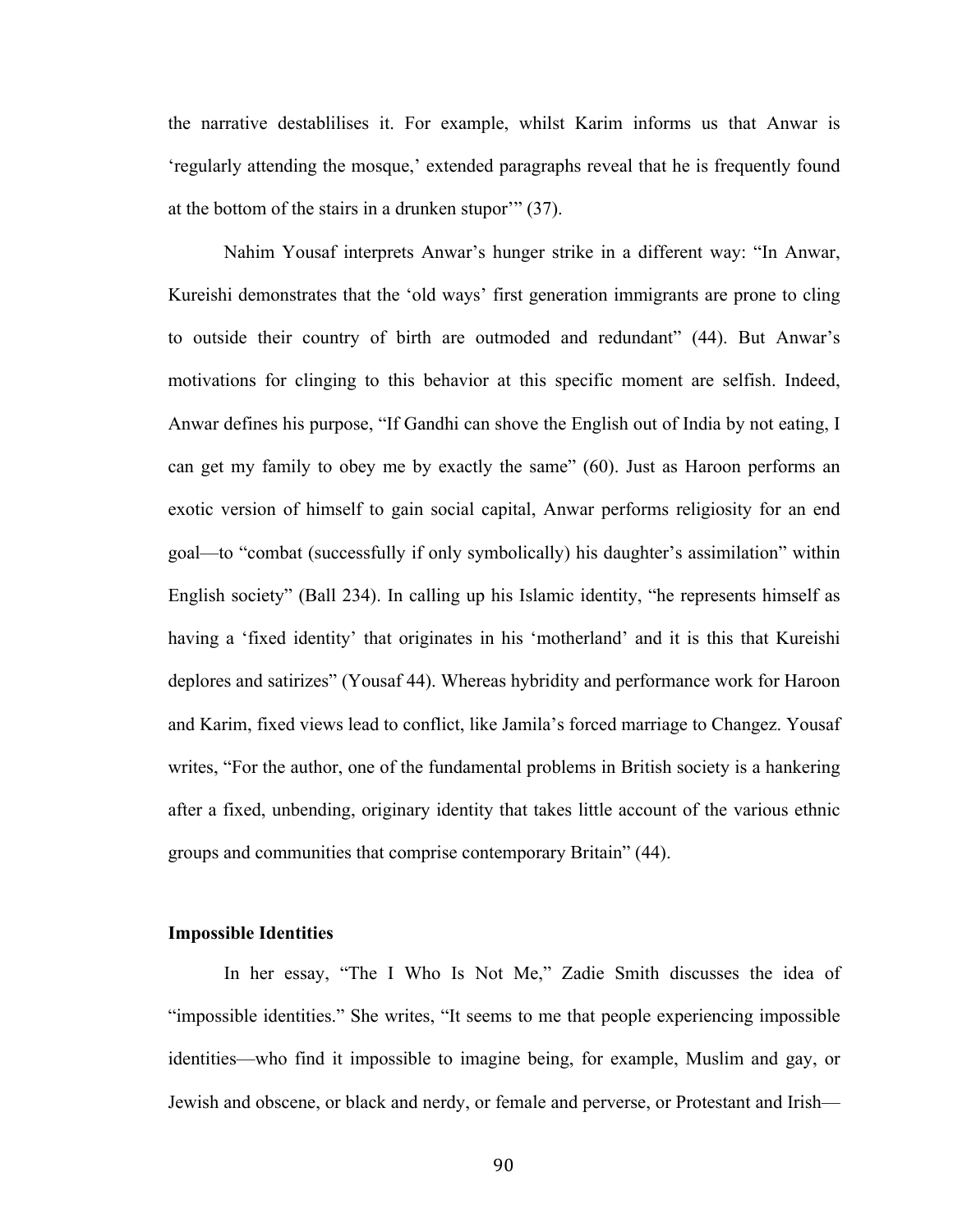can build up a terrible tension within themselves" (341). Perhaps Anwar senses this very tension in himself. He finds the contradictions in his identity unbearable whereas the new generation—seen here in Jamila and Karim—seems able to cope with new cultural ambiguities. "Thus Anwar's reversion to the role of a traditionalist Muslim father, who forces his radical feminist daughter into an arranged marriage is satirized by Kureishi both for the hypocrisy his position represents (as he beats his wife and carries on drinking alcohol) and the untenability of any essentialism" (Nasta 201-2).

The name of the man summoned from the East to marry the reluctant Jamila is Changez. Nathanael O'Reilly asserts that the name is most certainly a nod to David Bowie's song "Changes,"<sup>12</sup> and the character lives up to his name by bringing "change" in a much different form than Anwar expects. Anwar has specific ideas about the role of son that Changez will fill. Namely, he anticipates that Changez will take over the family business, have children with Jamila immediately, and relieve Anwar of the physical hardships associated with running his market.

On the contrary, Changez embodies many characteristics that Anwar associates with the West and despises. For example, rather than asserting power and control over his wife, Changez takes on a feminized domestic role, even developing breasts after Jamila's child (conceived with another man) is born. Changez is lazy; his very appearance specifically his disfigured left arm (81)—suggests that he will fail to live up to Anwar's expectations. Upon first meeting Karim, Changez tells him that he reads "the classics," by which he means P.G. Wodehouse and Conan Doyle (83). He wants to visit bookshops in the Charing Cross Road and Sherlock Holmes's house in Baker Street. In short, all

 $12$  Kureishi and Bowie attended the same school ten years apart, and Bowie's music is used in the 1993 BBC adapation of *The Buddha of Suburbia*.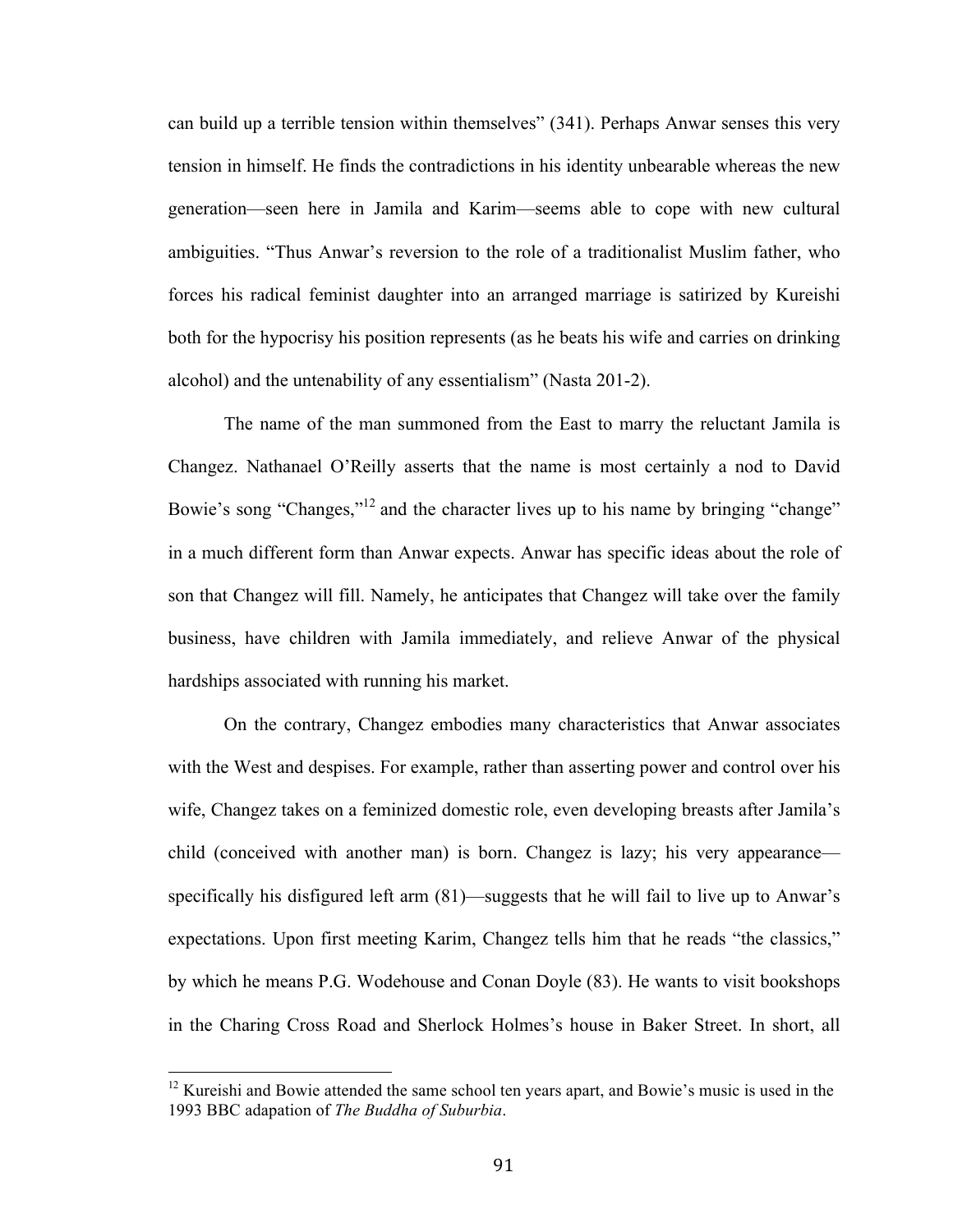aspects of English popular culture fascinate Changez, especially the sexual freedoms he discovers.

When Jamila will not sleep with him, Changez turns to the services of a Japanese sex worker named Shinko. In the pivotal scene of chapter 14, which leads to Anwar's death, Changez must choose between Shinko and the life of pleasure he has created for himself and the demands of his Islamic father-in-law. Anwar approaches Changez and Shinko on the street: "the disappointed father-in-law was intending to crack his son-inlaw over the loaf right now – and possibly club him to death"  $(210)$ . In a calm but desperate response, Changez "withdrew the knobbly dildo from its paper-bag sheath, and with a Muslim warrior shout ... whacked my [Anwar] smartly over the head with it" (210). The dildo in this scenario is clearly a symbol of Western sexuality. Anwar dies, suggesting that a radical Muslim identity—indeed, any extreme, one-dimensional identity—cannot survive in Britain.

The father and son relationship between Anwar and Changez represents a binary between extreme representations of Eastern and Western identities. In the words of Kenneth Kaleta, "Anwar and Changez may share a common cultural tradition, but their attitudes are antipodal" (198). Kureishi's portrayal of the extremes in Anwar and Changez mock "reliance on fixed essentialist conceptions of identity, which replicate precisely the assumptions that the author most deplores" (Moore-Gilbert 133-34). "Haroon's understanding that his roots are located in an 'imagined India' (BS 74), with all the provisionality which this implies, distinguishes him sharply from Anwar who, as the novel progresses, increasingly embraces a damagingly rigid and exclusionary conception of his 'original' identity" (Moore-Gilbert 134).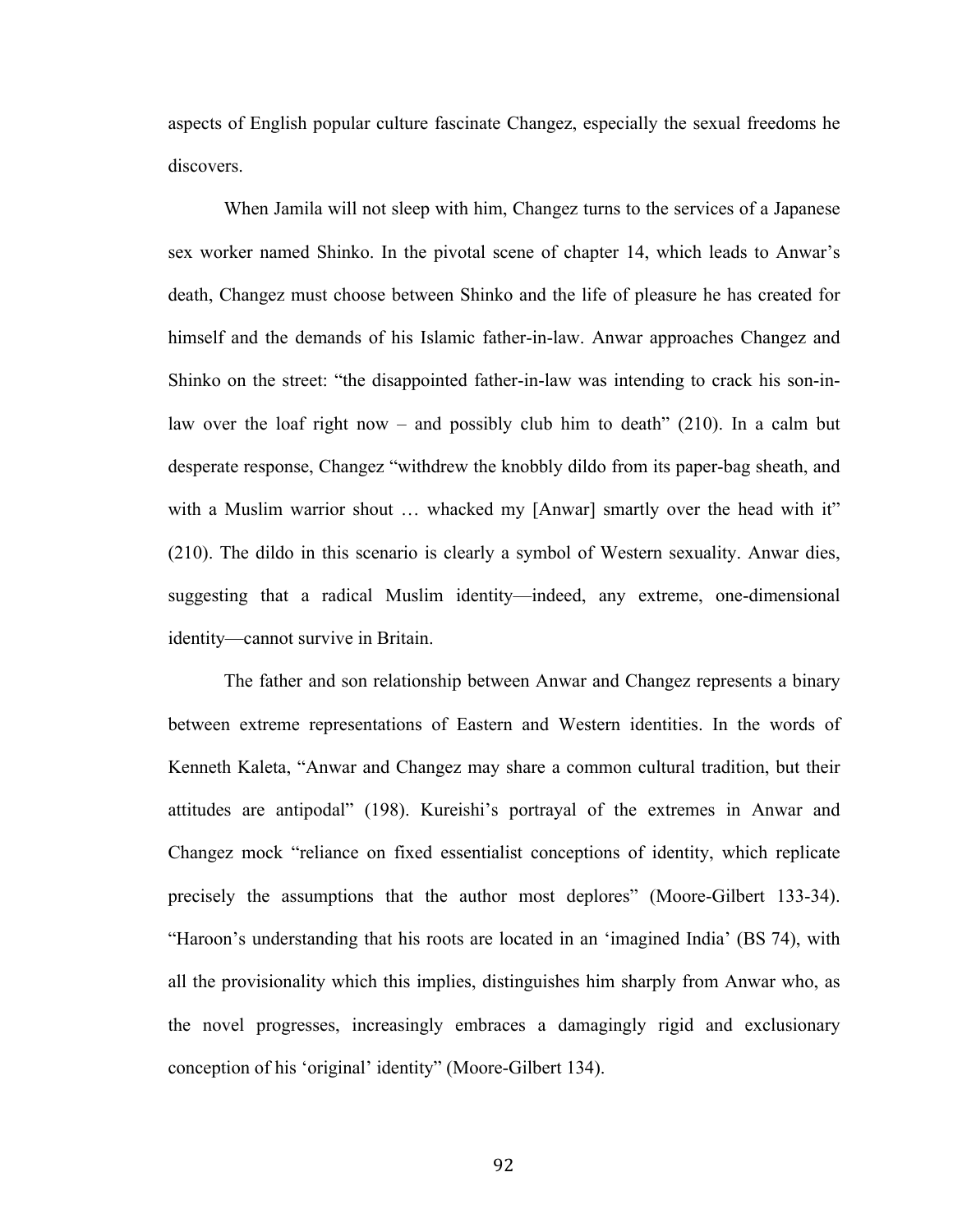In closing, *The Buddha of Suburbia* can be connected to Joyce's *A Portrait of the Artist as Young Man* in that both belong to the Bildungsroman genre and both feature young men growing into artists in different ways. Like Stephen, Karim "is making the new out of the old" (Smith, *Feel Free*, 246). Karim values one specific dramatic performance above all others: his portrayal of Changez presented as a character study. Karim reflects,

I became more energetic and alive as I brushed in new colours and shades. I worked regularly and kept a journal; I saw that creation was an accretive process which couldn't be hurried, and which involved patience and primarily, love. I felt more solid myself, and not as if my mind were just a kind of cinema for a myriad impressions and emotions to flicker through. This was worth doing, this had meaning, this added up elements of my life. (217)

As this passage illustrates, Karim's artistic endeavors help him to piece together different aspects of his identity, to solidify his own unique personhood. In an interview with Alison McLeod, Kureishi comments on this passage: "Well, although Karim is an actor, it actually describes the process of being a writer." This remark helps us to understand that the mode of expression is not the point. Rather, Karim locates his identity and finds a way to articulate it. His mode of choice relies heavily on lessons learned from his father.

A Bildungsroman is traditionally a novel of education, and an important aspect of Karim's education is learning how and where to position himself in postcolonial England with one Indian parent and one English parent. Much of the education passes from Haroon to Karim—from father to son. Kureishi has acknowledged his habit of writing about fathers, and he continues to explore father and son relationships after the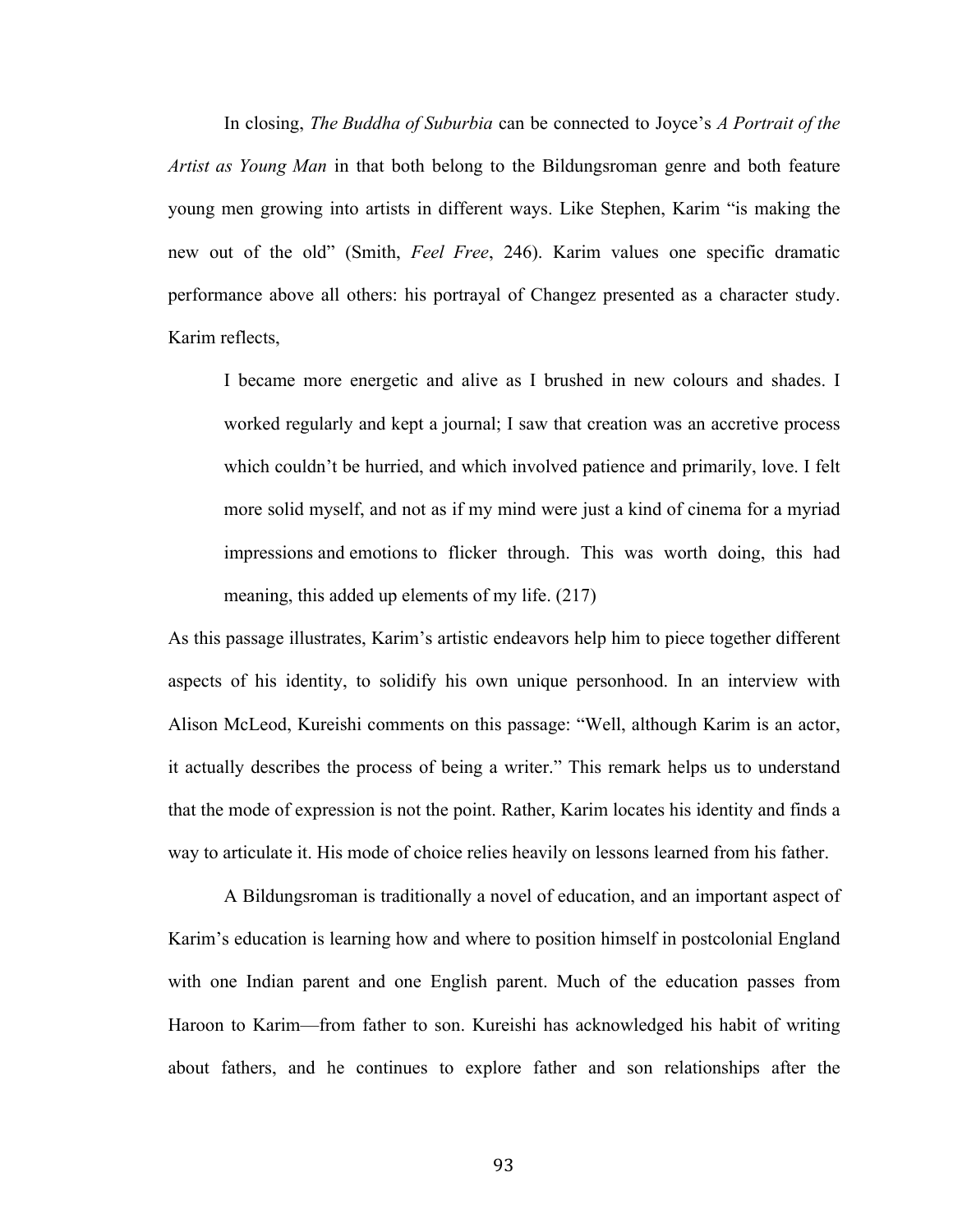publication of *Buddha*—in *The Black Album* (1995) and *Intimacy* (1998), just to name two. Nevertheless, Kureishi has shown deep satisfaction with his portrayal of Haroon and Karim. While drafting *The Black Album*, he said, "There's a father in some of the plays, and I wrote him in *Laundrette*. I finally put a father in *The Buddha of Suburbia*. I have three or four goes at something, and then I leave it and move on. I was very pleased with the father in the *Buddha*, and I don't think I will write any more fathers for a long time to come. I'm finished with that now" (qtd. in Kaleta 134).

*Buddha* both begins and ends with shared scenes between father and son. Although the issues of the novel are not fully resolved, father and son have a close relationship, and Kureishi emphasizes how both continue to perform their identities. Moore-Gilbert finds the ending of *Buddha* unsatisfactory because Karim does not make a decisive choice as to which culture to embrace. He does not discover a "satisfying synthesis of, or compromise between, them" (Moore-Gilbert 127). The closing lines of the novel, however, are hopeful and optimistic; Karim narrates, "I was surrounded by people I loved, and I felt happy and miserable at the same time. I thought of what a mess everything had been, but that it wouldn't always be that way" (284). Berthold Schoene calls the ending "highly optimistic," (124) but if, as Schoene states, "Karim is free continuously to reinvent his identity which—due to the 'creamy' colour of his skin, his nomadic lifestyle and bisexual inclinations—remains ultimately unintelligible within the framework of the society he inhabits" (119), then why are his potential acting engagements so limited?

In the final scene of the novel, Karim hosts a small party to celebrate his new job on a soap opera: "[He] would play the rebellious student son of an Indian shopkeeper"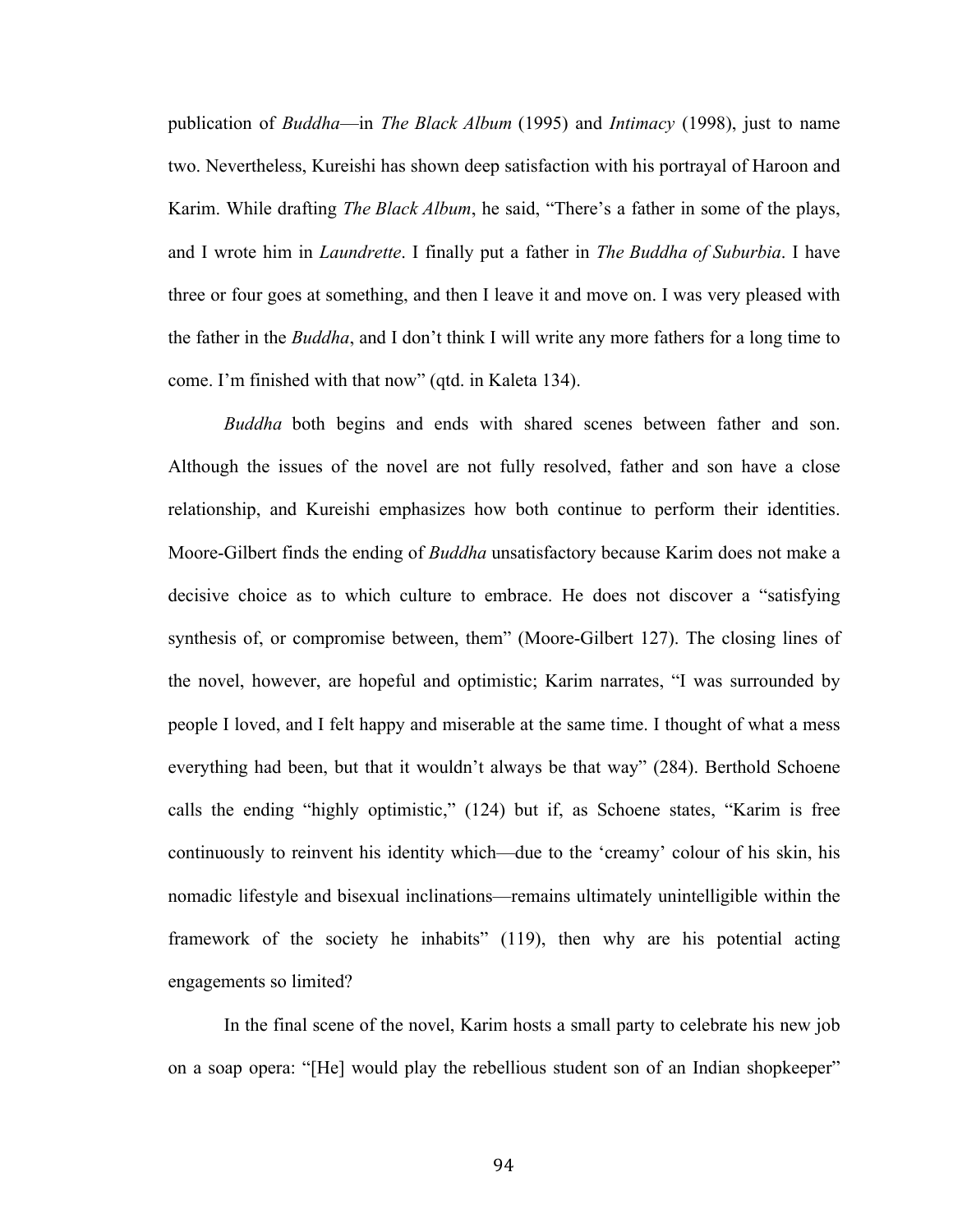(259). While it seems that Karim is still being typecast because of his appearance, Haroon expresses satisfaction that Karim is "doing something visible" (280). And Haroon takes Eva's advice to put on his Nehru jacket to impress onlookers at the restaurant: "the waiters would think he was an ambassador or a prince, or something" (282). Once again, the emphasis is on being seen—being recognized as a subject with agency—even if that recognition relies upon a carefully constructed, performed identity.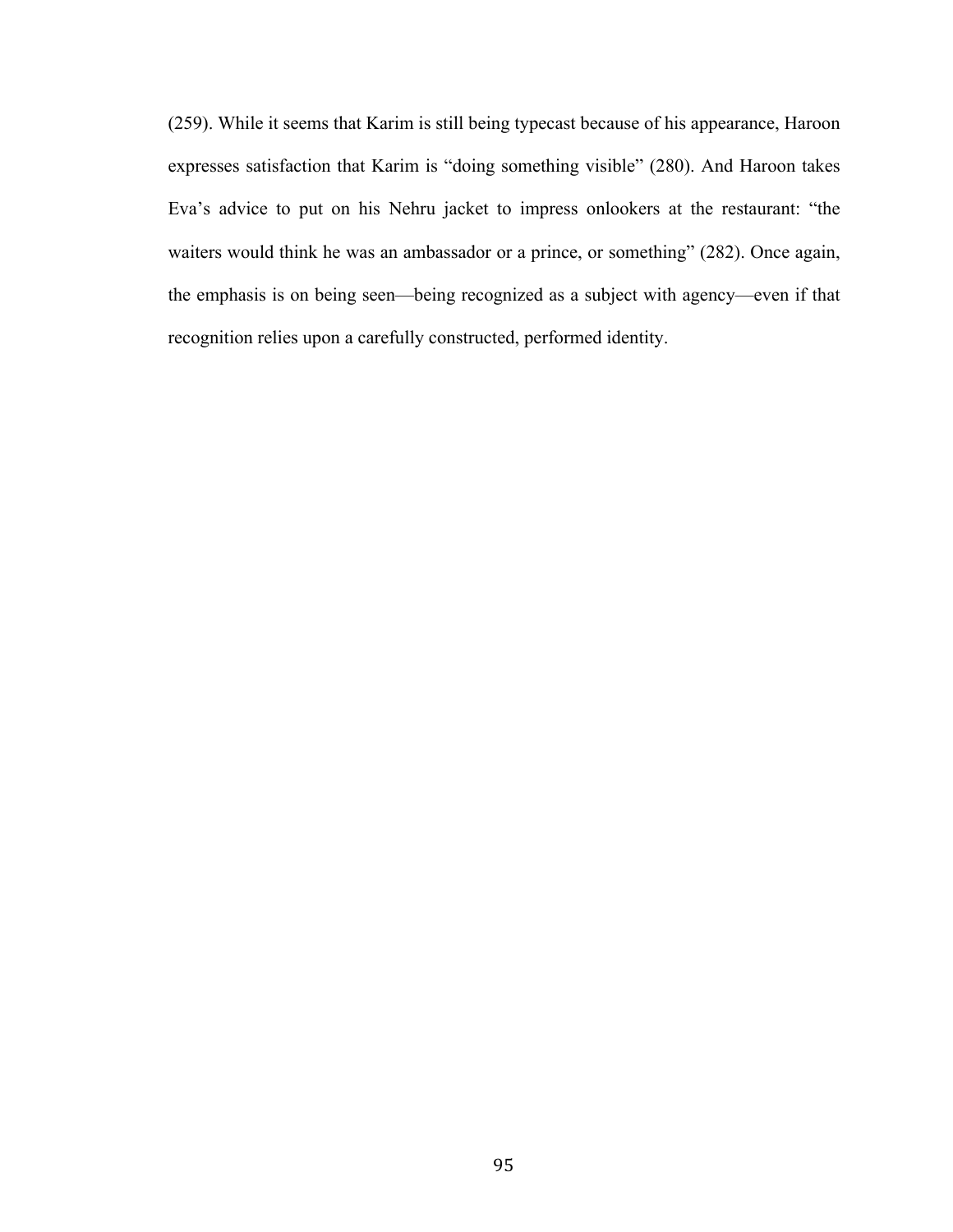#### **CHAPTER 3: FATHERS AND SONS IN THE EARLY WORK OF ZADIE SMITH**

Zadie Smith's debut novel, *White Teeth* (2000), received both popular praise and vast critical attention, winning awards such as the Commonwealth Writers' First Book Award and the Whitbread First Novel Award. My analysis of *White Teeth* as a novel about fathers and sons is derived from several current threads in scholarship on the text. First, Smith openly acknowledges the influence that E.M. Forster has had on her work, explicitly articulating the connections between her 2005 novel, *On Beauty*, and Forster's *Howard's End* (1910).<sup>13</sup> In the acknowledgements to *On Beauty*, Smith writes, "It should be obvious from the first line that this is a novel inspired by a love of E.M. Forster, to whom all my fiction is indebted, one way or the other." It is not surprising then that Smith's epigraph to the first section of *White Teeth* is a quotation from Forster's *Where Angels Fear to Tread* (1905). However, a link exists between the two plots that perhaps Smith herself has not explicitly made. One of *White Teeth*'s fathers, Samad Iqbal, struggles to impart upon his son a cultural identity with South Asia and a religious identity with Islam. The entire story of *Angels* revolves around a scandalous love affair, which results in marriage and the birth of one male child. This child's mother—an Englishwoman—dies shortly after giving birth, and the remaining parent is Italian. The mother's family decides to intervene, travel to Italy, and remove the infant from his father's custody in order to give the son a "proper" English education. Thus, before the child is even capable of understanding the differing cultures of his parents, he is caught in a tug of war between two families and two lifestyles.

 <sup>13</sup> For more on Forster's influence on Smith's work, see Frank Kermode's review of *On Beauty*: "Here She Is." *London Review of Books*, vol. 21, no. 19, 2005, pp. 13-14 and Fiona Tolan's "Zadie Smith's Forsterian Ethics: *White Teeth*, *The Autograph Man*, *On Beauty*" in *Critique: Studies in Contemporary Fiction*, vol. 54, no. 2, 2013, pp. 135-46.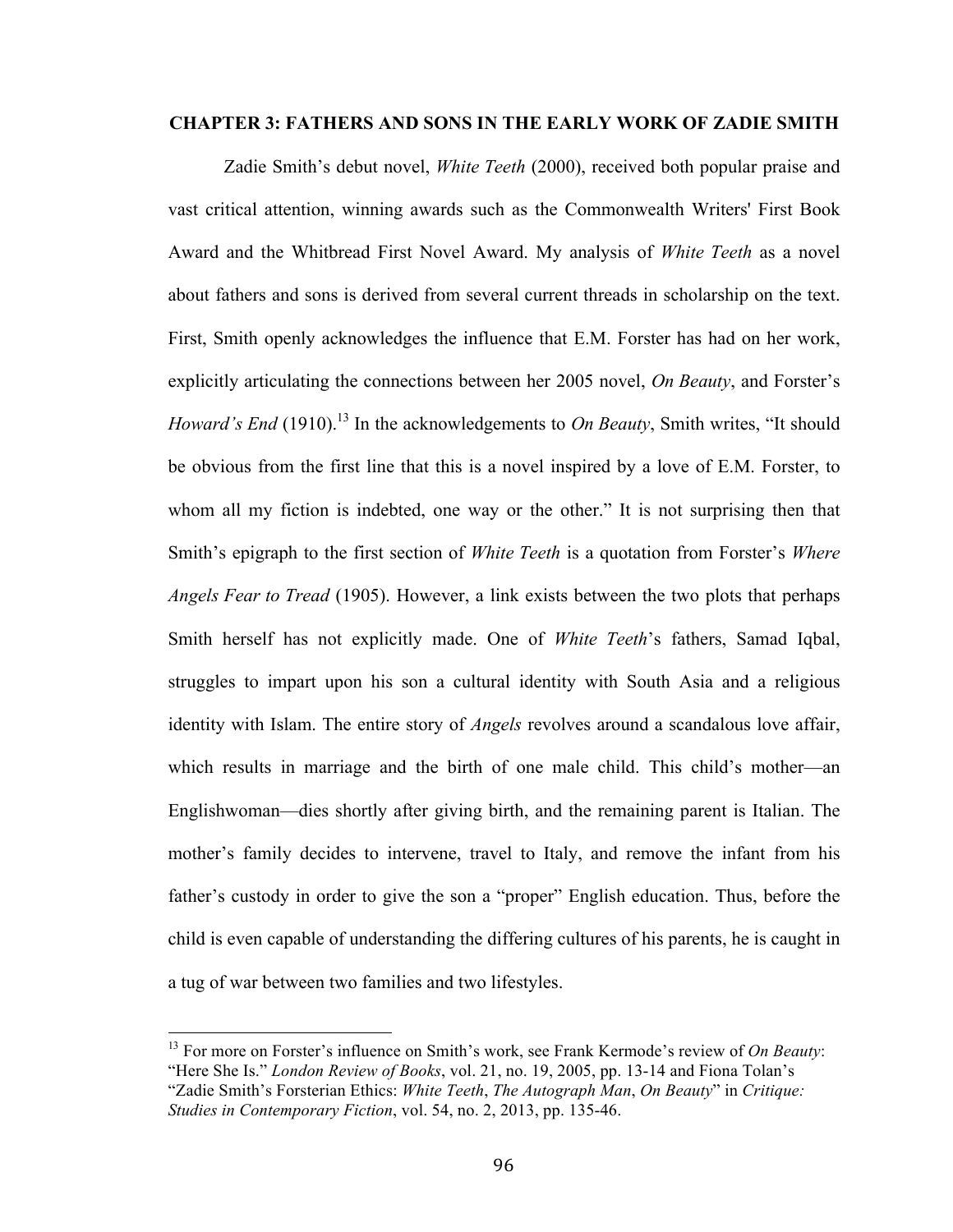The binary mindset of the family—their categorical belief that Englishness is respectable and Italian culture is corrupt—ultimately results in the child's tragic death at the end of Angels. The English family refuses to tolerate what they view as a corruption of their English bloodline. For them, it is bad enough that the child carries the genes of an Italian man, but their quick action to alter the child's environment suggests that they believe "nurture" can overcome "nature." Likewise, *White Teeth*'s Samad sends one of his twin sons to Bangladesh, his homeland, in an effort to tether him to tradition and rescue him from England's corrupt culture.

The connections between the works of Forster and Smith regarding child rearing and cultural assimilation are important for my exploration of national identity. Many critics have praised *White Teeth* as a multicultural novel that depicts an urban space shared by several distinct ethnic groups. The judges of the 2000 Whitbread Award called it a "landmark for multicultural Britain, as well as a superb portrait of contemporary London" (qtd. in Squires 80). Simon Hattenstone echoes these sentiments in a 2000 interview with Smith, stating *White Teeth* is "very much a book about modern London, a city in which 40% of children are born to at least one black parent…. *White Teeth* reflects a new generation for whom race is the backdrop to daily life rather than the defining characteristic of existence."<sup>14</sup> In an interview with Sarah Lyall the same year, Smith goes so far as to claim that *White Teeth* presents "a utopian view" of race relations; "It's what it might be and what it should be and maybe what it will be.<sup>"15</sup> There are moments when this seems to be the case. For example, a description of a playground reads,

<sup>&</sup>lt;sup>14</sup> Simon Hattenstone, "White knuckle ride." *The Guardian*. 11 Dec. 2000, pp. 6.

<sup>15</sup> Sarah Lyall. Interview: "A Good Start." *The New York Times Book Review*, vol. 105, no. 18, 30 Apr. 2000, pp. 8.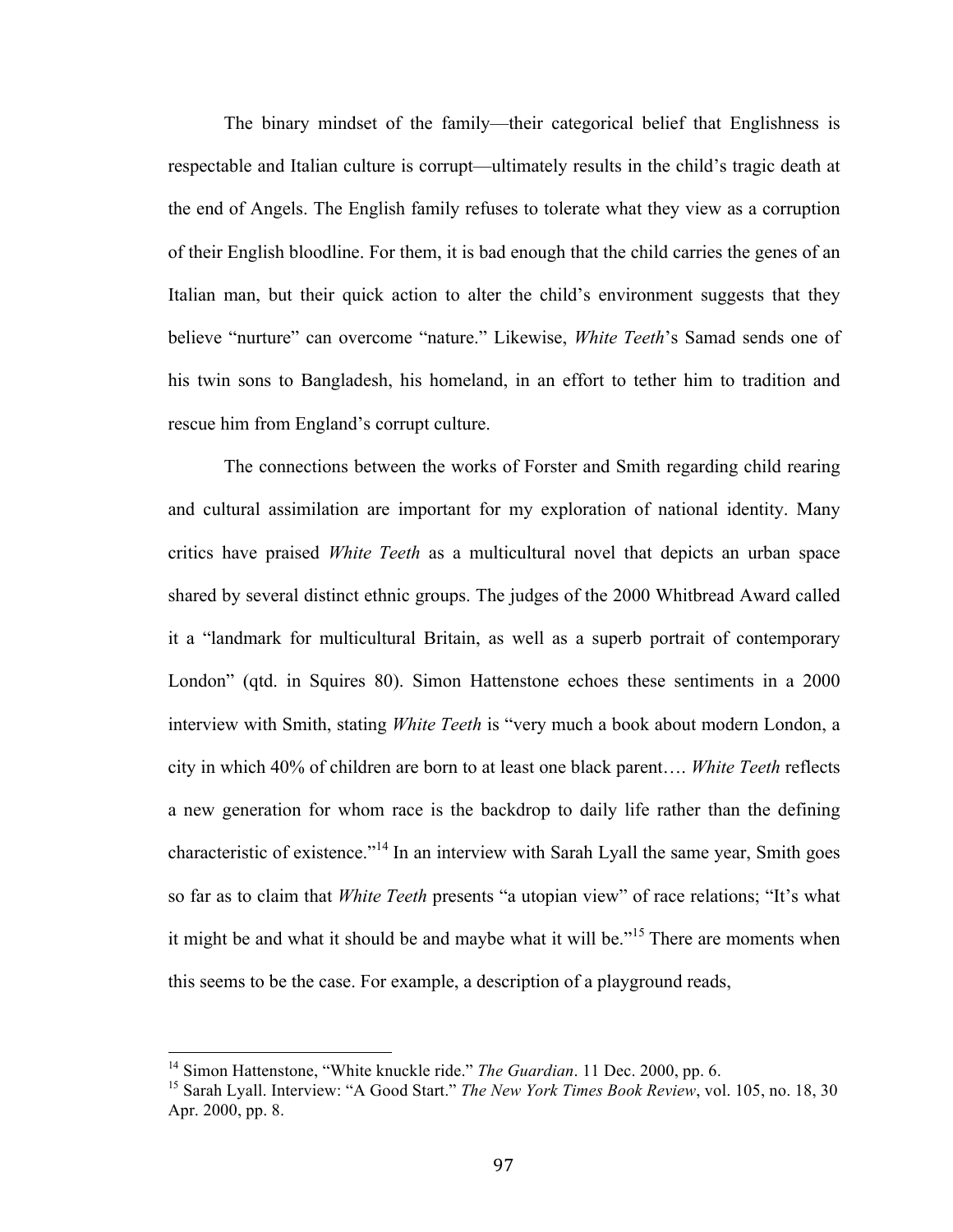This has been the century of strangers, brown, yellow, and white. This has been the century of the great immigrant experiment. It is only this late in the day that you can walk into a playground and find Isaac Leung by the fish pond, Danny Rahman in the football cage, Quang O'Rourke bouncing a basketball, and Irie Jones humming a tune. (*WT* 271)

On the surface, this passage paints a happy picture of racial and cultural diversity, which importantly focuses on children—innocent agents that can carry the peaceful broadmindedness of their youth into adulthood and then perhaps pass it onto a future generation. Some of the children's names clearly spring from interracial partnerships, suggesting a forthcoming generation of colorblind citizens. For instance, "Quang" is recognizable as an Asian name while "O'Rourke" is Irish. The naming becomes even more complicated when Smith mentions, "best friends Sita and Sharon, constantly mistaken for each other because Sita is white (her mother liked the name) and Sharon is Pakistani (her mother thought it best—less trouble)" (*WT* 271). The narrative occasionally describes shared spaces in this way; locales like O'Connell's pub and Glenard Oak School are ideal examples of what Mary Louise Pratt referred to as "contact zones" in the early 1990s.

This picture of interracial harmony, however, is only one small moment in a complex tale. Smith goes on to describe the children as having "first and last names on a direct collision course" (*WT* 271). The diction evokes the potential of a fiery crash between the two cultures represented by the child's first and last name. In keeping with this implication, Smith qualified her claims about the novel's "utopian view" in a 2005 interview with David Sexton in *The Sunday Telegraph*: "Asked whether its portrayal of a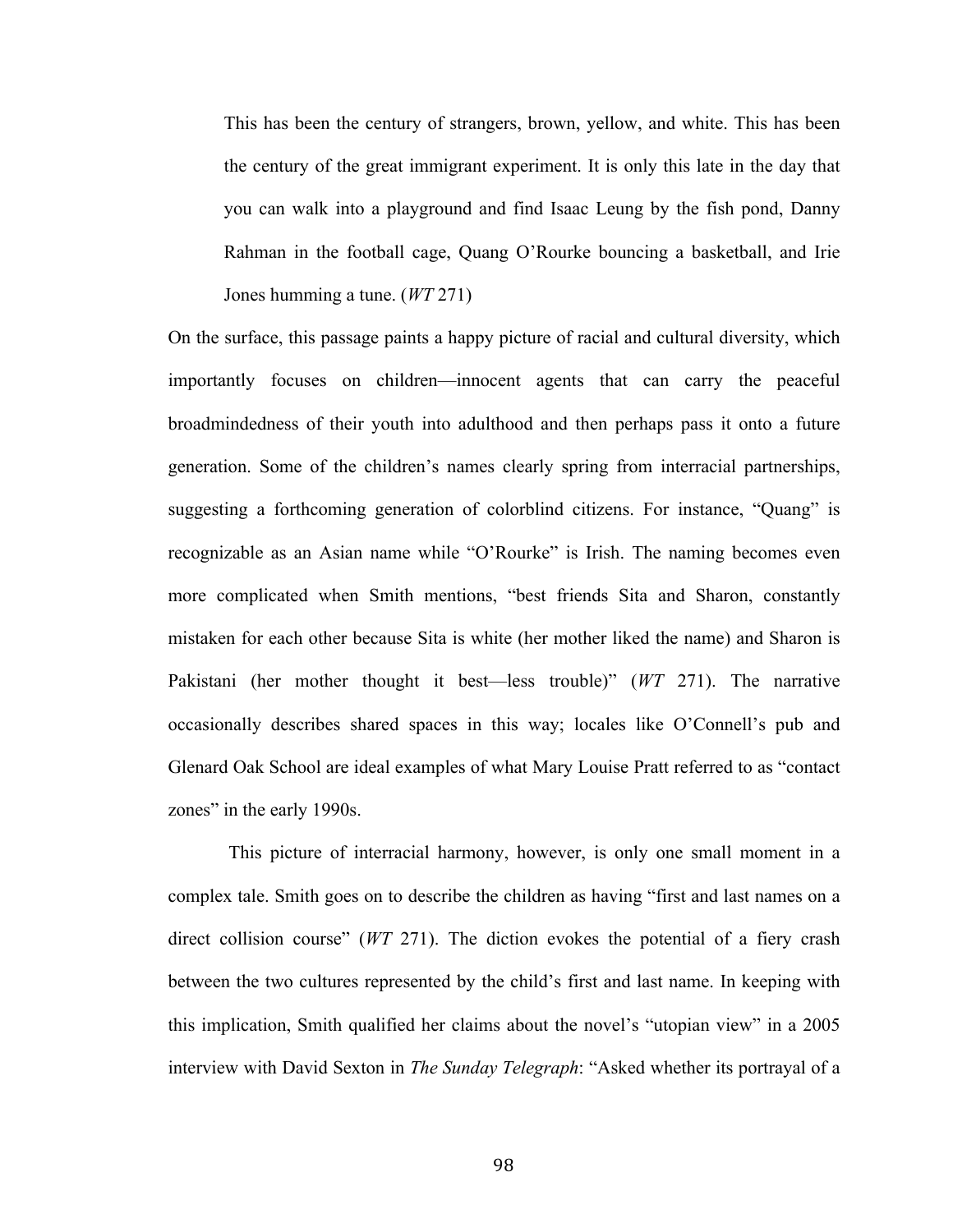happily multicultural land was not a little optimistic, she replied, 'I think on one level I was just straight out wrong. I extrapolated from my own experience, as writers do, and I was wrong.""<sup>16</sup>

The "direct collision course" regarding names is merely one of the sprawling novel's numerous conflicts, many of them violent. While critics have often emphasized the novel's problems of race relations—Irie's industrious efforts to shed her physical characteristics of blackness and Archie's obliviousness to discrimination against his Jamaican wife—I will argue here that the primary conflict is one between generations, specifically between an immigrant father, Samad Iqbal, and his second-generation twin sons, Magid and Millat. This chapter will analyze how Samad's immigrant status in England informs his personal sense of identity and how he attempts to influence the identity formation of his sons. Smith adeptly illustrates the tensions particular to this postcolonial family dynamic. Although readers might expect the white characters of the book to impose ideas of essentialism onto the nonwhite characters, it is actually Samad who holds essentialist views and wishes to control the formation of national identity in the lives of his children. With the Iqbal family, Smith examines the human need for belonging and the fear associated with cultural assimilation. I will then look to Smith's sophomore novel, *The Autograph Man*, to explore the depiction of a Jewish-Chinese-English man, Alex-Li Tandem, who must establish his identity in the aftermath of his father's sudden death.

At its core, *White Teeth* is a study of family—a social space that Irene Pérez - Fernández identifies as profoundly significant in England in the 1980s,<sup>17</sup> the same decade

 

<sup>16</sup> David Sexton. "Zadie's Mistake Radio." *The Sunday Telegraph*. Review Section, 9 Jan. 2005, p. 7.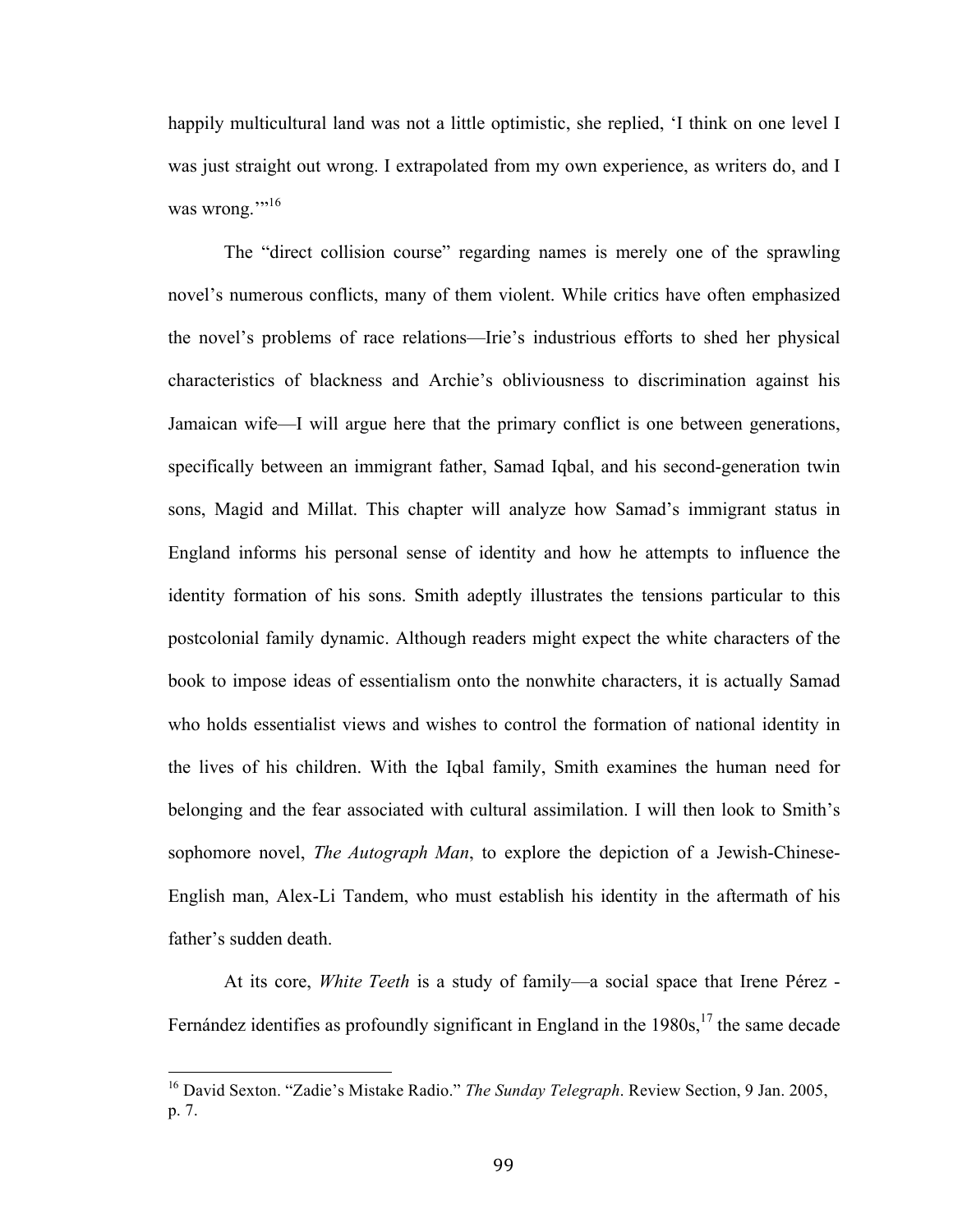during which the bulk of the novel is set. It is through family interactions that we learn how to express and define ourselves. We do not acquire what we need for self-definition on our own. As Charles Taylor writes in *Multiculturalism and the Politics of Recognition*, we are shaped "through interaction with others who matter to us—what George Herbert Mead called 'significant others'" (Taylor 32). Family, a group of significant others, necessitates birth; therefore, quite appropriately, Smith's novel both begins and ends with births. First, Archie Jones is symbolically reborn. He has attempted suicide by inhaling car exhaust fumes when a chance encounter resuscitates him: "Life wanted Archie. She had jealously grabbed him from the jaws of death, back to her bosom" (*WT* 6). At the conclusion of the novel, Irie (Archie's daughter) gives birth to a child whose paternity is uncertain. Thus, the element of chance is featured prominently in both "births." A total of four families comprise the cast of *White Teeth*: the English Joneses, Jamaican Bowdens, Bengalese Iqbals, and white Jewish Chalfens.

At the head of the Jones family and the Iqbal family are two fathers: Archie and Samad, who developed an unlikely friendship during World War II. The first conversation that readers witness between Archie and Samad focuses on the value of progeny; Samad asks, "…life without children, Archie, what is it for?" (11). Jennifer J. Gustar refers to *White Teeth* as a "novel of fathers" (334) that examines the colonial legacy of violence. In her reading, members of the younger generation attempt to match the heroic masculinity of the older generation. In alluding to the Prometheus myth, Gustar argues that Magid is a scientific over-reacher. In fact, Samad, Marcus Chalfen, and Magid all play God in some way. They try to "ignore the role of the accidental" (340)

<u> 1989 - Andrea Santa Andrea Andrea Andrea Andrea Andrea Andrea Andrea Andrea Andrea Andrea Andrea Andrea Andr</u>

 $17$  More specifically, Fernández argues that during the 1980s in the United Kingdom, "there was a reassertion of the notion of family as an attempt to counter the disruptions that were taking place at a social level" (147).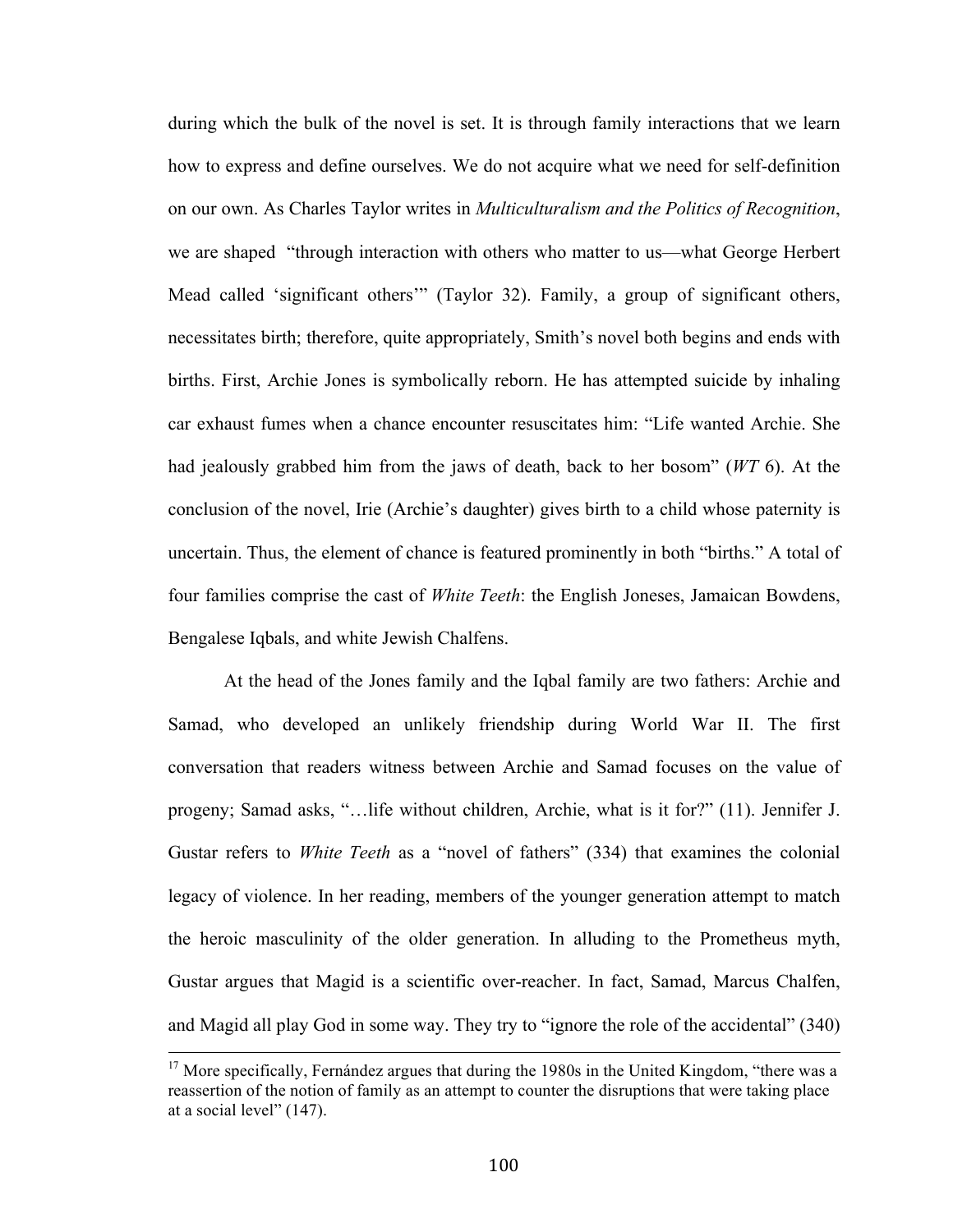and shape the future—"institution certainty and prohibiting the random, the accidental" (341).

#### **Binary Beliefs**

As Matthew Paproth points out, the majority of the main characters in *White Teeth* are each caught between binaries: Millat struggles between the religious and the secular; Samad fluctuates between Eastern and Western values; Irie struggles to find connections between her family's colonial past and her present situation; Archie wavers between his internal history and the realities of external history; Marcus Chalfen, with his "FutureMouse©" experiment, fighting randomness with predestination determined by science (Paproth 9). One important symbol that visualizes binaries is Archie's signature coin toss. He uses this method of chance—emphasized with slow motion in the 2002 Channel 4 miniseries adaption—to determine numerous decisions, both major and minor. As we know there are two sides to a coin; therefore, a definitive binary in Archie's decision-making process is established. He receives a "yes" or "no" answer each time, no "maybe's" or conditional responses.

So solidified is Archie's commitment to the coin-toss that he uses it to decide, in the first scene of the novel, whether or not he will go through with his New Year's resolution to commit suicide. As he sits in his car with a vacuum cleaner connecting the exhaust pipe to the window: "He was resigned to it. He was prepared for it. He had flipped a coin and stood staunchly by the results. This was a decided-upon suicide" (3). In short, Archie relies on chance, or what is sometimes referred to as "fate," to govern his behavior instead of any fixed belief system. Sigrun Meinig points out that a "discourse of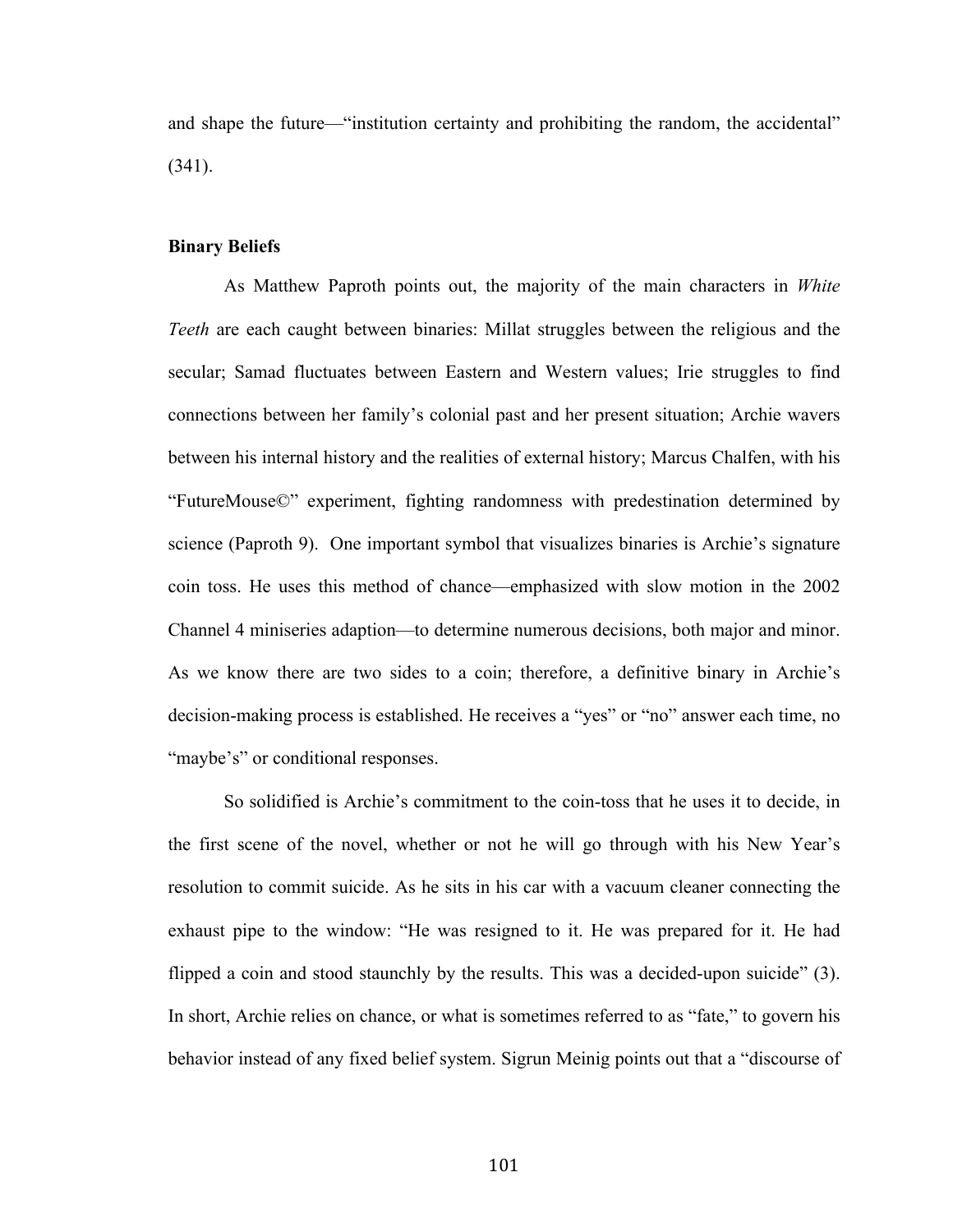determinism" is established in the diction surrounding Archie's failed suicide attempt (Meinig 244). For example,

While [Archie] slipped in and out of consciousness, the position of the planets, the music of the spheres, the flap of a tiger moth's diaphanous wings in Central Africa, and a whole bunch of other stuff that Makes Shit Happen had decided it was second-chance time for Archie. Somewhere, somehow, by somebody, it had been decided that he would live. (4)

Notice Smith's use of the passive voice in this sentence construction. Neither the narrator nor the character is able to name or identify precisely the force that "Makes Shit Happen." It is not God or Allah. It is not Archie himself even though he may think he is taking direct action by flipping the coin and resolutely submitting to its verdict; this is merely an illusion of free will (Mellet 190). As Nick Bentley argues, Archie serves as a point of resistance to the various types of fundamentalism in the text; his "coin flip evades the imperatives of fundamentalism" (Bentley 500). Archie gives into the accidental. He relinquishes control.

Samad, on the other hand, believes in making definitive choices that are in keeping with one's essential characteristics, attributes defined by fixed ideas of roots and the past. According to Samad, these essential characteristics derive from one's bloodline—in his case, from the lineage of Mangel Pande, the man who allegedly fired the first shot of the Indian Mutiny/ Sepoy Rebellion. Throughout the novel, Samad tells the story of his great-great grandfather to anyone who will listen. Samad is brought to tears when an old book reveals his physical likeness to Pande, and he petitions to hang a portrait of Pande in O'Connell's pub (205-6). During World War II, when Samad reveals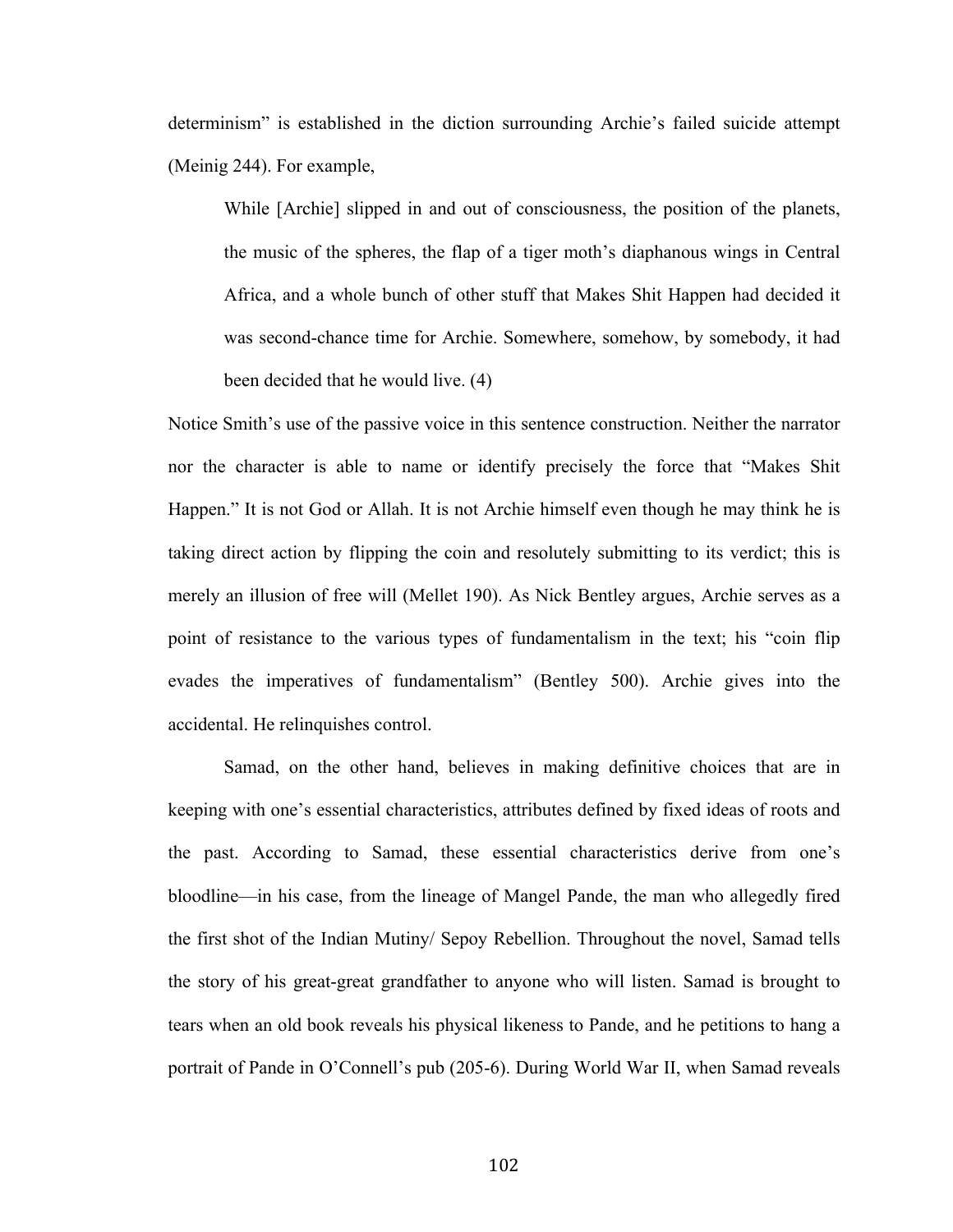to Archie that his future wife (with whom he has an arranged marriage) has not yet been born, he says that her family has "extremely good blood" (83).

#### **The War**

Much of what readers learn about Samad and how he articulates his national identity is wrapped up in his relationship with Archie in the context of war. The choice of setting adds to Smith's commentary on racial and cultural identity. Ashley Dawson explains, "the specter of genocide lurks in the background of Samad and Archie's clumsy attempts at heroism" (159). Smith has written about her own father's experiences as a British soldier during World War II, and like the character of Archie, Harvey Smith captured a Nazi senior. Smith says that she turned this particular, biographical occurrence into "idiotic comedy for a novel" ("Speaking in Tongues" 235), but Archie's character works as a foil to Samad. Samad is obsessed with his family history and believes in the power of his bloodline.

As Homi Bhabha discusses in *Nation and Narration* (1990), nations are narrative constructions, and identity with one nation or another may emerge through a mixture of historical, mythical, and fictional narratives (Bentley 488). The fact that readers first encounter Samad's English allegiance through the lens of war is significant for a number of reasons. Paul Gilroy writes in *Small Acts: Thoughts on the Politics of Black Culture* (1993),"War is … a crucial process in clarifying the issue of national membership" (52). Benedict Anderson likens nation to family in that both involve pure, "disinterested" love. Service in the military may lead to sacrifice of life. "Dying for one's country, which usually one does not choose, assumes a moral grandeur which dying for the Labour Party, the American Medical Association, or perhaps even Amnesty International can not rival,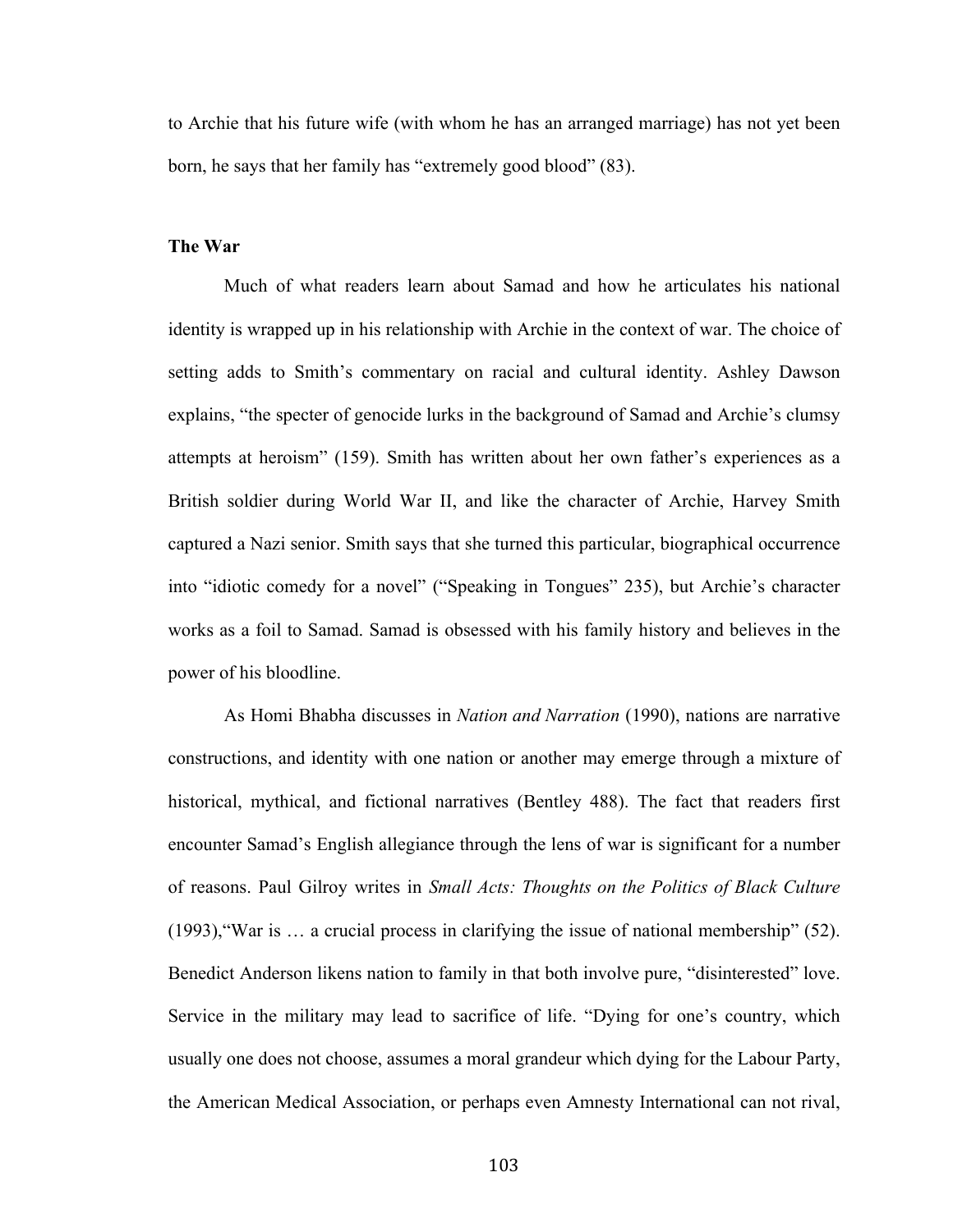for these are all bodies one can join or leave at easy will" (Anderson 132). Samad does not express a desire to martyr himself for the Allied cause in the War. He does, however, look for "his" war in what is also a pivotal moment that cements Archie and Samad's friendship. Their tank breaks down in a Bulgarian village in May of 1945. The other men are attacked; only Samad and Archie remain, and Smith alludes to Forster's *A Passage to India* in describing their bond:

Long, comfortable silences passed between them like those between women who have known each other for years. They looked out on to stars that lit up unknown country, but neither man clung particularly to home. In short, it was precisely the kind of friendship an Englishman makes on holiday, that he can make only on holiday. A friendship that crosses class and color, a friendship that takes as its basis physical proximity and survives because the Englishman assumes the physical proximity will not continue. (82)

Archie is "amazed" that Samad "wished to defend a country that wasn't his and avenge the killing of men who would not have acknowledged him in a civilian street" (80). Despite the discrimination that Samad may experience on the streets of England, in *New World Order,* Caryl Phillips compares the relationship between colonizer and colonized to the dynamic between parent and offspring: "They expected from Britain in the same uncomplicated manner in which a child expects from the mother. They expected to be accepted, but they hoped to be loved. They expected to be treated fairly, but secretly they yearned for preference" (264). Samad's fight extends beyond his duties as a British subject. "As was true for many soldiers from the colonies, [Samad's] quest for glory in the European war is motivated primarily for his desire to sustain family honor" (Dawson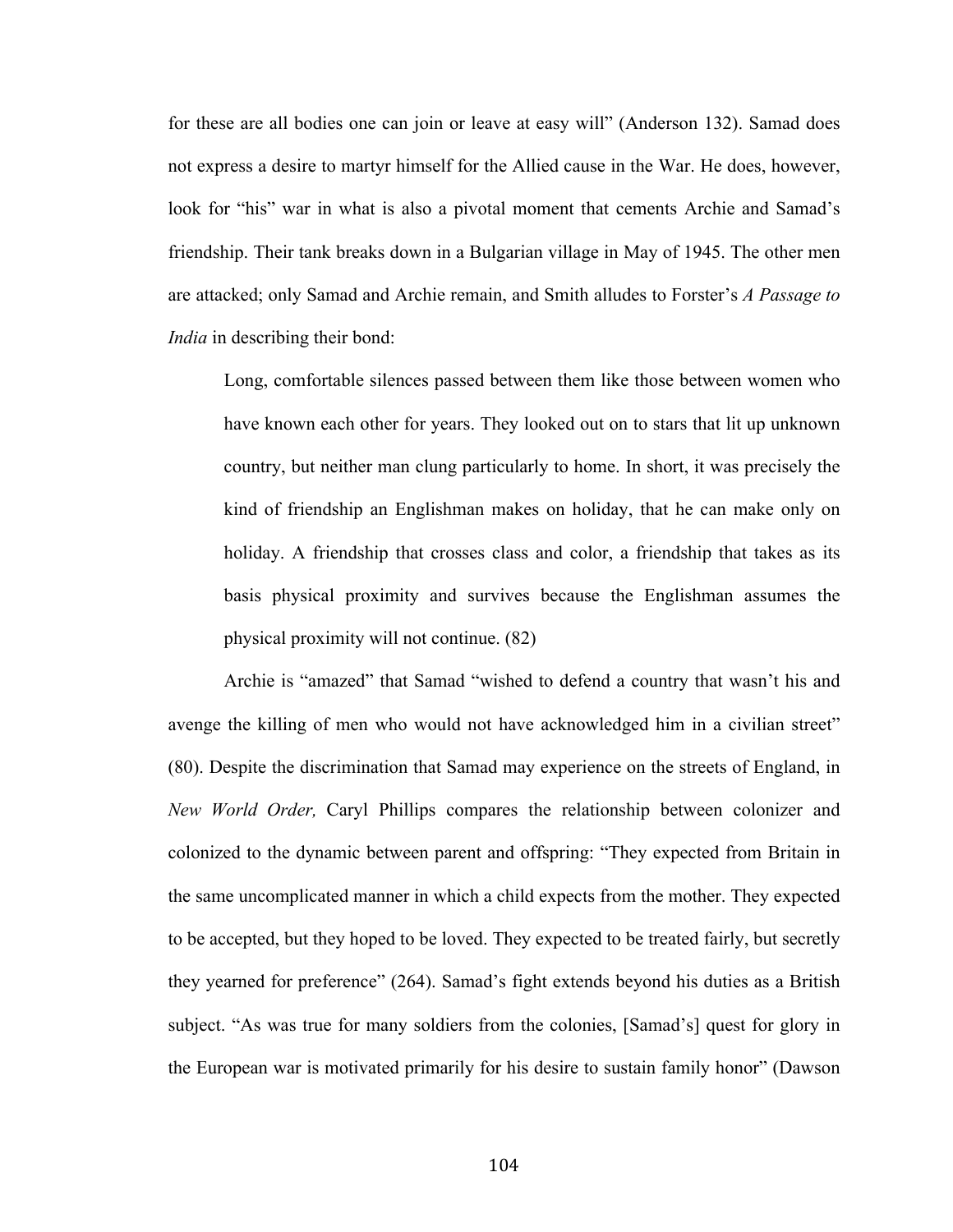157). And with that family honor comes the family name. Samad makes his motivations very clear. He recognizes Mangel Pande as a hero and says, "every act I have undertaken in this war has been in the shadow of his example" (84).

Samad's commitment to the legacy of his forefather prompts him to take action when the men learn that a young French prodigy, working for the Nazis, is sheltering in a nearby abandoned house. He and Archie kidnap Dr. Marc-Pierre Perret, but that is not sufficient for Samad. He tells Archie, "the very problem is that we need blood on our hands, you see? As an atonement" (99). This atonement, the blood, "is for [Samad] a symbol of his pedigree in a tradition of masculine heroism that stretches back to his great grandfather" (Gustar 336). Archie counters Samad's stated intentions by claiming the war as "his" as an Englishman rather than Samad's: "It's England's future we've been fighting for. For England, You know … democracy and Sunday dinners, and … and… promenades and piers, and bangers and mash—and the things that are ours. Not yours" (100). Samad and readers alike are led to believe that Archie goes through with the murder, but it is later revealed that Archie flipped his coin and Dr. Perret was spared. In short, Samad is more convinced of the doctor's evil doing and certainly more decisive than Archie. He considers the murder an opportunity for a heroic deed, and although he indicts Nazi eugenics and urges Archie to kill the Nazi doctor, Samad "equates cultural intermixture with corruption and decadence" and thus echoes typical eugenicist discourse (Dawson 162).

# **The Name of the Father**

Samad Iqbal's name is immensely important to him as a signifier of identity. He takes the Anglicization of his name—as "Sam"—as a verbal attack (Mirze 191). He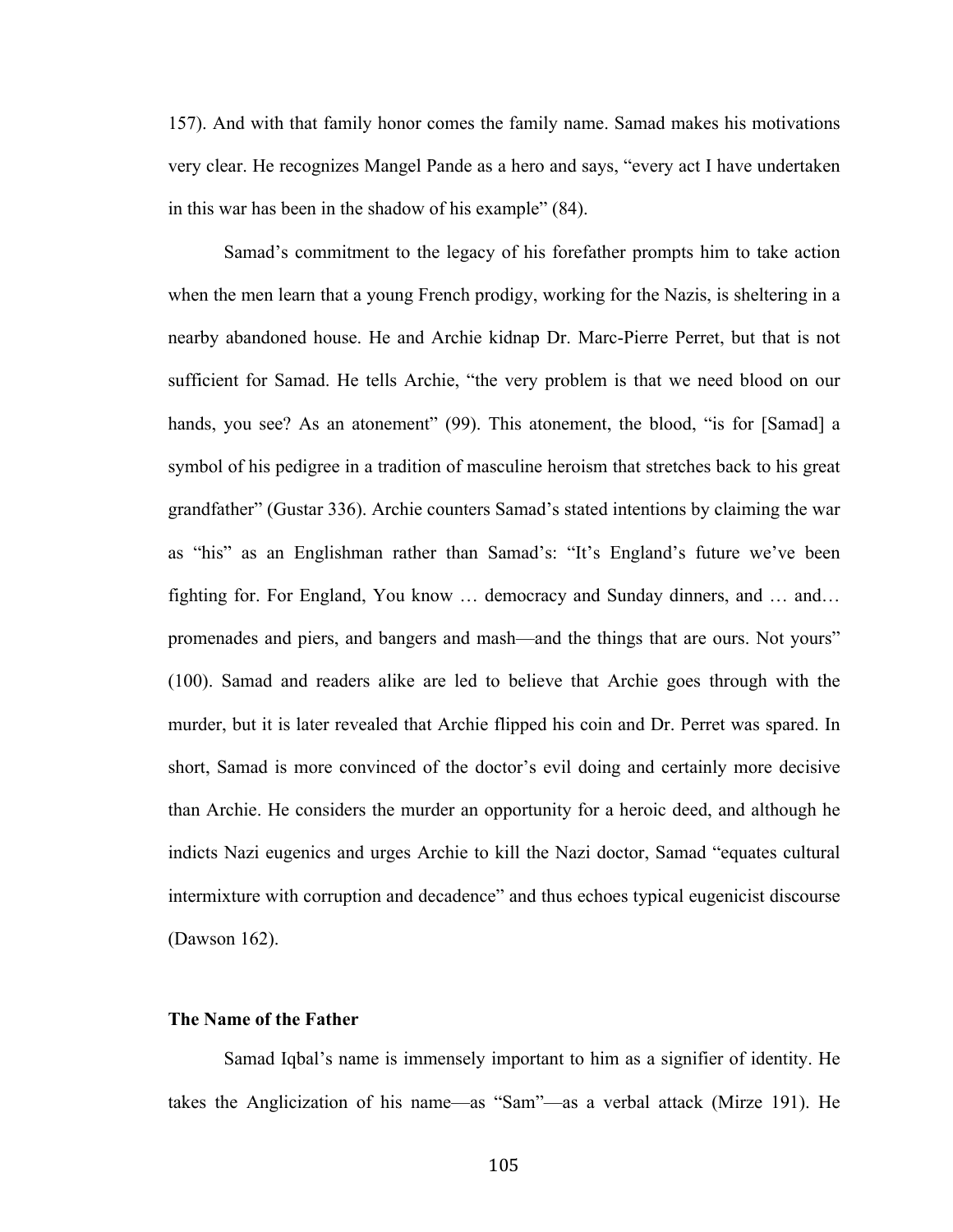explains, "I'm not one of your English matey-boys. My name is Samad Miah Iqbal. Not Sam. Not Sammy. And not—God forbid—Samuel. It is Samad" (*WT* 94). Readers learn that only a few months after arriving in England, Samad wrote his last name in blood on a park in Trafalgar Square after suffering an injury at his workplace: "Slowly, with the dribbling blood, he wrote IQBAL from one bench leg to the next. Then, in an attempt to make it more permanent, he had gone over it again with a penknife, scratching it into the stone" (*WT* 418). It is in keeping with Samad's belief in determinism that he works to make his mark permanent, irremovable from the spot. In analyzing his own behavior, Samad realizes that this small action was a way for him to participate in colonialism from the colonizer's role. He "presumed" to try to "write [his] name on the world" just as Englishmen named streets after themselves (*WT* 418-9). Even though Samad fights against assimilation into English culture, "one can read this as an act of writing back, of asserting his marginalized identity in the topographical centre of the former Empire's centre" (Dreyer 174). But any agency that Samad might have asserted by carving his name into the bench is subsumed into the narrative, as the recollection is not shared with readers from Samad's point of view; rather, we hear the story second-hand as Samad told it to Millat. This significant moment for the father is relayed via the son.

Millat's twin, Magid, follows in his father's footstep when he tries out the power of names. He tells "a group of … white boys" that his name is "Mark Smith" (*WT* 126). This is a double blow to father Samad as Magid's choice both eradicates the Iqbal cultural identity and dismisses the traditional handing-down of names from father to son. Samad yells, "I GIVE YOU A GLORIOUS NAME … […] AND YOU WANT TO BE CALLED MARK SMITH!" (*WT* 126). Naming is only one power that parents may exert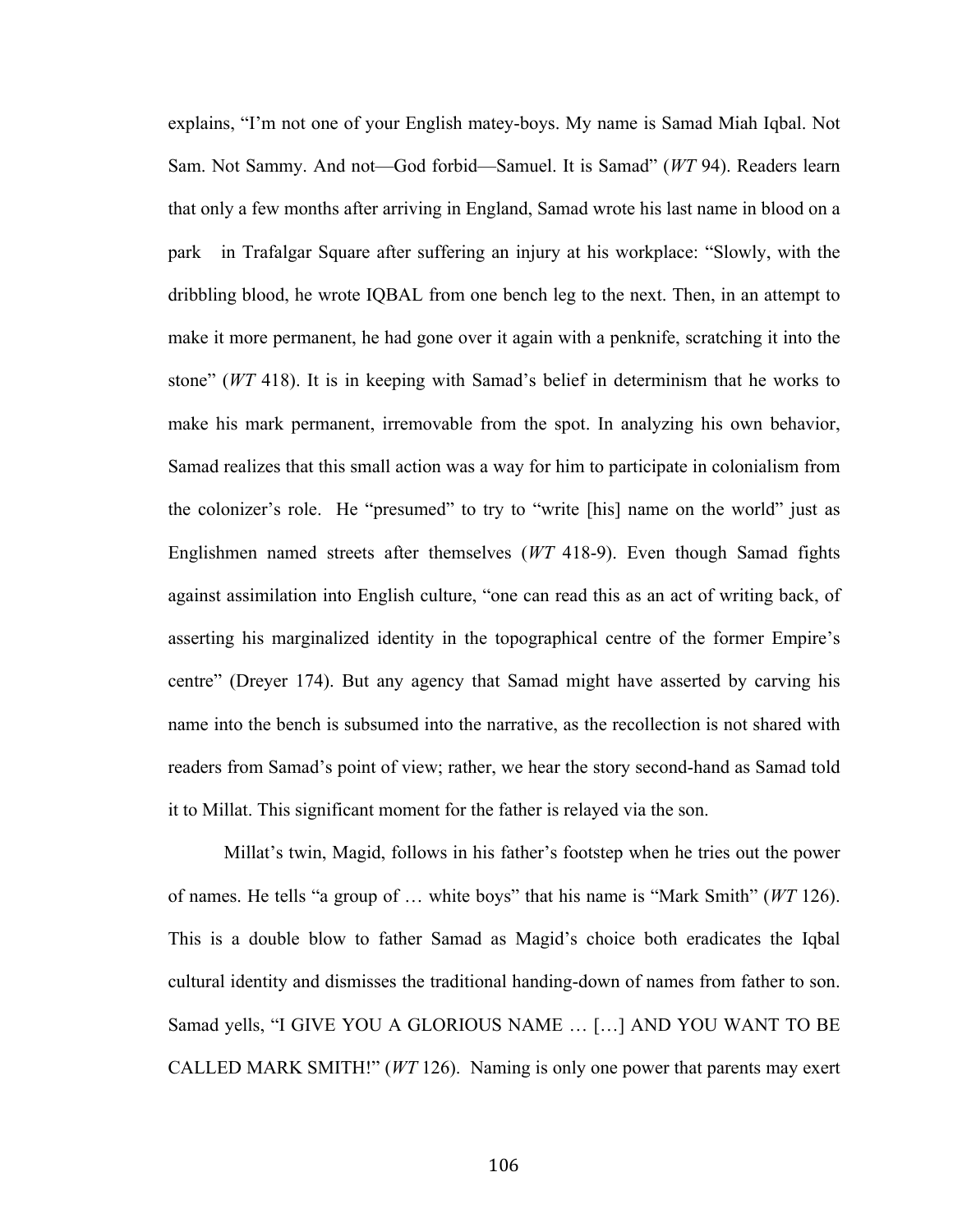over their offspring, a capability that Archie's wife, Clara, describes as a "fearful responsibility, a godlike task for a mere mortal" (64). Samad tries to control the life of one of his sons. Fittingly, the chapter in which Magid and Millat are separated by their father is titled "Mitosis," a biological term used to describe the division and replication of a single cell. This title emphasizes that the boys are identical twins, and the changes that they experience after their separation can be attributed to their environments. Benedicte Page reads the second-generation twins as a "metaphor for the immigrant's split self" (qtd. in Dreyer 172), and John Clement Ball refers to Samad's actions as "twin-splitting experiment," motivated by "his desire to play God" (Ball 240-241). Thus, as Dawson indicates, "When he separates his twin sons, Samad is unwittingly engaging in an experiment similar to that used by biologists over the last half-century to assess the impact of genetic inheritance" (Dawson 163).

## **Magid and Millat**

The Iqbal boys share a common need with children of all times and places but particularly second-generation youth in England in the 1980s: the need to fit in or "belong." Vikki Bell, referencing Elspeth Probyn's 1996 *Outside Belongings*, explains that "the term 'belonging' allows an affective dimension—not just be-ing [sic], but longing;" a yearning is implied within the term (Bell 1). Millat is described in the text as a social chameleon, moving seamlessly among various social groups: "he stood schizophrenic, one foot in Bengal and one in Willesden. In his mind he was as much there as he was here" (183). By the novel's end, however, his desire to truly BELONG leads him to join KEVIN (The Keepers of the Eternal and Victorious Islamic Nation), a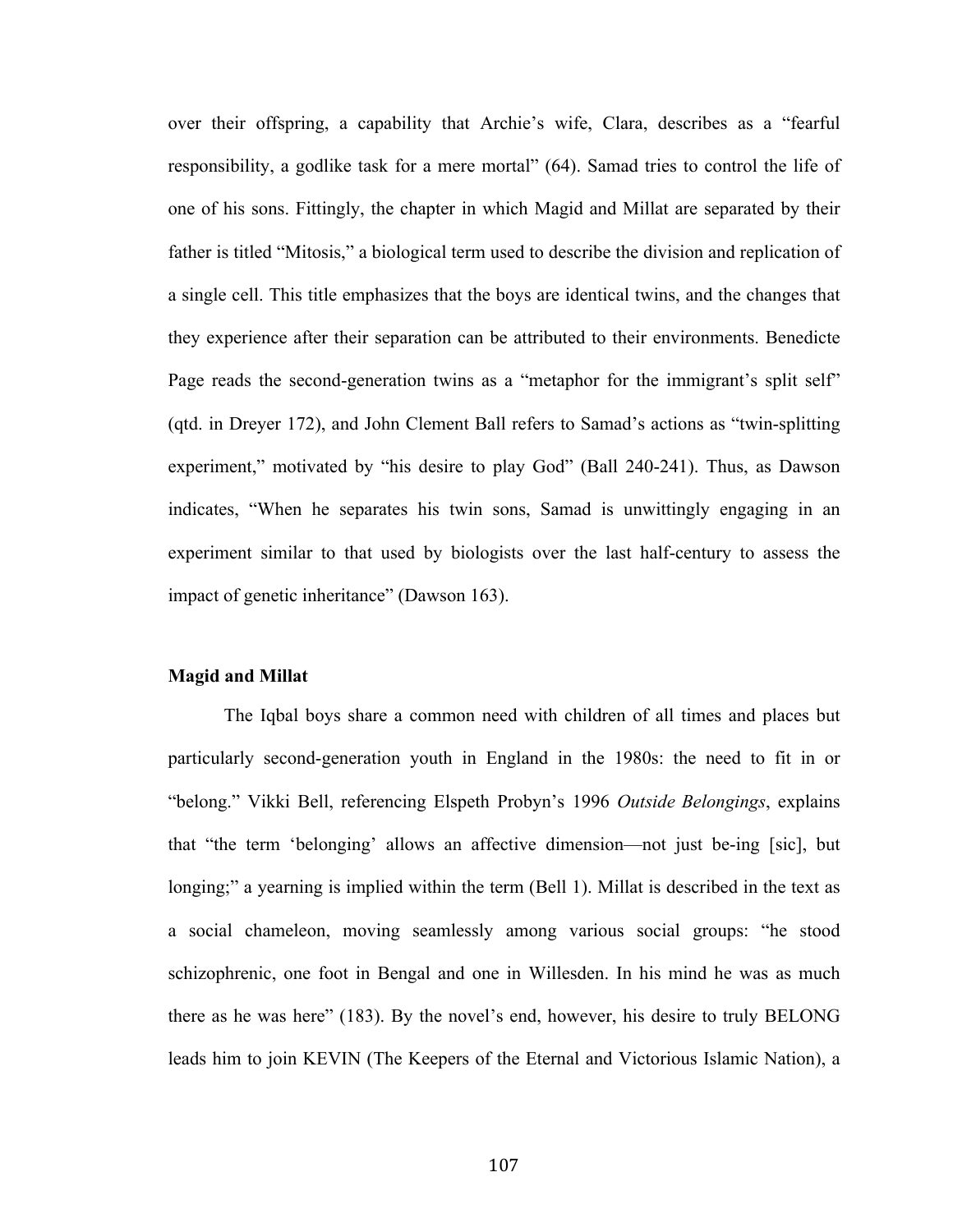fundamentalist Islamic group. Millat's expresses his mounting frustration with a seemingly endless list of racial stereotypes that he must confront in his everyday life:

He knew that he, Millat, was a Paki no matter where he came from; that he smelled of curry; had no sexual identity; took other people's jobs; or had no job and bummed off the state; or gave all the jobs to his relatives; that he could be a dentist or a shop-owner or a curry-shifter, but not a footballer or a filmmaker; that he should go back to his own country; or stay here and earn his bloody keep; that he worshipped elephants and wore turbans; that no one who looked like Millat, or spoke like Millat, or felt like Millat, was ever on the news unless they had recently been murdered. (194)

This lengthy passage reveals that Millat begins to embrace and imitate the stereotype that the dominant culture thrusts upon him. Smith continues, "In short, he knew he had no face in this country, no voice in the country, until the week before last when suddenly people like Millat were on every channel and every radio and every newspaper and they were angry, and Millat recognized the anger, thought it recognized him, and grabbed it with both hands" (194). As Charles Taylor writes, "The projection of an inferior or demeaning image on another can actually distort and oppress, to the extent that the image is internalized" (36). "What better way to solve an identity crisis than by adopting the ready-made one his opponents are constantly trying to impose on him?" (Mirze 197). In this way, Millat joins a gang that refuses to be alienated because of their religious affiliation; instead, they use the religion as a weapon in order to fight those that would alienate them.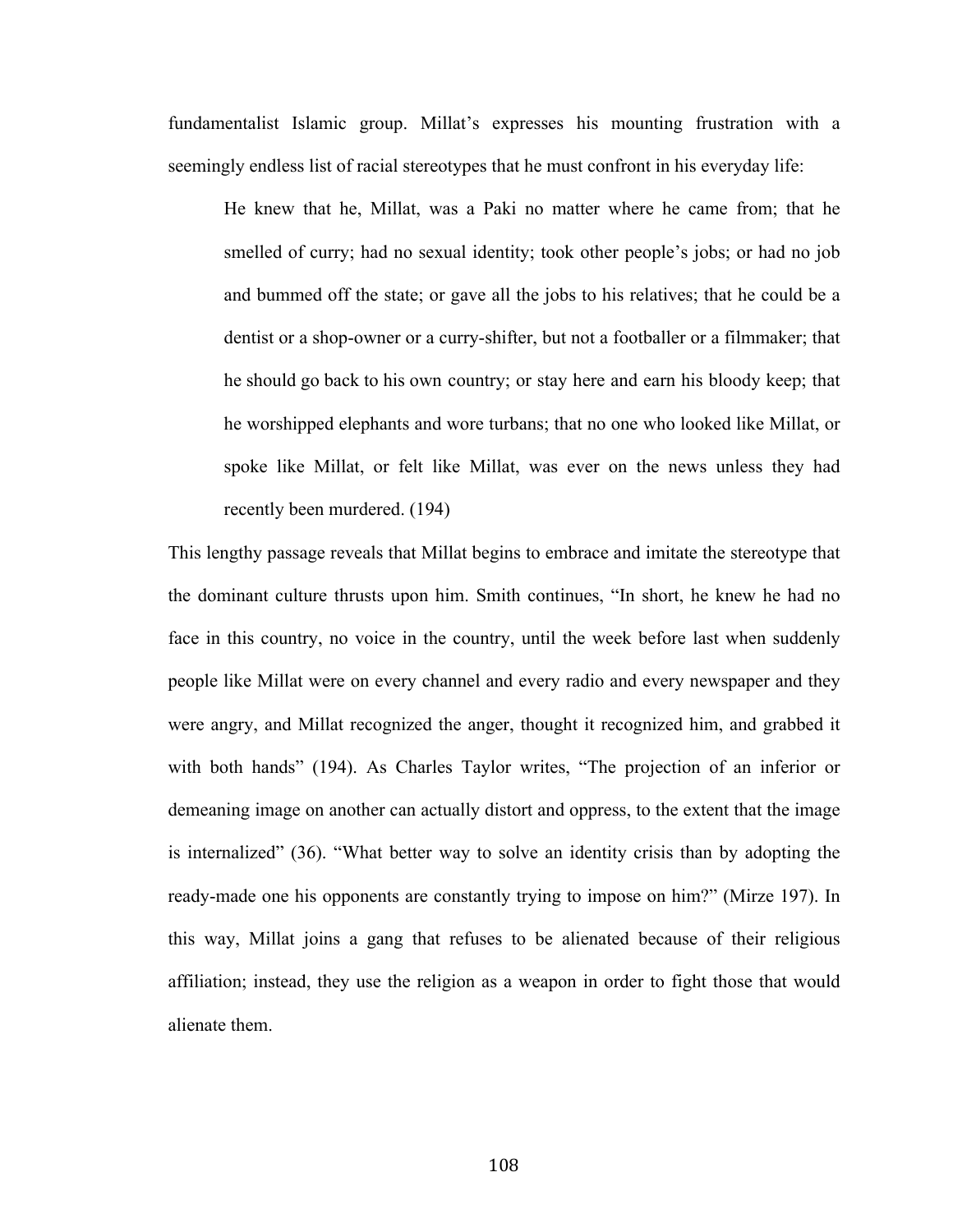Millat's particular brand of Islamic fundamentalism, however, draws upon gangster films popular in Western culture and values performance over substance. Magid and Millat's mother, Alsana, describes KEVIN from an outsider's perspective: "They call themselves followers of Islam, but they are nothing but thugs in a gang roaming Kilburn like all the other lunatics" (365). Those within the group particularly hold Millat in high regard because they are impressed with his "delivery of the thing. The presentation" (368). "As for KEVIN's more unorthodox programs of direct action, Millat was right in there, he was their greatest asset, he was in the forefront, the first into battle come jihad, cool as fuck in a crisis, a man of action, like Brando, like Pacino, like Liotta" (368). Millat knows that because of his religious commitment, he should stop drinking alcohol, stop listening to rap music. He should "purge [him]self of the taint of the West" (367), but "It was his most shameful secret that whenever he opened a door—a car door, a car trunk, the door of KEVIN's meeting hall, or the door of his own house just now—the opening of *GoodFellas* ran through his head and he found this sentence rolling around in what he presumed was his subconscious: As far back as I can remember, I always wanted to be a gangster" (368). Millat demonstrates self-awareness, and even though he tries not to, he ends up revising the movie tagline in his mind to: "As far back as I can remember, I always wanted to be a Muslim" (369). The very aspect of Millat's identity that would set him apart from others, that could potentially provide him with personalized support, his Muslim identity, is actually a construct. Even the name KEVIN, an anagram that spells an Anglicized Irish, mocks any semblance of Islamic authenticity. It is a vehicle for violence and a way for Millat to live up to what Samad always says about him: he is the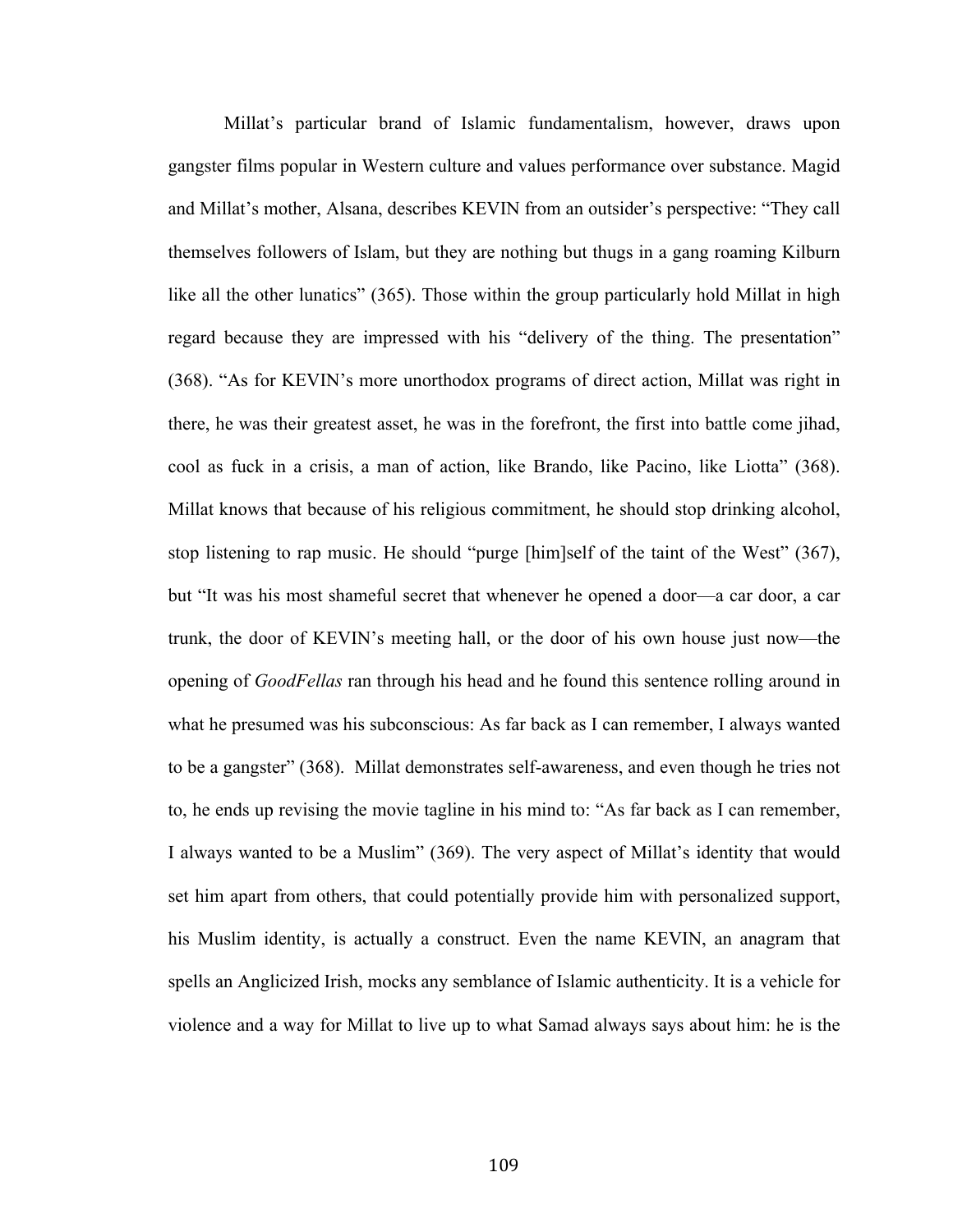"good-for-nothing son" (335). Millat's anger is "not the righteous anger of a man of God, but the seething, violent anger of a gangster, a juvenile delinquent" (369).

The subplot of Millat's involvement in KEVIN offers commentary on the Rushdie Affair,<sup>18</sup> a remarkable moment in late twentieth century multiculturalism. In 1997, Stanley Fish responded to Charles Taylor's explanations of identity, mentioning "boutique multiculturalism"—a culture which accepts various cultures up to a point. Fish maintains, however, that "there are conflicts in which an intercultural dialogue is no longer possible" (Sommer 154). The Rushdie Affair is one of those moments. Those determined to protect freedom of speech and those adamantly decrying the blasphemy of the text could find no common ground. Simon Gikandi explains, "while the Rushdie affair did not create the crisis of English identity, it helped crystallize it more than any other cultural event in the 1990s" (24). Everyone was able to see, in the streets and on the news, the very real clash of cultures occurring in the aftermath of colonial rule.

Following the London bombings of July 2005—a series of coordinated suicide attacks targeting public transport carried out by Islamic terrorists—a *Newsweek* article reports, "Rather than following in their parents' immigrant path of job and measured assimilation and growing material prosperity, many have instead turned to the religion of extremism for identity and life's meaning" (Power et al. 21). Smith's characterization of Millat then is true to life. For many young men like him, "the assumption of a new

 

<sup>18</sup>Also known as *The Satanic Verses* controversy, The Rushdie Affair refers to instances of violence surrounding British author Salman Rushdie's publication of *The Satanic Verses* in 1988. According to John L. Esposito, editor of *The Oxford Dictionary of Islam*, "Many Muslim authorities decried the novel as blasphemous. Its sale and distribution were forbidden in India, Pakistan, South Africa, and Iran. Reactions became dramatic in early 1989 when Muslims in England burned copies of it and protest demonstrations in Pakistan ended in killings and injuries. On 14 February 1989 Ayatollah Khomeini issued a fatwa placing a death sentence on the author and publishers for blasphemy against Islam, calling on Muslims everywhere to execute those associated with the novel"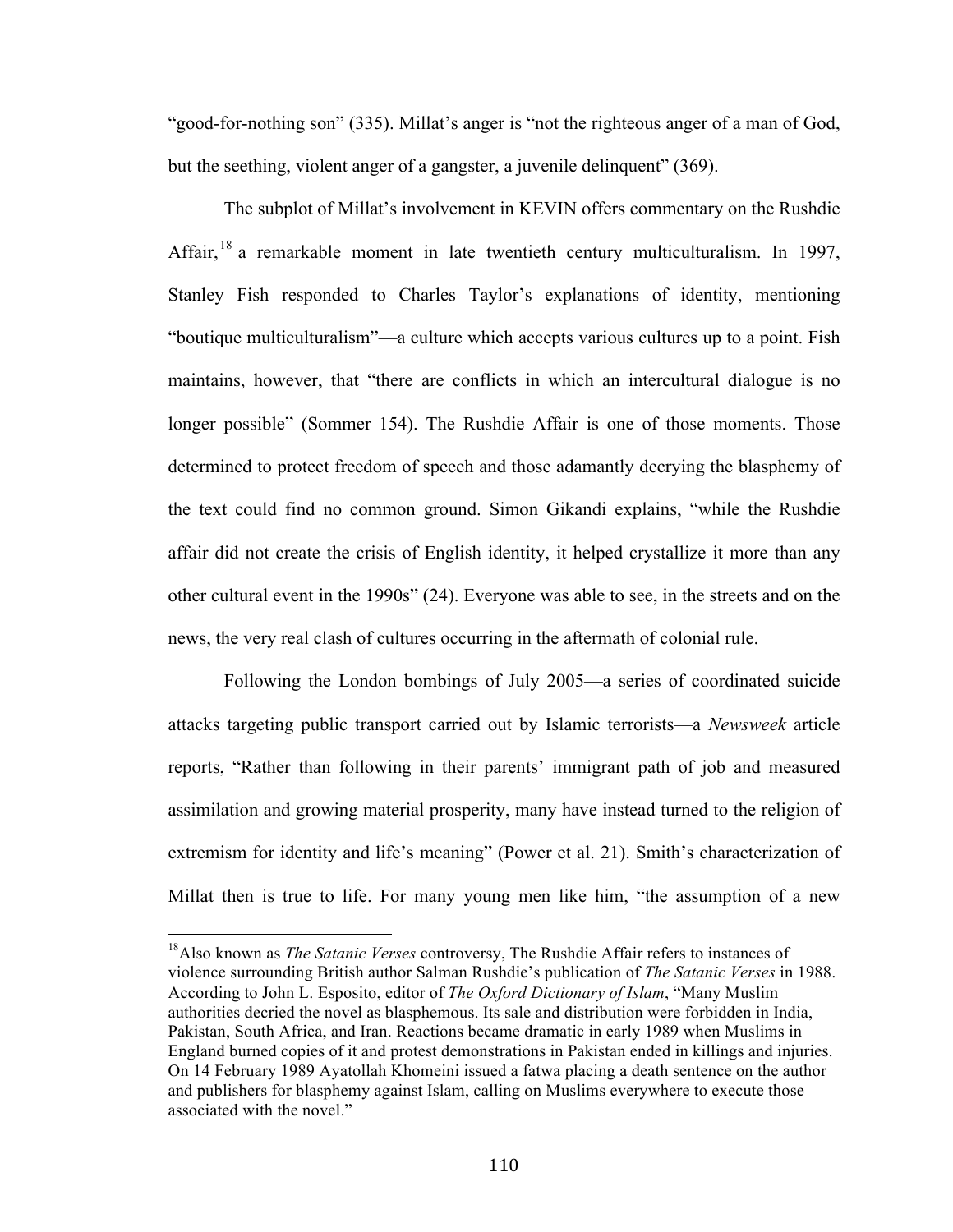identity is part of a game, an attempt to become more visible against the English nationalists who are determined to keep the 'purity' of their nation" (Mirze 196).

Both sons, Magid and Millat, are dissatisfied with their lives; however, Millat focuses on anger and violence while Magid concentrates on realizing his desires. For just as Millat strives to find a group identity within KEVIN, Magid wants an English family. Once again, the lengthy sentence structure (using no less than five semi-colons), demonstrates the magnitude of his longing:

He wanted to own cats, not cockroaches, he wanted his mother to make the music of the cello, not the sound of the sewing machine; he wanted to have a trellis of flowers growing up on one side of the house instead of the ever-growing pike of other people's rubbish; he wanted a piano in the hallway in place of the broken door off cousin Kurshed's car; he wanted to go on biking holidays to France, not day trips to Blackpool to visit aunties; he wanted the floor of his room to be shiny wood, not the orange-and-green swirled carpet left over from the restaurant; he wanted his father to be a doctor, not a one-handed waiter… (126).

The mantric repetition of "he wanted" emphasizes the magnitude of Magid's desires, and his wishes align with English culture, specifically a middle to upper class English lifestyle. Freud tells us, "Small events in the child's life which make him feel dissatisfied afford him provocation for beginning to criticize his parents, and for using in order to support his critical attitude, the knowledge which he has acquired that other parents are in some respects preferable to them" (237). Magid finds the Chalfens a more attractive set of parents than his biological ones. And in the above passage, we can see evidence of "the child's imagination becom[ing] engaged in the task of getting free from the parents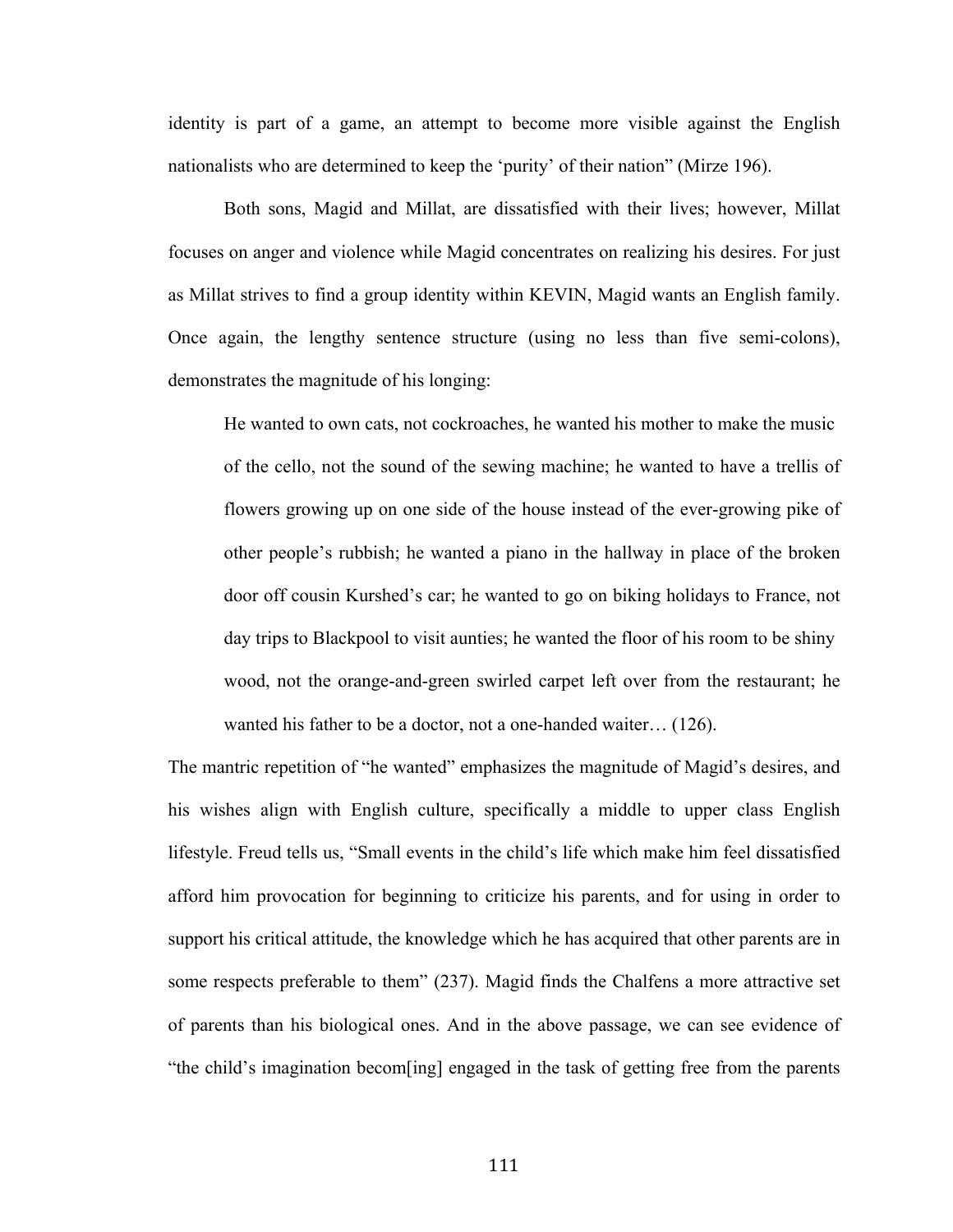of whom he now has a low opinion and of replacing them by others, who, as a rule, are of higher social standing" (Freud 238). While Millat's desire to belong leads him to radical Islam, Magid's desires and rejection of his parents lead him to embrace intellectualism and atheism. Despite Samad's efforts to send him to the homeland, Magid rejects religion of all forms in order to avoid the mistakes of his father. Consequently, the experiment to send Magid overseas is a failure in the eyes of Samad.

### **The Assimilation of Samad**

If, however, Samad believes in the inherited power of his bloodline—the legacy of Mangel Pande—then why does he feel the need to alter one of his boy's environments in order to achieve the character he wants to see in his son? As a native-born Bengali living in England, Samad views the two cultures as dichotomous. He feels torn between his Eastern upbringing and the values of the Western world by which he is now surrounded. As Salman Rushdie describes a character in his collection of short stories, *East, West*, "her heart, roped by two different loves, was being pulled both East and West..." (Rushdie 209). Rather than accepting that Englishness can take many forms, Samad tries to deal with his split identity by attempting to compartmentalize his life—to separate his "western" choices from his "eastern" choices. One way in which he does this is by having an affair with a white woman, and of course, keeping her a secret from his family.

It is no coincidence that the lover is named "Poppy," and that Smith clearly invites readers to examine the significance of the name. Samad thinks, "It is Poppy Burt-Jones. And just the name would be enough right now … just the name would be enough to explode his mind" (172-3). This name, of course, reminds one of the flower that has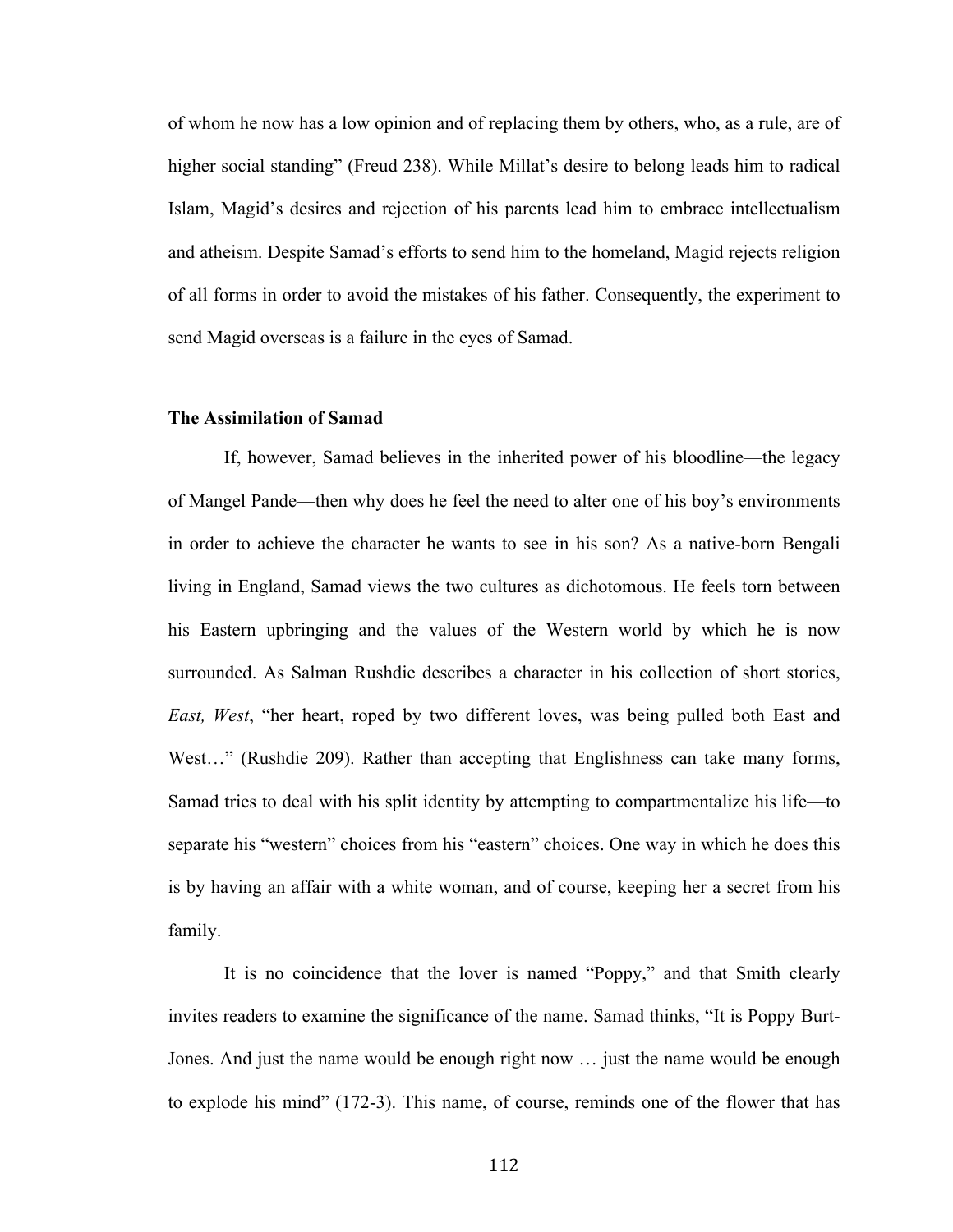come to be associated with Remembrance Day on November 11 in the United Kingdom. Poppies feature prominently in a 1915 poem, "In Flanders Fields," by the Canadian soldier John McCrae who served in World War I. After a friend died in battle, McCrae observed how poppies often flourished in the damaged soil of the Flanders battleground. Once published in Punch, the poem quickly gained widespread popularity. BBC News writes, "The poppy came to represent the immeasurable sacrifice made by his comrades and quickly became a lasting memorial to those who died in World War One and later conflicts. It was adopted by The Royal British Legion as the symbol for their Poppy Appeal, in aid of those serving in the British Armed Forces, after its formation in 1921" ("Why the Poppy?"). Given Samad's experience as a solider in World War II and his reluctance to fully assimilate into English life, this affair with "Poppy" illustrates his cultural and moral dilemma.

This extramarital affair exposes the religious element of Samad's internal struggle as an immigrant father in England. Chapter 6 titled "The Temptation of Samad Iqbal" begins with a single word: "Children" (106). Samad has willingly fathered two boys, but the narrative explains that he was not prepared to truly know his children (106). Samad is heartbroken, guilty. He recognizes his failure to follow Islamic tenets, which makes him question his ability to guide his second-generation boys. He confides to Archie, "I kept thinking: how can I teach my boys anything, how can I show them the straight road when I have lost my own bearings?" (158). Z. Esra Mirze calls Samad's rededication to Islam a "defense mechanism" to protect against assimilation (192), but in many ways, Samad has already assimilated. Chapter 3's presentation of Samad at work as a waiter includes a number of references to English literature including Forster's *A Passage to India* and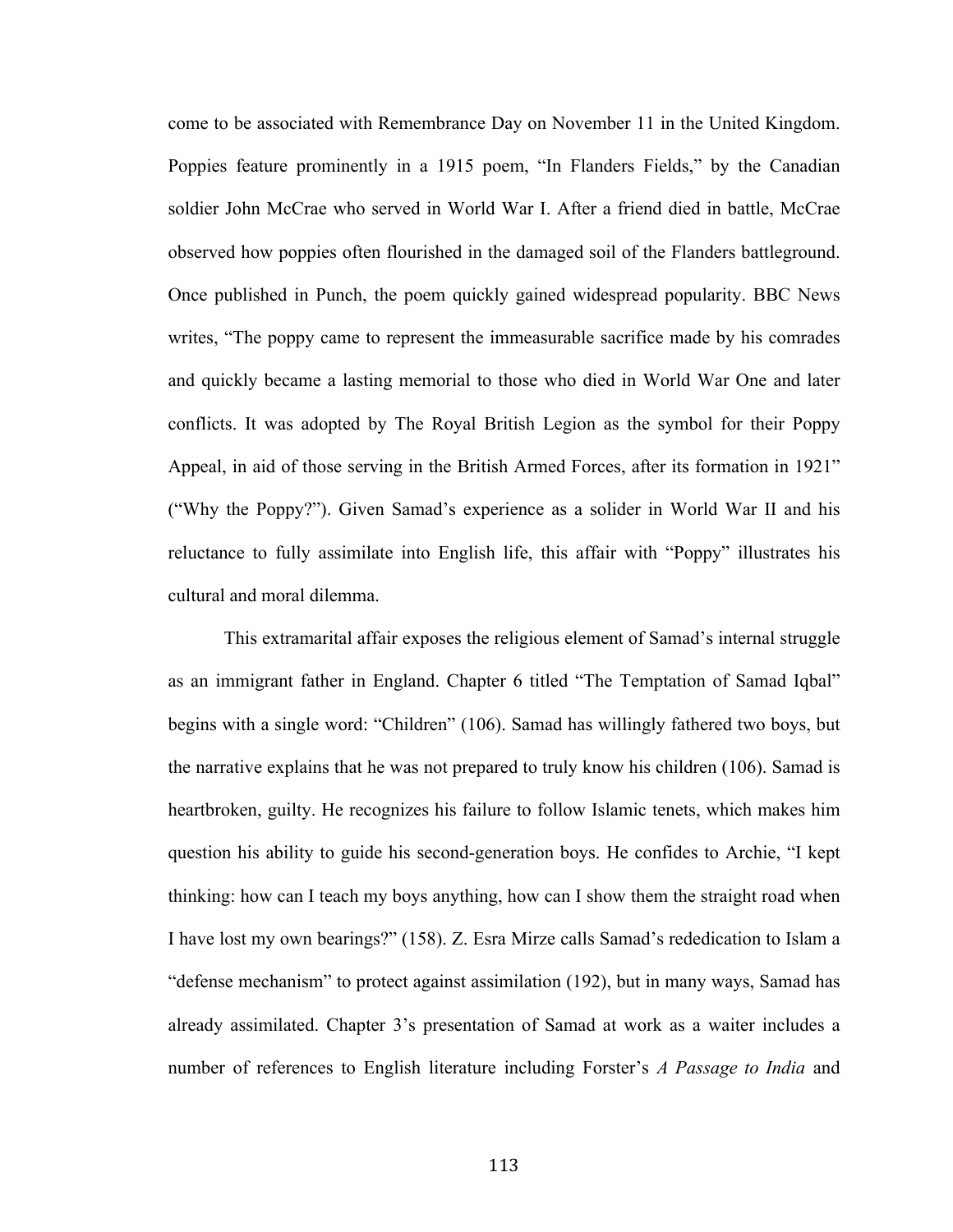Dickens' Uriah Heep, indicating that in some ways Samad knows more about English culture than Archie does. Notably, Samad's assimilation into western culture is often aligned with religious thinking: "He was thinking like a Christian again" (129).

Samad is aware of how deeply immersed he is in western culture and desperately wants to modify his legacy by intervening in the lives of his sons. This intervention ostensibly takes the form of religious indoctrination. In Nationalism, however, Ernest Gellner reasons that "[nationalists] may value their faith because it is, allegedly, the expression of their national culture or character…" (77). He goes on to say, "they value religion as an aid to community, and not so much in itself" (77). I would argue that this logic applies to Samad as well. One of the few remaining links that Samad has to his homeland is the Islamic faith, and Samad begins to view English culture through an Islamist ethnocentric lens. "The more he feels his own identity fragmenting, the more Samad insists on imposing a rigidly conceived ethnic and religious identity on his sons" (Dawson 162-3). The superficiality of Samad's faith is not lost on his sons, however. In describing his father to Joyce Chalfen, Millat says, "he prays five times a day but he still drinks and he doesn't have any Muslim friends" (277). Unable to fully commit himself to Allah, Samad tries a bargaining strategy trading alcohol consumption for illicit sexual behavior. That bargaining reveals Samad's attempts of negotiation between eastern and western culture (117). With these tenuous compromises comes indecision, and as we have seen with Samad's hatred of Archie's coin flips, Samad despises indecisiveness.

Therefore, Samad is at his unhappiest when he is made aware of his in-betweenness. He is tormented by uncertainty about whether or not to continue his relationship with Poppy. He has trouble deciding which son to send to Bangladesh. After he sends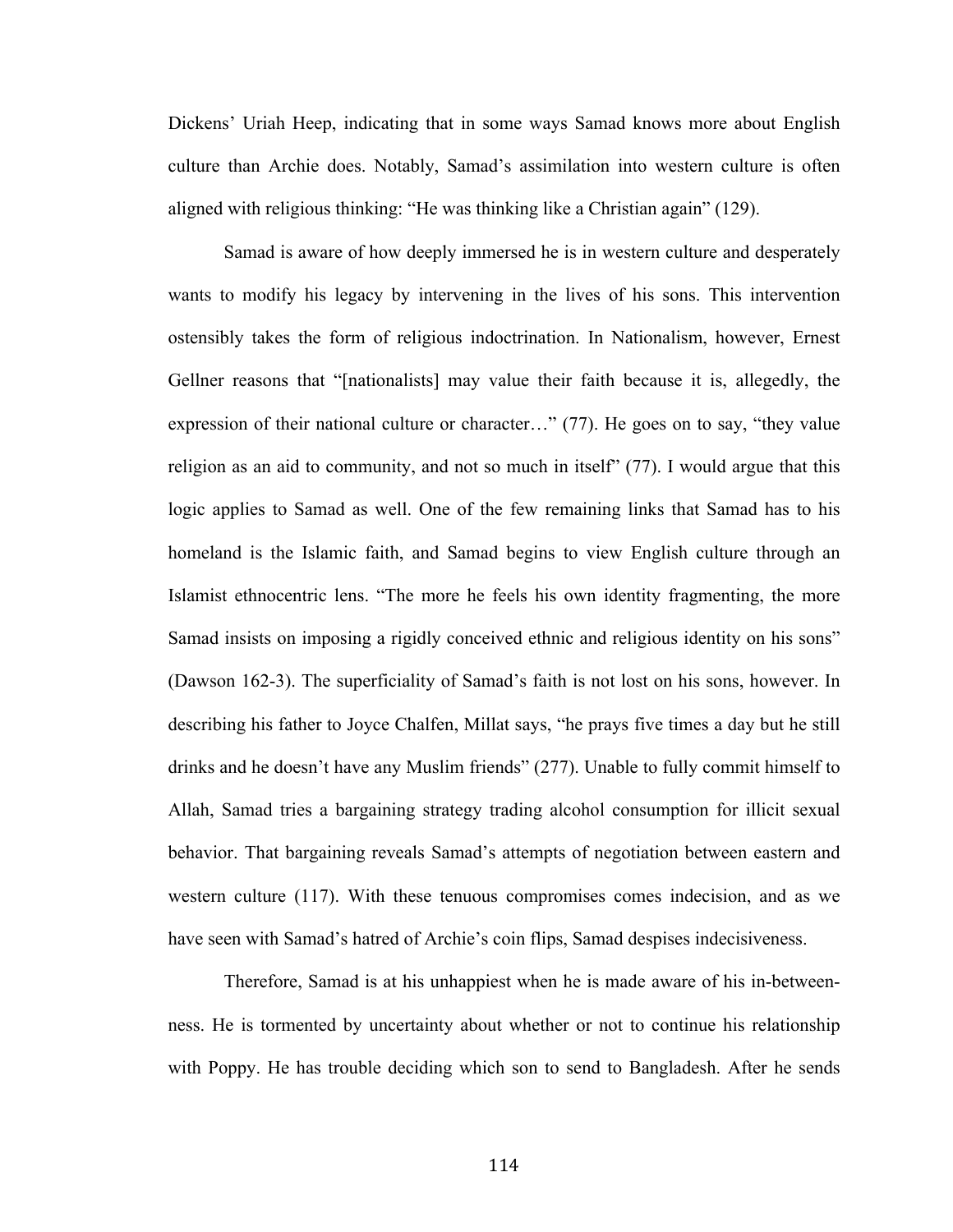Magid away, Alsana punishes him with refusal to ever give him a decisive answer to any questions: "That was her promise, that was her curse upon Samad, and it was exquisite revenge" (178). Binary thinking like Samad's suppresses opportunities for hybridity and ambiguity. As we have seen, Millat has the capacity to embrace his hybridity, but his father's attitudes lead him to believe that hybridity is a personal failure, and he turns to KEVIN to find the acceptance his father refuses to give him.

Samad's primary motivation for sending Magid away is fear. Samad struggles with his own identity, his religious beliefs, and his moral or immoral actions. When he perceives, however, that his sons may not even have that internal struggle, he springs into action. The culture that Samad willingly brought his children into may ultimately erase him and the cultural contributions he wishes to make to his sons' upbringing. Samad's efforts are misdirected, though, as he is out of touch with the current realities of his homeland. Smith makes a point of explaining that between 1971 and 1985, "more people died in Bangladesh, more people perished in the winds and the rain, than in Hiroshima, Nagasaki, and Dresden put together" (176). Despite the fact that "everybody's trying to get their family out of that mess back home" (169), Samad maintains that "those boys would have a better life back home" (166). Samad views Bangladesh in much the same way that Haroon Amir thinks of India in Hanif Kureishi's *The Buddha of Suburbia*; it is an imagined Bangladesh.

Both Samad and Alsana are frightened by the assimilation of their children and the loss of their original culture. Laura Moss argues that the fear of the older generation stems from the "ordinariness," the normalization of cultural and racial hybridity. Specifically she states that contemporary multicultural London of *White Teeth* illustrates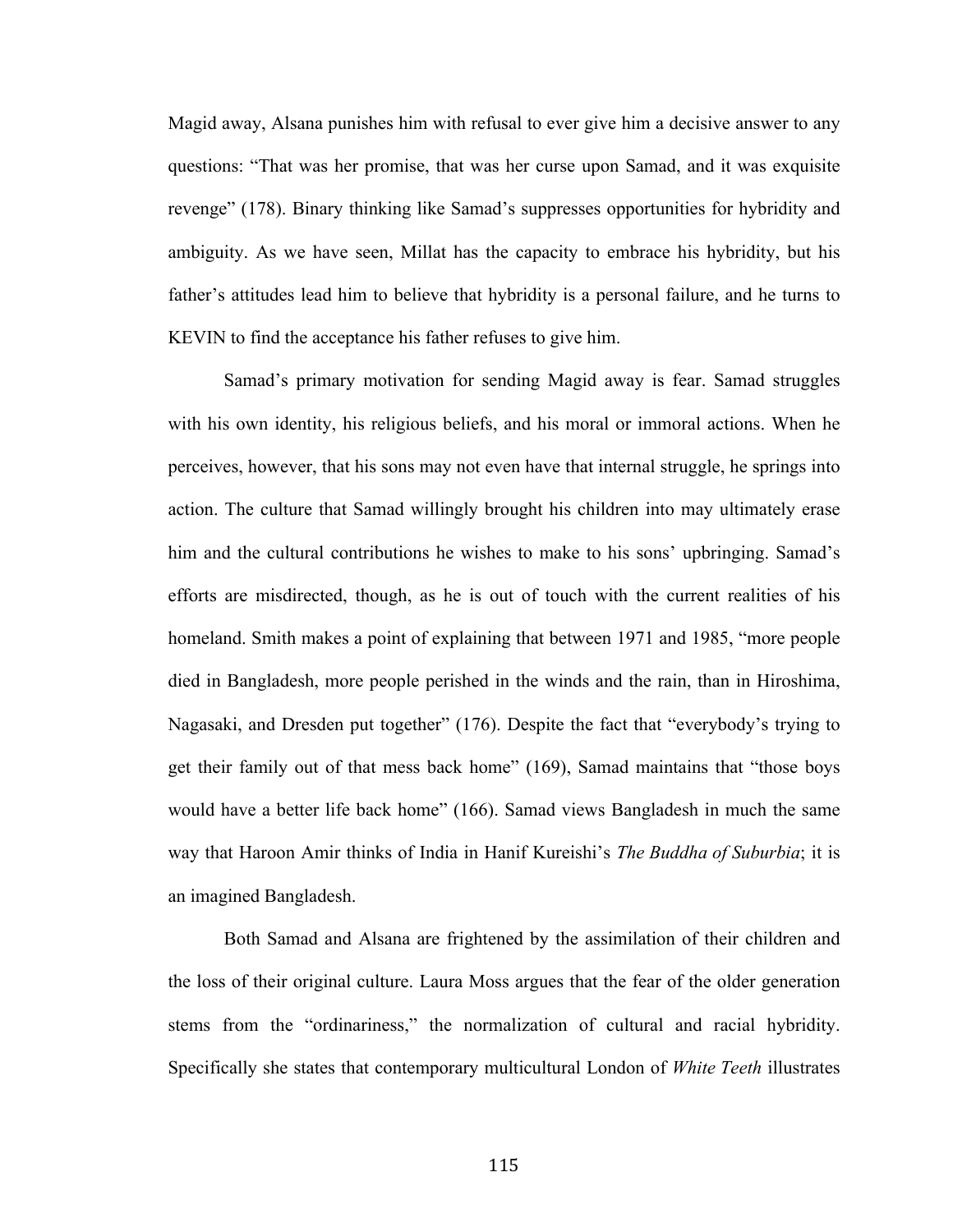that "Hybridity is no longer an exception to a concept of identity." Further, "identity has been replaced by an acceptance, or at least acknowledgement, of a multiplicity of identities" (12). For Moss, it is the ubiquity of hybridity that most troubles the Iqbal parents. In describing Alsana's fears, Smith writes,

But it makes an immigrant laugh to hear the fears of the nationalist, scared of infection, penetration, miscegenation, when this is small fry, *peanuts*, compared to what the immigrant fears—dissolution, *disappearance*. Even the unflappable Alsana Iqbal would regularly wake up in a puddle of her own sweat after a night visited by visions of Millat (genetically *BB*; where *B* stands for Bengaliness) marrying someone called Sarah (*aa*, where *a* stands for Aryan), resulting in a child called Michael (*Ba*), who in turn marries somebody called Lucy (*aa*), leaving Alsana with a legacy of unrecognizable great-grandchildren (*Aaaaaa!*), their Bengaliness thoroughly diluted, genotype hidden by phenotype." (272)

I present this passage in its entirety to emphasize both Alsana's fear and the narrative's reference to genetic language. Samad, as we have seen, values genetic inheritance but works to supplement it by altering the environment of one of his sons. A third father in the text who has not yet been discussed at length is Marcus Chalfen, geneticist and colleague of Dr. Perret's.

Marcus is depicted in contrast to Samad, and both Magid and Millat embrace him at times as a surrogate father. Marcus sees himself as very different from Samad, but he enjoys the children: "Funny thing about your family: first generation are all loony tunes, but the second generation have got heads just about straight on their shoulders" (290). Millat and Irie are originally sent to the Chalfen household for tutoring, but they spend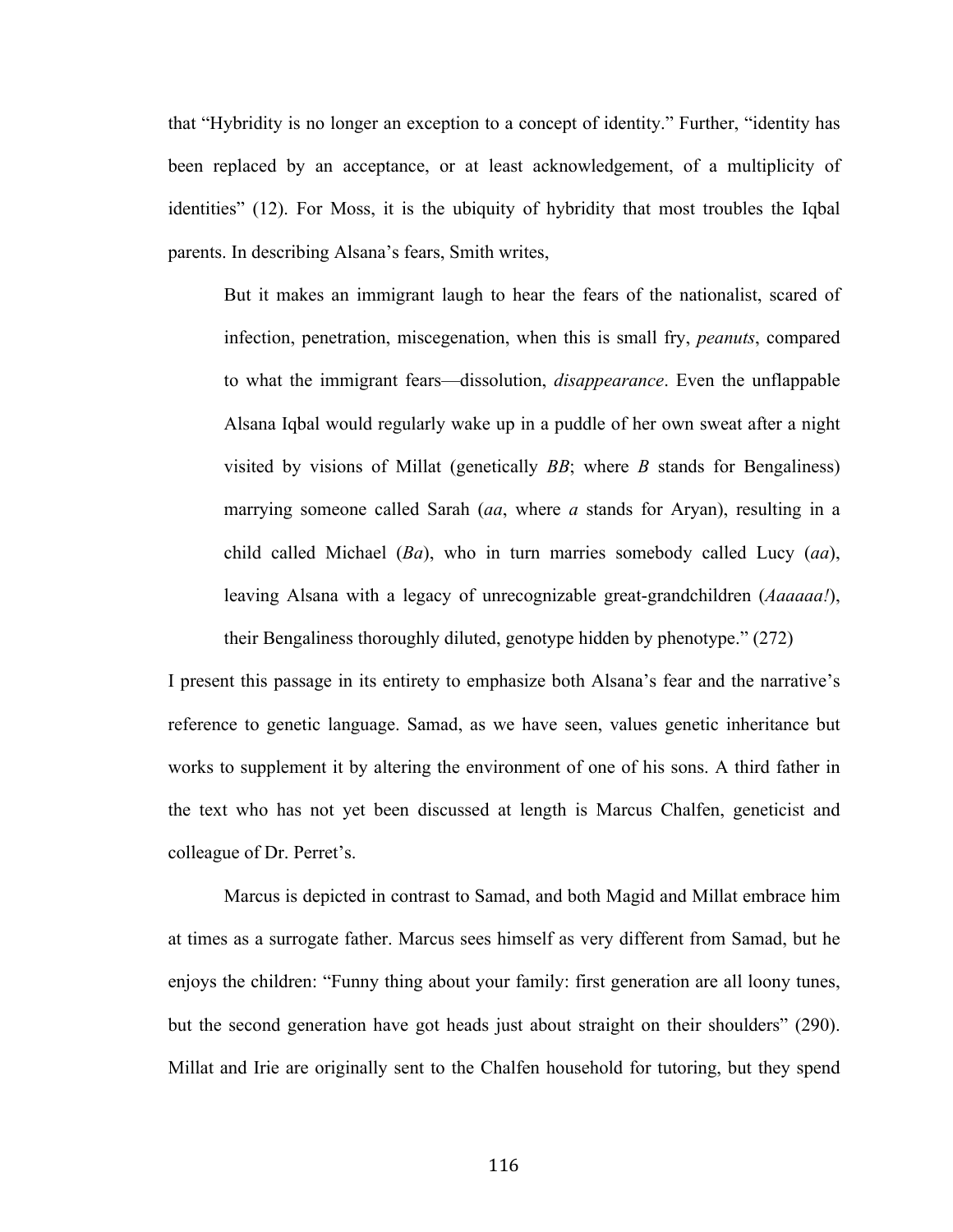more and more time there during the second half of the novel. Marcus is working on a project for the Perret Institute: "FutureMouse©". Magid and Marcus develop a strong bond by way of a "coincidental" pen pal relationship that is not accidental at all but due to the machinations of Joyce Chalfen. It is arguably this affiliation that drives Samad over the edge when it comes to Magid's cultural identity—the way that Magid returns from Bangladesh "more English than the English" (*WT* 350).

Instead of making contact with Samad's imagined Bangladesh, Magid adopts symbols connected to the power of colonial rule. Irie's grandmother says that Magid's clothes look like what "de Englishmen use ta wear back home in Jamaica, remember dat, Clarence?" (371). Magid's "hair was floppy in the English public school style" (349), and Mickey says he "sounds like a right fuckin' Olivier. Queen's fucking English and no mistake" (371). In the preface to *Maps of Englishness*, Simon Gikandi describes a phenomenon he has witnessed in his home country of Kenya. Colonized people may detest the colonial power, even fight against it, but simultaneously believe in the "efficacy and authority of colonial culture" (xix). In Gikandi's words, "the reason they were fighting colonial rule was not because they wanted to return to a precolonial past (in spite of the nationalist rhetoric gesturing that way) but because they wanted access to the privileges of colonial culture to be spread more equitably, without regard to race and creed" (xix). Magid sees the potential socioeconomic benefits of science and intellectualism. He discovers what Sigrun Meinig terms "the cult of rationality" in India (246). His pen pal relationship with Marcus, "in the great tradition of English education" (303), is a networking connection that could lead to success.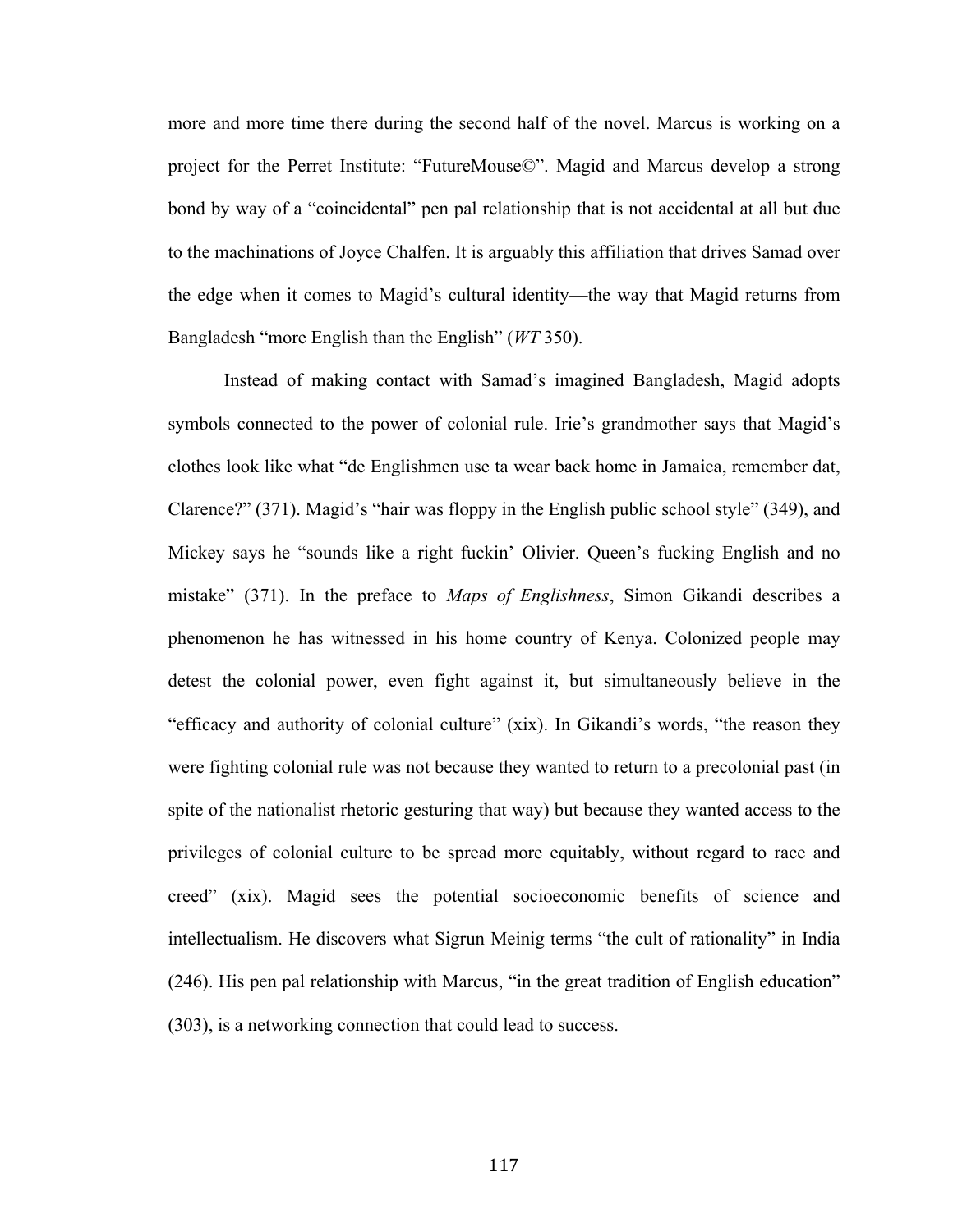On the surface, Marcus and Samad appear to be two very different types of fathers: racially, culturally, and socio-economically. Marcus is optimistic, always looking to the future, while Samad clings to history. Millat observes of Marcus: "So there existed fathers who deals in the present, who didn't drag ancient history around like a ball and chain. So there were men who were not neck-deep and sinking in the quagmire of the past" (271). Despite their difference they both share a dislike for chance; they both believe that they can control the future with their actions of today. Specifically, Marcus holds "a firm belief in the perfectibility of all life" (312). He believes if "You eliminate the random, you rule the world" (283). Samad perceives Marcus's life work as an effort to play God: "Marcus Chalfen has no right. No right to do as he does. It is not his business. It is God's business" (176). Clearly, Samad does not realize the irony in his accusations. As discussed above, Samad has, in his own way, attempted to play God by splitting his twin boys apart. His efforts to restore his family culture and protect his children from the aftermath of colonialism are "logically inscribed from the same point of view as that of colonialism" (Fanon 211).

While Samad's God-playing is conducted on a domestic stage, Marcus's efforts occur in the realm of genetic engineering. FutureMouse©, a young male (of course), "holds out the tantalizing promise of a new phase in human history, where we are not victims of the random but instead directors and arbitrators of our own fate" (357). The determination of FutureMouse©'s fate lies in its genes, but "Samad tries to determine his sons' identity through transformation of their environment. This strategy is ironic given his earlier rebellion against Dr. Sick's attempt to control human fate through eugenic engineering. As his wife notes, Samad frequently declares that Allah alone determines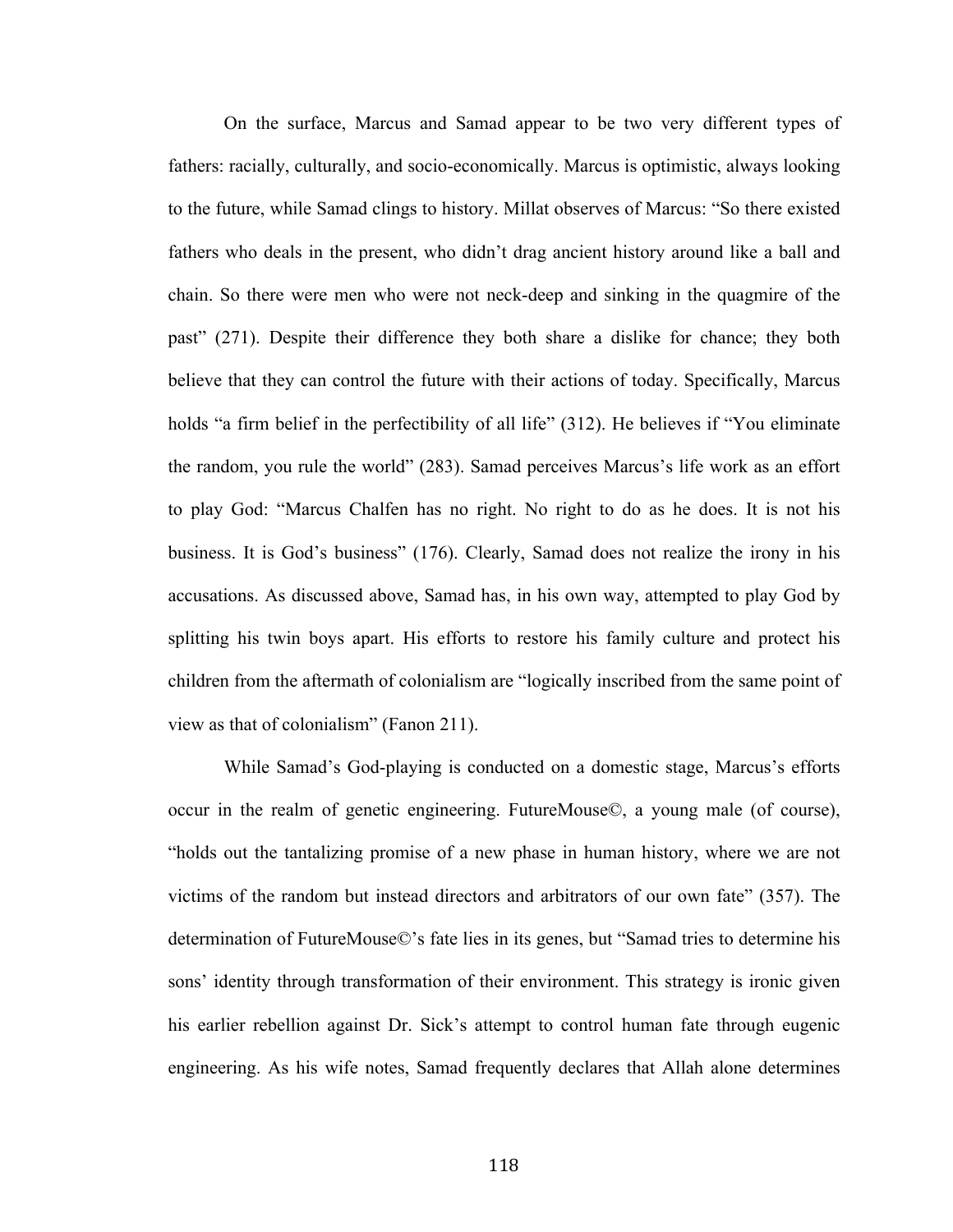people's fate, and yet he himself engages in overweening attempts to control the lives of others" (Dawson 163). Magid comes home dedicated to science and intellectualism. Millat, on the other hand—the son that Samad's often refers to as "the good-for-nothing son"(335)—does exactly what his father has glorified all along: he fires the gun in the novel's climax on New Year's Eve 1992. Millat proves himself to be a decisive agent of action, a Mangel Pande of the 20th century.

## **The Final Space**

My interpretation of Smith's complex tale thus far establishes that *White Teeth* rejects absolutes. National identity cannot be based on homogeneity because homogeneity is impossible (Mirze 200). Jonathan Sell writes, "For Smith it is patently absurd, and inhumane, to shoehorn identity into the narrative schemes of one culture to the exclusion of another…" (63). The characters of the novel that are represented as being caught between two extreme binaries must learn to live in the "in-between" and embrace chance, the accidental. "*White Teeth* ultimately takes 'fundamentalist' to be descriptive of any system of belief that seemingly relies on certainty" (Perfect 94).

Some of the more positive moments in the novel are presented as accidents. For example, Archie's meeting of Clara at the house of stranger on New Year's Day is described as "the entirely random, adventitious collision of one person with another. Something happened by accident. That accident was Clara Bowden" (19). As previously discussed, Smith presents a passage from Forster's *Where Angels Fear to Tread* as the epigraph to Archie's section. It reads, "Every little trifle, for some reason, does seem incalculably important today, and when you say of a thing that 'nothing hangs on it,' it sounds like blasphemy. There's never any knowing—(how am I to put it?)—which of our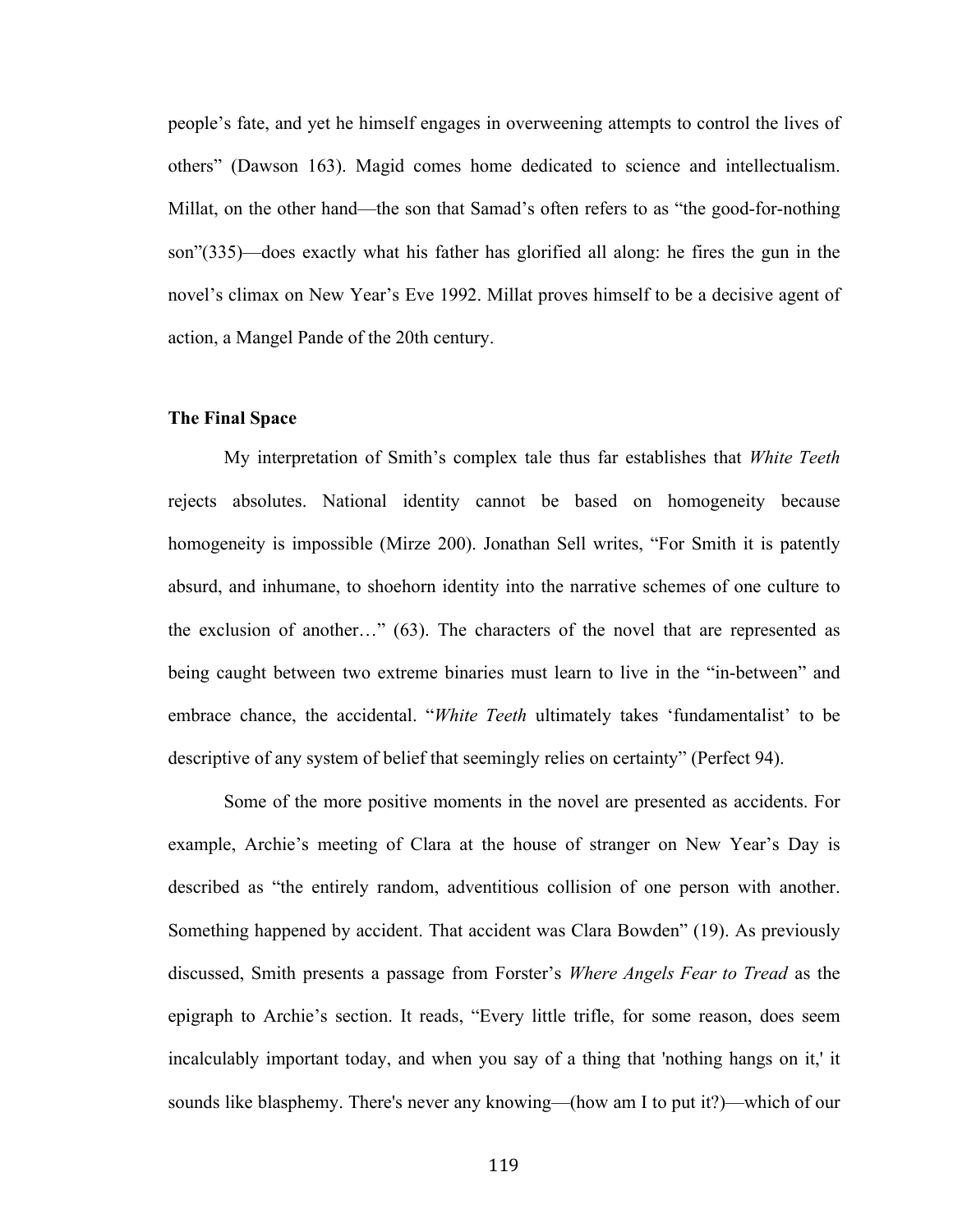actions, which of our idlenesses won't have things hanging on it for ever." The text celebrates the profound unpredictability and messiness of life, calling into question any attempts to impose order or limit possibilities.

Chapter 19, "The Final Space," of *White Teeth* is the climax of the novel.<sup>19</sup> The place is a room in the Perret Institute, which seems to be a multicultural space where people of diverse backgrounds work side by side. Given that Archie experiences a symbolic rebirth with the coming of the New Year at the beginning of the novel, readers expect a similarly significant event to bookend the text. The time is therefore appropriate: New Year's Eve, December 31, 1992. For Ashley Dawson, The Millennial Science Commission site for the FutureMouse© unveiling is similar to the White House press conference of February 12, 2001, which was organized by the Human Genome Project (Dawson 172). The similarities may serve to remind readers that significant work related to genetic engineering—and thus not far removed from eugenics—is not merely a fiction or a remnant of World War II (Dawson 149; 172). No matter how multicultural our world may look, our racialized history is far from over (Dawson 152-3).<sup>20</sup> Seven years of the mouse's development has been pre-planned, but this "experiment in total planning and control—in the elimination of genes' unpredictable effects on biological outcomes—is contaminated and destroyed by unforeseeable external factors" (Ball 240).

In the climactic scene of *White Teeth*, Archie takes the bullet meant for Marcus, but his bravery is entirely inadvertent. In fact, had Archie killed Dr. Perret when he had

 

 $19$  For more in-depth analysis of how Smith uses physical descriptions of place, see Bhawana Jain's "Multicultural Conviviality, Diasporic Tension and Local Spaces in *White Teeth*." *Commonwealth*, vol. 39, no. 1, 2016, pp. 101-11.

 $20$  For a more detailed explanation of how the scientific community shifted the rhetoric of genetic engineering to disassociate it from eugenics, see Mindi McMann's 2012 article, "British Black Box: A Return to Race and Science in Zadie Smith's *White Teeth*."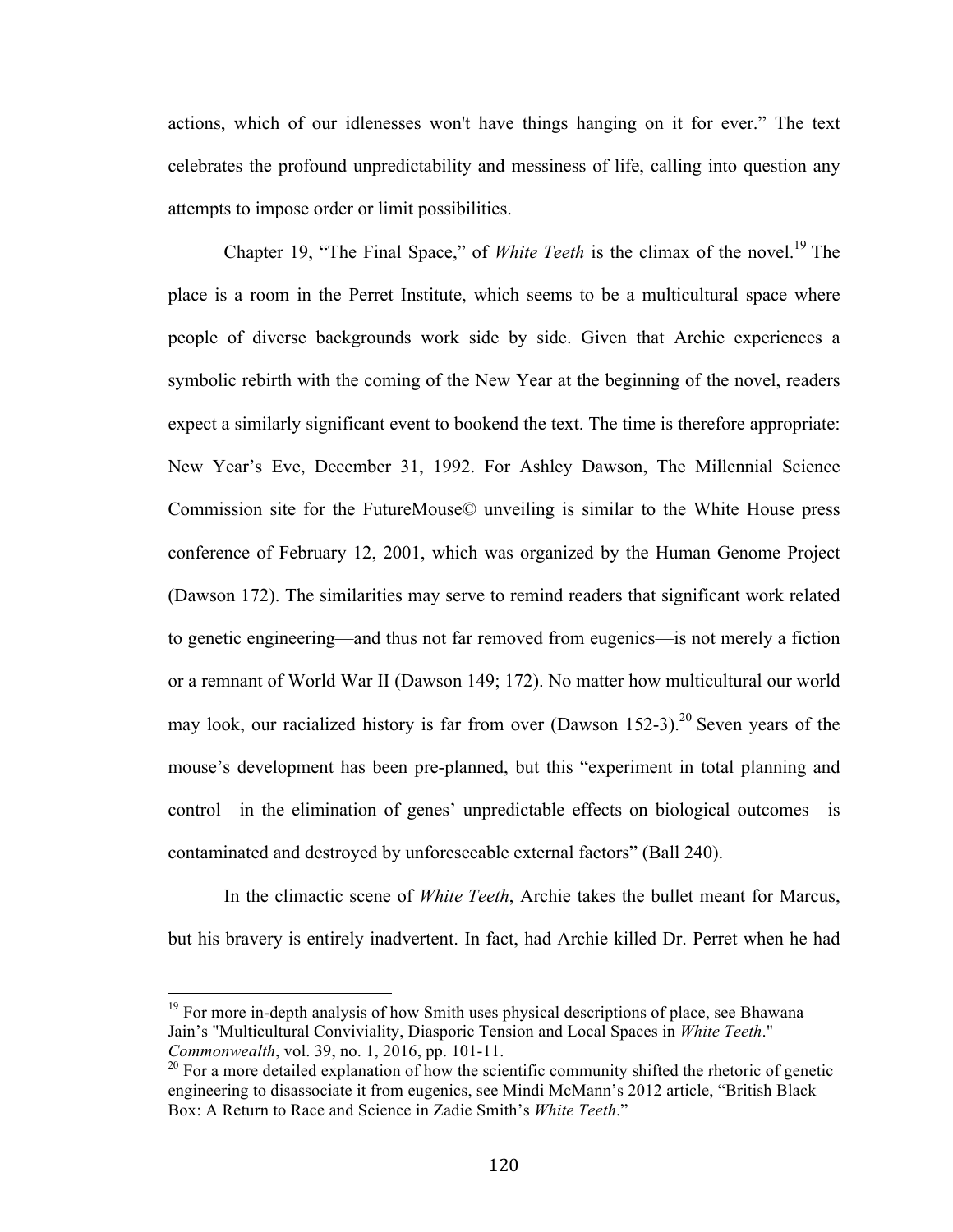the chance, neither the Perret Institute nor FutureMouse© might exist. As the mouse escapes, Archie says to it, "Go on, my son" (448). The mouse "manages to evade its predetermined narrative" just as "Archie's coin evades the imperatives of fundamentalism" (Bentley 500). The expression "Go on, my son" can be one of encouragement or disbelief. The closing lines of *White Teeth* describe how randomly the mouse scurries here and there: "[Archie] watched [the mouse] scurry away, over is hand. He watched it dash along the table, and through the hands of those who wished to pin it down. He watched it leap off the end and disappear through an air vent" (*WT* 448). The random scurry of the mouse emphasizes that "chance definitely rules out overdetermination" (Mellet 198-9) just as—despite his best efforts—Samad could not force a set culture identity upon his sons.

# **The Next Generation**

As Millat plans to assassinate Marcus Chalfen, creator of FutureMouse©, the narration suggests that he has a different mindset than that of his father: "He liked to think he had a different attitude, a second-generation attitude. If Marcus Chalfen was going to write his name all over the world, Millat was going to write his BIGGER. There would be no misspelling his name in the history books. There'd be no forgetting the dates and times. Where Pande misfooted he would step sure. Where Pande chose A, Millat would choose B" (419). This scene elucidates Millat's difficult relationship with history and his cultural heritage. When he seeks out and reexamines "IQBAL" scratched into the park bench, a blood-like color of "murky rust" (418), he feels "nothing but contempt" (419).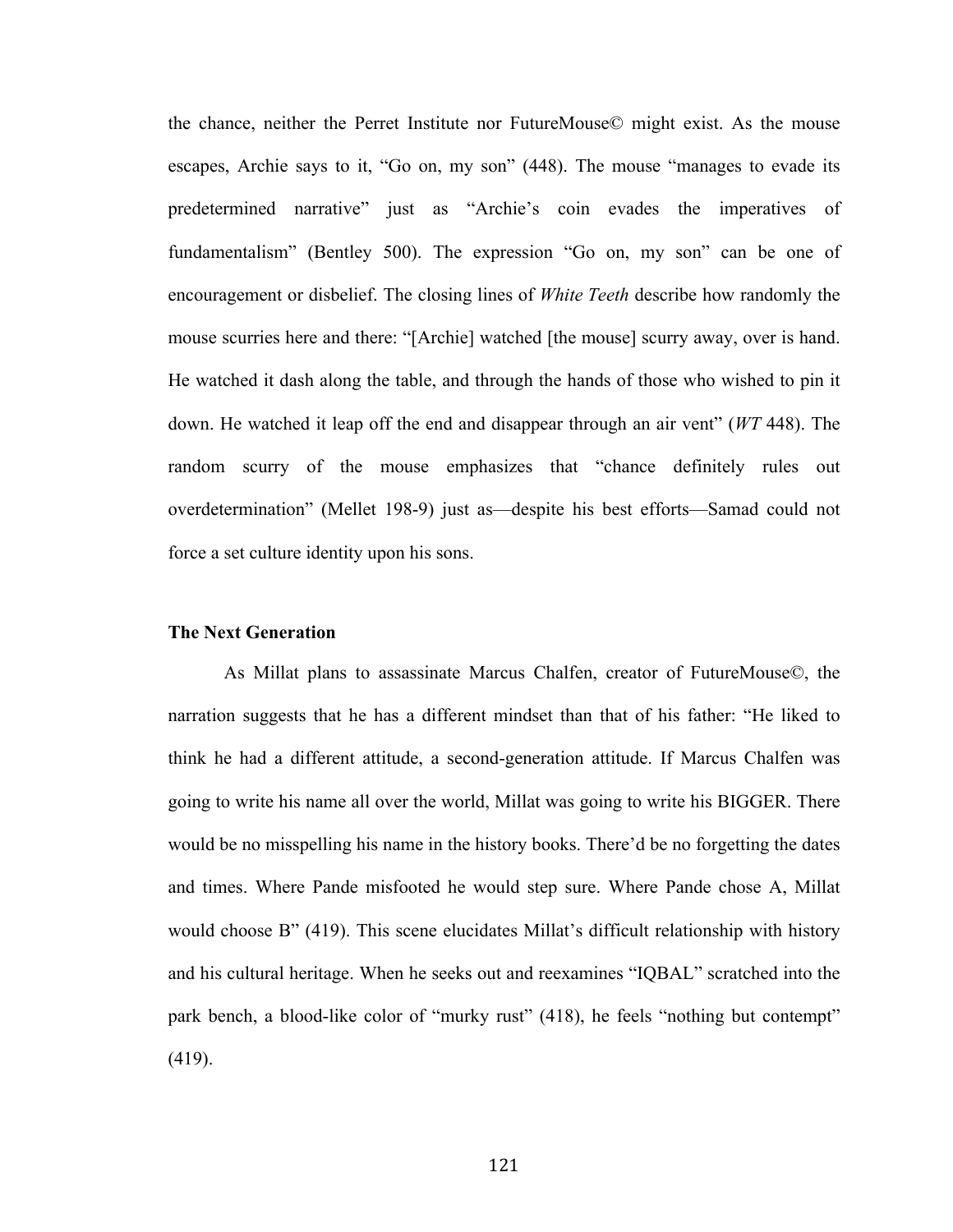When Samad first takes Millat to see that carved name—much like Simon Dedalus takes Stephen to the lecture hall to see those carved initials, "S.D"—he explains the action to his son. Samad associates his name-carving deed with an effort towards assimilation. He says, "It meant I wanted to write my name on the world. It meant I presumed. Like the Englishmen who named streets in Kerala after their wives, like the Americans who shoved their flag in the moon. It was a warning from Allah. He was saying: Iqbal, you are becoming like them. That's what it meant" (418-9). Millat rejects this explanation in a spirit of rebellion, responding mentally to his father, "no, that's not what it meant. It just meant you're nothing." (419). Millat believes that his life is full of possibilities. He has opportunity to correct the mistakes of his ancestors. But with the shot fired at the Perret Institute, Millat has ironically become what Samad always wanted: a twentieth century Mangel Pande.

Like the room at the Perrett Institute, Irie's womb is a space of possibility.<sup>21</sup> The potential multiculturalism of a child conceived by Irie and Millat is foreshadowed in chapter 9, in which Irie has an unrequited crush on Millat. He asks her to imagine what their kids would look like, and she says, "I think they'd look nice." Millat, however, has a different opinion that emphasizes the physical characteristics: "Browny-black. Blackybrown. Afro, flat nose, rabbit teeth, and freckles. They'd be freaks!" (190). The thirdgeneration is introduced into the story with the birth of Irie's child—a child who "could also be regarded as an embodiment of Homi Bhabha's concept of third space and hybridity, which transcends fixed dichotomies and cultural hierarchies" (Dreyer 176).

 

 $2<sup>1</sup>$  Irene Pérez-Fernández refers to "the final cathartic space where all the characters are brought together to witness Professor Marcus Chalfen's FutureMouse© experiment" as "the ultimate space of possibility" (151).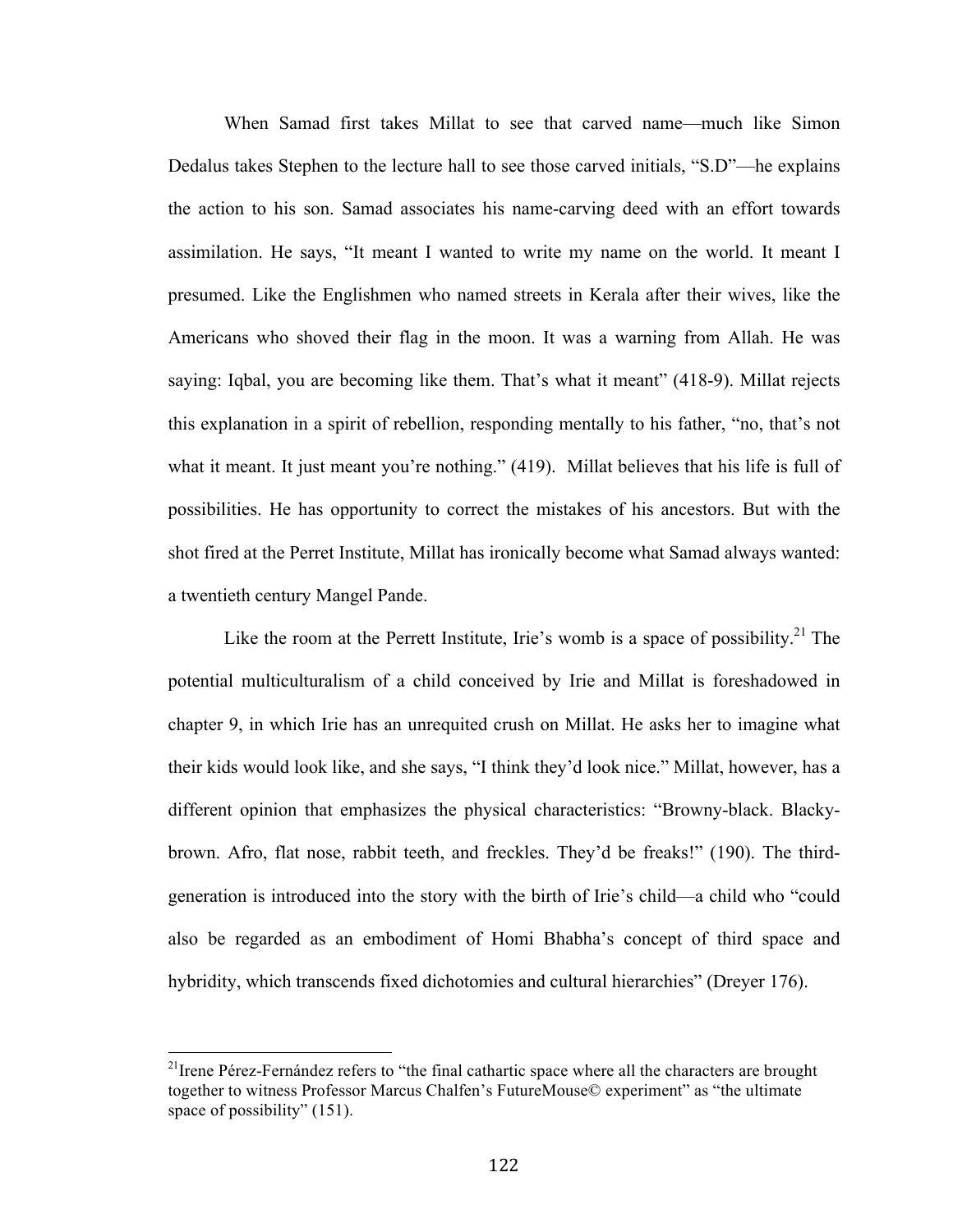In addition to being a space of possibility, Irie's womb is a place of uncertainty. She does not know whether Magid or Millat is the father.<sup>22</sup> Smith as narrator writes that Irie's child seems "a perfectly plotted thing with no real coordinates" (*WT* 427). "In Irie's mind at least, her child's genetics will no longer determine that child's fate" (Braun 232). The first-generation strives for fixity while the second-generation proves more flexible (Dreyer 176). Michael Perfect interprets Irie's child as a convergence of *White Teeth*'s large cast of characters. The child will "have white British (Archie), black Caribbean (Clara) and Bengali (the Iqbals) heritage. […] It is Irie's child, then, that not only connects the families but also, for all the tensions between (and within) them, ensures their continued connectedness in the future" (Perfect 82). Fernández reads the baby as "a symbol of the ultimate indeterminacy of identity" (152).

### *The Autograph Man*

In the Inaugural Philip Roth Lecture<sup>23</sup> on October 27, 2016, Zadie Smith said, "It seems to me that people experiencing impossible identities—who find it impossible to imagine being, for example, Muslim and gay, or Jewish and obscene, or black and nerdy, or female and perverse, or Protestant and Irish—can build up a terrible tension within themselves" (341). This specific type of tension is thoroughly explored in Smith's sophomore novel, *The Autograph Man*, published two years after *White Teeth*.

While *White Teeth* has enjoyed critical acclaim, *The Autograph Man* has been widely viewed as disappointing. In *The London Review of Books*, James Wood describes

 <sup>22</sup> Fiona Tolan notes that with the birth of Irie's child, *White Teeth* ends like E.M. Forster's *Howard's End*, "on the birth of a 'fatherless' child who embodies connection, eschews conservative tradition, and augers the future" (139).

<sup>&</sup>lt;sup>23</sup> This lecture has since been published as "The I Who Is Not Me" in Smith's 2018 collection of essays, *Feel Free*.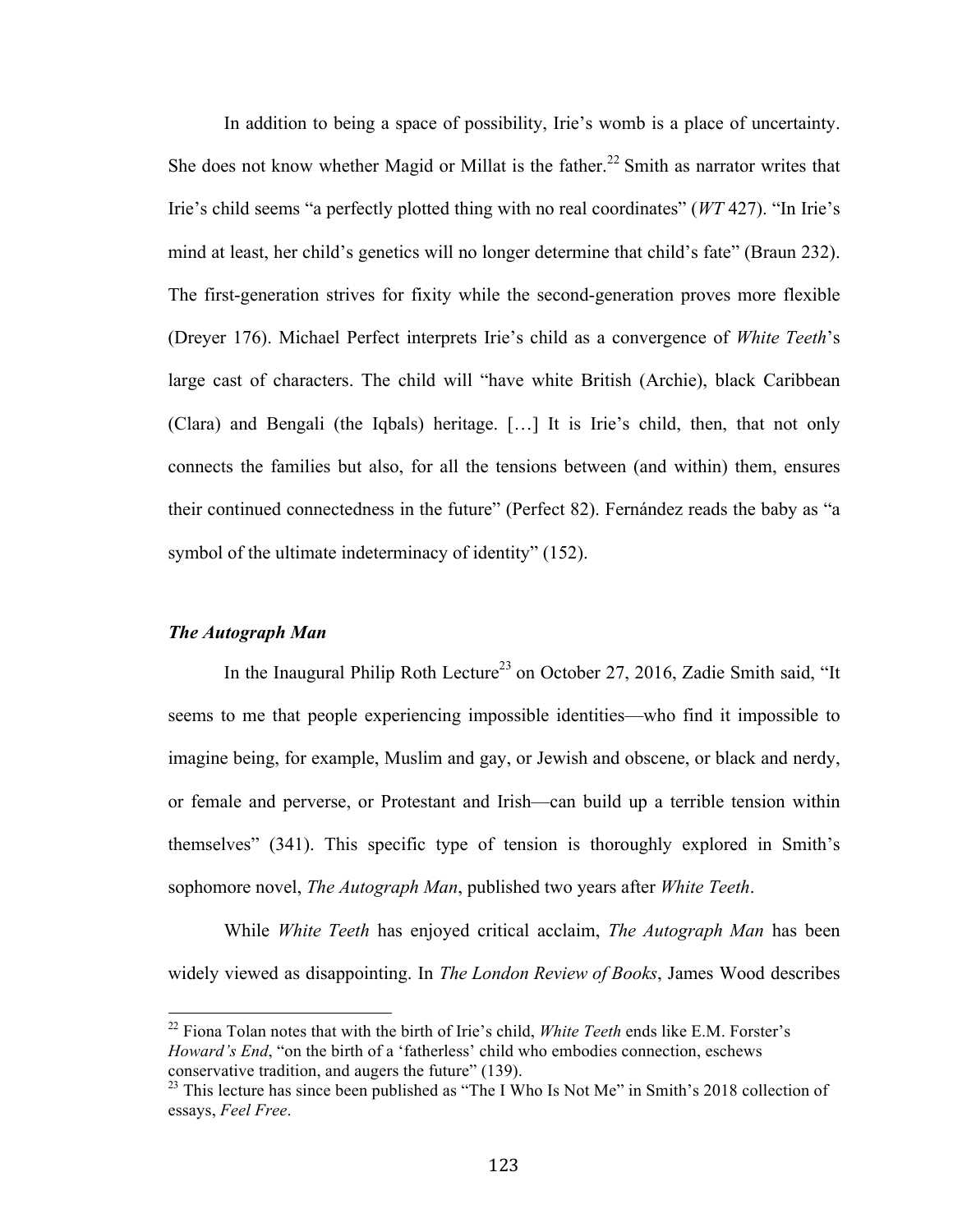the book's protagonist, Alex-Li Tandem, who has a Jewish mother and a Chinese father, as "a dreary blank, an empty centre entirely filled by his pop-culture devotions. Around him swirls a text incapable of ever stiffening into sobriety, a flailing, noisy hash of jokes, cool cultural references, pull-quotes, lists and roaring italics. It is like reading a newspaper designed by a kindergarten." If, however, Alex is considered in conjunction with the some of the themes established in *White Teeth*, his relationship with his father and his journey to self-discovery become more significant. I am not the first to look at connections between the two novels. Jonathan Sell considers the philosophy of identity in both texts and argues that characters in *White Teeth* are able to "don and doff identities at will" (62), but in *The Autograph Man*, identity is composed of gestures. Tracey K. Parker sees *The Autograph Man* as an extension of Smith's "exploration of the meaning and value of popular culture in the contemporary subject's life, a journey [Smith] began with her first novel" (69). As someone who buys and sells autographs of famous individuals for his livelihood, Alex is largely defined by his connections to popular culture.

The way that Alex is consumed with popular culture is established well before he ever becomes a buyer and seller of autographs, when he is a child in the book's prologue. On a car journey to a wrestling match, Alex's father, Li-Jin, overhears the dialogue between Alex and his friends. He does not understand what they are talking about: "References to programs he's never watched, songs he's never heard, films that came and went without him noticing" (6). This conversational currency follows Alex and his friends into adulthood. For example, Adam reminds Alex, "There are other people in this film we call life"  $(52)$ .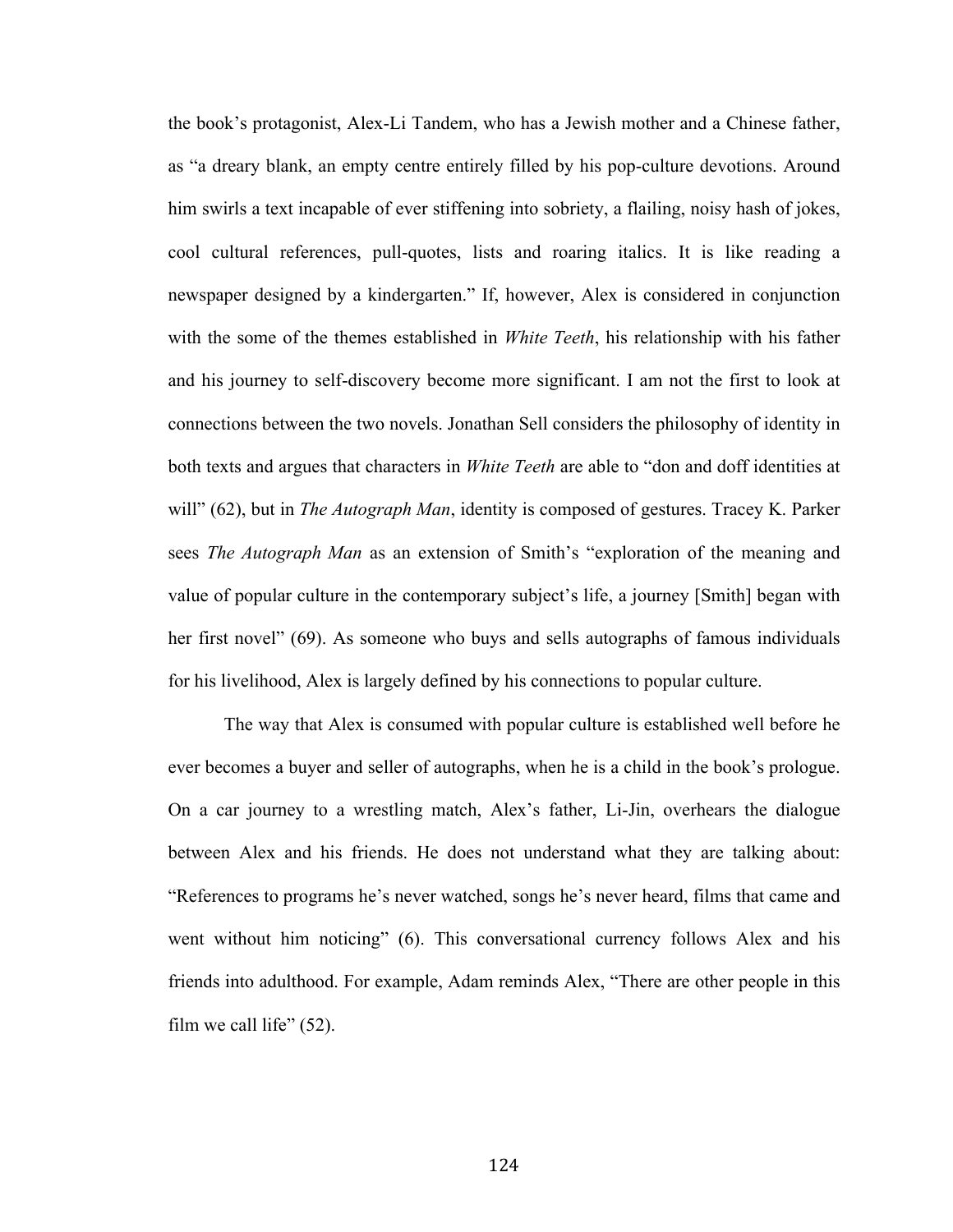Despite generational differences, Alex and his father share a critical bond. Li-Jin is described as his son's "best friend" (4). He has maternal qualities and loves Alex "in a feminine way instead of a masculine" (12). This foundational relationship in Alex's life is suddenly removed when Li-Jin dies from a brain tumor—right in front of Alex—in the dizzying aftermath of attendance at a wrestling match. *The Autograph Man* cannot be considered a Bildungsroman because readers do not follow Alex through his adolescent, formative years. Readers see him only as a child at the wrestling match and then the narrative fast forwards to Alex in his early twenties, living alone with his cat, working, and negotiating friendships and romantic relationships.

As an individual with agency, however, Alex is failing. He is unable to create anything new or uniquely his. For instance, when he makes up songs, they are not original. He just changes the lyrics to top 40 hits. He has fathered a child, but it was aborted. It gradually becomes clear that Alex has developed intense anxiety associated with death because of his traumatic childhood event. His fears lead him to engage in a number of avoidance techniques. He is high from marijuana and/or drunk for most of the narrative, but perhaps his most successful and deeply rooted evasion strategy is his immersion in popular culture. Unwilling to face the disappointments of his real life, Alex escapes into films and television; "the great tragedy of his heart was that it always needed to be told a story" (85).

Alex's primary motivation in life is to obtain an autograph from his favorite actress, Kitty Alexander, an older Russian-American woman living in New York City. As Parker writes, "By adoring celebrities from afar Alex-Li risks neither loss nor rejection" (73). After years of writing fruitless requests for the autograph, he develops a new tactic: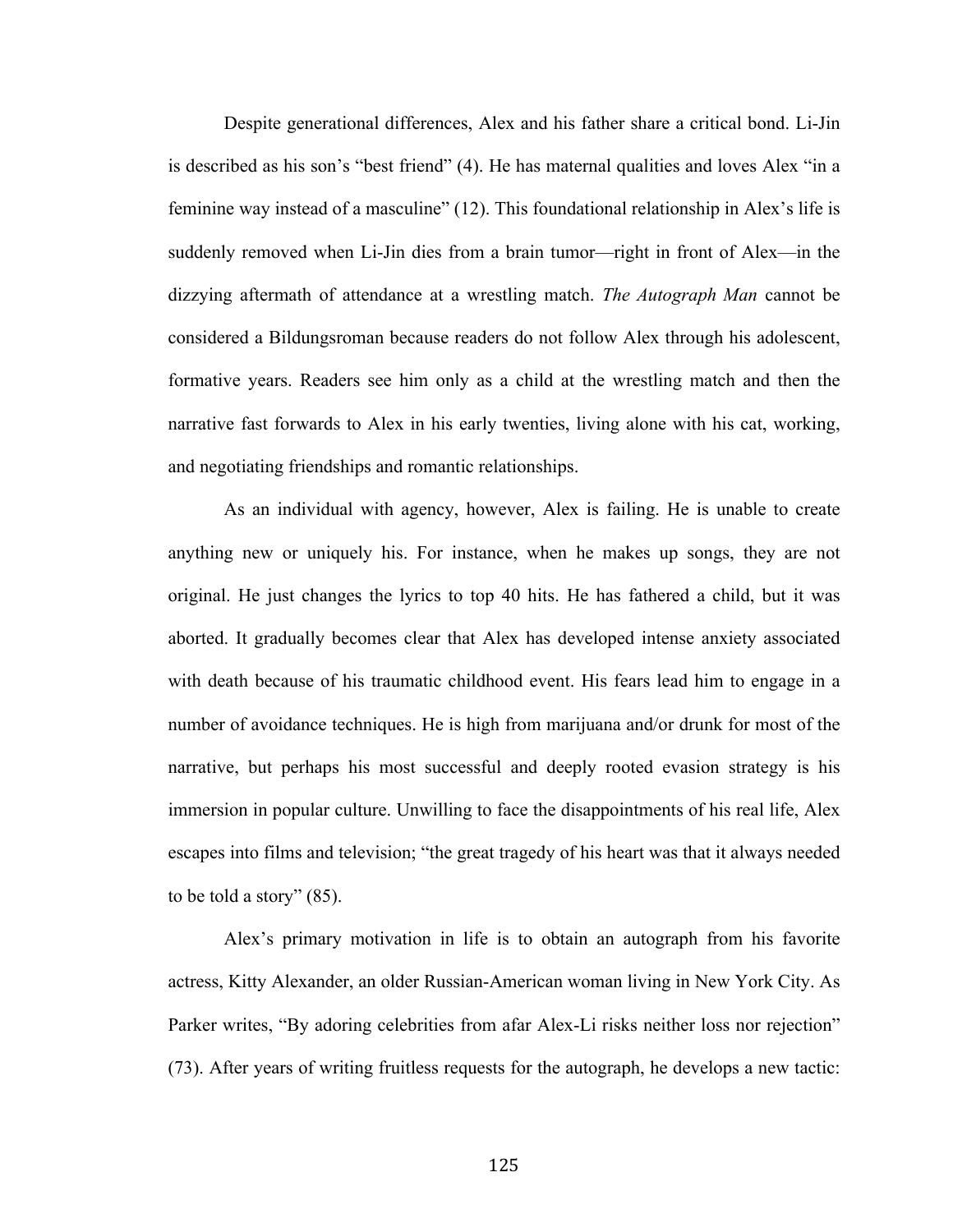creating an imaginary relationship with her via letter. Instead of asking for anything, he writes to Kitty about Kitty, telling her about herself. For example, one letter reads, "Dear Kitty, When behind a young man on a bus, she finds herself staring at his neck. The urge to touch it is almost overwhelming! And then he scratches it, as if he knew. Love, Alex-Li Tandem" (128). This is the one area in his life at which Alex is creatively successful. His entreaties ultimately result in Kitty sending an autograph, which his friends do not believe to be authentic. The actress compliments him on his writing when they meet saying, "You write better than you speak," (233). She has even committed one her favorite letters to memory (240).

In addition to abusing substances and obsessing over Kitty, Alex has been working on a book for years that he hopes to one day publish: *Jewishness and Goyishness*, modeled on the work of comedian Lenny Bruce. Alex considers it a research hobby to categorize all manner of things like "Foods, Clothes, The nineteenth century, Cars, Body parts, The lyrics of John Lennon, Books, Countries, Journey, Medicines" as Jewish or goyish. Like Samad in *White Teeth*, Alex attempts to understand his subject position with a binary mindset. When readers first meet the adult Alex at the beginning of chapter 1, the first line is "You're either for me or against me thought Alex-Li Tandem, referring to the daylight, and, more generally to the day" (40). Alex is "determined to shape what … is fundamentally without any shape" (279). Alex, like Samad, discovers that his model will not hold. It is inadequate to classify the complexities of modern life. In an allusion to one of the book's epigraphs, which quotes Franz Kafka in a letter to his father, Smith writes, "Life is not just symbol, Jewish or goyish. Life is more than just a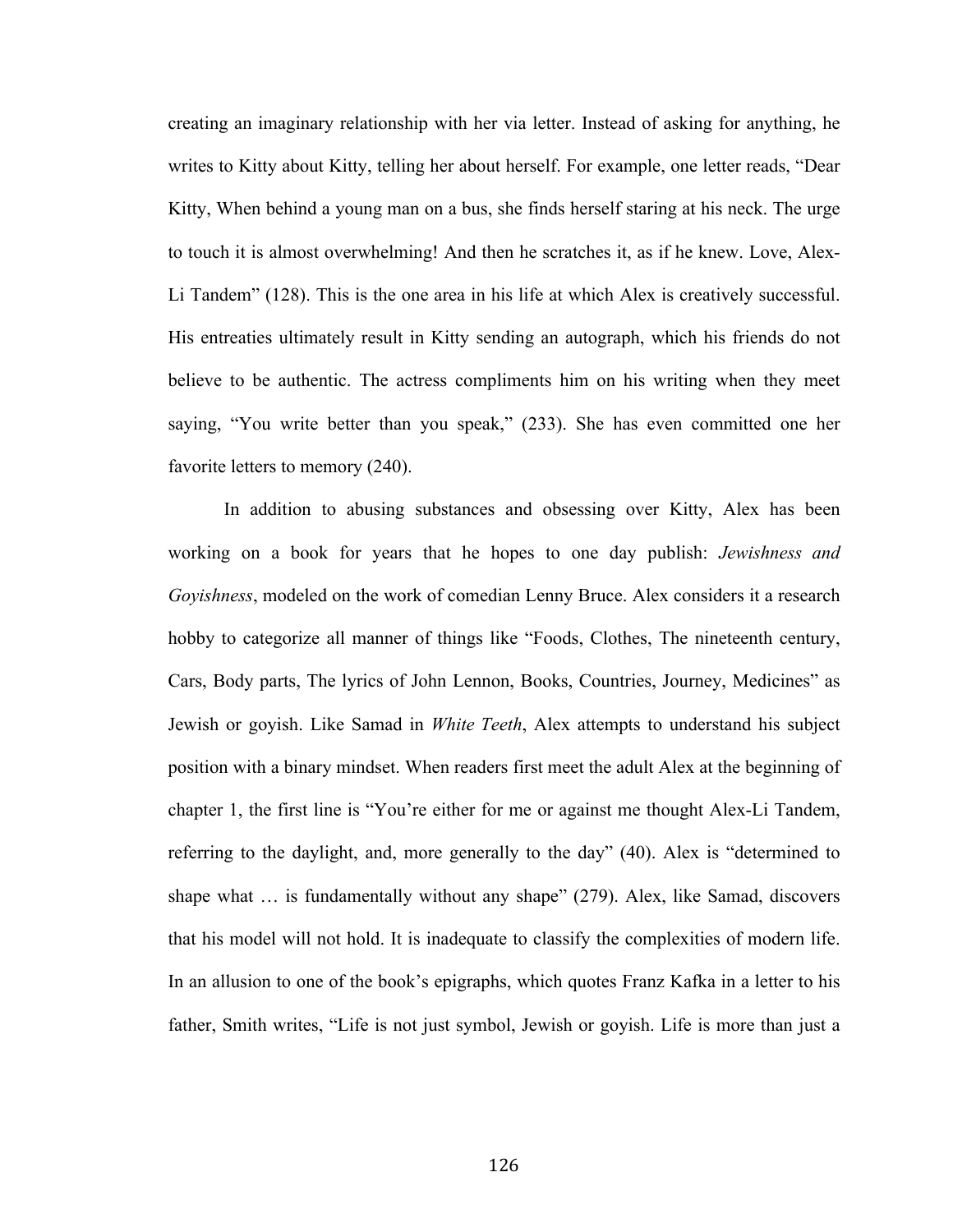Chinese puzzle. Not everything fits. Not every road leads to epiphany. This isn't TV, Alex, this isn't TV"  $(151)^{24}$ 

An autograph, referred to as "expensive signifiers" by reviewer James Wood, is worthless without authenticity. When genuine, Alex believes that signatures reveal the essence of an individual. An autograph is an inscription of the self, writing one's identity into a particular place and time. Alex likens the value of an autograph to sexual purity: "A woman who gives up her treasure with too much frequency is not coveted by men" (56). When someone gives too freely, they become easy, worthless. When, carefully withheld, however, they gain worth.

If an autograph is significant to selfhood, it is no coincidence then that Alex's signature is called into questions many times: once when a friend of a friend accepts Alex's business card. He says, "Call that a signature? Alex … what? I can't read that" (65). Similarly, a subway clerk accepts a payment from Alex via credit card and studies the signature suspiciously (74). Alex's signature becomes more and more illegible as the narrative progresses. A colleague in the autograph business responds to it: "Call that a signature? Looks like a bloody scrawl to me" (148). Like his identity, Alex's autograph is difficult to understand.

Finally, just before Alex takes a trip to the United States to hopefully meet Kitty Alexander, he has what is described as a "psychotic interlude" (153). He comes to realize "Life is more than just a Chinese puzzle. Not everything fits. Not every road leads to epiphany. This isn't TV, Alex, this isn't TV" (151). He goes on to remind himself three

<sup>&</sup>lt;sup>24</sup>The original quotation presented in the epigraph is "Naturally things cannot in reality fit together the way the evidence does in my letter; life is more than a Chinese puzzle." The second epigraph is quotation from Marilyn Monroe and also invokes the importance of fatherhood: "I would always make believe that Clark Gable was my father."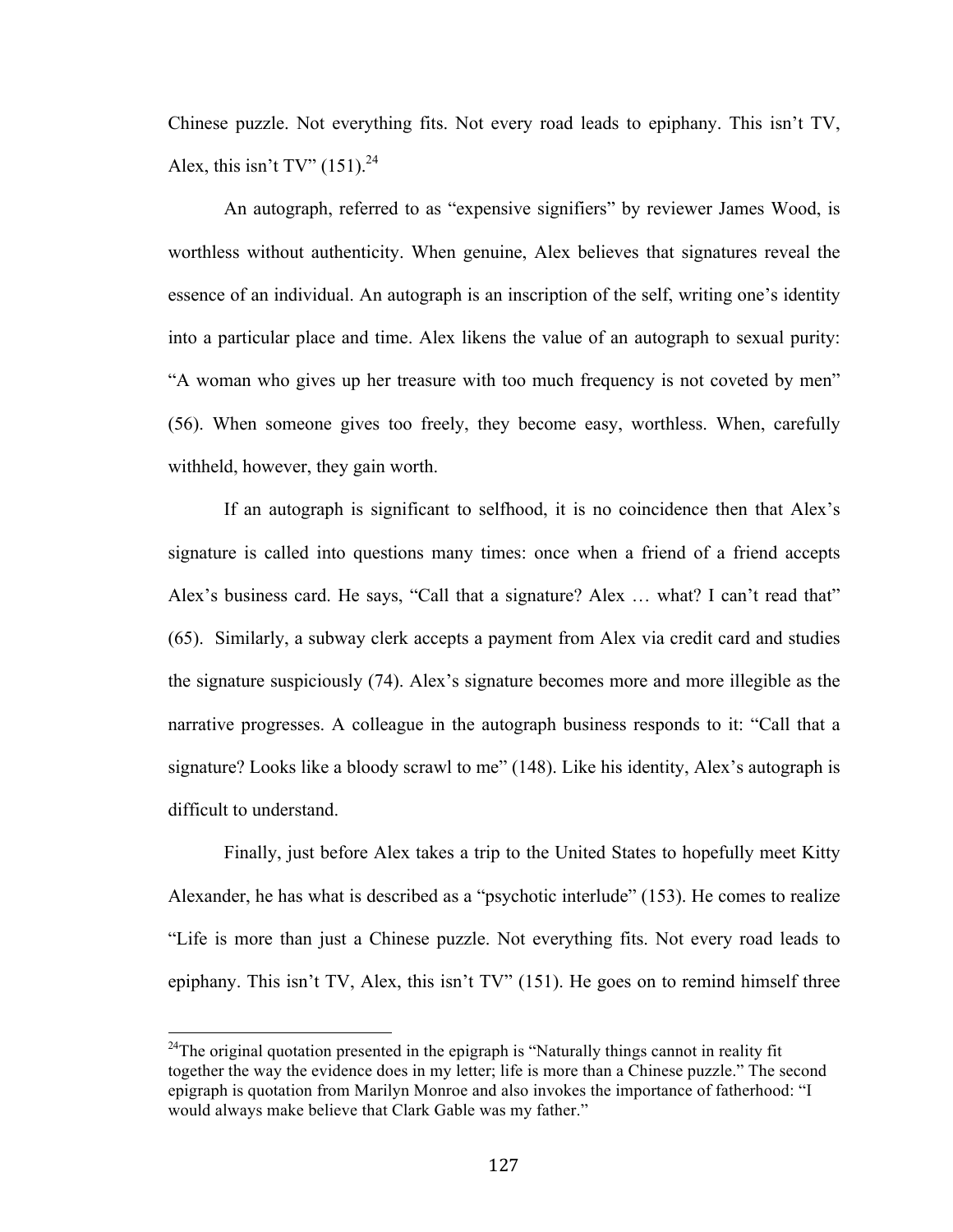more times that "YOU ARE NOT WATCHING TV" (152). It is immediately following this psychological event that Alex's signature—his own autograph representative of his identity—diminishes into seemingly meaningless symbols. Rather than signing his name on a check, he draws "a shaky table, a catcher's mitt, the bottom half of a chair" (159). Alex's signature devolving into random drawings at the same time his mental state is deteriorating illustrates that the signature is symbolic of the self.

Consequently as Alex begins to face his fear of death near the end of *The Autograph Man* and (finally) engages in a grieving ritual for the loss of Li-Jin, his signature is restored. A key scene during which Alex internally grapples with mortality occurs when he visits a dying friend in the hospital, Brian Duchamp. While sitting with his old autograph trading partner, Alex is "unable to take his mind or eyes off the man in the next bed, who was much, much too young to be in this place" (307). Alex feels that this "out-of-place youth" is "obscene" and an aspersion to his "own sense of himself" (307). When Alex comes back to the moment—after questioning God and lamenting the deaths of infants in his mind—he says goodbye to Brian and they share a simple moment as "Autograph Men again," just doing business. Alex writes a check and Duchamp examines it: "'Paid to the order of Brian Duchamp. That's me. Though *Gawd* only knows when I'll 'ave a chance to spend it. Signed by Alex-Li Tandem,' he said, taking a finger and pressing it gently to Alex's write. 'That's *you*'" (308). In direct contrast to the signature provided to Dr. Huang in the aftermath of his breakdown, it is implied that this signature is legible; it is an intelligible impression of Alex's identity.

Two scenes at the end of the novel show the progress that Alex has made in both coming to terms with his father's death and finding a sense of purpose in his life. Both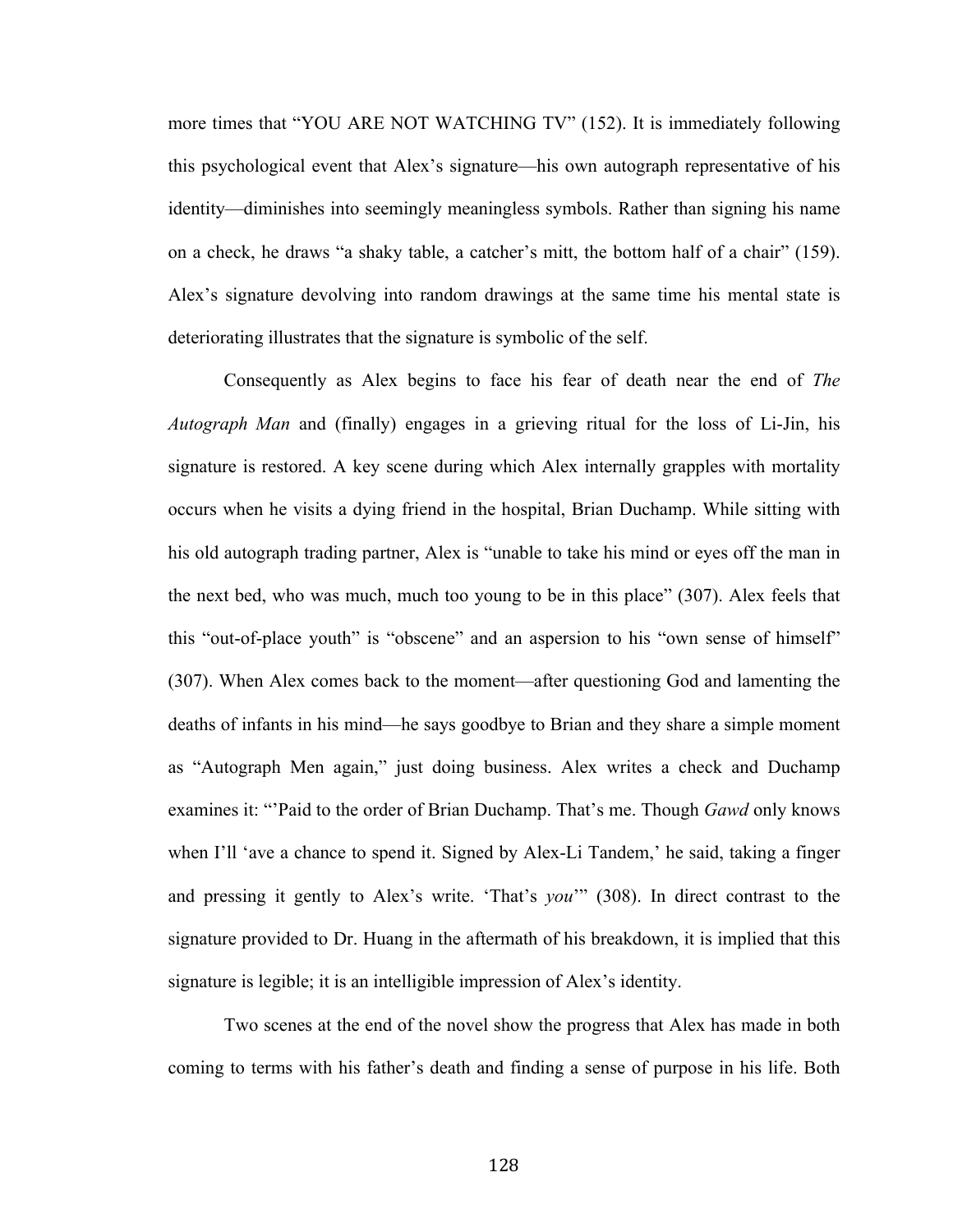scenes involved Alex entering into a symbolic dialogue with others who have a significant connection to Li-Jin. According to Charles Taylor's dialogical character theory, "We define our identity always in dialogue with, sometimes in struggle against, the things our significant others want to see in us. Even after we outgrow some of these others—our parents, for instance—and they disappear from our lives, the conversation with them continues within us as long as we live" (Taylor 33).

An illustration at the beginning of the text depicts a kabbalistic Tree of Life that Alex has constructed on his wall. Several of the nodes feature names legitimately associated with the kabbalistic Jewish philosophy: Tif'eret, Yesod, Shechinah. Others, however, stem from Alex's love of popular culture; figures such as Franz Kafka, John Lennon, Bette Davis, and Jimmy Stewart also appear. There is one blank position at the top of Alex's Kabbalah. With the support of his best friend, Adam, who knew Li-Jin and was present at the time of his death, Alex places a note—representative of his father—in this primary position.

The note in question is a one-pound banknote signed by Li-Jin, given to each of the boys to settle a bet at the fateful wrestling match from the novel's prologue. Alex makes the meaningful gesture of adding the note to the Kabbalah only after Adam brings to his attention the similarities between Li-Jin's signature and Alex's signature. Alex remembers that he "used to copy his" (340). He continues, "I'd make him write it out so I could copy it. I'd make him write it over and over again, so I could watch the way his hand moved" (340). The significance of the name of the father written by the father calls to mind Millat's journey to view the carved name "Iqbal" on a London bench. The signature is representative of the father's attempt to inscribe his identity on to a specific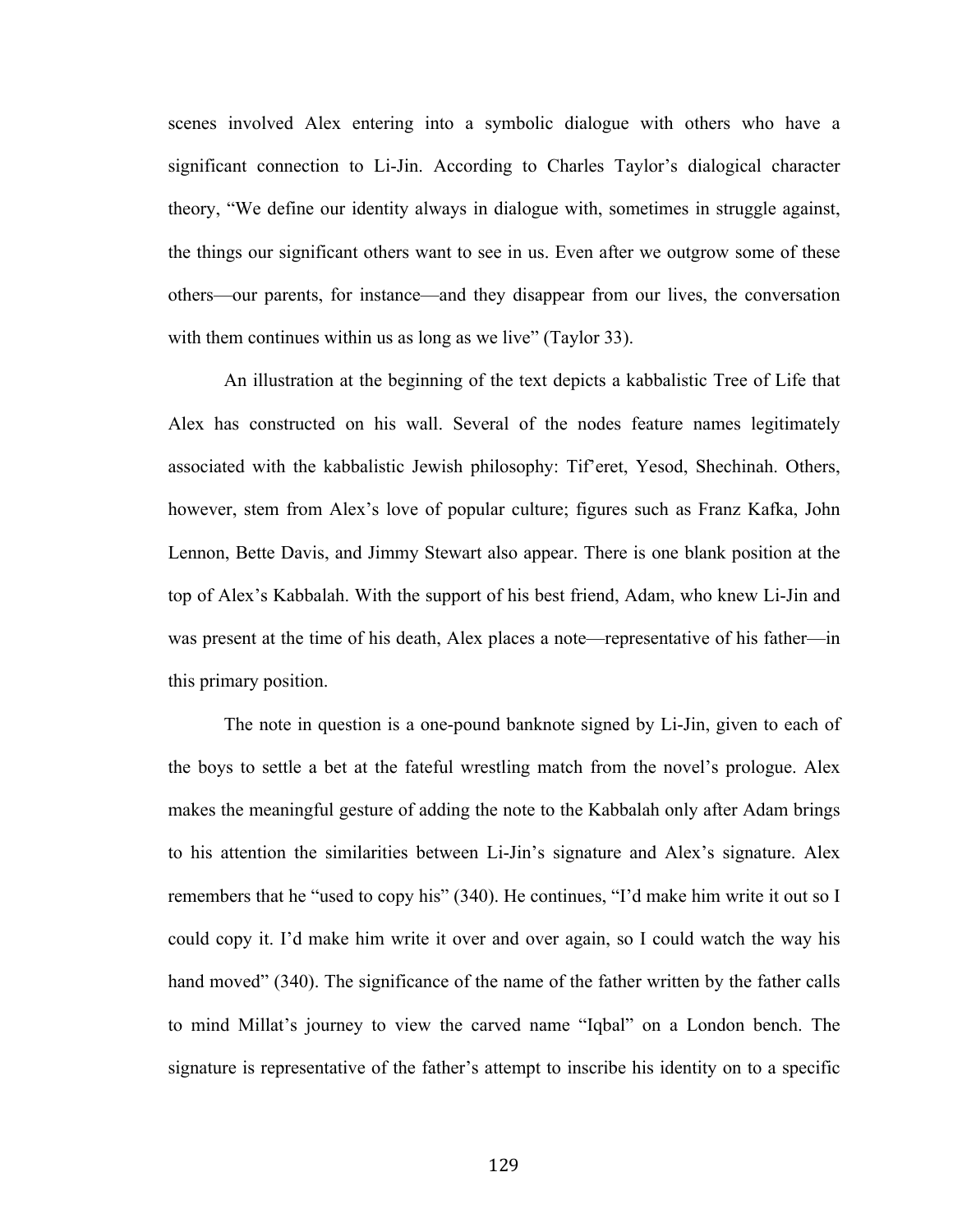moment in time—to quite literally "make his mark" on the world around here. It is the son's responsibility to carry that message, whatever it may be, with all of its complexities and contradictions, forward into the future.

Each of the boys has held on to his signed note from Li-Jin, and every year on the anniversary of Li-Jin's death, Adam requests Alex to say the Kaddish. Until now, Alex has refused, but the final scene of *The Autograph Man* depicts Alex observing the Yahrzeit of Li-Jin, surrounded by his friends. Three of the men at the Yahrzeit knew Li-Jin and were present the night of his death. Alex's romantic partner, also present, has a special connection to Li-Jin because he fitted her with a pacemaker when she was a child. Readers see that Alex will now carry on a symbolic relationship with Li-Jin through his real life friends—no longer needing to invent relationships out of popular culture. Perhaps more than any other character in this study of fathers and sons, Alex-Li-Tandem demonstrates Charles Taylor's theory of dialogical character. Taken together, Zadie Smith's *White Teeth* and *The Autograph Man* demonstrate the important role a father, whether present or absent, may have in the identity formation of a son.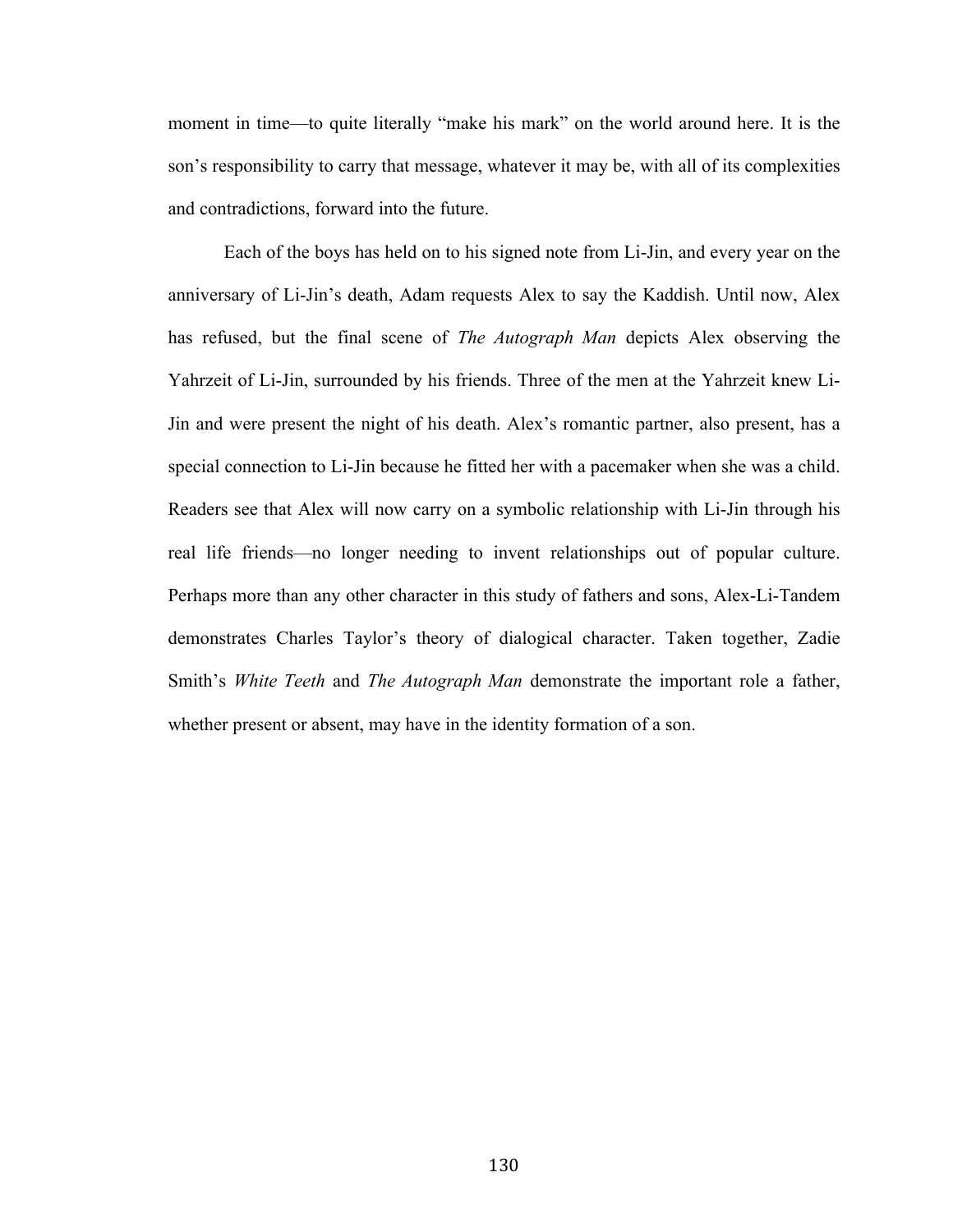#### **CONCLUSION**

The introduction of this dissertation defines "identity" in accordance with Canadian philosopher Charles Taylor who writes in *Sources of the Self: The Making of the Modern Identity* (1989), "The full definition of someone's identity … involves not only his moral and spiritual matters but also some reference to a defining community" (36). One's membership in a community begins with family; therefore, this study has looked to the time-honored trope of the father and son relationship in selected literary works from the twentieth century with an eye to the "national" component of one's identity. What makes a person identify with a community of others? What makes him or her say "I am English," for example, or "I am Indian," or "I am American"?

These affiliations are much more than words or boxes to check on official forms. As briefly touched upon in Chapter 3, loyalties to the concept of nation lead millions to war, sometimes to certain death as in the case of kamikaze pilot fighters in World War II. Devotion to one group above all others can spring from religion with equal fervor as in the case of Islamic jihadists. What may be called "issues of national identity" permeate the culture of many sovereign countries today, the United States and the United Kingdom being chief among them. The UK's forthcoming withdrawal from the European Union indicates a concern about protecting national identity, and in his successful bid for the US presidency in 2016, Donald Trump called for increased security at US/Mexican borders, claiming that Mexicans are dangerous criminals: "They're bringing drugs. They're bringing crime. They're rapists. And some, I assume, are good people" (qtd. in Elving). These unfounded generalizations work to frighten the public and alienate people of color. Such rhetoric is evident in mainstream media, but in some cases the fears have festered to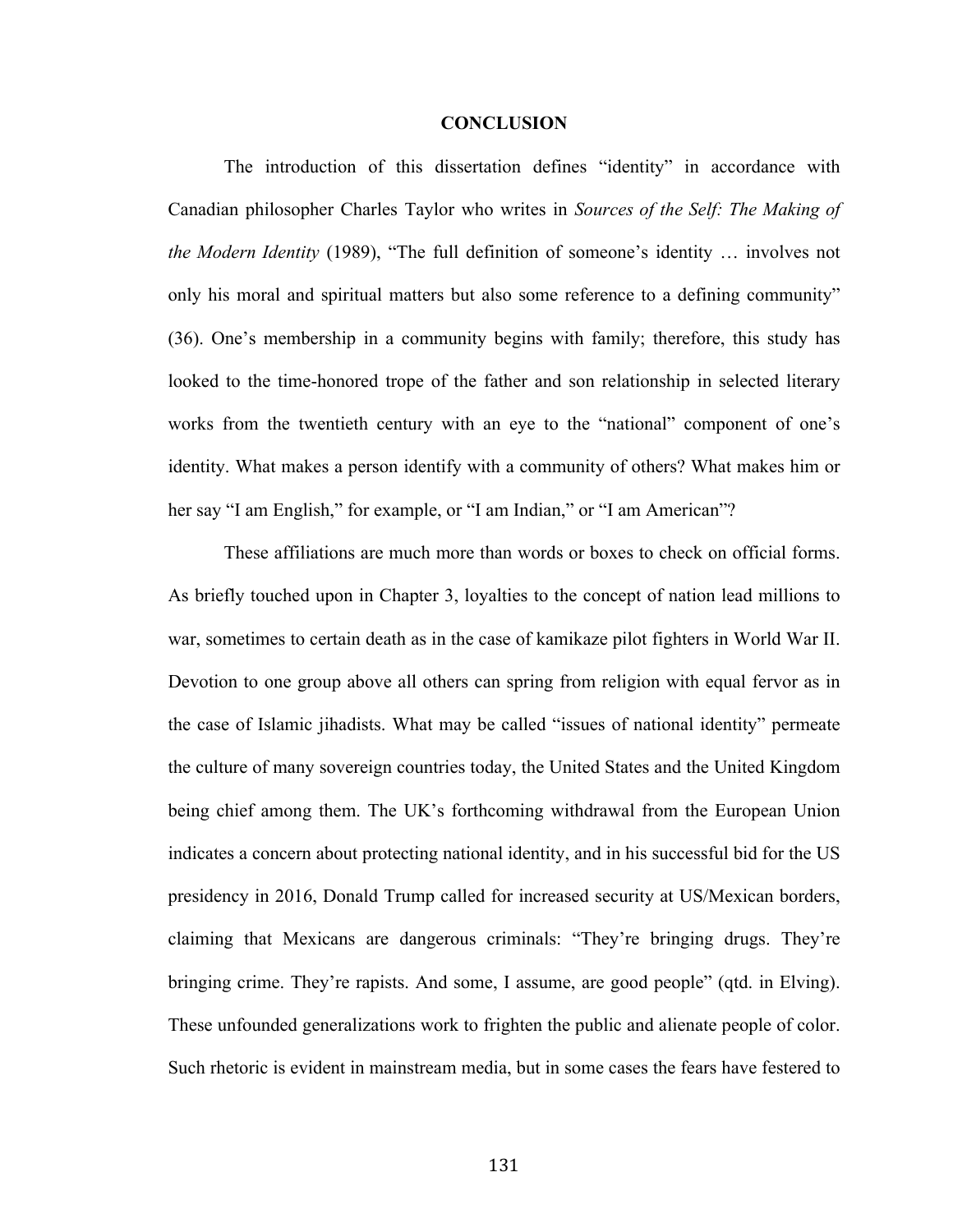a point of hatred. What is known as the Great Replacement is a white nationalist conspiracy theory attributed to the work of French writer Renaud Camus. "The great replacement is very simple," Mr. Camus has said. "You have one people, and in the space of a generation you have a different people" (qtd. in Charlton). Replacement theory cautions that changing demographics and migration are supplanting white populations with people of color. Scholars such as Cecil Jenkins have dismissed the theory, calling it "a paranoid fantasy" (Jenkins 342), but the fear at its core—the inclusionary/ exclusionary language and behaviors surrounding racial prejudice—is rooted in the family unit: in what has come before, represented by ancestors, and what will come after, represented by the current sons and daughters.

The father and son relationship has long been used in literature to convey meaning about generational conflict and to comment upon changes in culture and traditions. In this dissertation, I have shown that writers of the twentieth century continue to employ this archetype to explore the problems of national identity and belonging in anticolonial Ireland and postcolonial Britain. In a 1992 contribution to the *Times Literary Supplement*, Irish writer and scholar Declan Kiberd invokes a line from Oscar Wilde's *The Importance of Being Earnest*: "If a man has been denied a good father he had better go out and manufacture one" (6). James Joyce's Stephen Dedalus does just that as he is disillusioned with his biological father and all that he represents. As the Irish people fought for independent nationhood at the turn of the 20th century, a need for a unique artistic consciousness arose. Stephen wishes to articulate that consciousness, to fulfill the destiny of his namesake, fashioning his own identity and choosing to father himself with the aid of a complex, modern man: Leopold Bloom. Hanif Kureishi's Karim Amir is on a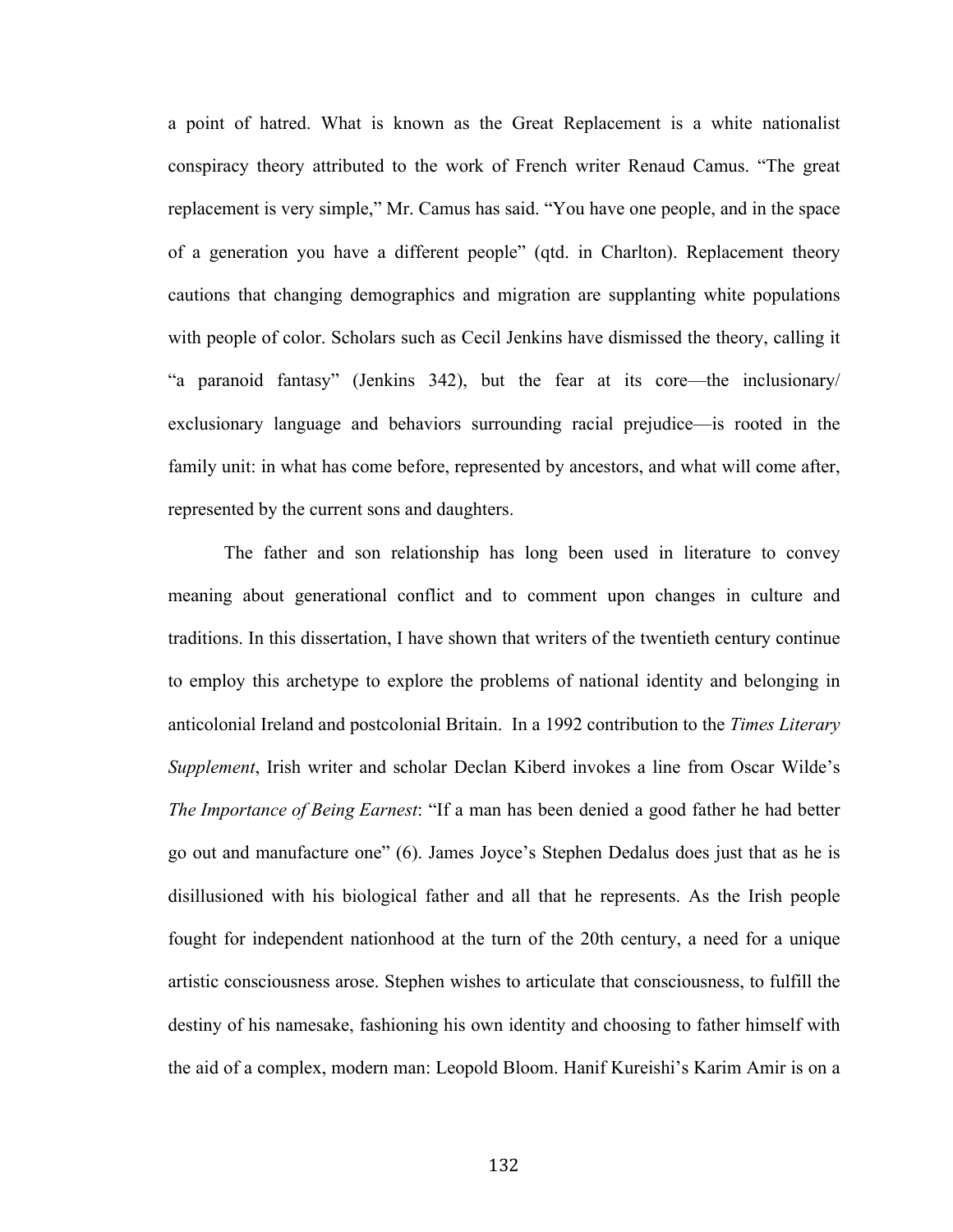similar journey as he works to become a creator of culture via dramatic performance. Karim's father, unlike Simon Dedalus, is able to nurture his son's progress. Haroon and Karim share the experience of double consciousness, living both inside and outside of British culture, and the father is able to model behavior that will facilitate Karim's assimilation.

Not every son in this study, however, can be considered an "artist" in the same way that Stephen is an artist or the way that Karim specializes in the dramatic arts. For instance, neither Magid nor Millat Iqbal is an artist; Alex-Li Tandem signing his name legibly in the style of Li-Jin does not make him an artist. But, as Charles Taylor explains, "We become full human agents, capable of understanding ourselves, and hence of defining our identity, through our acquisition of rich human languages of expression" (32). Language can include forms of expression like "'languages' of art, of gesture, of love, and the like" (32). We do not acquire these languages on our own. We learn them from significant others—our friends and family members.

In Zadie Smith's debut novel, at the turn of the 21st century, Samad Iqbal denies the complexity of his identity and creates oversimplified binaries that are inadequate for today's modern, multicultural societies. As Zadie's Smith's epigraph to *White Teeth* indicates in its invocation of Shakespeare's *The Tempest*, "What is past is prologue." Shakespeare's Antonio speaks this line as he encourages Sebastian to murder his father. Samad Iqbal's inability to accept his multifaceted identity is a hindrance to his sons' survival in today's modern, multicultural world. Fathers, throughout literature, often represent history, authority, forces that are ultimately divisive rather than unifying. Our present is necessarily influenced by history—our sons are affected by fathers—but, that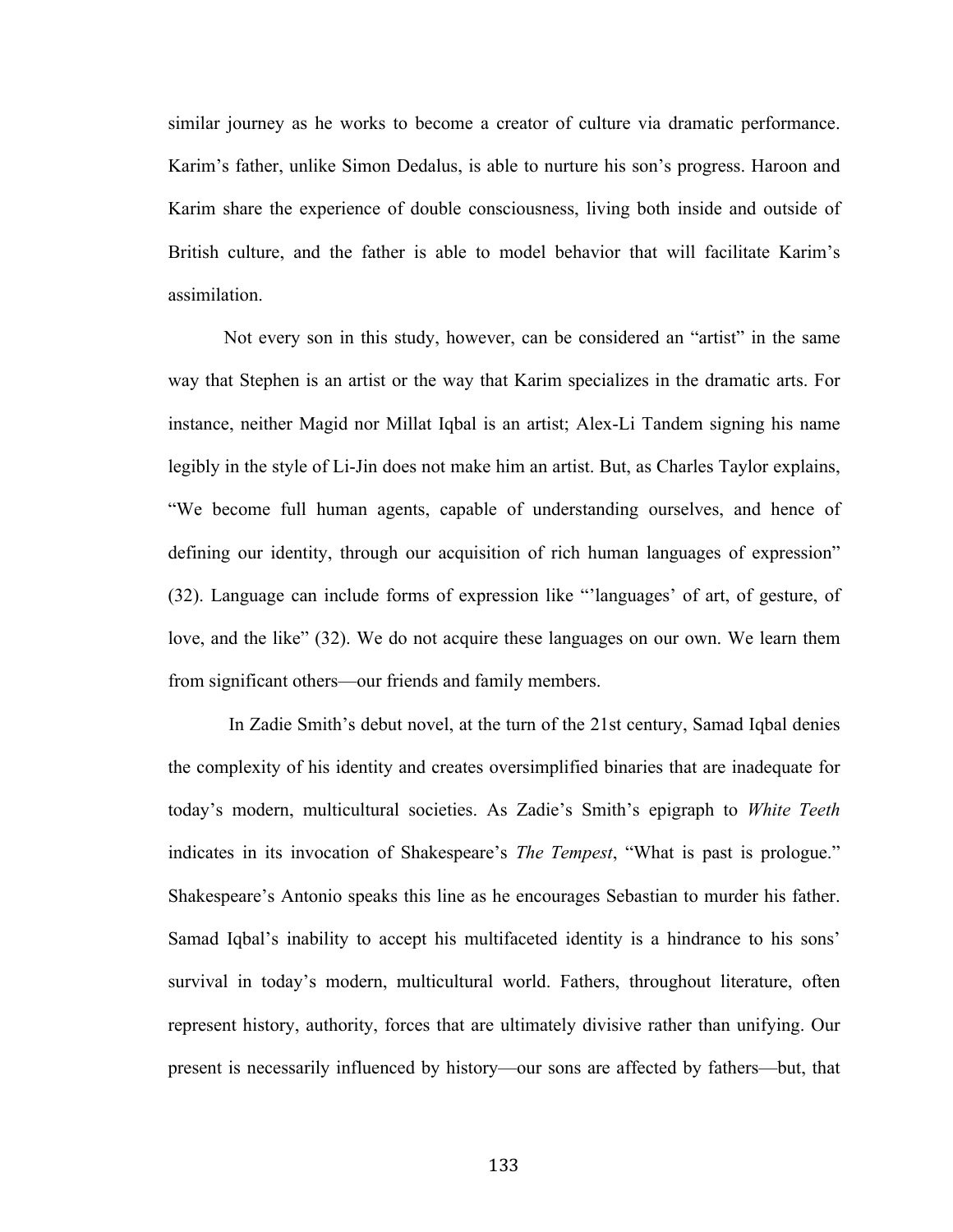past is only a beginning, an introduction, that may be altered as children mature and cultures evolve.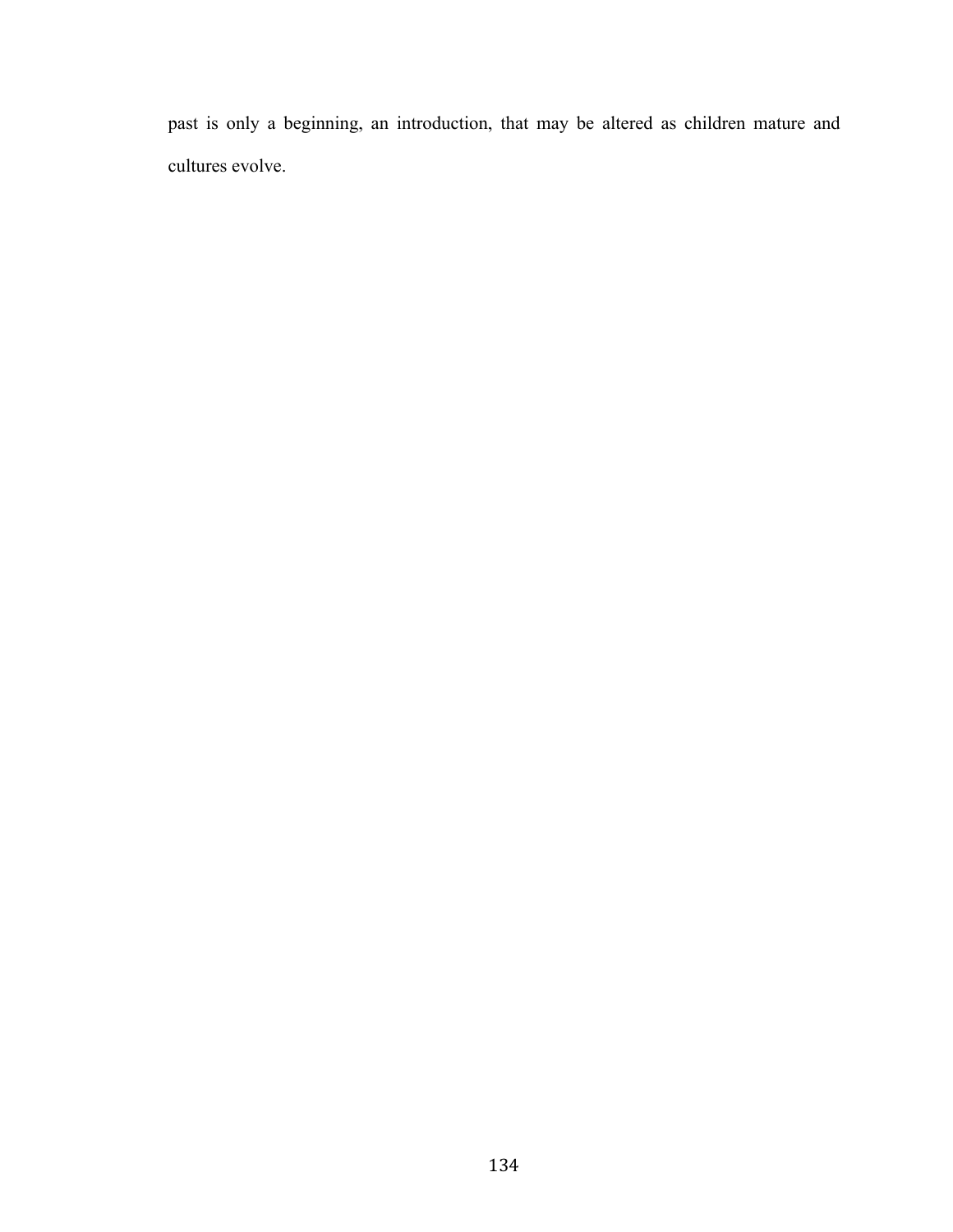## **BIBLIOGRAPHY**

- Ahmed, Rehana. "Occluding Race in Selected Short Fiction by Hanif Kureishi." *Wasafiri*, vol. 24, no. 2, 2009, pp. 27-34.
- Anderson, Benedict. *Imagined Communities: Reflections on the Origin and Spread of Nationalism.* Verso, 1983. Revised and extended edition, 1991.
- Ashcroft, Bill, et al., editors. *Post-Colonial Studies: The Key Concepts*. 2nd ed. Routledge, 2007.
- Ball, John Clement. *Imagining London: Postcolonial Fiction and the Transnational Metropolis*. U of Toronto P, 2004.
- Baxter, Kent. "Making a Name for Himself: Paternity, Joyce, and Stephen's Adolescent Crisis." *Naming the Father: Legacies, Genealogies, and Explorations of Fatherhood in Modern and Contemporary Literature*, edited by Eva Paulino Bueno, Terry Caesar, and William Hummel, Lanham, Maryland, Lexington Books, 2000, pp. 203-22.
- Bell, Vikki, ed. *Performativity and Belonging*. London, Sage, 1999.
- Bentley, Nick. *British Fiction of the 1990s*. London, Routledge, 2007.
- ---. "Re-writing Englishness: Imagining the Nation in Julian Barnes's *England, England* and Zadie Smith's *White Teeth*." *Textual Practice*, vol. 21, no. 3, 2007, pp. 483- 504. doi:10.1080/09502360701529093
- Bhabha, Homi K. *The Location of Culture*. New York, Routledge, 1994.
- Bhabha, Homi K., ed. *Nation and Narration*. New York, Routledge, 1990.
- "Bildungsroman." *Oxford English Dictionary Online*, Oxford UP, Dec. 2019, www.oed.com/view/Entry/18946. Accessed 8 Dec. 2019.
- Black, Martha Fodaski. "S/He-Male Voices in Ulysses: Counterpointing the 'New Womanly Man.'" *Gender in Joyce*, edited by Jolanta W. Wawrzycka and Marlena G. Corcoran, UP of Florida, 1997, pp. 62-81.
- Bloom, Harold. *The Anxiety of Influence: A Theory of Poetry*. 2nd ed. Oxford UP, 1997.
- Boheemen, Christine Van. *The Novel as Family Romance: Language, Gender, and Authority from Fielding to Joyce*. Cornell UP, 1987.
- Brancato, Sabrina. "Transcultural Outlooks in *The Buddha of Suburbia* and Some Kind of Black." *A Sea of Encounters: Essays Towards a Postcolonial Commonwealth*, edited by Stella Borg Barthet, New York, Rodopi, 2009, pp. 51-65. doi.org/10.1163/9789042027657\_006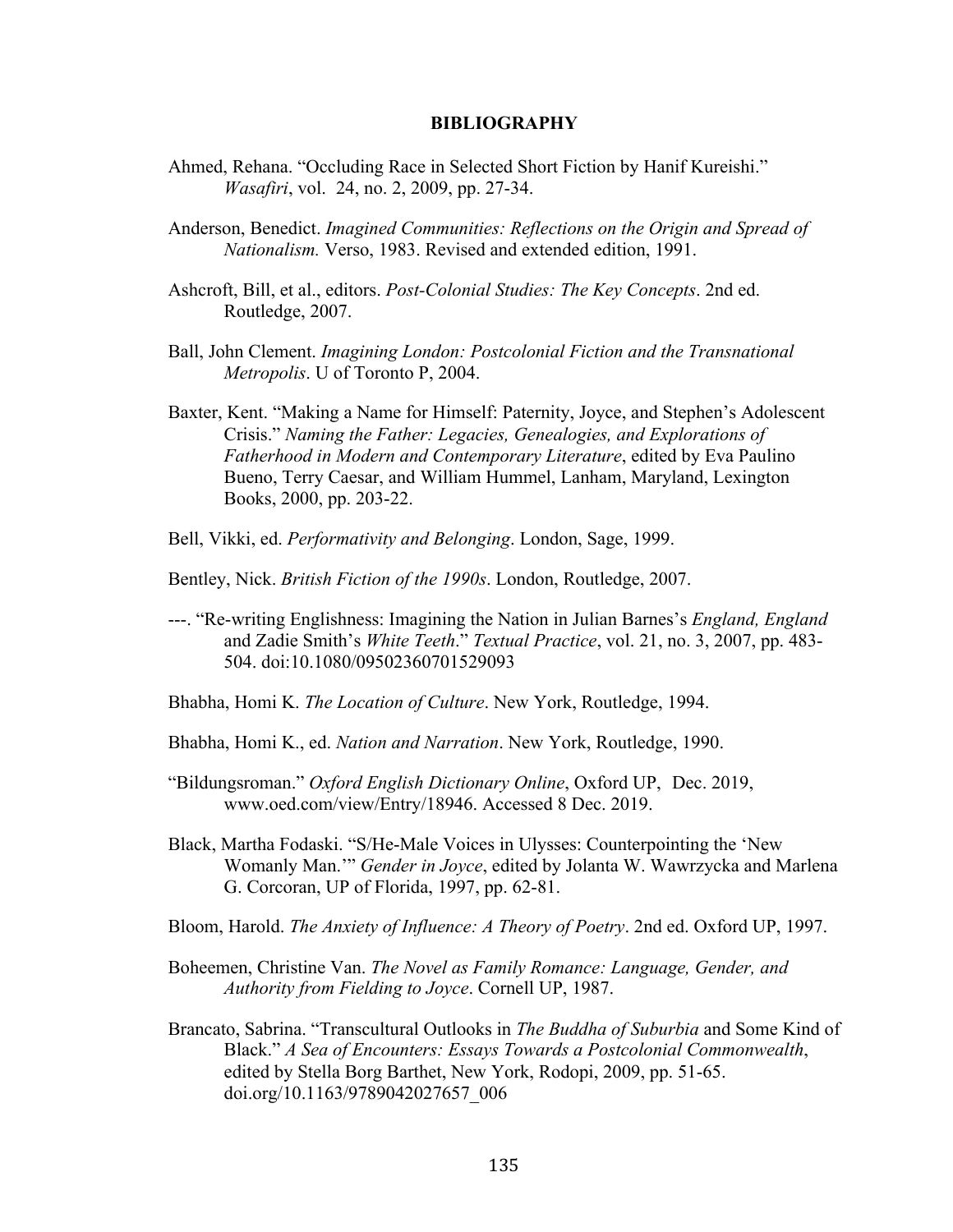- Braun, Michele. "The Mouseness of the Mouse: The Competing Discourses of Genetics and History in *White Teeth*." *The Journal of Commonwealth Literature*, vol. 48, no. 2, 2013, pp. 221-36. doi:10.1177/0021989412468414
- Brook, Susan. "Hegemony? Suburban Space in *The Buddha of Suburbia*." *British Fiction of the 1990s*, edited by Nick Bentley. London, Routledge, 2007, pp. 209-25.
- Bueno, Eva Paulino., et al. *Naming the Father: Legacies, Genealogies, and Explorations of Fatherhood in Modern and Contemporary Literature*. Lexington Books, 2000.
- Bulson, Eric. *The Cambridge Introduction to James Joyce*. Cambridge UP, 2006.
- Burgess, Anthony. *Here Comes Everybody: An Introduction to James Joyce for the Ordinary Reader*. London, Faber, 1965.
- Butler, Judith. *Gender Trouble: Feminism and the Subversion of Identity*. New York, Routledge, 1990.
- ---. "Performative Acts and Gender Constitution: An Essay in Phenomenology and Feminist Theory." *Theatre Journal*, vol. 40, no. 4, 1988, pp. 519-31.
- Castle, Gregory. *Reading the Modernist Bildungsroman*. UP of Florida, 2015.
- Charlton, Lauretta. "What Is the Great Replacement?" *The New York Times*, 6 Aug. 2019, www.nytimes.com/2019/08/06/us/politics/grand-replacement-explainer.html.
- Crackanthorpe, David. "Sons, Fathers and Identity: A Perspective on John Buchan a Memoir by William Buchan." *The John Buchan Journal*, vol. 39, 2009, pp. 23-30.
- Culleton, Claire A. *Names and Naming in Joyce*. U of Wisconsin P, 1994.
- Dawson, Ashley*. Mongrel Nation: Diasporic Culture and the Making of Postcolonial Britain*. U of Michigan P, 2007.
- Deane, Seamus. "Joyce and Nationalism." *James Joyce: New Perspectives*, edited by Colin MacCabe, Indiana UP, 1982, pp. 168-83.
- Devlin, Kimberly J. "'See Ourselves as Others See Us': Joyce's Look at the Eye of the Other." *PMLA*, vol. 104, no. 5, 1989, pp. 882-93, doi:10.2307/462579.
- Dreyer, Dagmar. "London at the Millennium: Imaginary Constructions of the City in Zadie Smith's *White Teeth* and Diran Adebay's *My Once Upon a Time*." *Re-Mapping London: Visions of the Metropolis in the Contemporary Novel in English*, edited by Vanessa Guignery, Paris: Publibook, 2008, pp. 169-86.
- Duffy, Enda. *The Subaltern Ulysses*. U of Minnesota P, 1994.
- Dukes, Hunter. "Heaney, Joyce: Namings and Nation." *Essays in Criticism*, vol. 68, no. ii, April 2018, pp. 234-58. www.dx.doi.org/10.1093/escrit/cgy005.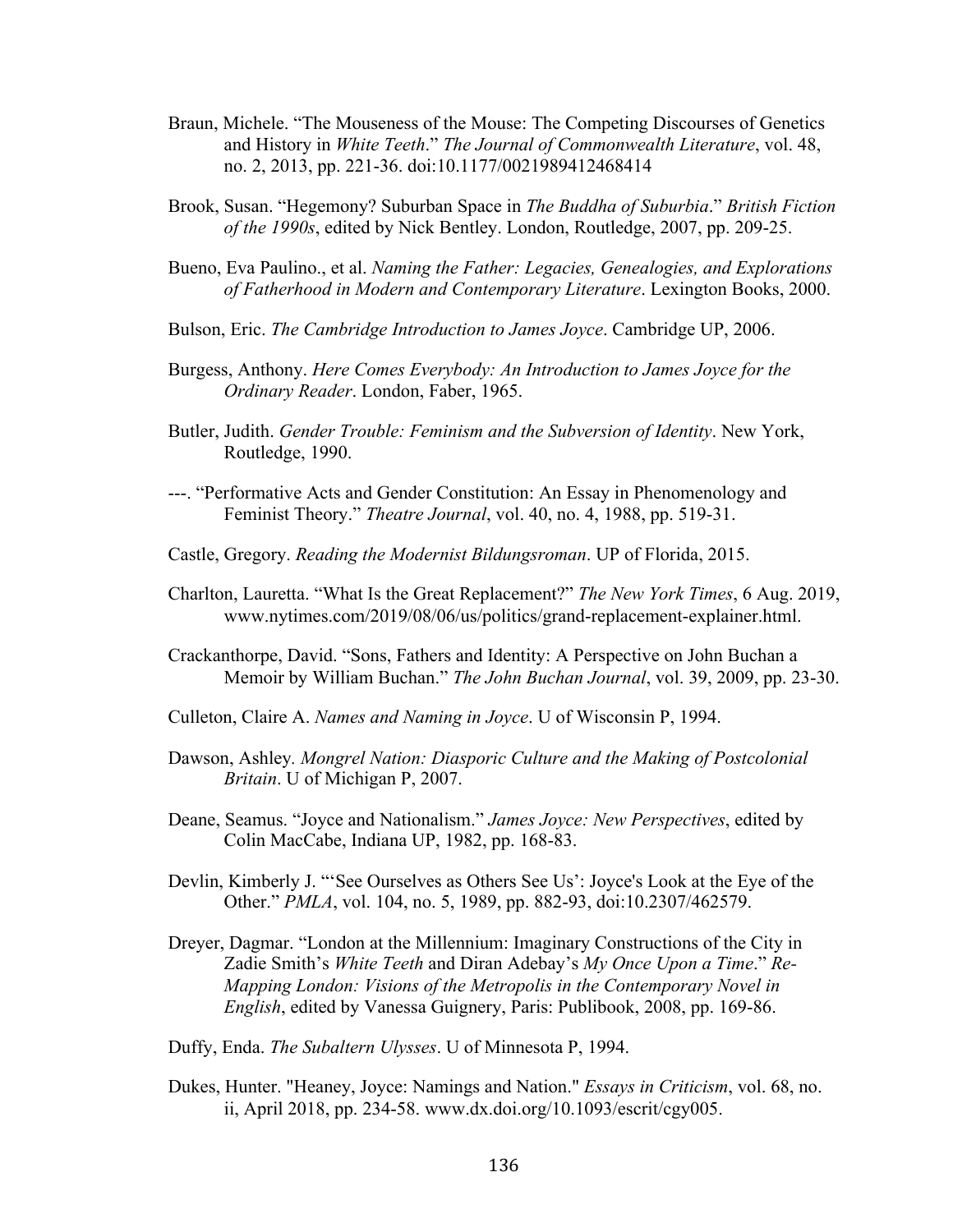- Dundes, Alan. "Re: Joyce—No In at the Womb." *Modern Language Studies*, vol. 8, no. 2, 1962, pp. 137-47. www.jstor.org/stable/26277248
- Eliot, T.S. *Selected Prose of T.S. Eliot*, edited by Frank Kermode. Harcourt, 1975.
- Ellmann, Maud. *The Nets of Modernism: Henry James, Virginia Woolf, James Joyce, and Sigmund Freud*. Cambridge UP, 2010.
- Ellmann, Richard. *James Joyce*. New York, Oxford UP, 1959.
- Elving, Ron. "With Latest Nativist Rhetoric, Trump Takes America Back To Where It Came From." *NPR*, 16 July 2019, www.npr.org/2019/07/16/742000247/withlatest-nativist-rhetoric-trump-takes-america-back-to-where-it-came-from.
- "Enoch Powell's 'Rivers of Blood' Speech." *The Telegraph*, Telegraph Media Group, 6 Nov. 2007, www.telegraph.co.uk/comment/3643823/Enoch-Powells-Rivers-of-Blood-speech.html. Accessed 29 Nov. 2019.
- Fairhall, James. *James Joyce and the Question of History*. New York, Cambridge UP, 1993.
- Fanon, Frantz. *The Wretched of the Earth: The Handbook for the Black Revolution That Is Changing the Shape of the World*. Grove Press, 1968.
- Freud, Sigmund. "Family Romances." *The Standard Edition of the Complete Psychological Works of Sigmund Freud*, Volume IX (1906-1908), pp. 235-42.
- Fuller, David. *James Joyce's* Ulysses. St. Martin's, New York, 1992.
- Gellner, Ernest. *Nationalism.* New York UP, 1997.
- Gifford, Don, and Robert J. Seidman. Ulysses *Annotated: Notes for James Joyce's*  Ulysses. 2nd ed., U of California P, 1988.
- Gikandi, Simon E. *Maps of Englishness: Writing Identity in the Culture of Colonialism*. Columbia UP, 1997.
- Gilbert, Stuart. *James Joyce's* Ulysses*: A Study*. New York, Alfred A. Knopf, 1930.
- Gilroy, Paul. *Small Acts: Thoughts on the Politics of Black Cultures*. Serpent's Tail, 1994.
- Godiwala, Dimple. "Postcolonial Desire: Mimicry, Hegemony, Hybridity." *Reconstructing Hybridity: Post-Colonial Studies in Transition,* edited by Joel Kuortti and Jopi Nyman, New York, Rodopi, 2007, pp. 59-79.
- Gosse, Edmund. *Father and Son: A Study of Two Temperaments*. 1907. London, Penguin, 1989.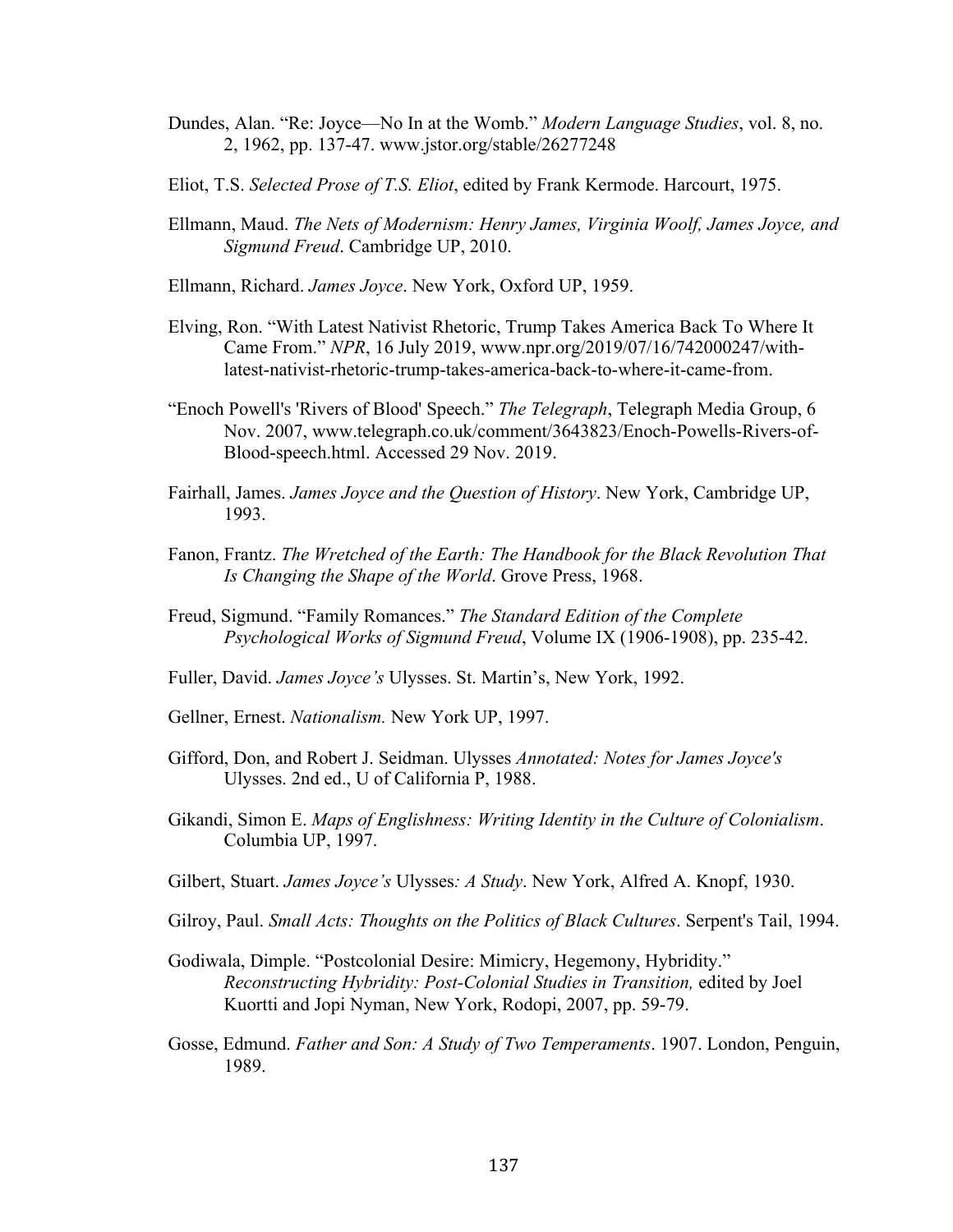- Goulbourne, Harry. *Ethnicity and Nationalism in Post-Imperial Britain*. Cambridge UP, 1991.
- Gustar, Jennifer J. "The Tempest in an English Teapot: Colonialism and the Measure of a Man in Zadie Smith's *White Teeth*." *Changing English*, vol. 17, no. 4, 2010, pp. 333-43. doi:10.1080/1358684X.2010.528866
- Hall, Stuart. *The Hard Road to Renewal: Thatcherism and the Crisis of the Left*. Verso, 1990.
- Hammond, Andrew. "The Hybrid State: Hanif Kureishi and Thatcher's Britain." *Reconstructing Hybridity: Post-Colonial Studies in Transition,* edited by Joel Kuortti and Jopi Nyman, New York, Rodopi, 2007, pp. 221-40.
- Harkness, Marguerite. *The Aesthetics of Dedalus and Bloom*. Lewisburg, Bucknewll UP, 1984.
- Hattenstone, Simon. "White Knuckle Ride." *The Guardian*, 2000, p. S6.
- Heaney, Seamus. *Preoccupations: Selected Prose, 1968-1978*. New York, Farrar, 1980.
- Henke, Suzette A. *James Joyce and the Politics of Desire*. Taylor & Francis, 2017.
- Hirsch, Edward. "The Imaginary Irish Peasant." *PMLA*, vol. 106, no. 5, 1991, pp. 1116- 133, doi:10.2307/462684.
- Hogan, Patrick Colm. *Empire and Poetic Voice: Cognitive and Cultural Studies of Literary Tradition and Colonialism*. State U of New York P, 2004.
- "Intersectionality." *Oxford English Dictionary Online*, Oxford UP, Sept. 2019, www.oed.com/view/Entry/429843. Accessed 29 Nov. 2019.
- Jain, Bhawan. "Multicultural Conviviality, Diasporic Tension and Local Spaces in *White Teeth*." *Commonwealth*, vol. 39, no. 1, 2016, pp. 101-11.
- Jenkins, Cecil. *A Brief History of France: An Introduction to the People, History and Culture*. Little Brown, 2017.
- Joyce, James. "The Day of the Rabblement." *Two Essays: "A Forgotten Aspect of the University Question," by F.J.C. Skeffington, & "The Day of the Rabblement," by James A. Joyce*. McCosh's Book Store, 1957.
- ---. *A Portrait of the Artist as a Young Man*, edited by R. Brandon Kershner, Bedford, 2006.
- ---. *Ulysses*. 1922. New York, Vintage, 1990.
- Joyce, Stanislaus, and Richard Ellmann. *My Brother's Keeper: James Joyce's Early Years*. Da Capo Press, 2003.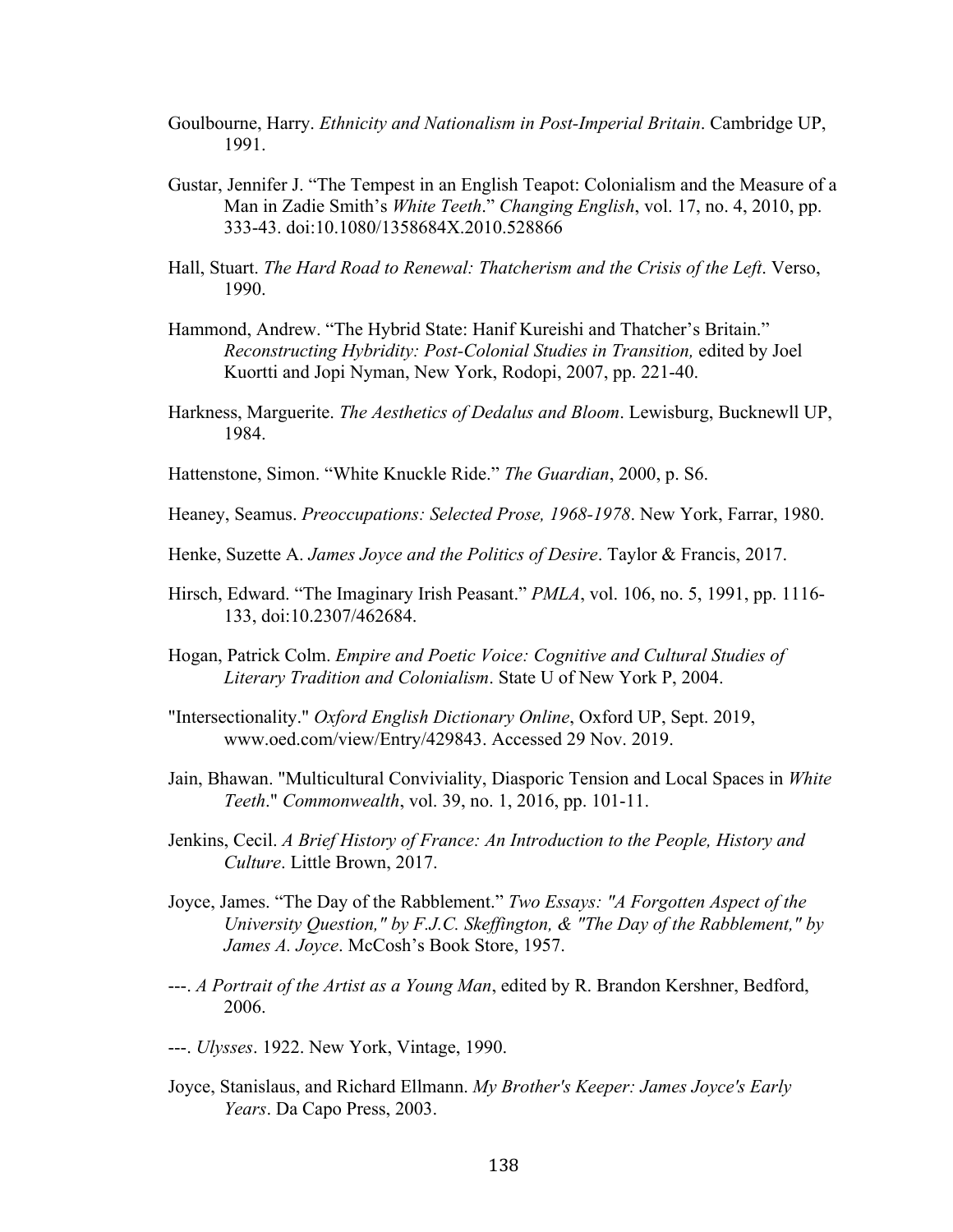- Kain, Richard M. "The Significance of Stephen's Meeting Bloom: A Survey of Interpretations." *James Joyce Quarterly*, vol. 10, 1972, pp. 147-60.
- Kaleta, Kenneth C. *Hanif Kureishi: Postcolonial Storyteller*. U of Texas P, 1998.
- Kiberd, Declan. "Bloom the Liberator: The Androgynous Anti-Hero of *Ulysses* as the Embodiment of Joyce's Utopian Hopes." *Times Literary Supplement*. Jan. 3 1992. 3-6.
- ---. "Introduction to James Joyce," *Ulysses*, 1992.
- ---. *Inventing Ireland: The Literature of a Modern Nation*. London, Vintage, 1995.
- Knauer, Kris. "The Root Canals of Zadie Smith: London's Intergenerational Adaptation." Walters, pp. 171-86.
- Kureishi, Hanif. *The Black Album*. London, Faber & Faber, 1995.
- ---. *The Buddha of Suburbia*. New York, Viking, 1990.
- ---. *Collected Essays*. London, Faber & Faber, 2011.
- ---. *My Beautiful Laundrette and Other Writings*. London, Faber & Faber, 1986.
- ---. *My Ear at His Heart: Reading My Father*. New York, Scribner, 2004.
- Lawrence, Karen. "Paternity as Legal Fiction in *Ulysses*." *James Joyce: The Augmented Ninth, Proceedings of the Ninth International James Joyce Symposium*, edited by Bernard Benstock, Syracuse UP, 1988, pp. 233-46.
- Levin, Harry. *James Joyce: A Critical Introduction*. Faber and Faber, 1971.
- Lyall, Sarah. Interview: "A Good Start." *The New York Times Book Review*, vol. 105, no. 18, 2000, p. 8.
- MacLeod, Alison. "Hanif Kureishi." *THRESHOLDS*, www.thresholds.chi.ac.uk/interviews/alison- macleod-interviews-hanifkureishi/.Accessed 23 Nov. 2019.
- Meinig, Sigrun. "'Running at a Standstill': The Paradoxes of Time and Trauma in Zadie Smith's *White Teeth*." *Beyond Extremes*, edited by Stefan Glomb and Stefan Horlacher, Tübingen, Germany, Gunter Narr Verlag, 2004, pp. 241-57.
- Mellet, Laurent. "'Just Keep on Walking in a Straight Line': Allowing for Chance in Zadie Smith's Overdetermined London (*White Teeth*, *The Autograph Man* and *On Beauty*)." *(Re-)Mapping London: Visions of the Metropolis in the Contemporary Novel in English*, edited by Vanessa Guignery, Paris, Publibook, 2008, pp. 187- 99.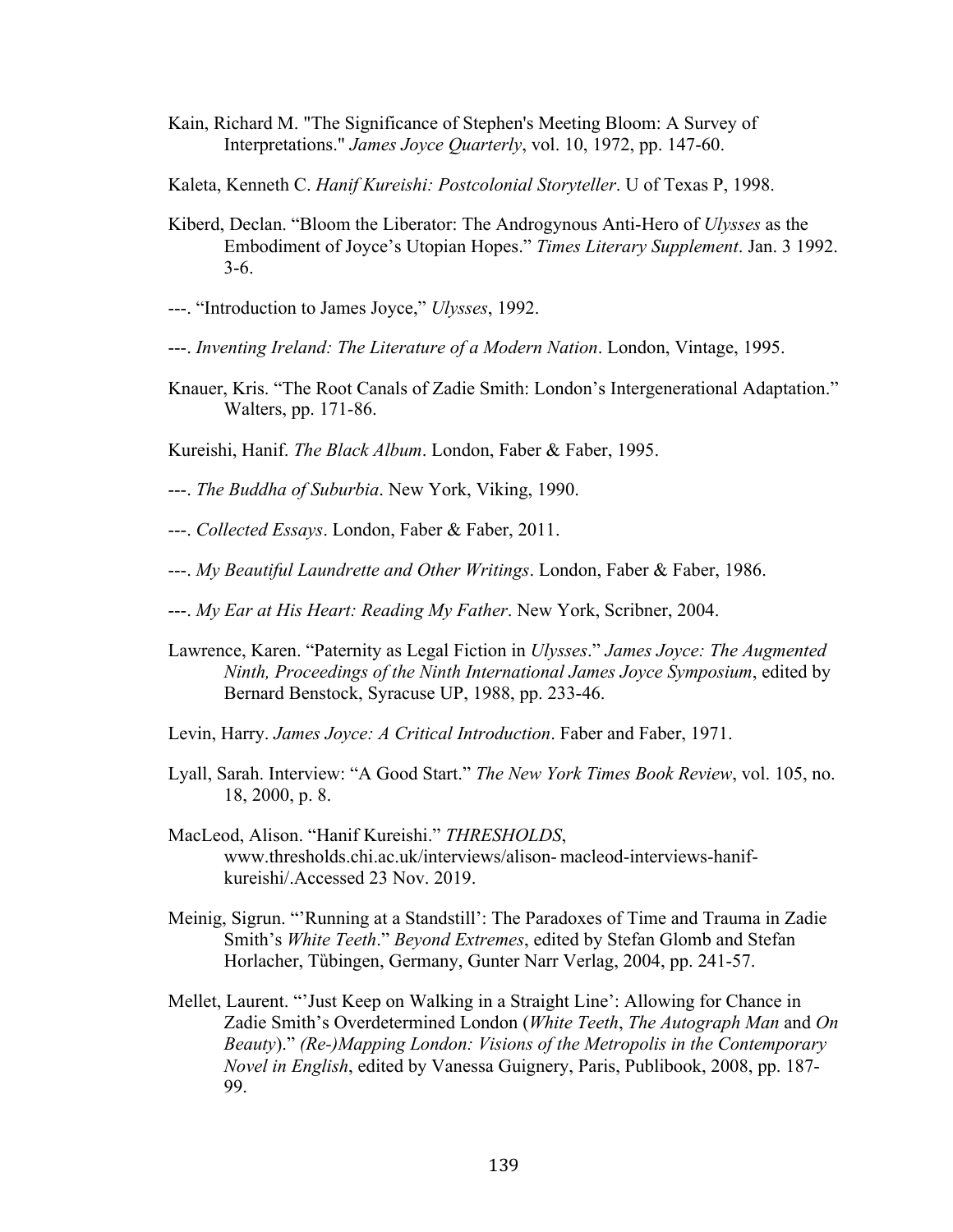- Mirze, Z. Esra. "Fundamental Differences in Zadie Smith's *White Teeth*." Walters, pp. 187-200.
- Moore-Gilbert, Bart. *Hanif Kureishi*. New York, Manchester UP, 2001.
- ---. "Hanif Kureishi and the Politics of Cultural Hybridity." *The Media in Britain: Current Debates and Developments*, edited by Jane Stokes and Anna Reading, New York, St. Martin's, 1999, pp. 273-81.
- Moss, Laura. "The Politics of Everyday Hybridity: Zadie Smith's *White Teeth*." *Wasafiri*, vol. 18, no. 39, 2003, pp. 11-17. doi:10.1080/02690050308589837
- Nasta, Susheila. *Home Truths: Fictions of the South Asian Diaspora in Britain.* New York, Palgrave, 2002.
- O'Connor, Frank. *The Stories of Frank O'Conner*. Hamish Hamilton, 1953.
- Oded, Brenda. "The Maternal Ghost in Joyce." *Modern Language Studies*, vol. 15, no. 4, 1985, pp. 40-47.
- O'Reilly, Nathanael. "Embracing Suburbia: Breaking Tradition and Accepting the Self in Hanif Kureishi's *The Buddha of Suburbia*." *Literary London: Interdisciplinary Studies in the Representation of London*, vol. 7, no. 2, 2009, www.literarylondon.org/the-literary-london-journal/archive-of-the-literarylondon-journal/issue-7-2/embracing-suburbia-breaking-tradition-and-acceptingthe-self-in-hanif-kureishis-the-buddha-of-suburbia/. Accessed 23 June 2015.
- O'Shea-Meddour, Wendy. "The Politics of Imagining the Other in Hanif Kureishi's *The Buddha of Suburbia*." *British Asian Fiction: Framing the Contemporary*, edited by Neil Murphy and Wai-chew Sim, Cambria, 2008, pp. 33-54.
- Oztop, Sezgi. "Identity in Motion: The Problematics of Black and British Identities in Hanif Kureishi's *The Buddha of Suburbia* and Zadie Smith's *White Teeth*." *English Studies: New Perspectives*, edited by Mehmet Ali Celikel and Baysar Taniyan, Cambridge Scholars Publishing, 2015, pp. 286-92.
- Parker, Tracey K. "'I Could Have Been Somebody': The Articulation of Identity in Zadie Smith's *The Autograph Man*." *Reading Zadie Smith: The First Decade and Beyond*, edited by Philip Tew, Bloomsbury, 2013, pp. 69-82.
- Paproth, Matthew. "The Flipping Coin: The Modernist and Postmodernist Zadie Smith." Walters, pp. 9-29.
- Peery, William. "The Hamlet of Stephen Dedalus." *The University of Texas Studies in English*, vol. 31, 1952, pp. 109–19. *JSTOR*, www.jstor.org/stable/20776053.
- Pérez-Fernández, Irene. "Exploring Hybridity and Multiculturalism: Intra and Inter Family Relations in Zadie Smith's *White Teeth*." *Odisea*, 2009, pp. 143-54.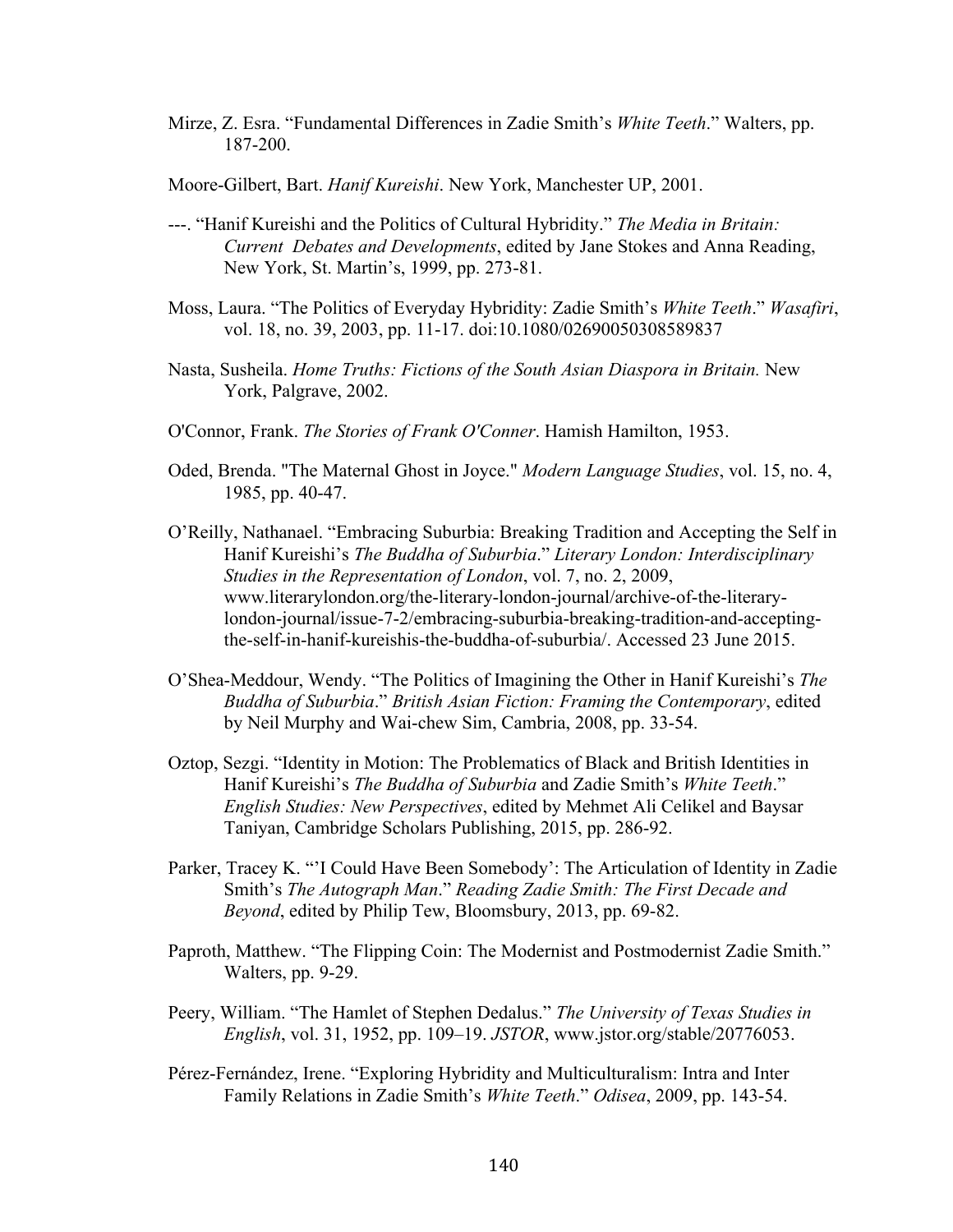Peters, Gerald. *The Mutilating God: Authorship and Authority in the Narrative of Conversion*. U of Massachusetts P, 1983.

Phillips, Caryl. *A New World Order: Essays*. New York, Vintage International, 2001.

- Power, Carla, et al. "The Lost Generation." *Newsweek* (Atlantic Edition), vol. 146, no. 7, 2005, p. 29. MasterFILE Premier. 27 Nov. 2013. http://140.234.254.185/c/articles/17971444/lost-generation.
- Ranasinha, Ruvani. *Hanif Kureishi*. Horndon, Northcote, 2002.
- Riquelme, John P. "Modernist Transformations of Life Narrative: From Wilde and Woolf to Bechdel and Rushdie." *MFS Modern Fiction Studies*, vol. 59, no. 3, 2013, pp. 461-79. doi:10.1353/mfs.2013.0038.
- Romanow, Rebecca Fine. *The Postcolonial Body in Queer Space and Time*. Cambridge Scholars Publishing, 2008.
- Roy, Anindyo. "Postcoloniality and the Politics of Identity in the Diaspora: Figuring 'Home,' Locating Histories." *Postcolonial Discourse and Changing Cultural Contexts: Theory and Criticism*, edited by Gita Rajan and Radhika Mohanram, London, Greenwood, 1995, pp. 101-15.
- Rushdie, Salman. *East, West: Stories*. New York, Pantheon, 1994.
- Saglam, Berkem Gurenci. "Rocking London: Youth Culture as Commodity in *The Buddha of Suburbia*." *The Journal of Popular Culture*, vol. 47, no. 3, 2014, pp. 554-70.
- Said, Edward. *Culture and Imperialism*. Vintage, 1994.
- ---. *Orientalism*. 1978. London, Penguin, 2003.
- Sarkar, Parama. "London is [Not] the Place for Me: The Failure of the Immigrant Dream in Hanif Kureishi's *The Buddha of Suburbia*." *Journal of Commonwealth and Postcolonial Studies*, vol. 1, no. 2, 2013, pp. 39-59.
- Schoene, Berthold. "Herald of Hybridity." *International Journal of Cultural Studies*, vol. 1, no. 1, 1998, pp. 109-28. doi:10.1177/136787799800100107.
- Sell, Jonathan P.A. "Chance and Gesture in Zadie Smith's *White Teeth* and *The Autograph Man*: A Model for Multicultural Identity?" *The Journal of Commonwealth Literature*, vol. 41, no. 27, 2006, pp. 27-44. doi:10.1177/0021989406068733.
- Sexton, David. "Zadie's Mistake Radio." *The Sunday Telegraph*. Review Section, 9 Jan. 2005, p. 7.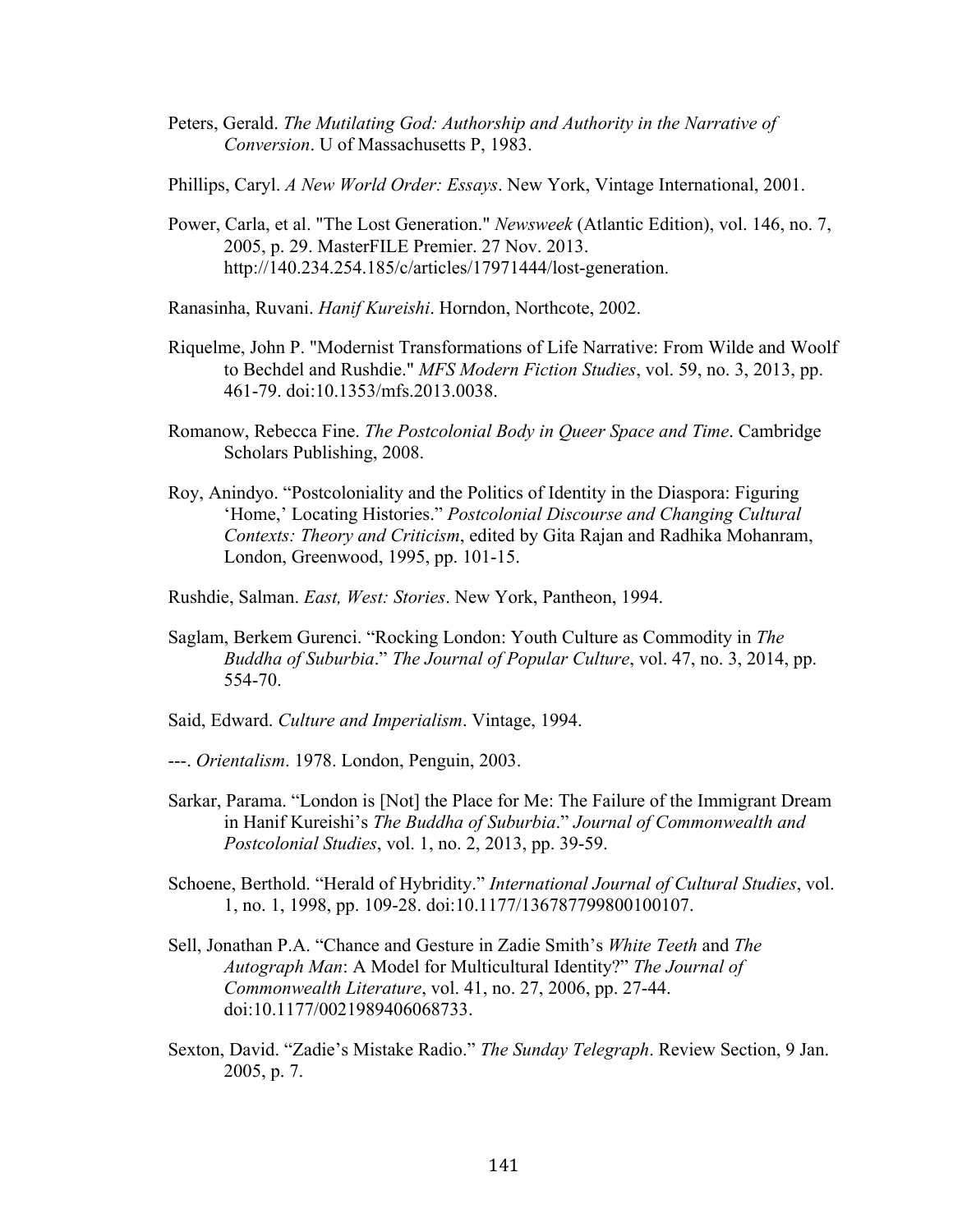Simons, Jefferey. "Leopold Bloom on Death." *Joyce Studies Annual*, 2018, pp. 86-107.

- Smith, Andrew. "Migrancy, Hybridity, and Postcolonial Literary Studies." *The Cambridge Companion to Postcolonial Literary Studies*, edited by Neil Lazarus, Cambridge UP, 2004, pp. 241-61.
- Smith, Zadie. *The Autograph Man.* New York, Random House, 2002.
- ---. *Feel Free.* New York, Penguin, 2018.
- --- "Speaking in Tongues." *Changing My Mind: Occasional Essays*. New York, Penguin, 2009.
- ---. *White Teeth*. New York, Vintage, 2000.
- Sommer, Roy. "'Simple Survival' in 'Happy Multicultural Land'? Diasporic Identities and Cultural Hybridity in the Contemporary British Novel." *Diaspora and Multiculturalism: Common Traditions and New Developments*, edited by Monika Fludernik, Rodopi, 2003, pp. 150-81.
- Stevenson, Randall. *Modernist Fiction: An Introduction*. UP of Kentucky, 1992.
- Szczeszak-Brewer, Agata. *Empire and Pilgrimage in Conrad and Joyce*. Gainesville: UP of Florida, 2011.
- Taylor, Charles. *Multiculturalism and the Politics of Recognition*. Princeton UP, 1994.
- ---. *Sources of the Self: The Making of the Modern Identity*. Cambridge UP, 1989.
- Thatcher, Margaret. Interview with Gordon Burns. "TV Interview for Granada World in Action ('Rather Swamped')." 27 Jan. 1978. *Margaret Thatcher Foundation*, www.margaretthatcher.org/document/103485. Accessed 30 Nov. 2019.
- Thomas, Susie, editor. *Hanif Kureishi: A Reader's Guide to Essential Criticism*. New York, Palgrave, 2005.
- Thurston, Luke*. James Joyce and the Problem of Psychoanalysis.* Cambridge UP, 2004.
- Tindall, William York. *James Joyce: His Way of Interpreting the Modern World*. Scribner, 1950.
- ---. *A Reader's Guide to James Joyce*. Charles Scribner's Sons, 1950.
- Tóibín, Colm. "His Spittin' Image." *London Review of Books*, vol. 40, no. 4, 22 Feb. 2018, pp. 32-36.
- Tolan, Fiona. "Zadie Smith's Forsterian Ethics: *White Teeth*, *The Autograph Man*, *On Beauty*." *Critique: Studies in Contemporary Fiction*, vol. 54, no. 2, 2013, pp. 135- 46.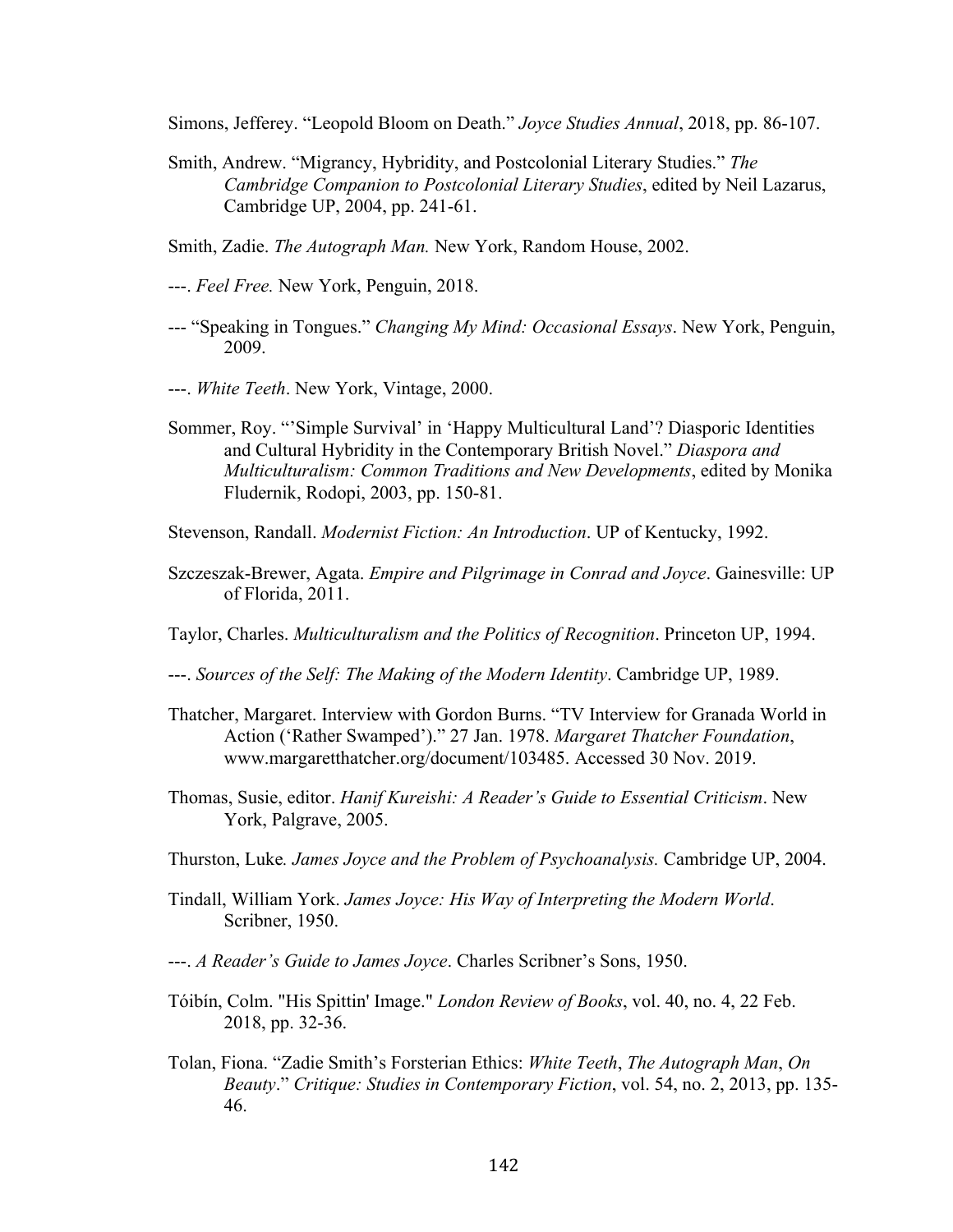- Tratner, Michael. *Modernism and Mass Politics: Joyce, Woolf, Eliot, Yeats*. Stanford: Stanford UP, 1995.
- Tucker, Lindsey. *Stephen and Bloom at Life's Feast: Alimentary Symbolism and the Creative Process in James Joyce's* Ulysses. Ohio State UP, 1984.
- Volpone, Annalisa. "My Father Gave Me Seeds to Sow: Joyce's Different Fatherhood." *Joyce Studies in Italy*, n.s. 3: The Difference of Joyce (June 2015): pp. 135-59.
- Walters, Tracey Lorraine. *Zadie Smith: Critical Essays*. Peter Lang, 2008.
- Weber, Donald. "'No Secrets Were Safe from Me': Situating Hanif Kureishi." *The Massachusetts Review*, vol. 38, no. 1, 1997, pp. 119-35. Literary Reference Center. Web. 16 July 2015.
- "Why the Poppy." BBC News. BBC, 2014. www.bbc.co.uk/remembrance/how/poppy.shtml
- Williams, Trevor. "Mr. Leopold Bloom, Staunch Britisher: The Problem of Identity under Colonialism." *Joyce, Imperialism, and Postcolonialism,* edited by Leonard Orr, Syracuse UP, 2008, pp. 75-90.
- Wood, James. "Fundamentally Goyish: Zadie Smith." Review of *White Teeth*, by Zadie Smith. *London Review of Books*, 2 Oct. 2002, www.lrb.co.uk/v24/n19/jameswood/fundamentally-goyish.
- Yablonsky, Lewis. *Fathers and Sons*. New York, Simon, 1982.
- Yazdiha, Haj. "Conceptualizing Hybridity: Deconstructing Boundaries through the Hybrid." *Formations*, vol. 1, no. 1, 2010, pp. 31-38.
- Yousaf, Nahem. *Hanif Kureishi's* The Buddha of Suburbia: *A Reader's Guide*. New York, Continuum, 2002.